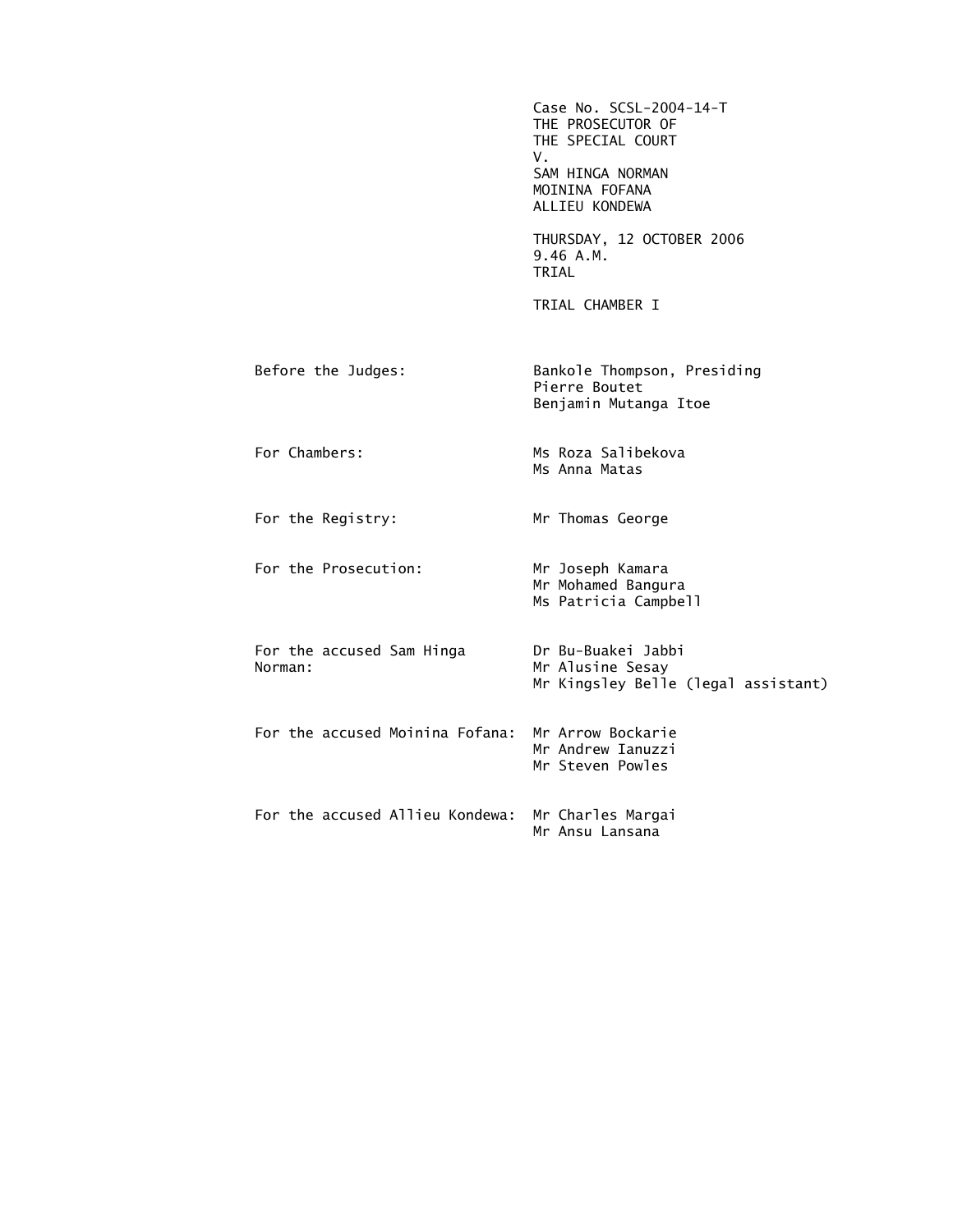1 [CDF12OCT06A - CR] 2 Thursday, 12 October 2006 3 **Example 2 [The accused present]** 4 [The witness entered Court] 5 [Open session] 6 [Upon commencing at 9.46 a.m.] 7 WITNESS: JOSEPH DICKSON MURANA [Continued] 8 PRESIDING JUDGE: Good morning, counsel, good morning, 9 witness. Mr Kamara, you can continue. 10 CROSS-EXAMINED BY MR KAMARA: 11 Q. Good morning. 12 A. Good morning. 13 Q. Whilst you were chiefdom speaker for Talia Yawbeko Chiefdom 14 you must have observed some form of rudimentary military training 15 by the Kamajors at Base Zero; is that not so? 16 A. They were doing some training, but it was not well 17 organised. 18 Q. You agree there was some form of training? 19 A. We were doing some training. 20 Q. Yes, and you know one MS Dumbuya who was in charge of that 21 training? 22 A. Mr Dumbuya, for him to be in charge of the training, I was 23 not there when he was doing that. 24 Q. Where were you? 25 A. I was in Talia. 26 Q. Where was the training being done? 27 A. Talia. 28 Q. This MS Dumbuya was also a member of the War Council; is 29 that not correct?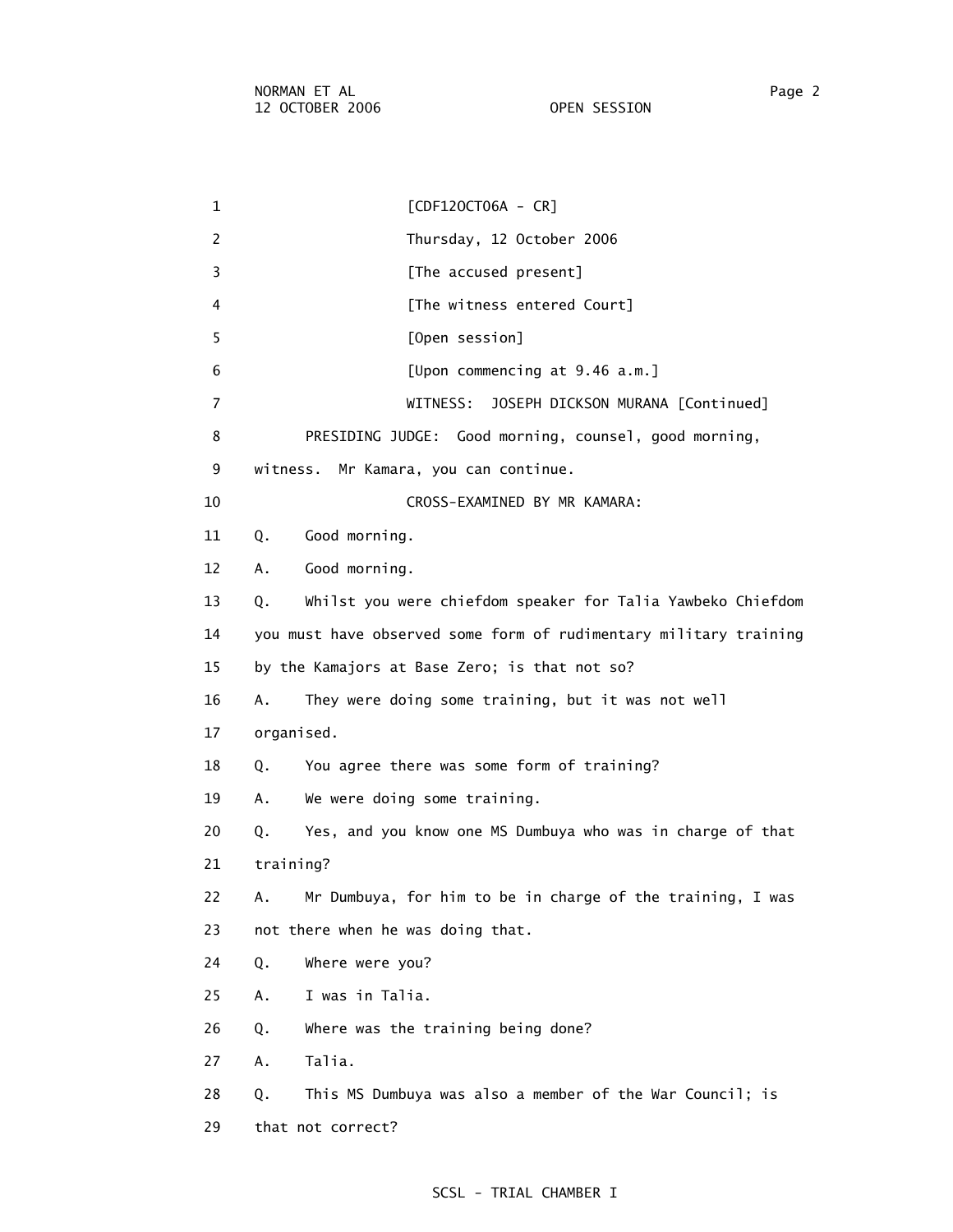| $\mathbf{1}$ | Α.         | MS Dumbuya, yes, he was -- he was at the War Council       |
|--------------|------------|------------------------------------------------------------|
| 2            | sometimes. |                                                            |
| 3            | Q.         | Thank you. Also, Chief Murana, as at that time, you must   |
| 4            |            | have heard of the Death Squad; is that not so?             |
| 5.           | Α.         | I used to hear about them, but they were at Sumbuya.       |
| 6            | Q.         | You knew some of them, the members?                        |
| 7            | А.         | Yes, I know some of them. That is Mr Tucker, Tucker.       |
| 8            | Q.         | Borbor Tucker?                                             |
| 9            | Α.         | Borbor Tucker, yes.                                        |
| 10           | Q.         | He was the leader of the Death Squad?                      |
| 11           | Α.         | Yes. He was in charge.                                     |
| 12           | Q.         | You also know Rufus Collier?                               |
| 13           | А.         | I know Rufus Collier, but he was not in the Death Squad.   |
| 14           | Q.         | You know Ibrahim Collier; he was a member of the Death     |
| 15           | Squad?     |                                                            |
| 16           | А.         | I was not where the Death Squad was formed.                |
| 17           | Q.         | But you know Ibrahim Collier?                              |
| 18           | А.         | Ibrahim Collier, I know him.                               |
| 19           | Q.         | Members of the Death Squad were feared by the townspeople  |
| 20           |            | of Talia; is that not correct?                             |
| 21           | А.         | No, they used to go there once in a while.                 |
| 22           | 0.         | I will suggest to you, Chief Murana, that you are aware of |
| 23           |            | complaints against the Death Squad; are you not?           |
| 24           | Α.         | Yes, I used to hear of complaints, but they did not report |
| 25           | to me.     |                                                            |
| 26           | Q.         | Could you give an example of the complaints you heard?     |
| 27           | Α.         | I used to hear -- I would only hear that they used to do   |
| 28           |            | bad things, but nobody came to report to me.               |
| 29           | Q.         | Tell us, what are the bad things that you heard about?     |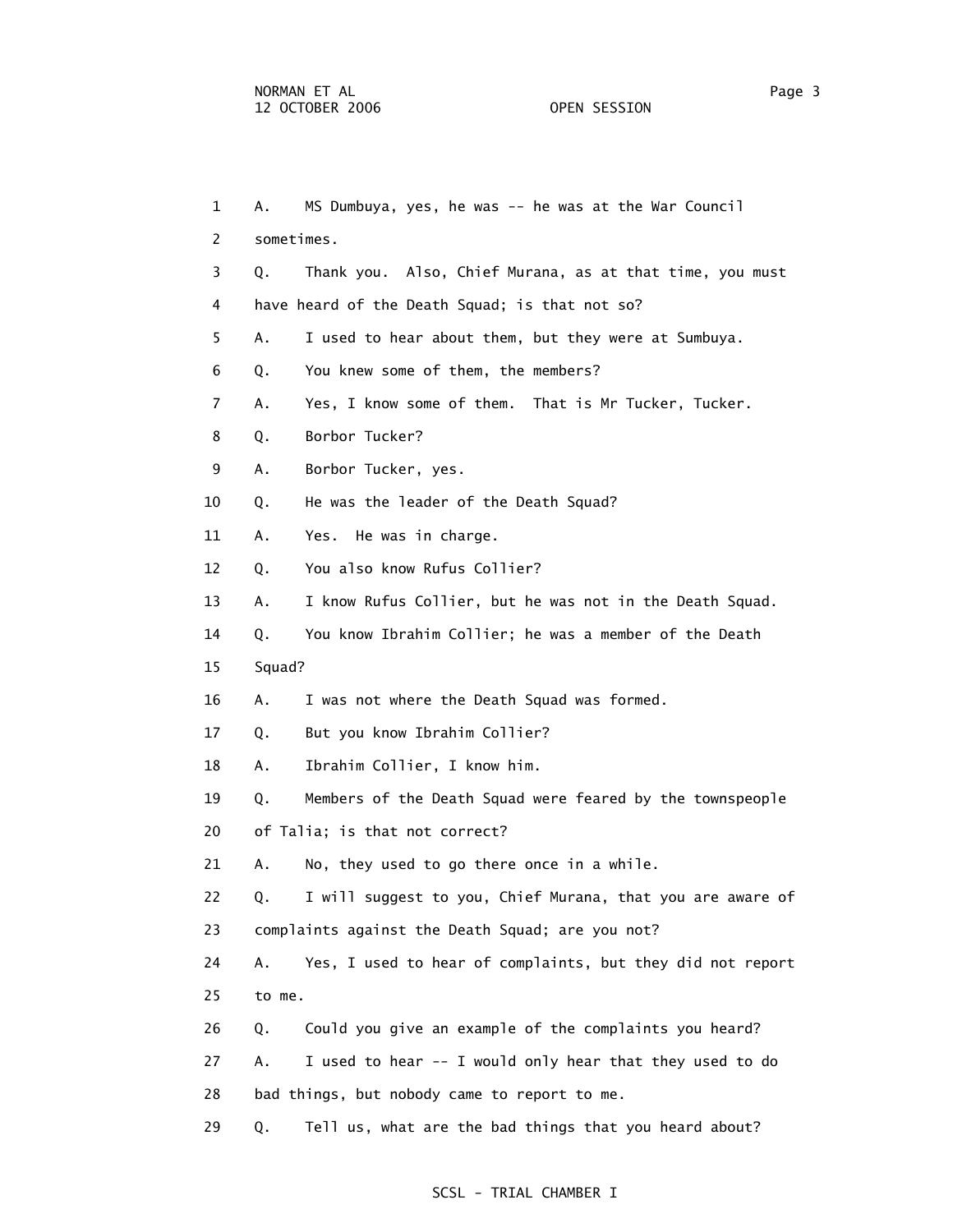1 A. They used to say that they were doing bad things, but I 2 don't know the bad things that they were doing. 3 THE INTERPRETER: Correction: I did not see the bad things 4 that they were doing. 5 MR KAMARA: 6 Q. Yes, you did not see. Now, tell us what you heard, the bad 7 things that you heard about them. 8 A. I only heard that they were doing bad things, but I did not 9 see the bad things that they were doing. 10 Q. Chief, I'm not talking about you seeing bad things. What 11 I'm interested in is what are these things that were said about 12 the Death Squad. What are these bad things that you heard about 13 them? 14 A. I used to hear that they were doing things, but I did not 15 see these bad things. 16 PRESIDING JUDGE: Witness, what counsel is asking: What 17 specifically were some of the bad things that you heard that they 18 said they were doing, not whether you saw them, because you've 19 already said you didn't see the bad things, but you said you 20 heard that they were doing bad things. So what, specifically, 21 did you hear in terms of bad things that you said you heard they 22 were doing? In other words, counsel is looking for examples, if 23 you have them. 24 THE WITNESS: These things, I would not know the things 25 that they really did, but only they said that they would stop 26 vehicles on the road. 27 MR KAMARA: 28 Q. Is that what you call a bad thing?

29 A. That is the only thing that I know of.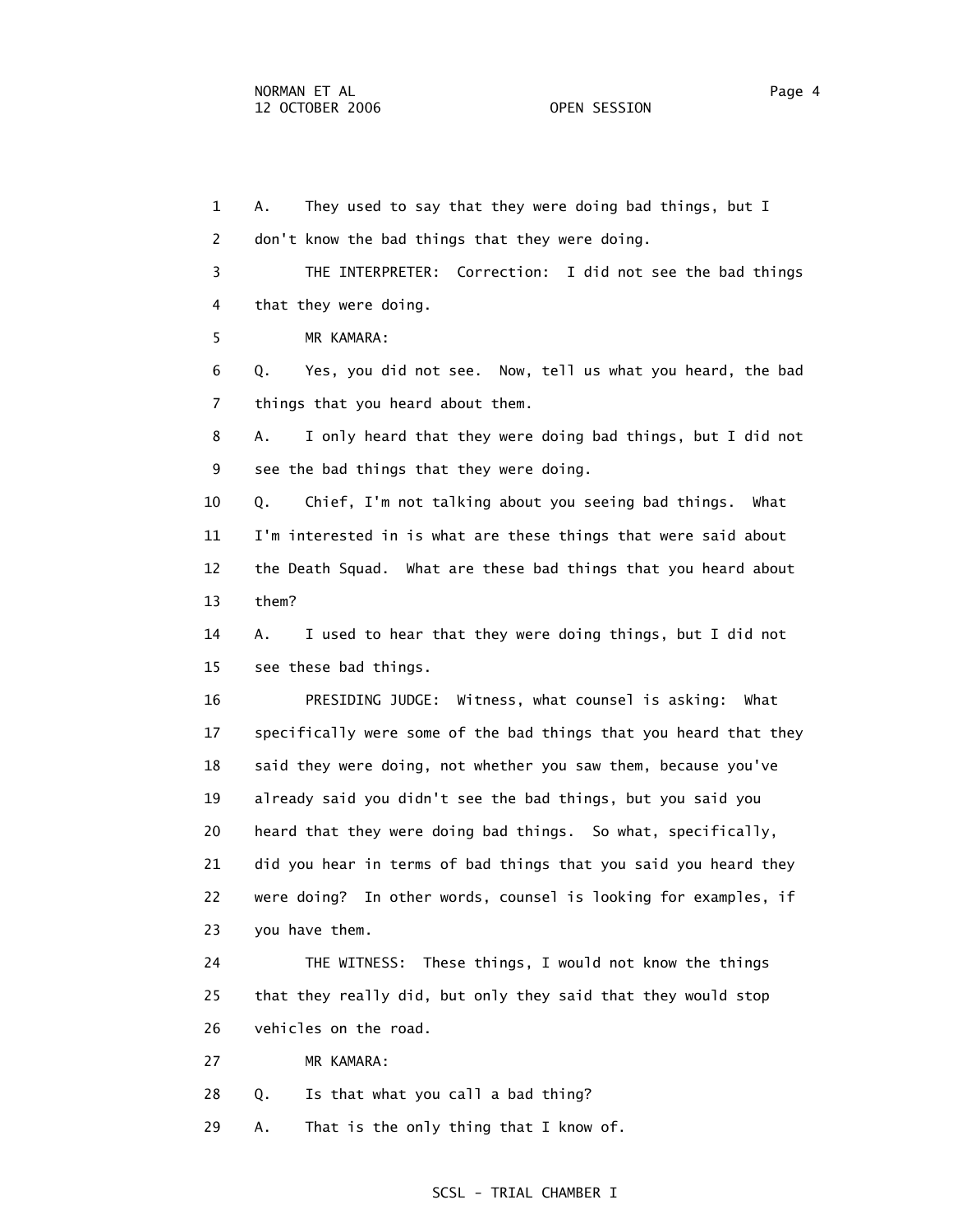1 Q. And that is what you describe as a bad thing? 2 A. Yes, that is what they said. 3 Q. This Death Squad was operating within your chiefdom? 4 A. No, they did not do it there. 5 Q. The question is: The Death Squad was operational within 6 your chiefdom? 7 A. No. No. 8 Q. As chiefdom speaker, did you inquire as to these bad things 9 you heard about them? 10 A. That, of course, I was not able to do. 11 Q. Why? Tell this Court. 12 A. At that time, I was not able to find out such things. 13 Q. You heard about the things, how is it you were not able to 14 find out? 15 A. The very Death Squad, they were not settled there. They 16 were not with me. How could I have been able to find out? 17 Q. Where were they settled? 18 A. I have said it some time ago that they were in Sumbuya. 19 That was where they were based. 20 Q. The Death Squad, I suggest to you, were responsible for the 21 security of Base Zero, Talia, right in your chiefdom; is that not 22 correct? 23 A. No. No. 24 Q. I'll also suggest to you that they mounted a checkpoint on 25 the outskirts of Talia; you know that? 26 A. There was a checkpoint there. 27 Q. That checkpoint was manned by the Death Squad, that is my 28 question. 29 A. It's a lie. Death Squad was not there.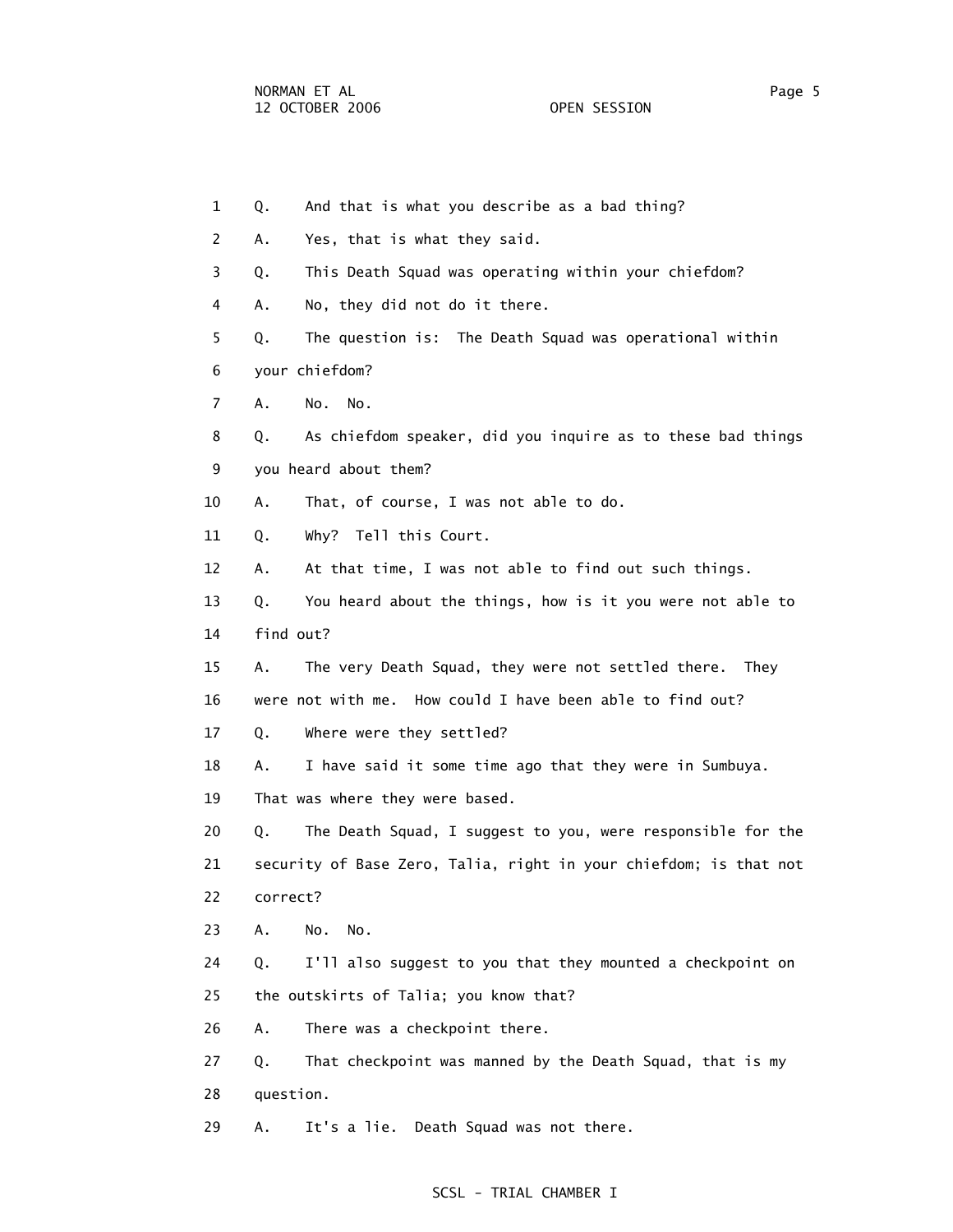- 1 Q. Who were there?
- 2 A. The Kamajors.
- 3 Q. Do you know which Kamajors were manning that checkpoint?
- 4 A. I can't remember.
- 5 Q. I'll suggest to you that Ibrahim Collier was a task force 6 commander in charge of that checkpoint, and you know that.
- 7 A. Task force commander. I can't recall.
- 8 Q. But you recall he was stationed at that checkpoint?
- 9 A. He was not at that checkpoint.
- 10 Q. You also heard complaints of looting being done by this
- 11 Death Squad, did you not?
- 12 A. Even that I did not hear of it.
- 13 Q. You are aware that the leader of the Death Squad, Borbor
- 14 Tucker, faced the disciplinary committee of the War Council; you
- 15 are aware of that?
- 16 A. I cannot recall.
- 17 Q. All right. You recall that Vanjawai, a Kamajor commander, 18 also faced the same committee for disciplinary action? You are 19 aware of that one?
- 20 A. Even that, too, I cannot recall. There was a big crowd 21 there.

 22 Q. You testified yesterday, chief, that you are a member of 23 the War Council; correct?

- 24 A. I am a War Council member, but I wouldn't know everything 25 that happened.
- 26 Q. I am suggesting to you that these two individuals, Borbor 27 Tucker and Vanjawai, faced the War Council for disciplinary
- 28 action; you're not aware of that?
- 29 A. I didn't know of that.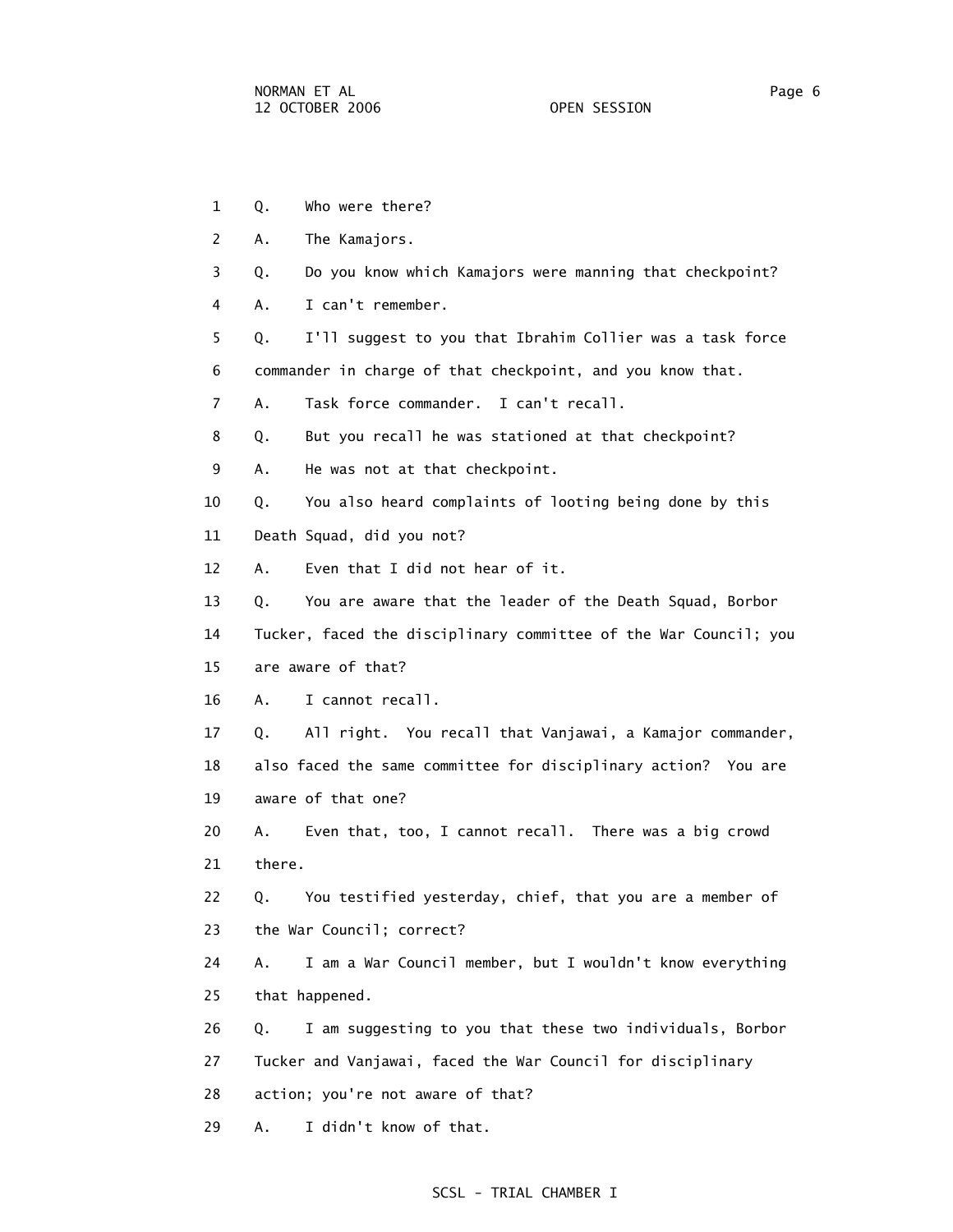1 Q. Thank you. Now, Chief Murana, you recall that you made 2 statements to the Prosecution -- investigators for the 3 Prosecution, some time in 2003, don't you? 4 A. I made statements but it was not about the Death Squad. 5 Q. Yes. I've forgotten about the Death Squad for now. I'm 6 moving into a new area. You'll agree with me you made statements 7 to investigators for the Prosecution in 2003? 8 A. Yes. 9 Q. Yesterday in your evidence you said -- 10 JUDGE BOUTET: Mr Kamara, just before you move any further 11 with this, can we be informed as to which way you're going? 12 MR KAMARA: Yes, My Lord. I will be contradicting this 13 witness -- 14 JUDGE BOUTET: Fine. You need not to tell me more. I just 15 want to know. 16 MR KAMARA: Thank you, My Lord. I'll serve the other side 17 with copies of the statements then, My Lord. I made copies for 18 the Bench as well. And I shall get that -- I can let the Court 19 officer serve the Bench. 20 JUDGE ITOE: Thank you very much. You've been very kind 21 this time. 22 MR KAMARA: 23 Q. Chief Murana -- 24 A. Yes. 25 Q. -- in your evidence yesterday, you stated that the third 26 accused, Allieu Kondewa, was merely an initiator; is that 27 correct? 28 A. Yes. 29 Q. He had no other functions, apart from that?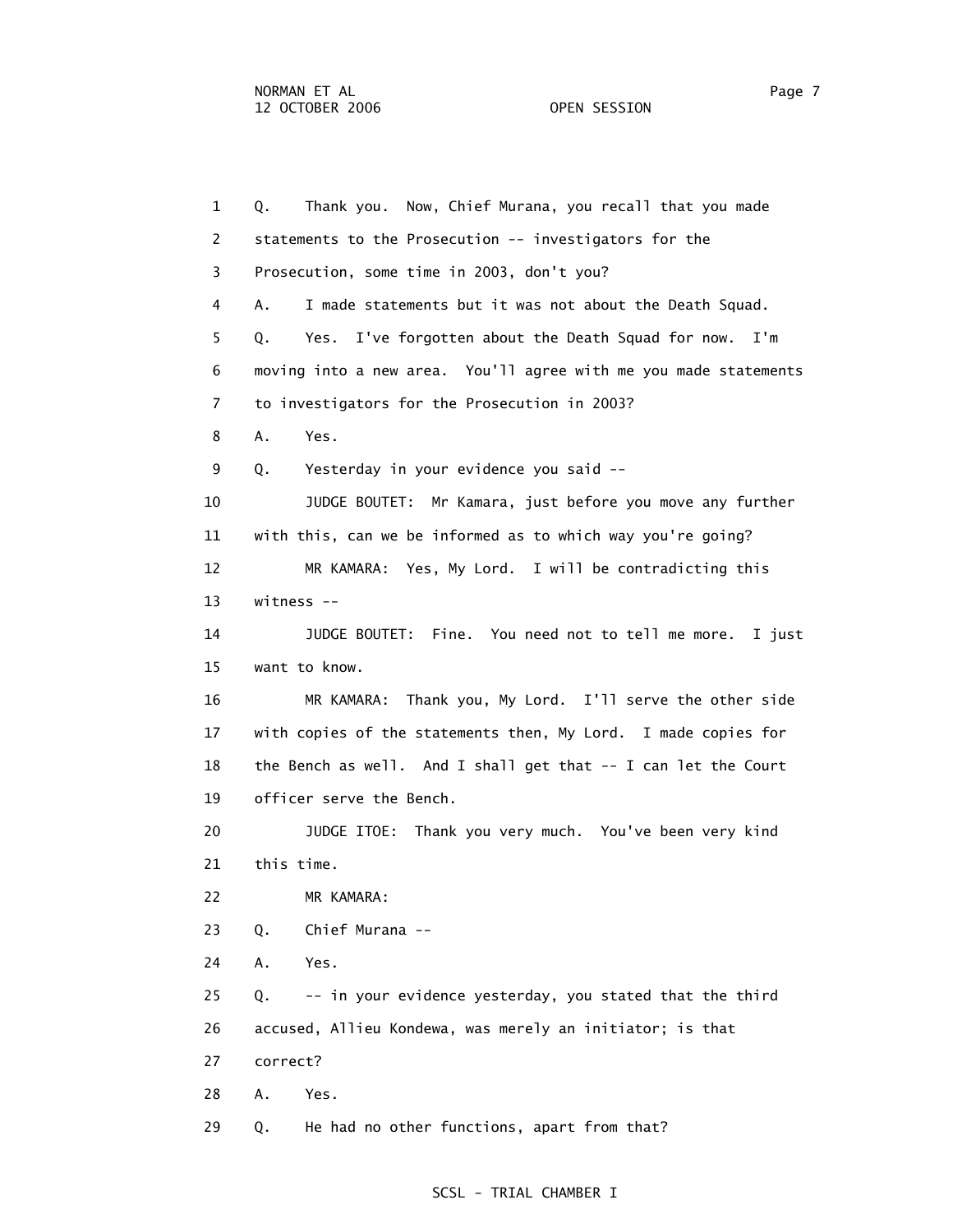1 A. It was only the initiation that he did. 2 Q. And that he was not responsible for deploying troops of 3 Kamajors? 4 A. No. 5 Q. Is that statement true for the period before the arrival of 6 Chief Norman? 7 A. Yes. 8 Q. Take a look at this document, Chief Murana. Chief, the 9 documents you have in front of you -- 10 MR MARGAI: My Lords, may I -- 11 PRESIDING JUDGE: Counsel, just a minute. 12 MR MARGAI: May I express concern here about the procedure 13 we are adopting. There is an established procedure here. 14 PRESIDING JUDGE: Yes. Quite. We take the point. We take 15 the point. 16 JUDGE ITOE: We take the point. 17 PRESIDING JUDGE: Counsel, advise yourself. Your purpose 18 is contradiction? 19 MR KAMARA: Yes, My Lord. 20 JUDGE ITOE: Do you need to hand the statement over to him? 21 PRESIDING JUDGE: You should take it back. 22 JUDGE ITOE: We don't think so. 23 MR KAMARA: Yes, My Lords, I agree, My Lord. 24 PRESIDING JUDGE: So shall we proceed the proper way? 25 MR KAMARA: Yes, My Lord. 26 Q. You recall that you made a statement to the Prosecution 27 specifically on the 19th of June 2003? 28 JUDGE BOUTET: Did you say 19? 29 MR KAMARA: 19 June 2003, My Lord.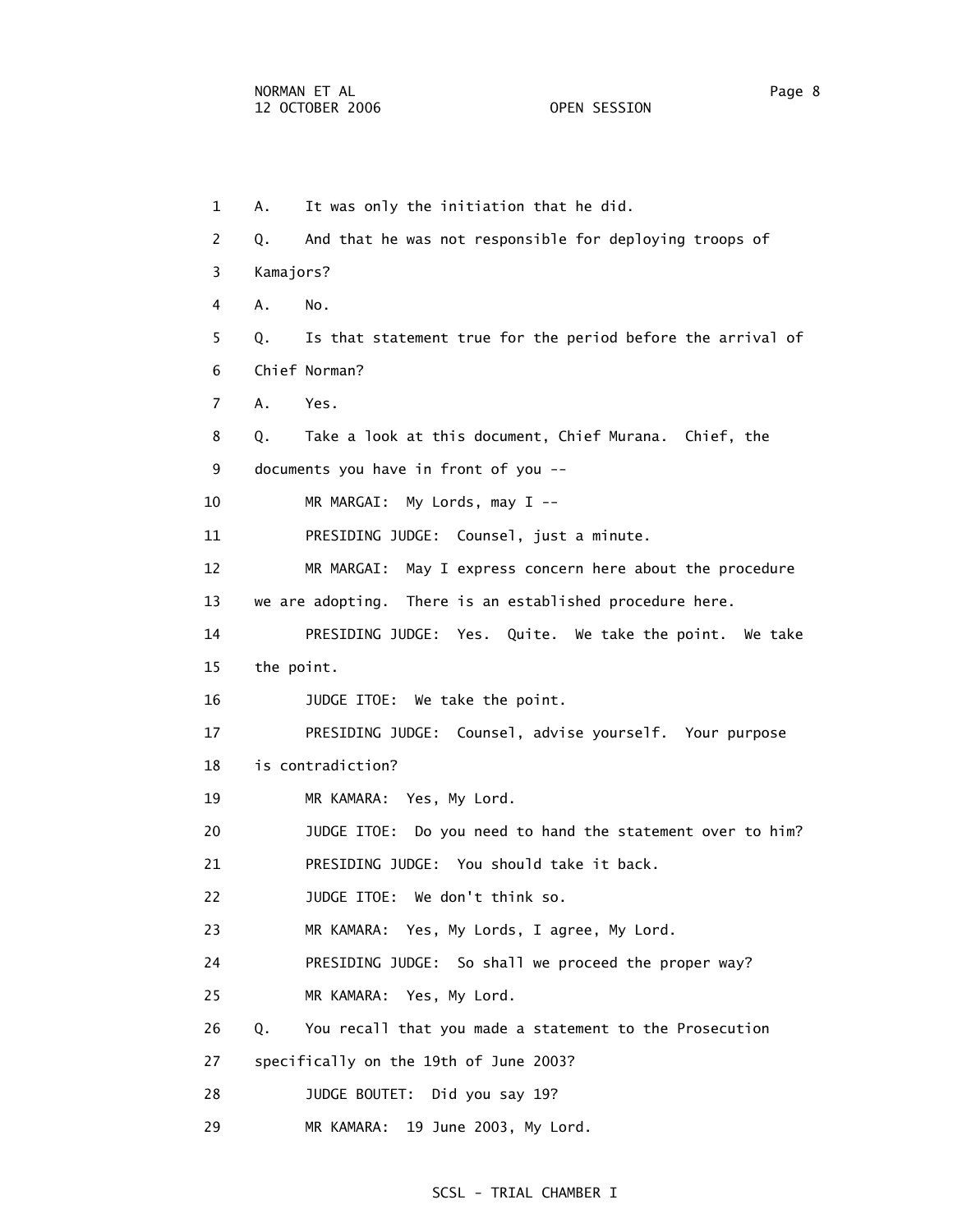1 JUDGE BOUTET: Okay, because the statement I have in front 2 of me -- 3 PRESIDING JUDGE: We have something different. 4 MR KAMARA: There are two, My Lord. 5 PRESIDING JUDGE: Well, we have not been served with the 6 second one. 7 JUDGE BOUTET: Two statements. 8 MR KAMARA: Yes, My Lord. 9 JUDGE BOUTET: I have -- 10 MR KAMARA: I gave six copies, two each. 11 PRESIDING JUDGE: Well, we have the one for the 29th 12 of June. 13 JUDGE BOUTET: That's all we have. 14 MR KAMARA: Mr Thomas, I think you may have -- where are 15 the other statements? I gave two copies each, one of the 19th 16 and the other of the 29th. 17 PRESIDING JUDGE: Courtroom officer, would you find out 18 what has happened? So you intended us to have two statements 19 each? 20 MR KAMARA: Yes, My Lord. 21 PRESIDING JUDGE: Counsel, perhaps you need to -- since 22 your purpose, I reckon, is when you say, "contradict," you're 23 going down -- adopting the option of prior inconsistency? 24 MR KAMARA: Yes, My Lord. 25 PRESIDING JUDGE: And, therefore, to avoid any 26 possibilities of objections, would you lay the proper foundation? 27 MR KAMARA: Yes, My Lord, I'll get to it. 28 Q. The statement you made to the Prosecution -- 29 PRESIDING JUDGE: Were you referring specifically to the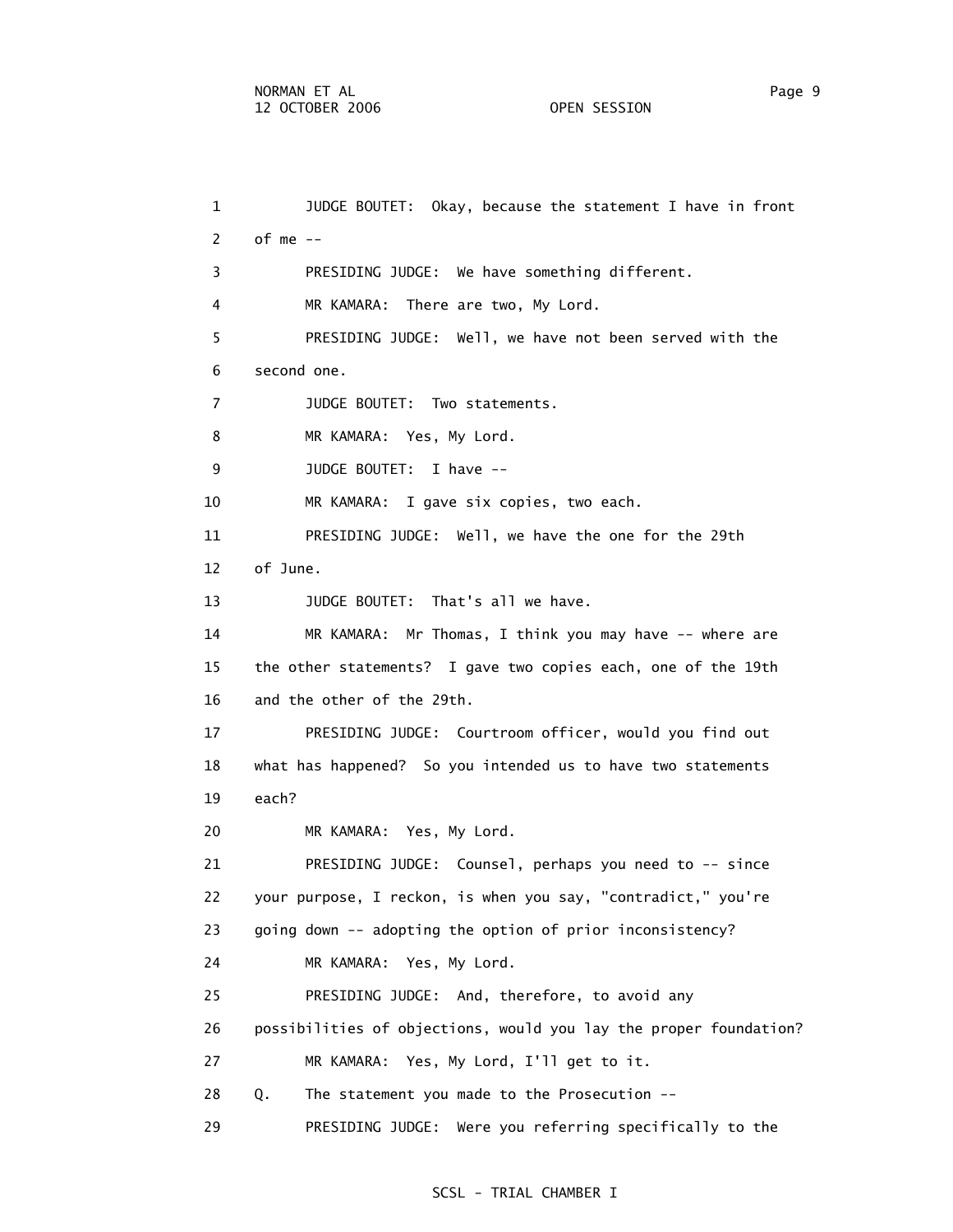1 19th of June? 2 MR KAMARA: Yes, My Lord. 3 PRESIDING JUDGE: So we better take them separately? 4 MR KAMARA: Yes, My Lord. 5 PRESIDING JUDGE: Proceed then. 6 MR KAMARA: 7 Q. You made that statement in what language? 8 A. In English. 9 PRESIDING JUDGE: He recalls making a statement on the 19th 10 of June in English. 11 MR KAMARA: In English, My Lord. 12 PRESIDING JUDGE: To the Prosecution. 13 MR KAMARA: 14 Q. And that statement was written down by the investigator? 15 A. Yes, he wrote it down. I don't know the statement. 16 Q. Be patient. We'll get there. And it was read to you -- 17 PRESIDING JUDGE: To whom did he make it? 18 MR KAMARA: To the investigator, My Lord. 19 PRESIDING JUDGE: Yes, okay. Would it help him -- 20 JUDGE BOUTET: Which one? 21 PRESIDING JUDGE: Which particular investigator. 22 MR KAMARA: [Microphone not activated]. 23 PRESIDING JUDGE: Yes, that would help him. 24 THE INTERPRETER: Learned counsel's microphone is not on. 25 PRESIDING JUDGE: Trigger his memory a little on those 26 details, the circumstances: Who was present, was there a 27 witness. 28 MR KAMARA: Yes.

29 Q. Do you recall the person to whom you made the statement on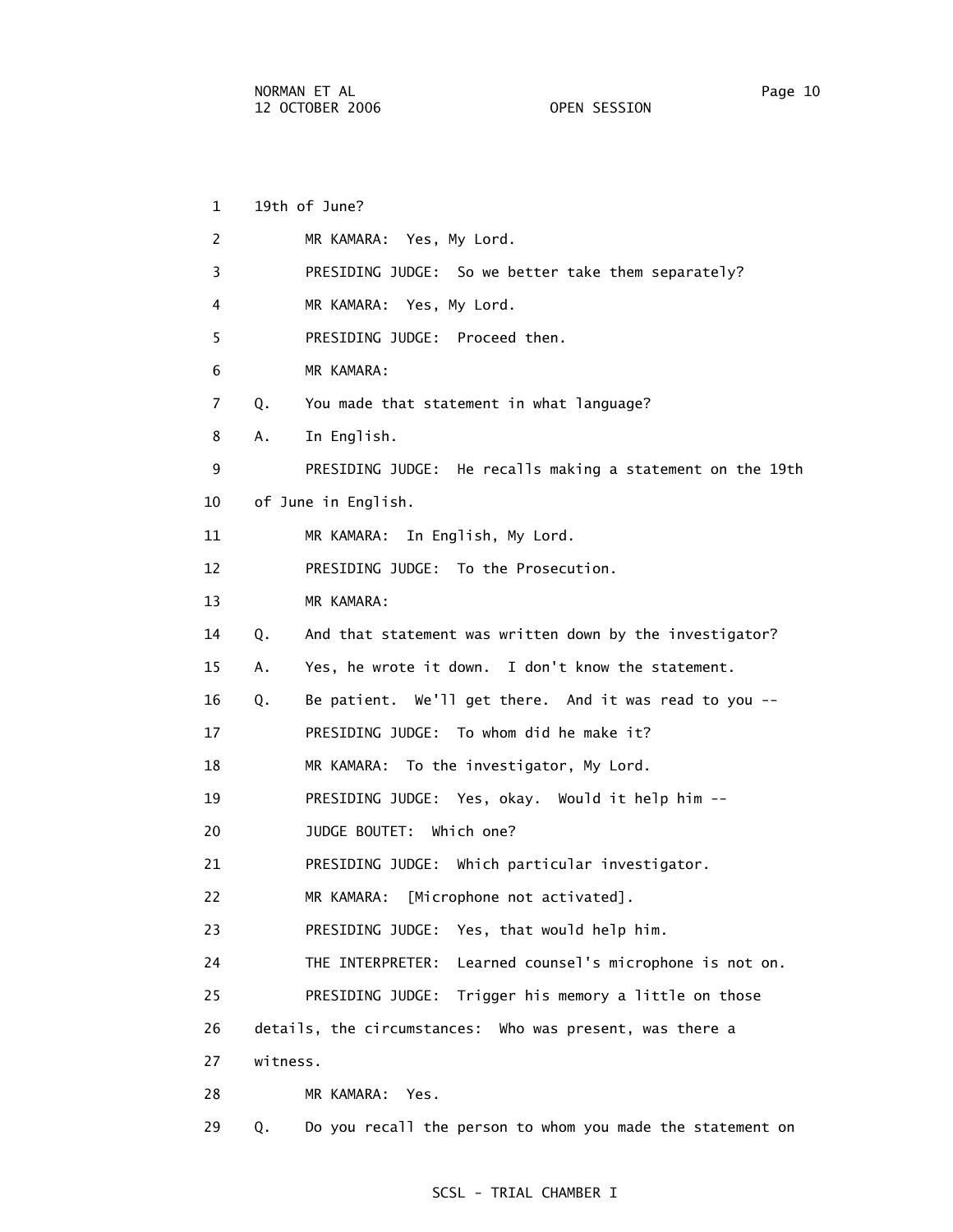1 the 19th? 2 PRESIDING JUDGE: Tell him. They're not contentious. I 3 mean, these are not contentious issues. 4 MR KAMARA: My Lord, the one on the 19th, I do not have the 5 information on the statement. 6 JUDGE BOUTET: It seems to be in the very first paragraph. 7 PRESIDING JUDGE: Yes, I saw it there. 8 MR KAMARA: Yes. Thank you, My Lord. 9 PRESIDING JUDGE: These are all non-contentious matters. 10 Let's go through the foundational elements. 11 MR KAMARA: 12 Q. Do you recall you made that statement to one Joseph Saffa 13 and Max Marcus? 14 A. Joseph Saffa, Max Marcus, they used to go there to us. 15 PRESIDING JUDGE: Witness, did you, on the 19th of June 16 2003, make a statement to Joseph Saffa and Max Marcus, not 17 whether they used to go there. You would remember. You say you 18 are a town chief and you're a man of such learning in your 19 chiefdom. Do you remember making that statement, a statement to 20 those two people on the 19th of June 2003? 21 THE WITNESS: I was not a town chief. I was chiefdom 22 speaker by then. 23 PRESIDING JUDGE: I understand. But a man of noting in 24 your village. Yes. Well, let's go on. Do you remember making a 25 statement to Saffa and Max Marcus? 26 THE WITNESS: I can recall. 27 PRESIDING JUDGE: Yes, let's make some progress. Go ahead, 28 counsel.

# SCSL - TRIAL CHAMBER I

29 MR KAMARA: Yes, My Lord.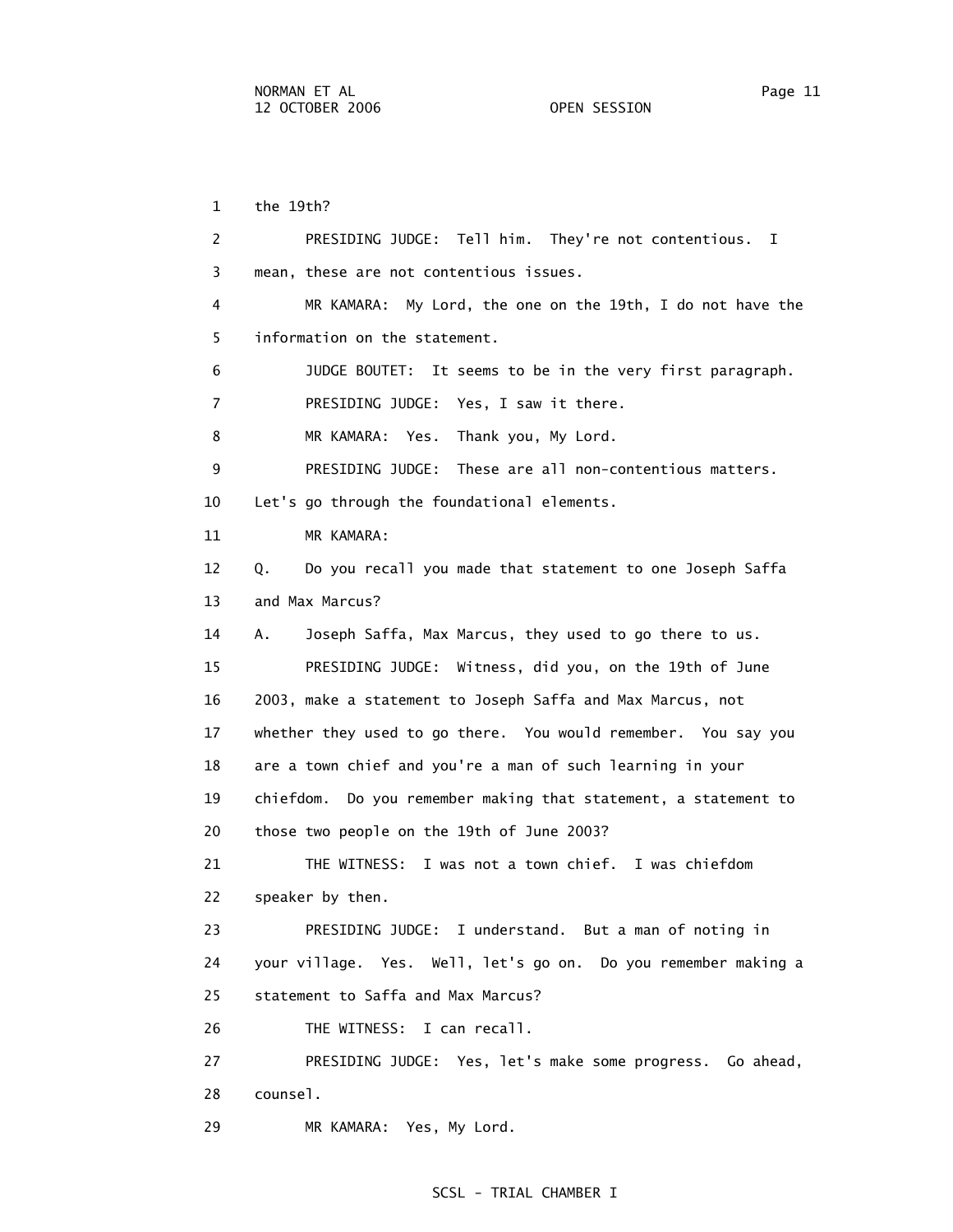1 Q. And that statement was obtained at the Bassu 2 [indiscernible] guesthouse in Matru Jong; do you remember? 3 A. Yes. 4 Q. And it was read to you when you finished? 5 A. Yes. 6 Q. Thank you. 7 PRESIDING JUDGE: What was his response? 8 MR KAMARA: He said yes, My Lord. 9 PRESIDING JUDGE: Yes, after it was read to him? 10 MR KAMARA: Yes. 11 Q. Chief Murana, do you recall telling those investigators 12 that Allieu Kondewa was responsible -- 13 MR MARGAI: My Lords, with respect, do we know whether the 14 statement was admitted by him and signed; if so? I think that 15 will help us, because I see here, from the document, it's headed 16 "Investigators' Notes" but that is not really the issue here. 17 PRESIDING JUDGE: Counsel, would you like to supply those 18 details? 19 MR KAMARA: My Lord, the details would not be provided 20 here. These are investigators' notes. 21 PRESIDING JUDGE: Let's find out from him. I mean, this is 22 without prejudice to you to continue to pursue the line of cross 23 inquiry that you are doing. 24 MR KAMARA: Yes. 25 PRESIDING JUDGE: Let's hear from him whether he had an 26 opportunity to admit or acknowledge. 27 MR MARGAI: Perhaps we could come to an understanding. If 28 counsel is referring to investigators' notes, then, of course, 29 the issue by me would be of no moment. But I raised it because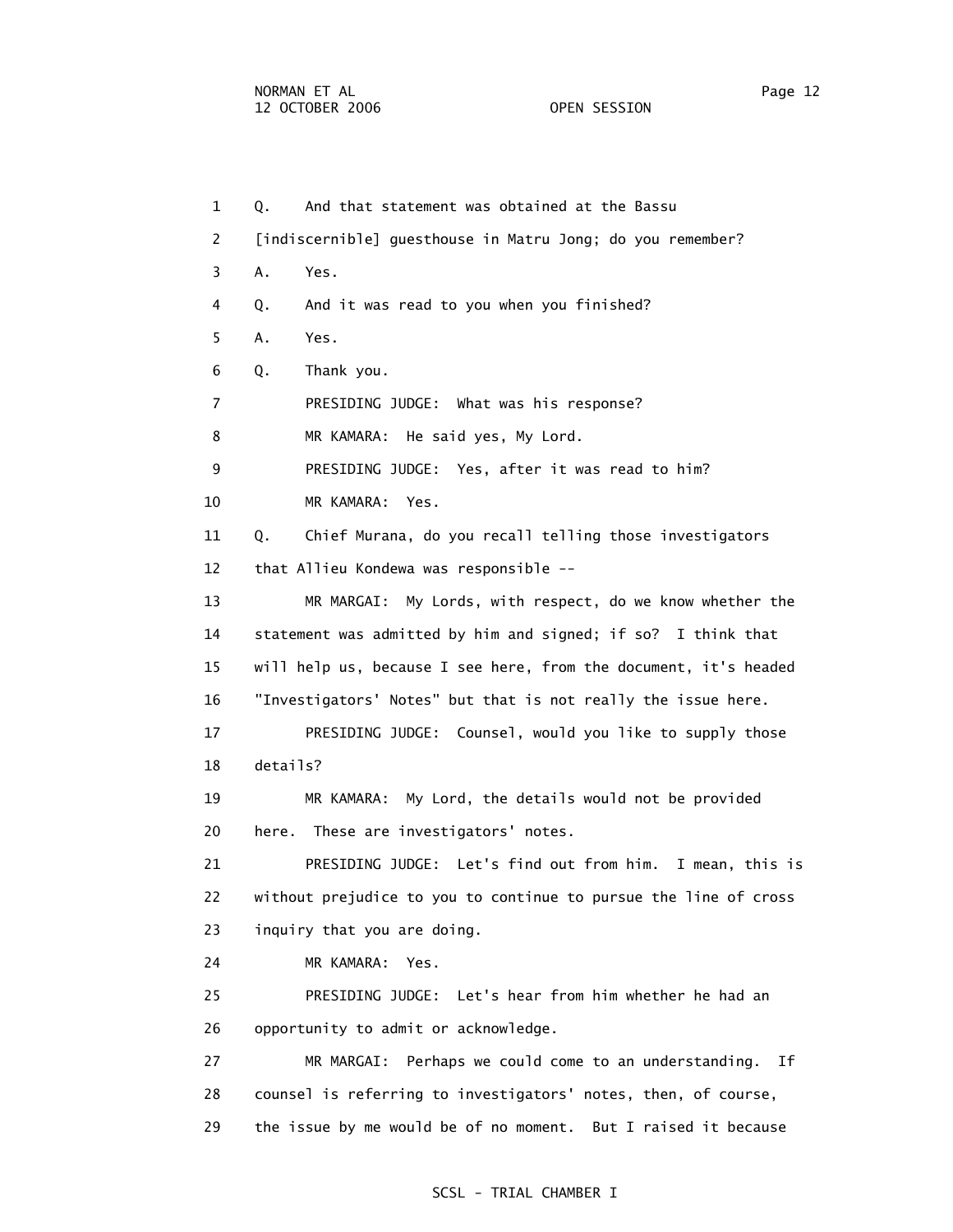1 he simply styled the discussion between the witness and the 2 investigators as a statement. 3 PRESIDING JUDGE: We don't want to get into complicated 4 discussion on that. He has admitted that he did make a statement 5 to the investigators -- 6 MR KAMARA: My Lord, there is a decision before this Court 7 as to what amounts to a statement or not. 8 MR MARGAI: I concede. 9 MR KAMARA: [Overlapping speakers]. 10 PRESIDING JUDGE: We have laid the matter to rest and he 11 has admitted that he made a statement. 12 MR KAMARA: Yes, My Lord. 13 PRESIDING JUDGE: And the only point which you make, which 14 is relevant, is did he have an opportunity of admitting -- 15 JUDGE ITOE: Of signing. 16 PRESIDING JUDGE: Signing. 17 JUDGE ITOE: Yes. 18 PRESIDING JUDGE: Which counsel can investigate. 19 MR KAMARA: Yes, My Lord. 20 Q. After the statement was read to you, did you admit it as 21 correct and true? 22 A. Yes. 23 Q. Thank you. 24 PRESIDING JUDGE: Go ahead, counsel. 25 MR KAMARA: 26 Q. Did you sign it? 27 A. I did not sign. 28 Q. Thank you. In that statement, do you recall telling the 29 investigators that the second accused, Allieu Kondewa, was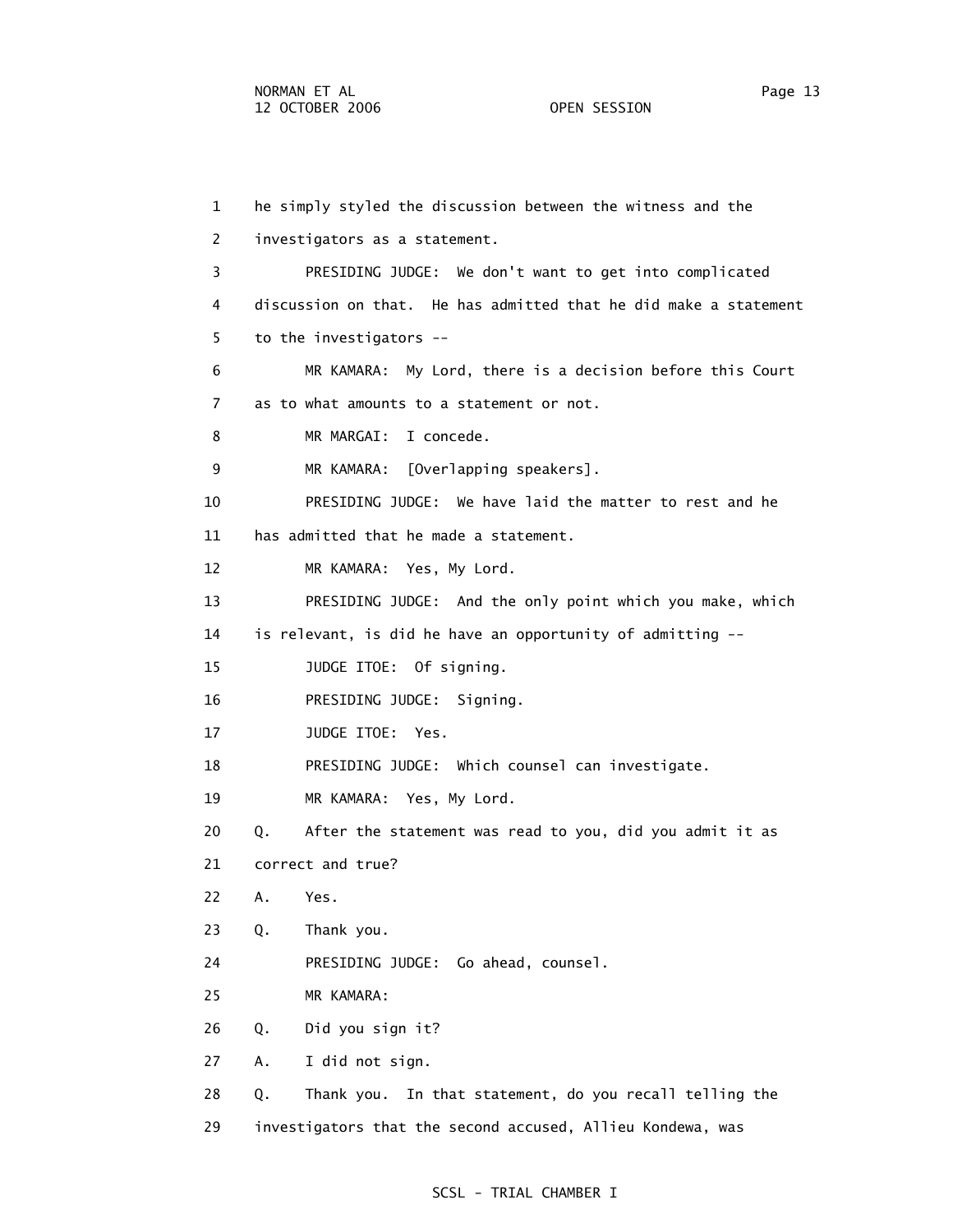1 responsible for mobilising -- 2 MR MARGAI: Objection. Allieu Kondewa is not the second 3 accused. 4 MR KAMARA: Third accused. 5 PRESIDING JUDGE: All right, all right, a lapse of term. 6 Let's go ahead. 7 MR KAMARA: Thank you, My Lord. 8 Q. The third accused, Allieu Kondewa, was responsible for 9 mobilising Kamajors for deployment into war; do you remember? 10 A. No. 11 Q. Take a look at this statement that I have. 12 PRESIDING JUDGE: Counsel. 13 MR KAMARA: Yes, My Lord. 14 PRESIDING JUDGE: Go ahead. 15 MR KAMARA: 16 Q. The date on that document -- 17 JUDGE ITOE: Did you say mobilising or deploying? 18 MR KAMARA: Mobilising, that should be the word. 19 JUDGE BOUTET: You used the words mobilising for 20 deployment. 21 PRESIDING JUDGE: Is it your language or his language? 22 MR KAMARA: No, it is my language. 23 PRESIDING JUDGE: Counsel, you are seeking to establish 24 prior inconsistency. Ought you not be very careful -- 25 MR KAMARA: Yes, My Lord, I should. 26 PRESIDING JUDGE: -- to avoid paraphrasing sections of that 27 statement. Lest you get into an argumentive situation that I did 28 not say so and so and so, why not keep to the text. 29 MR KAMARA: I will.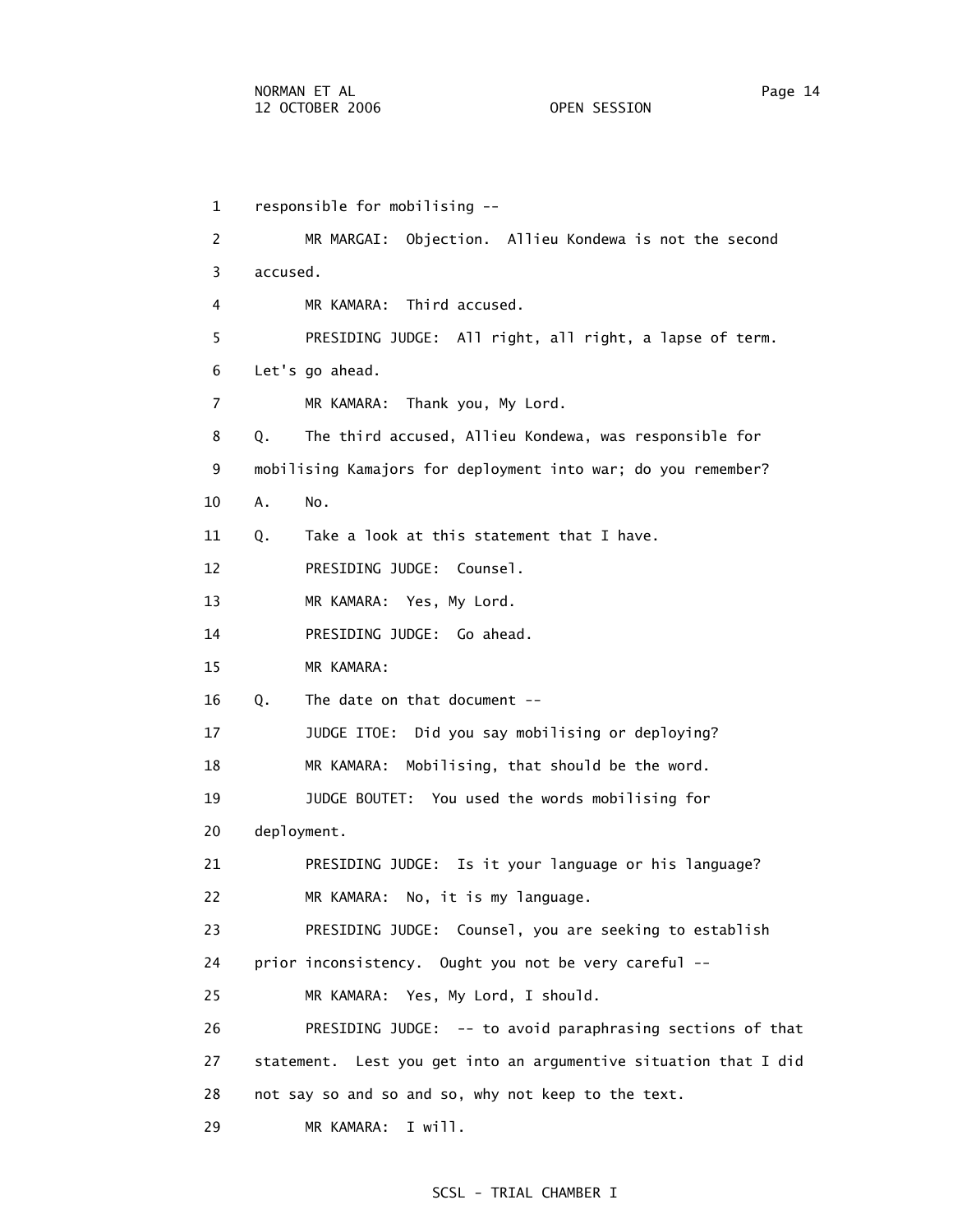1 JUDGE BOUTET: And, if I may, the normal and standard 2 procedure that we have accepted and ascribe is not necessarily to 3 show the statement to the witness. You take the witness to the 4 portion -- I don't know where it is in the statement, I have not 5 read it. 6 MR KAMARA: That's what I'm going to do. 7 JUDGE BOUTET: You don't show the statement to the witness, 8 that's not the purpose. You read whatever portion, if any 9 portion, of that statement to him and you ask him: Did you say 10 or not at that particular time. That's the exercise. Now you 11 are playing on both fields, because you are showing the statement 12 to the witness, presumably to refresh his memory now, because 13 there is absolutely no need to give the statement to the witness. 14 It may be defeating your own purpose. That's why I asked you at 15 the beginning, what is it you're trying to achieve. Anyhow, 16 that's your case, not mine. 17 MR KAMARA: It's in fairness to the witness -- 18 PRESIDING JUDGE: Well, you're making a choice and varying 19 the procedure, and it's entirely -- the only thing is that the 20 Bench would take its own position on that. Clearly, the 21 procedure has always been that you just ask him whether he said 22 so and so and so and so. 23 MR KAMARA: Yes, I'll put the question again, My Lord. 24 PRESIDING JUDGE: Yes, rather than go over the usual 25 refreshing process, which that requires. 26 MR KAMARA: I'll put the question again, My Lord. 27 PRESIDING JUDGE: Let's retrieve the statement from him. 28 He needn't have it. 29 JUDGE BOUTET: For my own guidance, as such, where is it in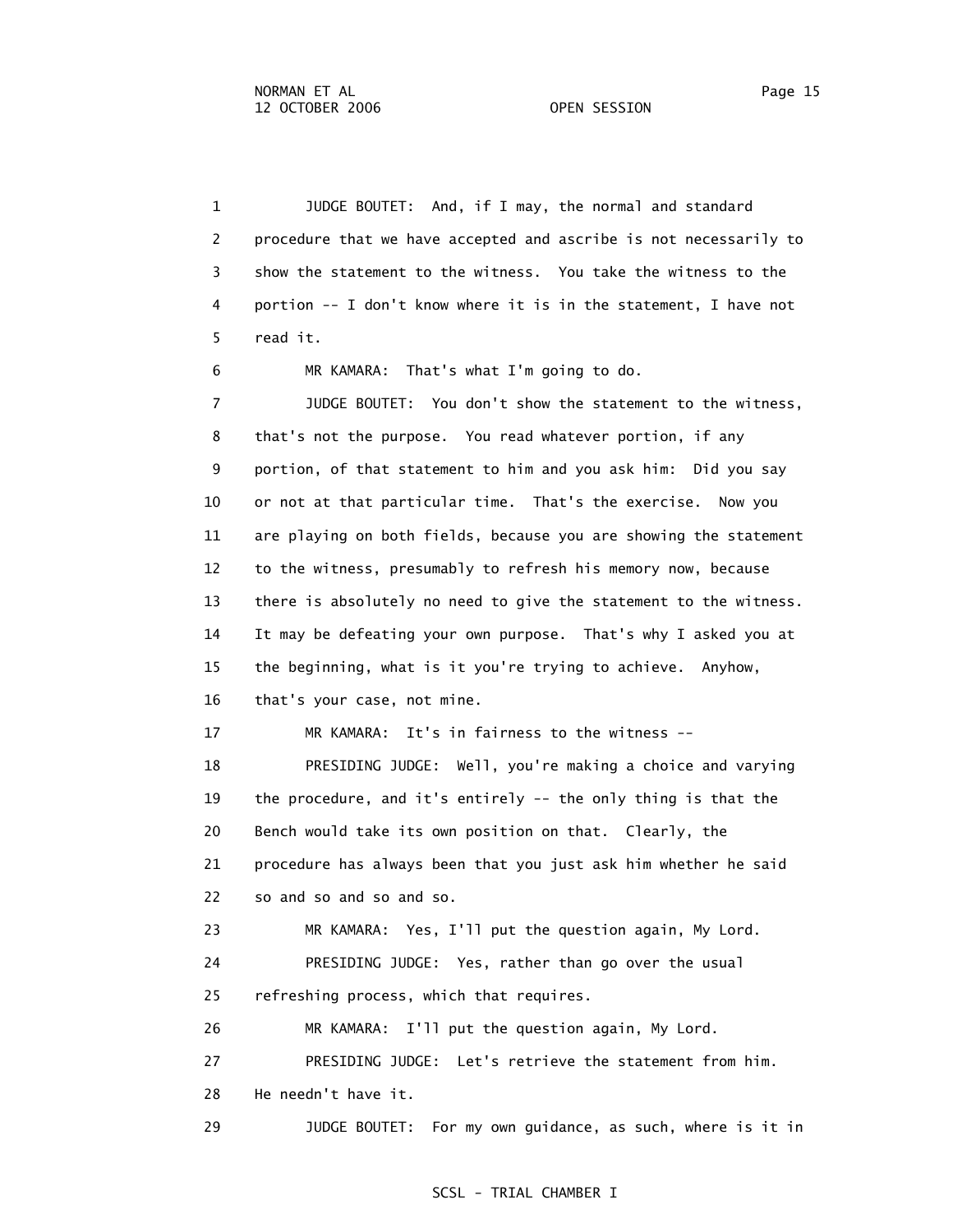1 the statement you're making reference to? Page 1, 2? 2 MR KAMARA: Page 3. 3 JUDGE BOUTET: Three. So I can follow you as well. 4 MR KAMARA: Yes, My Lord, it's on page 3 and, for my 5 learned friends on the other side, the second bullet point. 6 PRESIDING JUDGE: And read exactly what's there. 7 MR KAMARA: Yes, My Lord. 8 PRESIDING JUDGE: Don't paraphrase. 9 MR KAMARA: 10 Q. Page 3, the second bullet point. Chief Murana, I will read 11 to you what you said to the investigators on the 19th of June 12 2003. 13 A. Okay. 14 Q. "AK" -- meaning Allieu Kondewa -- "was a native warrior, 15 not a gunman." Now, listen carefully. "He was responsible for 16 mobilising Kamajors" -- 17 THE INTERPRETER: Your Honour, counsel is going too fast. 18 Can he slow down so we can do the interpretation for the witness. 19 MR KAMARA: I apologise. 20 Q. "AK was a native warrior, not a gunman. He was responsible 21 for mobilising Kamajors and sending them to the war front." 22 THE WITNESS: I have said that Kondewa never sent somebody 23 to the war front. 24 PRESIDING JUDGE: Witness, let counsel finish reading the 25 entire sentence. Counsel, proceed. 26 MR KAMARA: Thank you, My Lord. 27 Q. "And sometimes they were successful and AK would gather the 28 Kamajors and send them out from the base to battle." Did you not 29 make that statement to --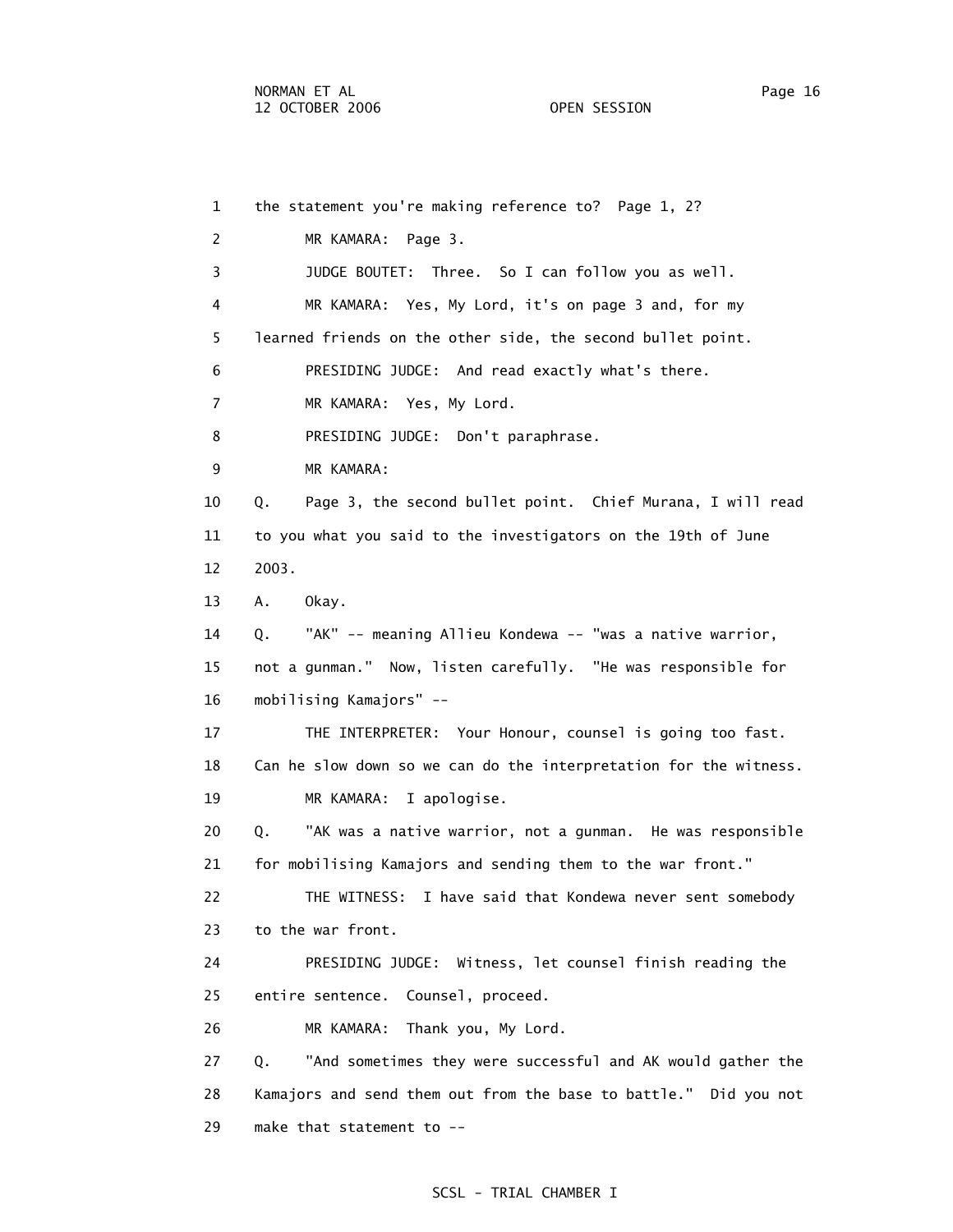1 PRESIDING JUDGE: Did not tell. Why not keep it in the 2 affirmative. 3 MR KAMARA: 4 Q. Did you tell the investigators that which I've just read to 5 you? 6 A. I cannot recall that. 7 MR KAMARA: My Lord, at this point, the Prosecution would 8 wish to tender this document as an exhibit before the Court. 9 PRESIDING JUDGE: Out of an abundance of caution, is that 10 all you need to deal with in this statement? 11 MR KAMARA: No, Your Honour. 12 JUDGE ITOE: Why don't you conclude with that? 13 PRESIDING JUDGE: Why not take it all in one stride and at 14 the end of the day you tender the statement? 15 MR KAMARA: I will, Your Honour. 16 PRESIDING JUDGE: Right, let's proceed with the other 17 sample of alleged inconsistency. 18 MR KAMARA: In that same statement -- 19 PRESIDING JUDGE: Page? 20 MR KAMARA: Same page 3, My Lord. 21 Q. Starting on the third bullet point -- let me ask you this 22 before I go to the statement, you were aware that children were 23 being initiated into the Kamajor society? 24 A. No, they were not initiated into the Kamajor society. 25 Q. Thank you. And this morning, you also stated that you 26 observed some form of training going on at Base Zero, military 27 training going on? 28 A. I said they were not doing training, they were just 29 exercising.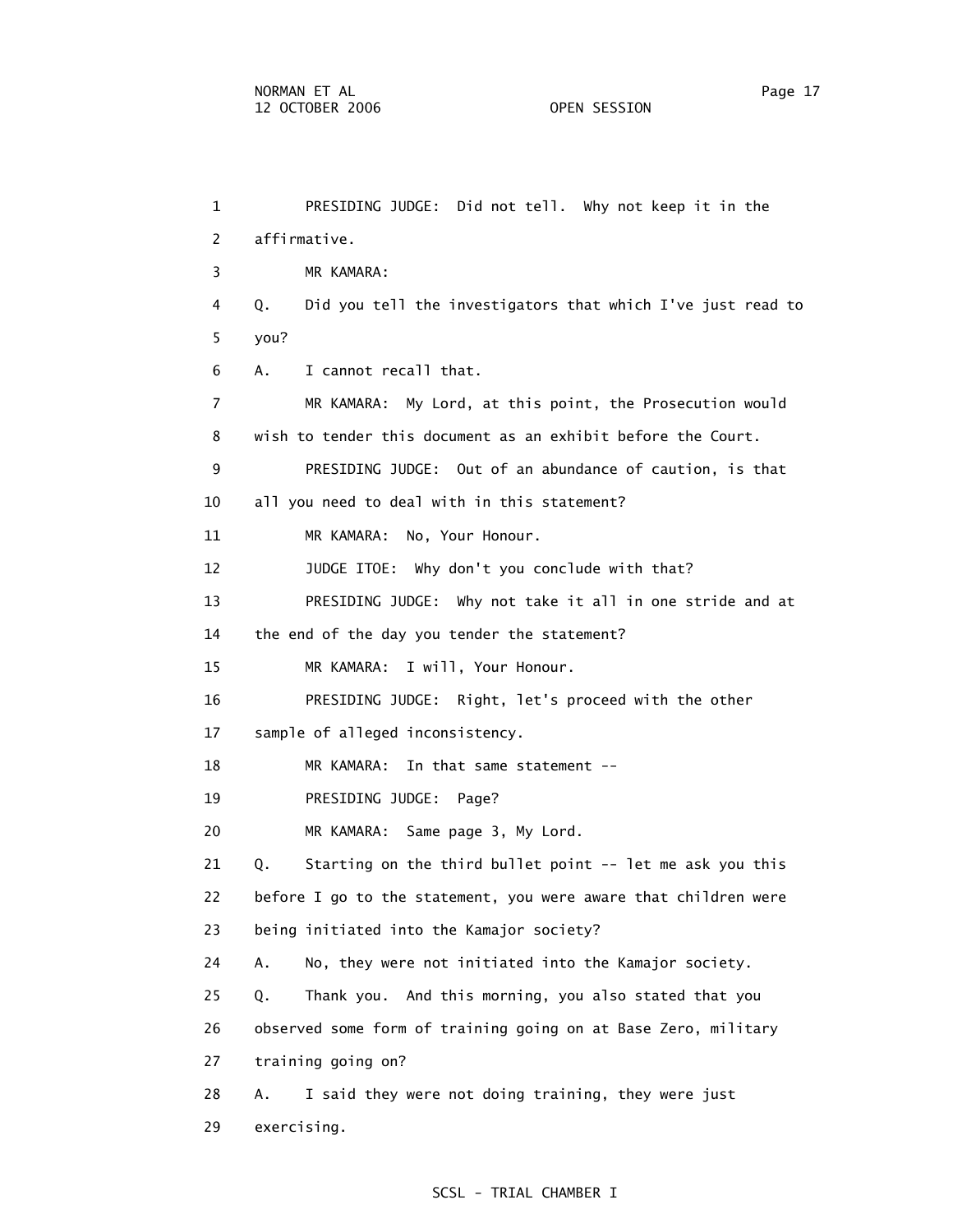1 Q. All right, I'll get to that. Now, do you recall telling 2 the investigators of the Prosecution -- My Lord, I'm looking at 3 page 3 of page 5, and the third bullet point. I'll read to you, 4 Mr Witness. I will start with "people" My Lord, if it's 5 convenient. 6 PRESIDING JUDGE: That's okay. 7 MR KAMARA: 8 Q. "People heard that initiations were going on there," that 9 is at Base Zero. 10 PRESIDING JUDGE: Counsel, be very careful. Be very 11 careful. Read exactly what is -- don't say "that is." You 12 interjected that. There is no "that is." 13 MR KAMARA: Yes, My Lord. I will read the entire 14 paragraph. 15 Q. "According to the witness, the situation at Base Zero took 16 a completely different turn when HN arrived. Before HN arrived, 17 the Kamajors were still being initiated at Makossi Village. 18 People heard that initiations were going on there and came from 19 all over to Makossi to be initiated. They came from Bo, Kenema 20 Moyamba, all over. And there were children among them as well, 21 ten, 11, 12 years old. Witness did not see any military training 22 going on at Base Zero, either before or after HN arrived. 23 Witness reports that there was no weapons storage place at the 24 base either, to his knowledge. He did see weapons, however, 25 including AK-47s and he was told that those weapons had been 26 captured from rebels. Witness did not see the small boys with 27 weapons."

 28 Did you tell -- this is the question to you: Did you tell 29 the investigators that children of ten, 11, 12 years old were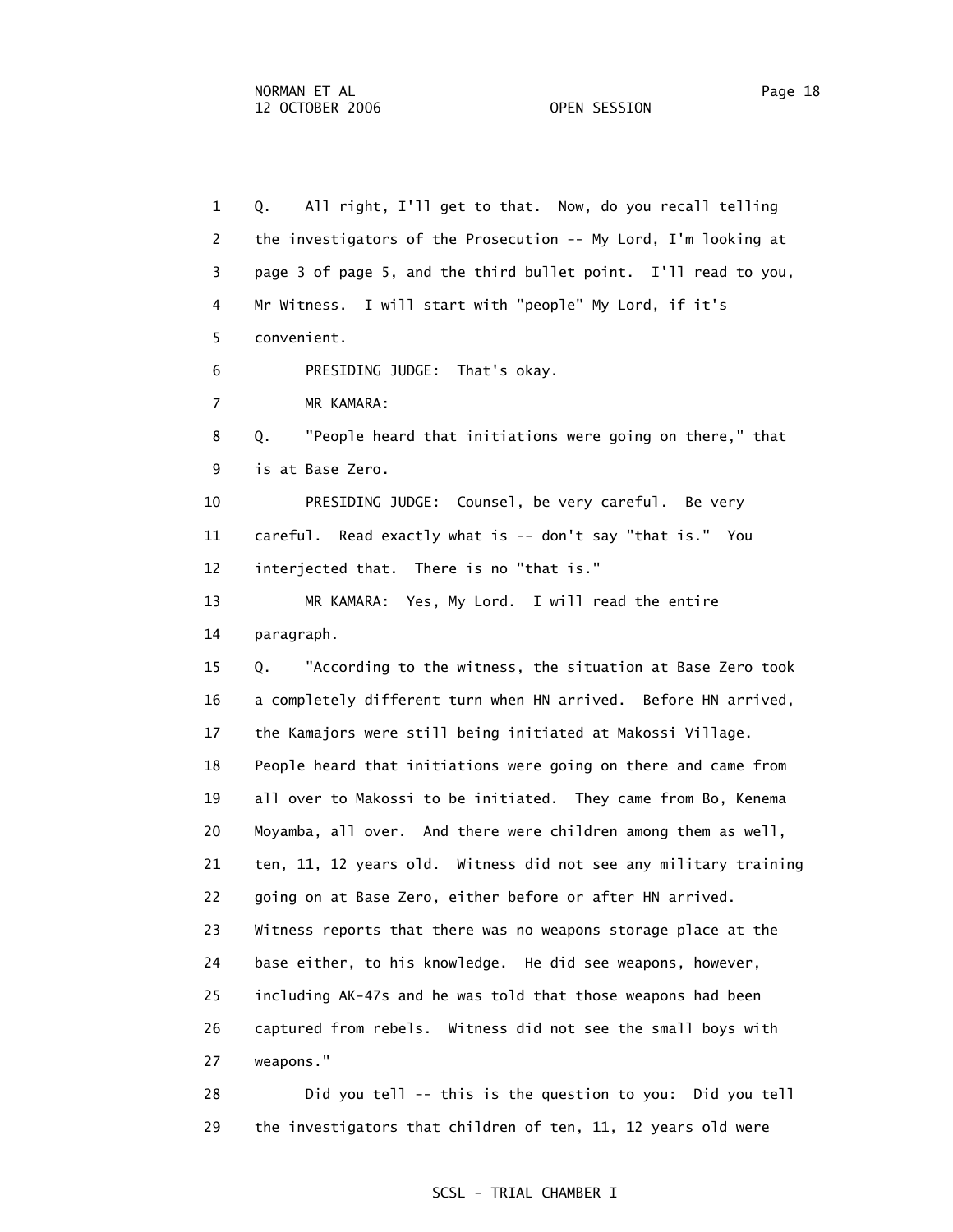1 also initiated? 2 A. I said the children were not initiated, so I did not say 3 children. 4 Q. Do you also recall telling those investigators that you saw 5 weapons, including AK-47s? 6 A. I did not see any AK-47. 7 Q. Thank you. 8 MR KAMARA: My Lord, I am now referring to page 4 of that 9 same statement. 10 Q. Before going to the statement, I will put the question to 11 you, Chief Murana. 12 A. Okay. 13 Q. That, prior to the arrival of Chief Norman, you had an 14 encounter with Allieu Kondewa and his Kamajors. 15 JUDGE ITOE: What encounter? 16 MR KAMARA: 17 Q. In which you were threatened with death regarding your 18 niece, Kadi. Do you remember that incident? 19 A. I can remember, but that is long ago. It is gone now. 20 Q. I know, but I'm interested in it. You remember that 21 incident? 22 A. Yes. 23 Q. In that incident, was it that Kondewa and his team of 24 Kamajors attacked your house one evening? 25 A. They went there. 26 Q. How many of them? 27 A. I was in my house, but I was sleeping. 28 Q. Yes, you were woken up by gunshots; correct?

#### SCSL - TRIAL CHAMBER I

29 A. I heard gunshots.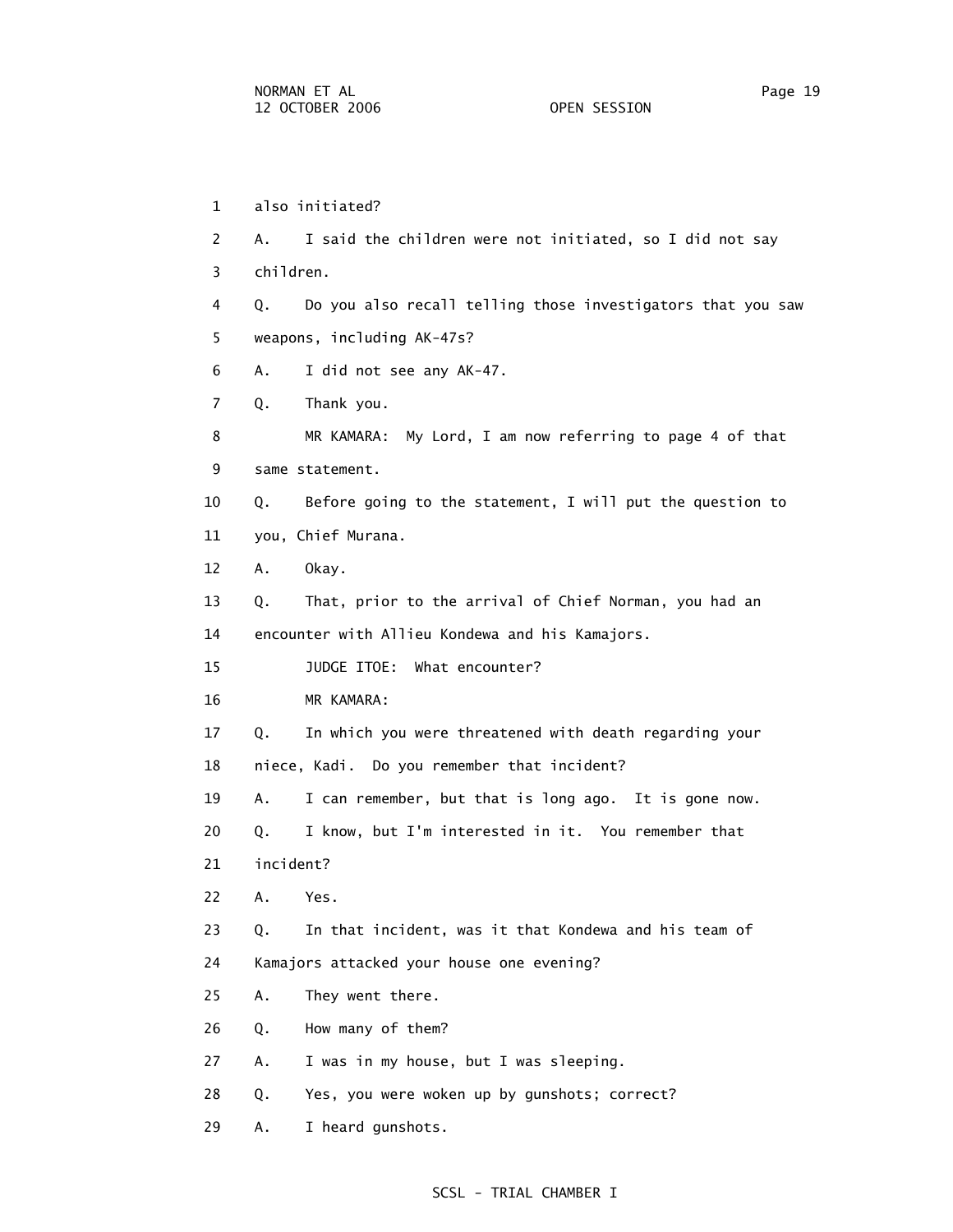1 Q. When you woke up, you found Kamajors outside of your house, 2 including Kondewa? 3 A. They were standing outside. 4 Q. Yes. And some of these Kamajors were armed; correct? 5 A. They hadn't guns and even when I came out, I didn't see 6 guns. 7 Q. I said "armed" it could be other things than guns, such as 8 cutlasses. 9 MR MARGAI: That's all the more reason why, My Lords, 10 learned counsel's question should be very specific. 11 PRESIDING JUDGE: Thank you. 12 MR MARGAI: As My Lords please. 13 MR KAMARA: 14 Q. The Kamajors were armed with machetes? 15 A. No. 16 Q. You were threatened by Kondewa himself, were you not? 17 A. He did not threaten me. 18 Q. Thank you. 19 MR KAMARA: My Lord, now I can go into the statement on 20 page 4. 21 PRESIDING JUDGE: Which bullet? 22 MR KAMARA: The third bullet point. I'll read for the 23 witness, My Lord. 24 Q. "Witness described one incident which happened at Base Zero 25 before HN got there. Witness was at home one night when a group 26 of five Kamajors, led by one named Mambu, went and surrounded a 27 neighbouring house where witness's brother's wife was sick in 28 bed. The Kamajors knocked at the door and witness emerged from 29 his house to ask them what they wanted. They said they had been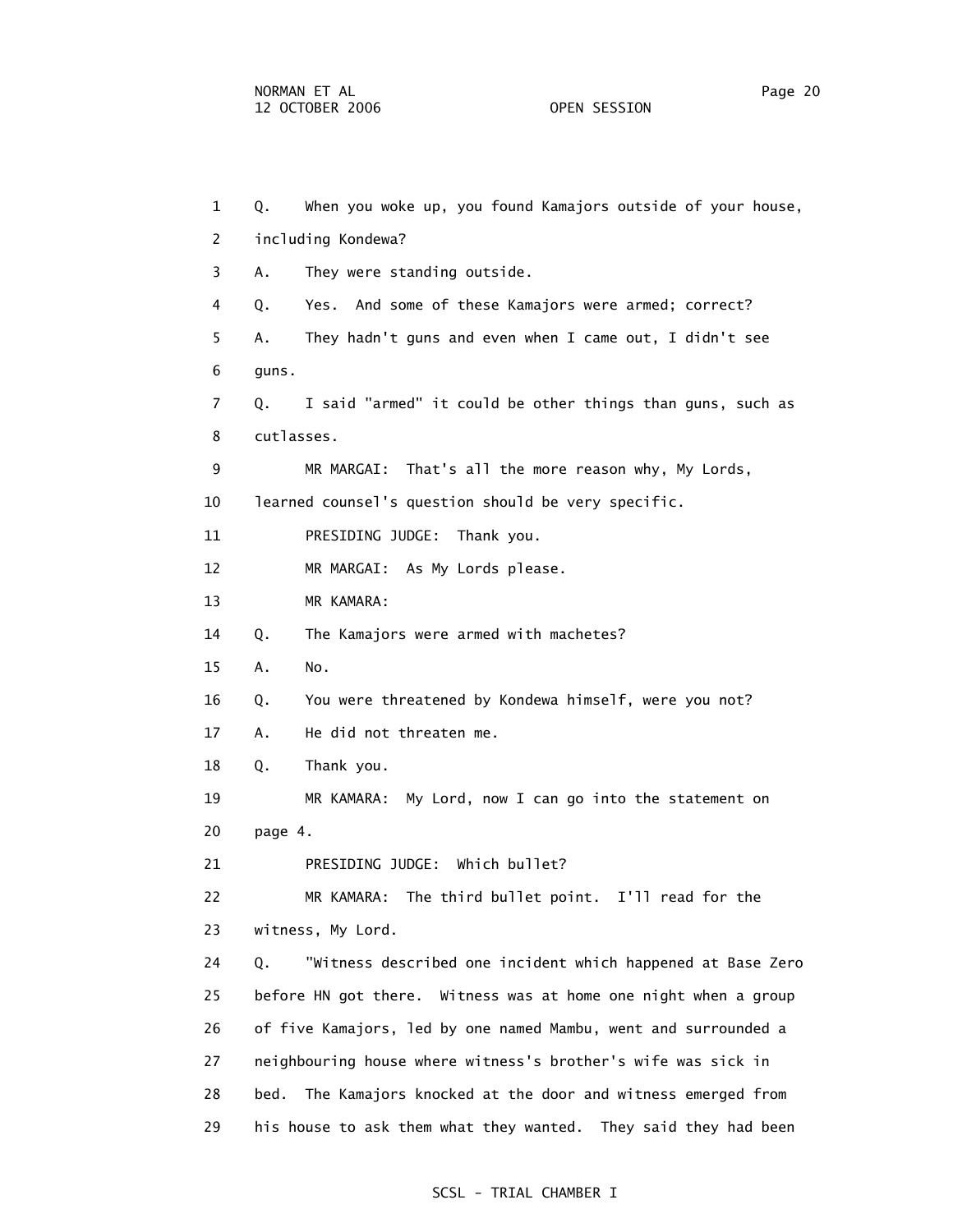1 sent by AK to fetch witness's niece, Kadi. Witness told them 2 that his sister-in-law was ill, but they kept knocking. At this 3 point, the Kamajors were unarmed. Kadi finally emerged and was 4 taken away by those Kamajors to Nyandehun Village. Kadi returned 5 later to inform witness that the Kamajors had tried to convince 6 her to return to her former husband, from whom she was separated. 7 AK tried to convince her to return to him, and she had refused." 8 MR KAMARA: The next bullet point, My Lord. 9 PRESIDING JUDGE: Why not put the question relating to that 10 bullet point to him first? I mean, it's your presentation but do 11 you want to consolidate that one with the next one? 12 MR KAMARA: My Lord, as regards the first bullet point -- 13 PRESIDING JUDGE: The third bullet point, is there anything 14 there you want to challenge him on? 15 MR KAMARA: No, at that point, we are in agreement. 16 PRESIDING JUDGE: Very well, proceed. 17 MR KAMARA: 18 Q. "Witness said later the same night that the Kamajors had 19 come to the neighbouring house, he heard firing into the air, and 20 the Kamajors were throwing stones onto his roof and shouting that 21 they were going to open witness's belly and kill him today. Some 22 of them were asking witness what business he had standing up to 23 AK. According to witness, there were about 60 Kamajors who were 24 there with AK himself. Most people fled into the bush because of 25 the heavy firing. One of the Kamajors told witness to come out 26 of his house, and when witness did. AK told him that if he had 27 met him somewhere outside, he would have killed witness. AK was 28 eventually calmed down by the other Kamajors. The following 29 morning, the elders resolved that AK had been wrong and AK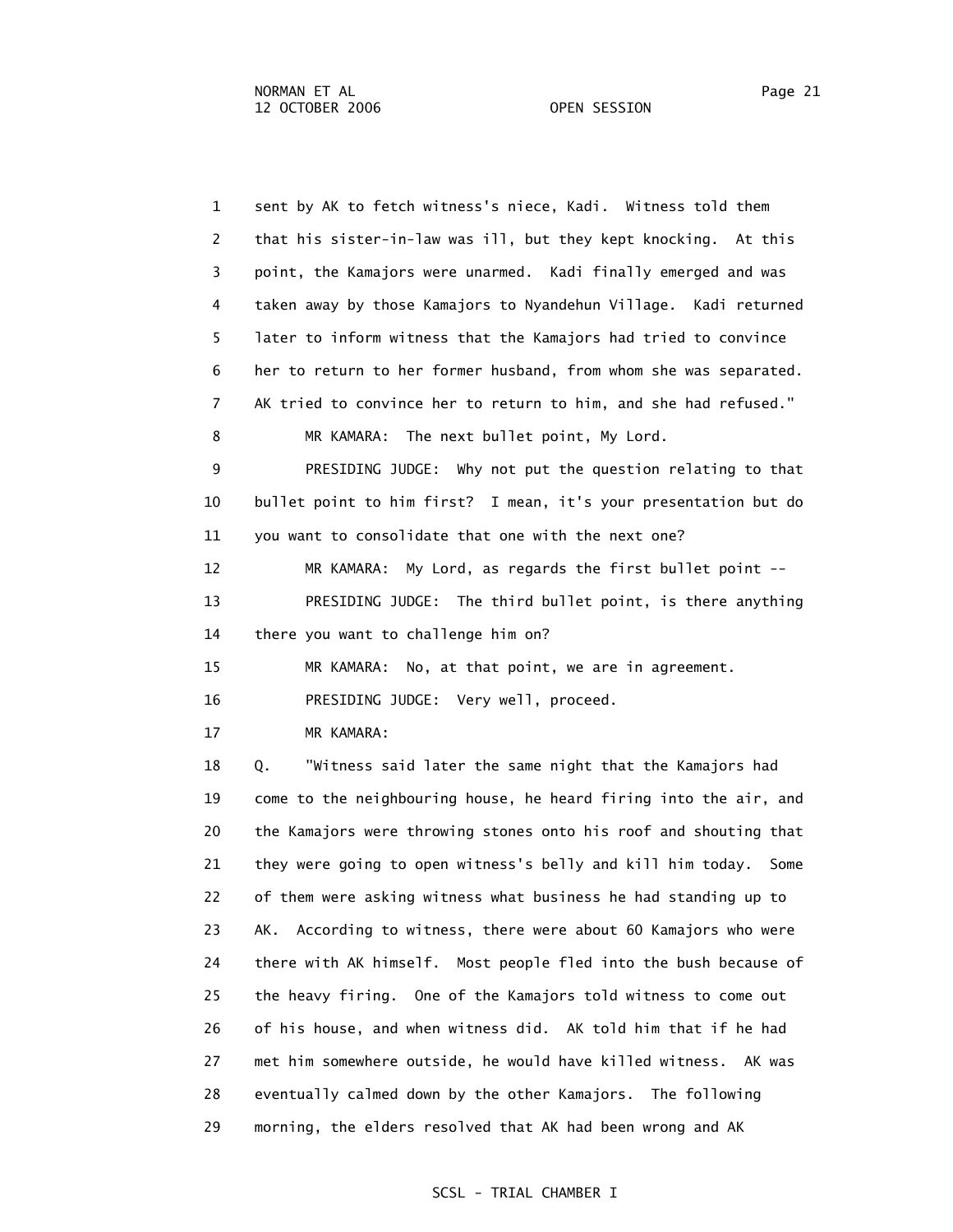1 apologised to witness." 2 A. Yes, this happened. 3 Q. You agree that this happen? Thank you, Mr Witness, I won't 4 put you further on that. 5 MR KAMARA: My Lord, at this point, I will tender this 6 document as an exhibit before the Court. 7 PRESIDING JUDGE: With those portions -- 8 MR KAMARA: With the portions, My Lord -- 9 PRESIDING JUDGE: -- highlighted. 10 MR KAMARA: Yes. 11 PRESIDING JUDGE: On the grounds of prior inconsistency? 12 MR KAMARA: Prior inconsistency, My Lord. 13 PRESIDING JUDGE: Counsel for the third accused, what's 14 your response? 15 MR MARGAI: My Lords, I will accede to the tendering of the 16 witness, although, strictly speaking -- of the document, although 17 strictly speaking, the conditions under which such should be done 18 have not been satisfied. I mean, from the responses, there is no 19 indication here that the witness has denied the contents of the 20 passages cited to him, because, in the first instance, he did say 21 he could not remember. That doesn't tantamount to a denial. 22 But, in the interests of justice, I will not object. 23 PRESIDING JUDGE: There are two portions. What about the 24 second one, the second sample? 25 MR MARGAI: Your Lordships will recall that he abandoned 26 the second one. 27 PRESIDING JUDGE: Counsel is that a correct reflection of 28 what in fact happened? 29 MR KAMARA: It is very incorrect. And the second portion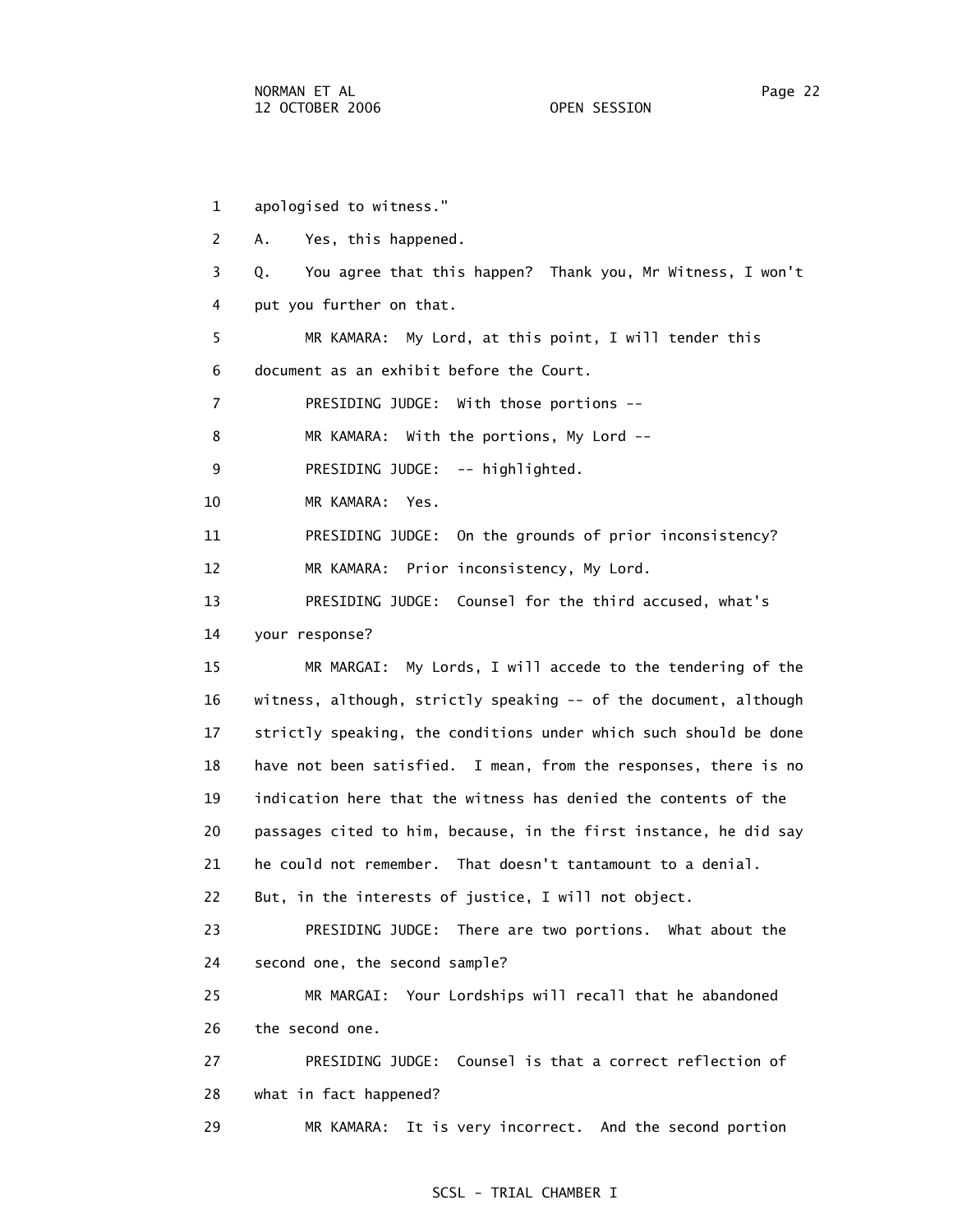1 was in regards to the ages of the children. 2 PRESIDING JUDGE: I thought there were two samples and in 3 the case of the first sample the response was "I cannot recall," 4 whereas in the case of the second sample, there was in fact a 5 denial. Do you now amend your position, learned counsel? 6 MR MARGAI: In fact, there were four samples. 7 PRESIDING JUDGE: Well, let counsel guide us. 8 MR MARGAI: Yes, My Lords. 9 MR KAMARA: My Lord, in the first one, he said, "He does 10 not recall." 11 PRESIDING JUDGE: Yes. 12 MR KAMARA: The second one was a clear denial. 13 PRESIDING JUDGE: Yes. 14 MR KAMARA: That is the issue as to the children. 15 PRESIDING JUDGE: And the third one -- 16 MR KAMARA: And the third one was another denial, the 17 AK-47. 18 PRESIDING JUDGE: Quite right. 19 MR KAMARA: And, My Lord, the fourth one which he agreed 20 to, there's no issue. 21 PRESIDING JUDGE: There's no issue on that. 22 MR KAMARA: Yes, My Lord. 23 PRESIDING JUDGE: Counsel, do you now amend your position? 24 MR MARGAI: I do amend my position with regard to the 25 second bullet point, but Your Lordships will recall that on the 26 third bullet point, at page 4, Your Lordship did ask him whether 27 he was going to pursue that after putting the contents of the 28 document for the witness. He said he wasn't. If, at all, the 29 document is going to be tendered, it can only be tendered with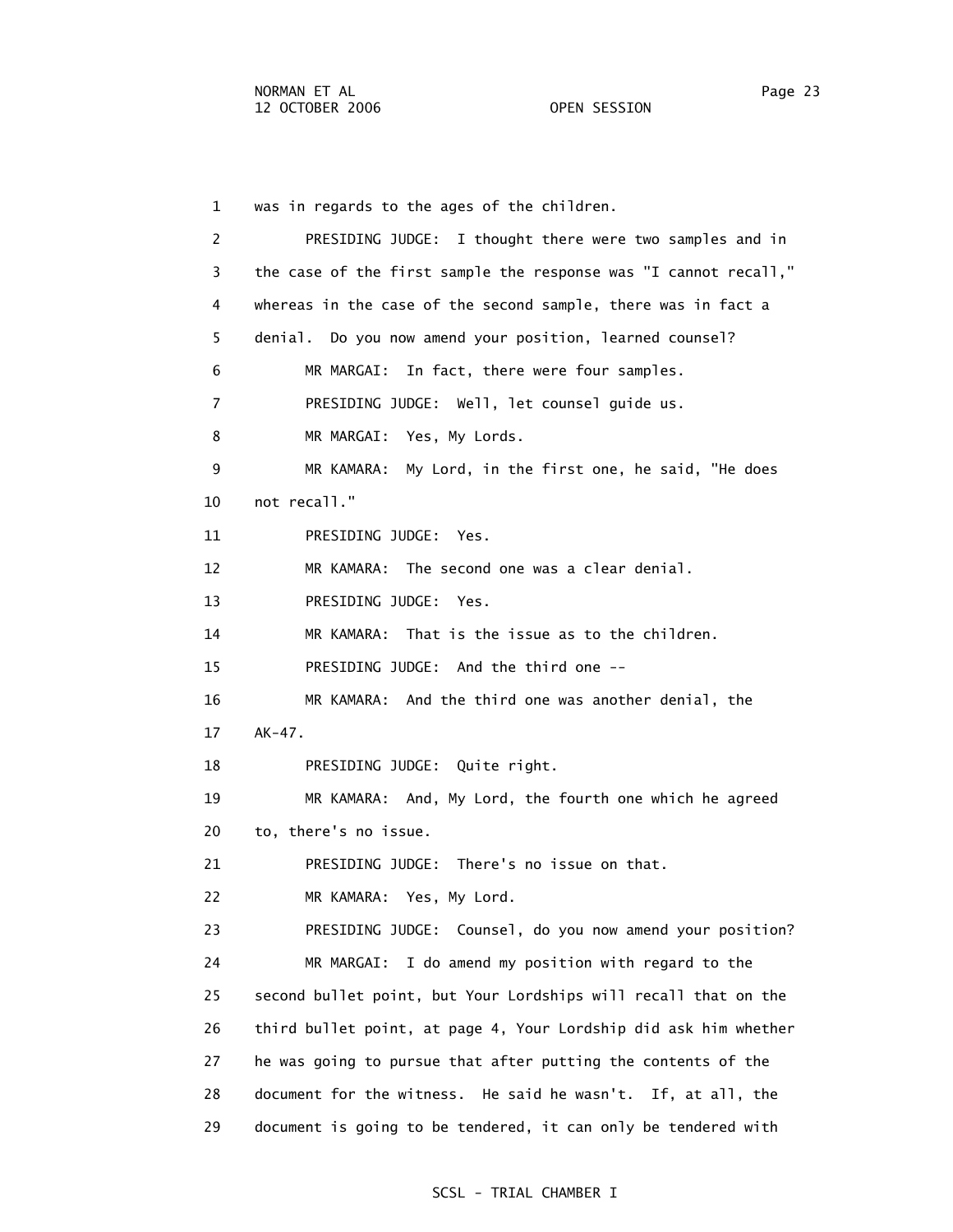1 respect to the second bullet point, where there was this denial 2 about the children being initiated. 3 PRESIDING JUDGE: What about the AK-47 one? 4 MR MARGAI: He didn't pursue that. That's when you asked 5 him whether he was going to. 6 MR KAMARA: I did pursue it and he said he didn't see. 7 PRESIDING JUDGE: Counsel, my recollection is that he did 8 say that he did not see. So, there are two samples that counsel 9 now is alleging are inconsistent with his testimony in the 10 witness stand. Counsel for the second accused, do you have any 11 objection to the document being received in evidence on the 12 grounds advanced by counsel? 13 MR POWLES: Your Honours, no. I have potential 14 observations as to weight. 15 PRESIDING JUDGE: No, we don't want to go into that because 16 we are dealing with admissibility now. 17 MR POWLES: No observations as to admissibility now. 18 PRESIDING JUDGE: Right, thanks. Learned counsel for the 19 first, only on admissibility, not probative value. We have 20 passed the stage of properly legal foundation, that we are 21 satisfied as being established. The only ground now is perceived 22 prior inconsistency. 23 MR JABBI: Yes, indeed, My Lord. I just want to be sure 24 which of those passages is being admitted for that reason. 25 PRESIDING JUDGE: All right. Out of an abundance of 26 caution, Mr Prosecutor, please guide us, and quickly, too. 27 MR KAMARA: Yes, My Lord, bullet point number 2. 28 JUDGE ITOE: Maybe you have highlighted them already. 29 MR KAMARA: Yes, I have.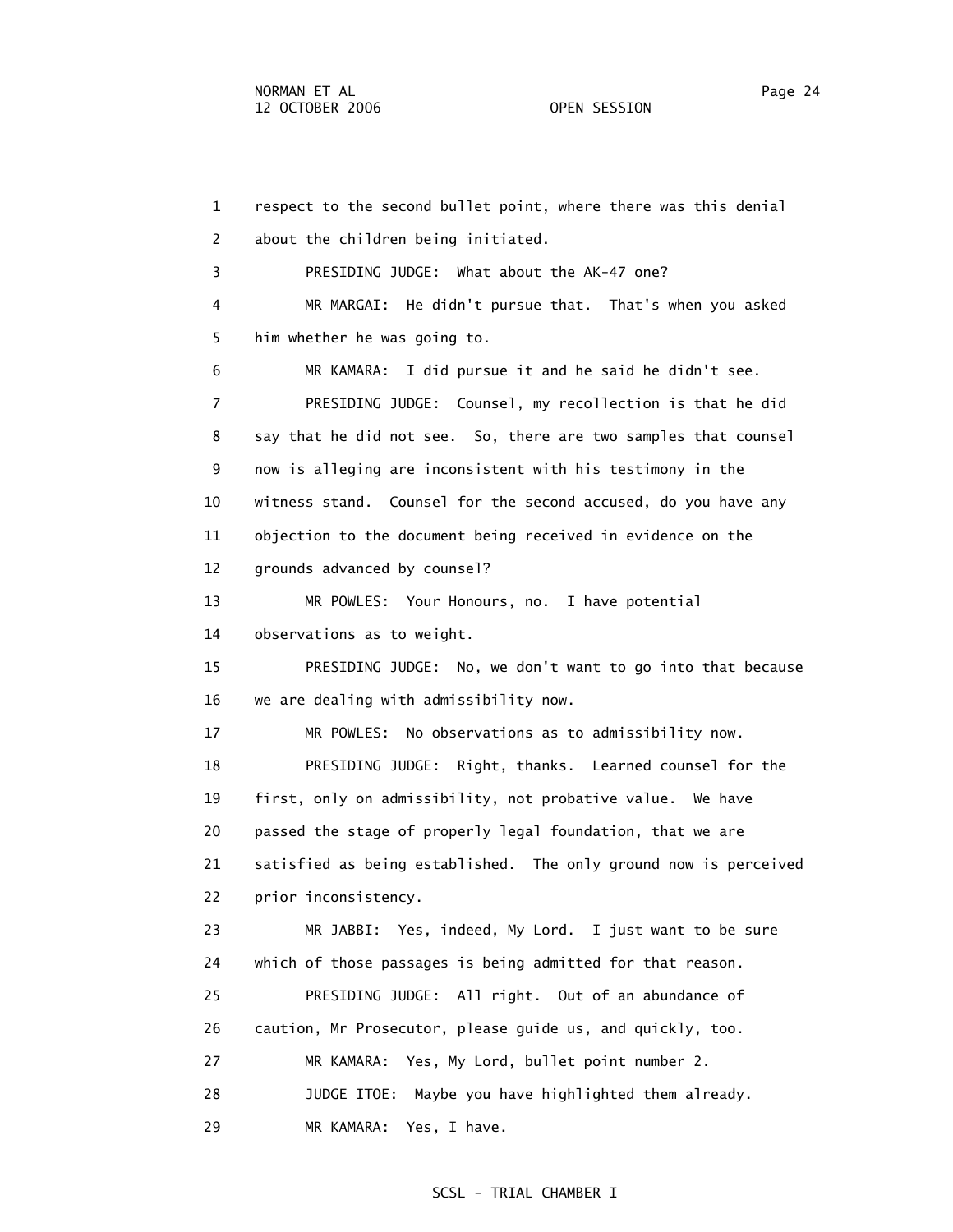1 JUDGE ITOE: Have you? What have you highlighted? 2 MR KAMARA: Bullet point number 2, page 3. "He was 3 responsible for mobilising Kamajors and sending them to the war 4 front." And the sentence on bullet point 3, on page 3 again, 5 starting with "people," until "after HN arrived". 6 JUDGE ITOE: "People had initiations." 7 PRESIDING JUDGE: Right. To "HN arrived." 8 MR KAMARA: Yes, My Lord. 9 PRESIDING JUDGE: That whole sentence. 10 MR KAMARA: Yes, My Lord. 11 PRESIDING JUDGE: Two sentences? 12 MR KAMARA: Yes, two sentences. And also the last sentence 13 starting -- 14 PRESIDING JUDGE: Same page? 15 MR KAMARA: Yes, same page, same bullet point. "He did see 16 weapons, including AK-47s," until "small boys with weapons." 17 PRESIDING JUDGE: And which other sample do we have now? 18 MR KAMARA: My Lord, that is all on that statement. 19 PRESIDING JUDGE: Dr Jabbi, does that answer your query? 20 MR JABBI: My Lord, is that to say that bullet point number  $21$  4 on page 4 is not  $-$  22 JUDGE BOUTET: Yes. 23 PRESIDING JUDGE: No issue. 24 MR JABBI: No issue on that. 25 JUDGE ITOE: There is no issue, because the witness has not 26 contested. 27 PRESIDING JUDGE: Right. The document is received in 28 evidence for the limited purpose of establishing alleged prior 29 inconsistency in respect of those highlighted portions only. And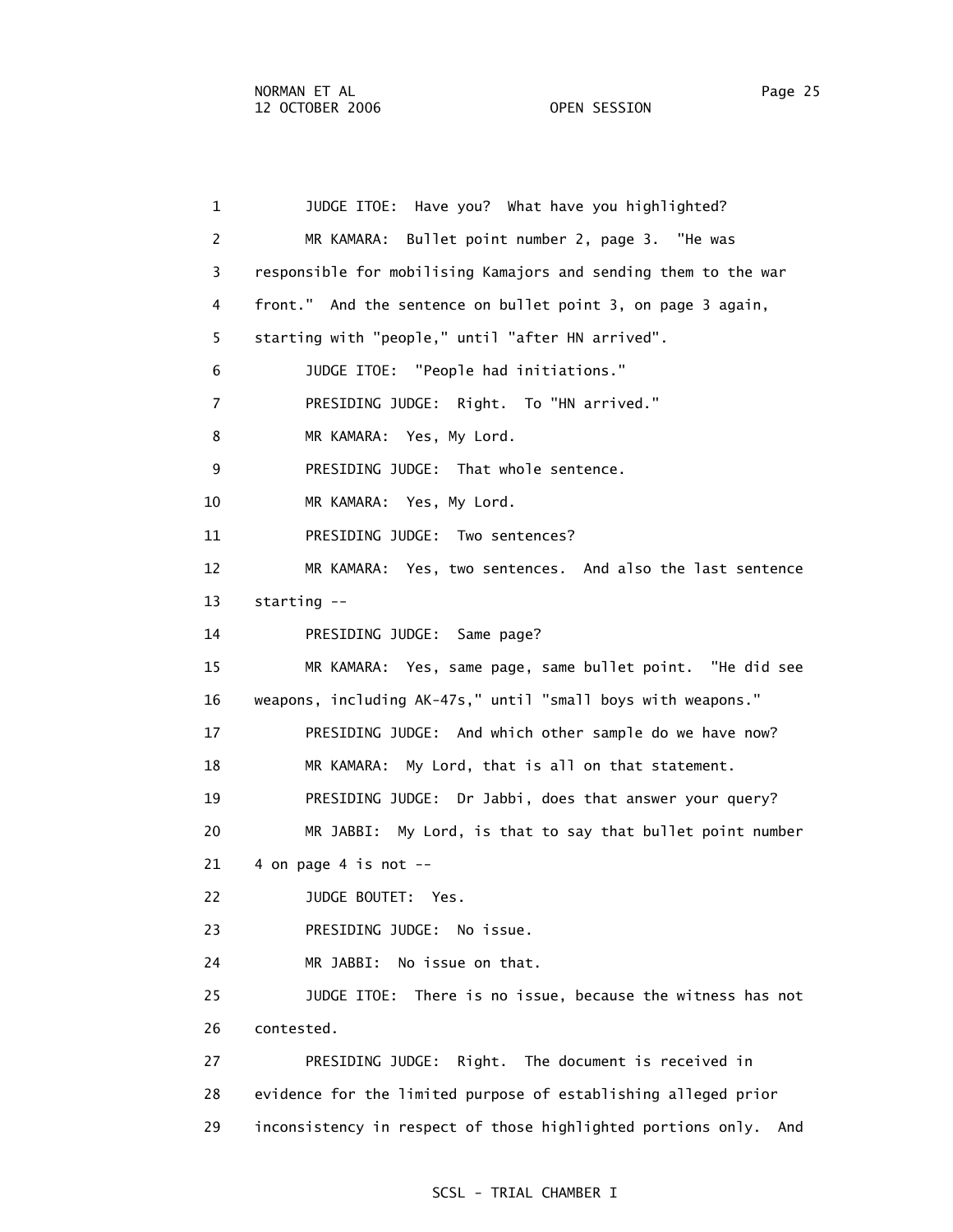1 it will be marked exhibit 169. 2 **[Exhibit No. 169 was admitted]**  3 PRESIDING JUDGE: Counsel let's move on. 4 MR KAMARA: No further questions for this witness. 5 PRESIDING JUDGE: Thanks, end of cross-examination? 6 MR KAMARA: Yes, My Lord. 7 PRESIDING JUDGE: Mr Margai, re-examination? 8 MR MARGAI: None, My Lord. 9 JUDGE ITOE: And the statement of the 29th June is left 10 out? 11 MR KAMARA: Yes, My Lord. 12 PRESIDING JUDGE: Mr Witness, we thank you for your 13 testimony. You are now released. 14 THE WITNESS: Okay. 15 **Interval** [The witness withdrew] 16 PRESIDING JUDGE: Mr Margai, your next witness? 17 MR LANSANA: Your Honour, it's going to be the fifth 18 witness on our list. 19 PRESIDING JUDGE: And name? 20 MR LANSANA: Abibu Brima, My Honour. 21 PRESIDING JUDGE: Language? 22 MR LANSANA: He'll be testifying in Mende. 23 PRESIDING JUDGE: Mende. Mr George, please have the 24 representative of the Victims and Witness Unit bring the witness 25 to Court. Who will do the examination-in-chief? 26 MR LANSANA: I'll be doing that, Your Honour. 27 MR BOCKARIE: Your Honour, Mr Fofana would like to ease 28 himself, Your Honour.

29 PRESIDING JUDGE: Leave granted.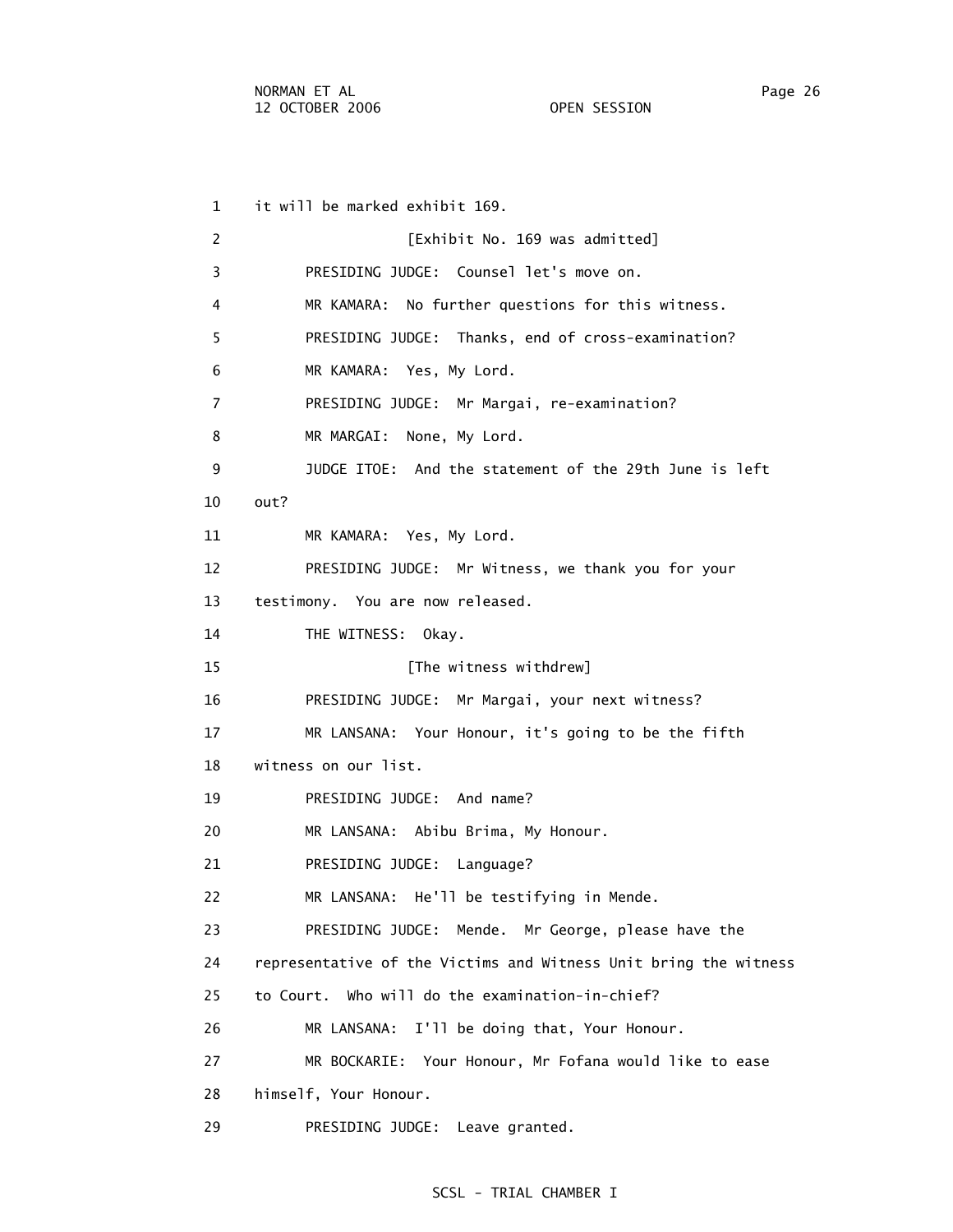1 MR BOCKARIE: Thank you. 2 WITNESS: ABIBU BRIMA [Sworn] 3 **12 [The witness answered through interpreter]**  4 EXAMINED BY MR LANSANA: 5 Q. Good morning, Mr Witness. 6 A. Good morning. 7 Q. I'll be asking you a few questions this morning. 8 A. Okay, sir. 9 Q. You are to listen very attentively to the question. 10 A. Yes. 11 Q. And you make sure you understand the question before you 12 answer it. 13 A. Yes. 14 Q. When you answer the question, make sure you speak slowly, 15 because you are being interpreted and the learned justices will 16 be taking you down. 17 PRESIDING JUDGE: There are other Court officials taking 18 the evidence. 19 THE WITNESS: Yes. 20 MR LANSANA: 21 Q. And other officials will also be taking you down as well. 22 A. Yes. 23 Q. Thank you. Can you tell this Court your full names? 24 A. I'm called Abibu Brima. 25 Q. Where do you live? 26 A. I am in Makossi. 27 Q. Where is Makossi? 28 A. In the Bonthe District. 29 Q. What chiefdom is it?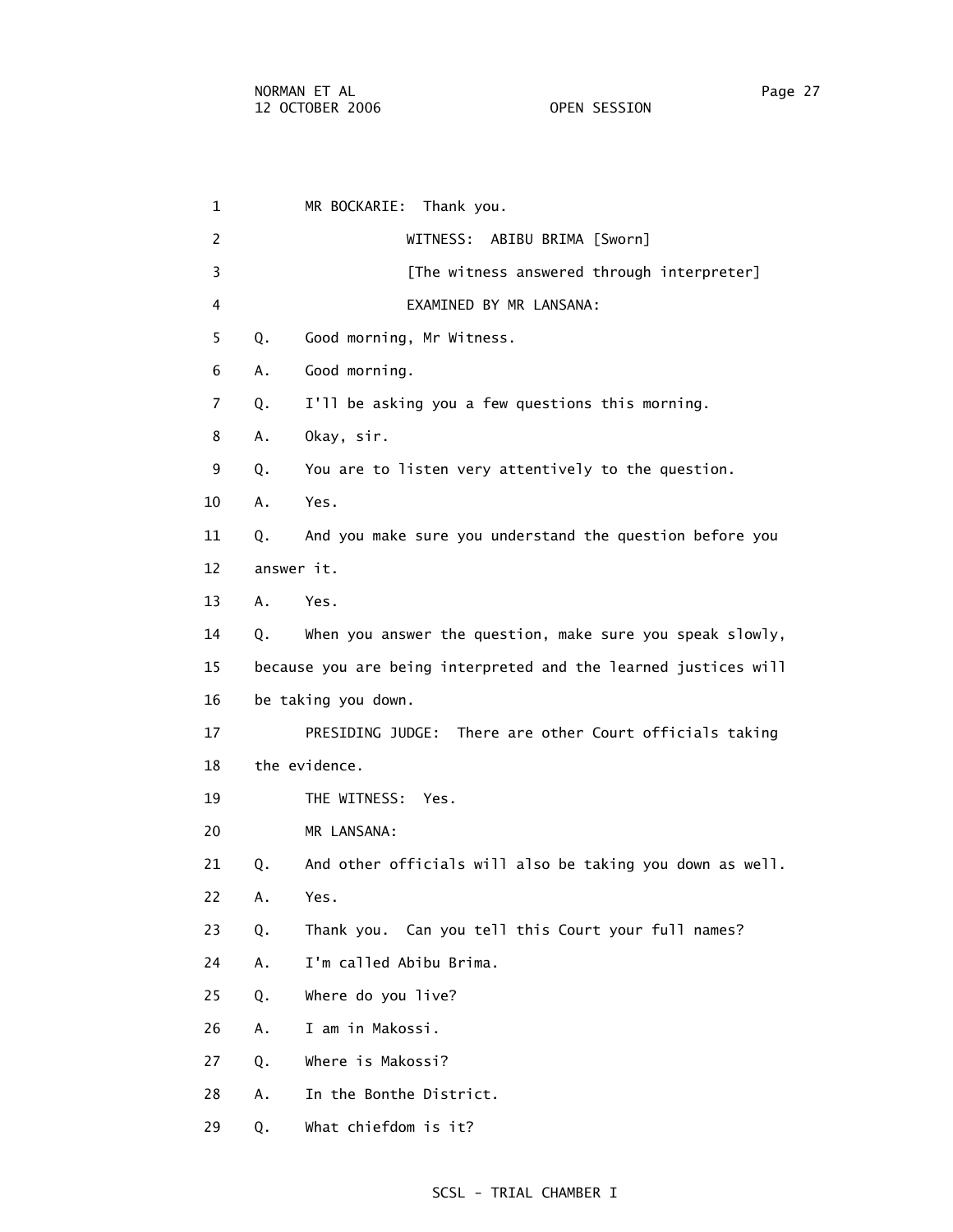29 MR LANSANA:

 1 A. Yawbeko. 2 Q. Can you please lean forward a little so your mouth is close 3 to the mic? You can bring the chair forward, if you want. 4 Forward, I said. Can you please assist him to come close to the 5 mic? 6 JUDGE ITOE: It's not good for him to be too close to the 7 mic. 8 MR LANSANA: 9 Q. Now, you say you are from Makossi village. I asked you 10 what chiefdom that was. 11 PRESIDING JUDGE: And he said Yawbeko. 12 THE WITNESS: Yawbeko. 13 MR LANSANA: I just wanted him to repeat, Your Honour. 14 PRESIDING JUDGE: Right. 15 MR LANSANA: 16 Q. And Yawbeko is in Bonthe District; not so? 17 A. Yes. 18 Q. Mr Witness, do you know Talia? 19 A. Yes. 20 Q. How far is Talia from Makossi? 21 A. It is a short distance, just about a mile. 22 Q. Okay. Have you ever been to Talia? 23 A. Very many times. It's our chiefdom headquarter town. 24 Q. How frequent where you when you say you've been to Talia? 25 How frequently were you visiting Talia? 26 A. I used to visit there on a daily basis. I used to go there 27 to work. 28 MR BANGURA: Your Honours --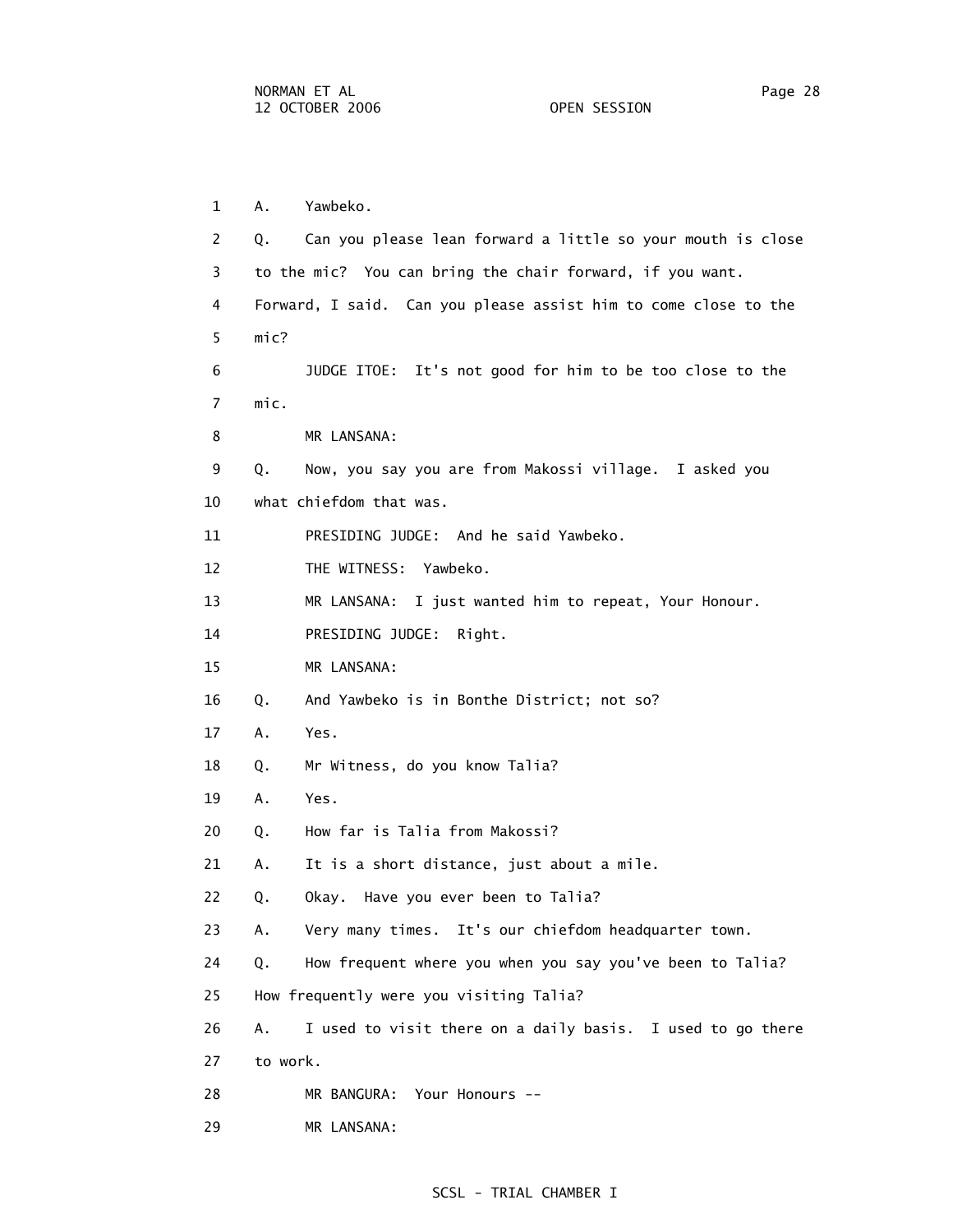1 Q. Now, where -- 2 PRESIDING JUDGE: Yes, Mr Bangura. 3 MR BANGURA: Just for purposes of clarification, counsel 4 asked how -- 5 PRESIDING JUDGE: Frequently was he visiting. 6 MR BANGURA: Perhaps referring to a period in the past, 7 just for clarification. 8 PRESIDING JUDGE: Yes, he said he visited there on a daily 9 basis. 10 MR LANSANA: My Lord, if my learned friend will bear with 11 me, I was coming to that. I was going to place it within -- 12 PRESIDING JUDGE: A time context. 13 MR LANSANA: Yes, Your Honour. Put it in a time-frame 14 context. 15 Q. Now, Mr Witness, when you say that you used to visit Talia 16 on a daily basis, what period of time are you talking about? 17 A. At the time we were doing the work there. I can't remember 18 the year now. 19 Q. Was it during the rule of Tejan Kabbah? 20 A. Is that the time -- you're asking about the time I was 21 going there? 22 Q. Yes, the time when you were in Makossi, and you were 23 frequenting Talia on a daily basis, according to you. I'm asking 24 whether this was during the government of Alhaji Tejan Kabbah. 25 A. Oh, yes. 26 Q. Did you continue to visit Talia, like you said, after the 27 overthrow of Tejan Kabbah? 28 A. I used to visit. 29 Q. And were you still visiting Talia up to the time that the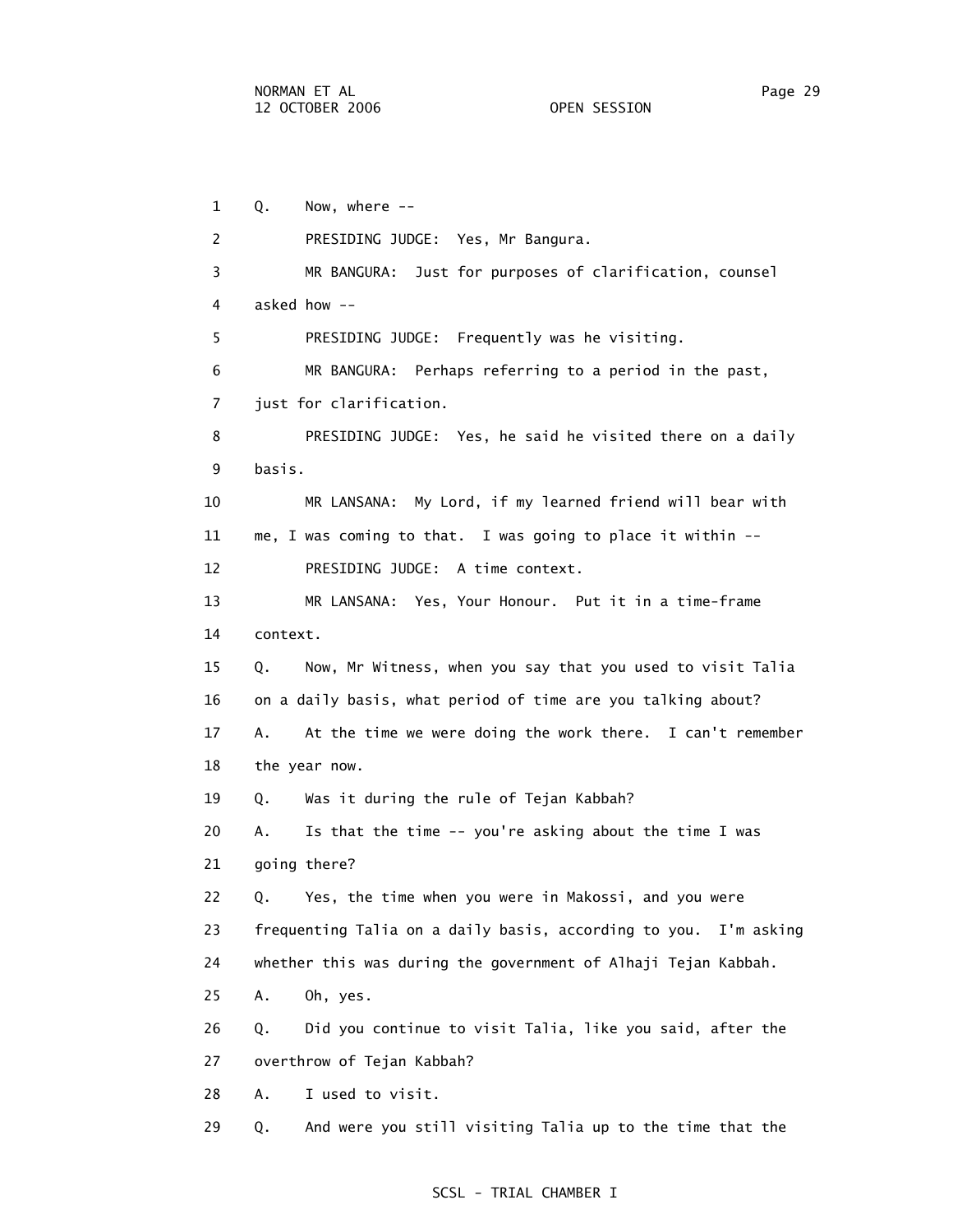1 President, Tejan Kabbah, was restored to power? 2 A. I was visiting there. 3 Q. Thank you very much. For the purpose of my questions, I 4 will be restricting myself to the period that you have stated. 5 MR LANSANA: Your Honours, I would take it to mean 1996 up 6 to -- to May 1998. 7 PRESIDING JUDGE: Is there a month in 1996, or just 1996? 8 MR LANSANA: I will take it from March or May 1996 9 to February or March -- as far as May 1998. 10 PRESIDING JUDGE: That's fine. 11 MR LANSANA: As it please, Your Honour. 12 PRESIDING JUDGE: Counsel sit down. 13 MR BANGURA: Your Honour, I'm not sure whether counsel is 14 actually giving that evidence to the Court or -- 15 PRESIDING JUDGE: He's not giving evidence. He's just 16 indicating to us and, of course, for our guidance, but I'm not 17 sure how that will play out when he asks the questions. It may 18 well be that you need to constantly remind the witness, depending 19 on his own perception of the time frame. It doesn't relieve you 20 of the burden of doing that from time to time. You were merely 21 indicating to us -- 22 MR LANSANA: Yes, Your Honour. 23 PRESIDING JUDGE: Not giving evidence. 24 MR LANSANA: Yes, Your Honour, just as an indication to the 25 Bench as to the time span when this witness -- 26 PRESIDING JUDGE: And as to the Prosecution. Are you 27 satisfied? 28 MR BANGURA: I take the point. Just that I'm not too sure 29 how to --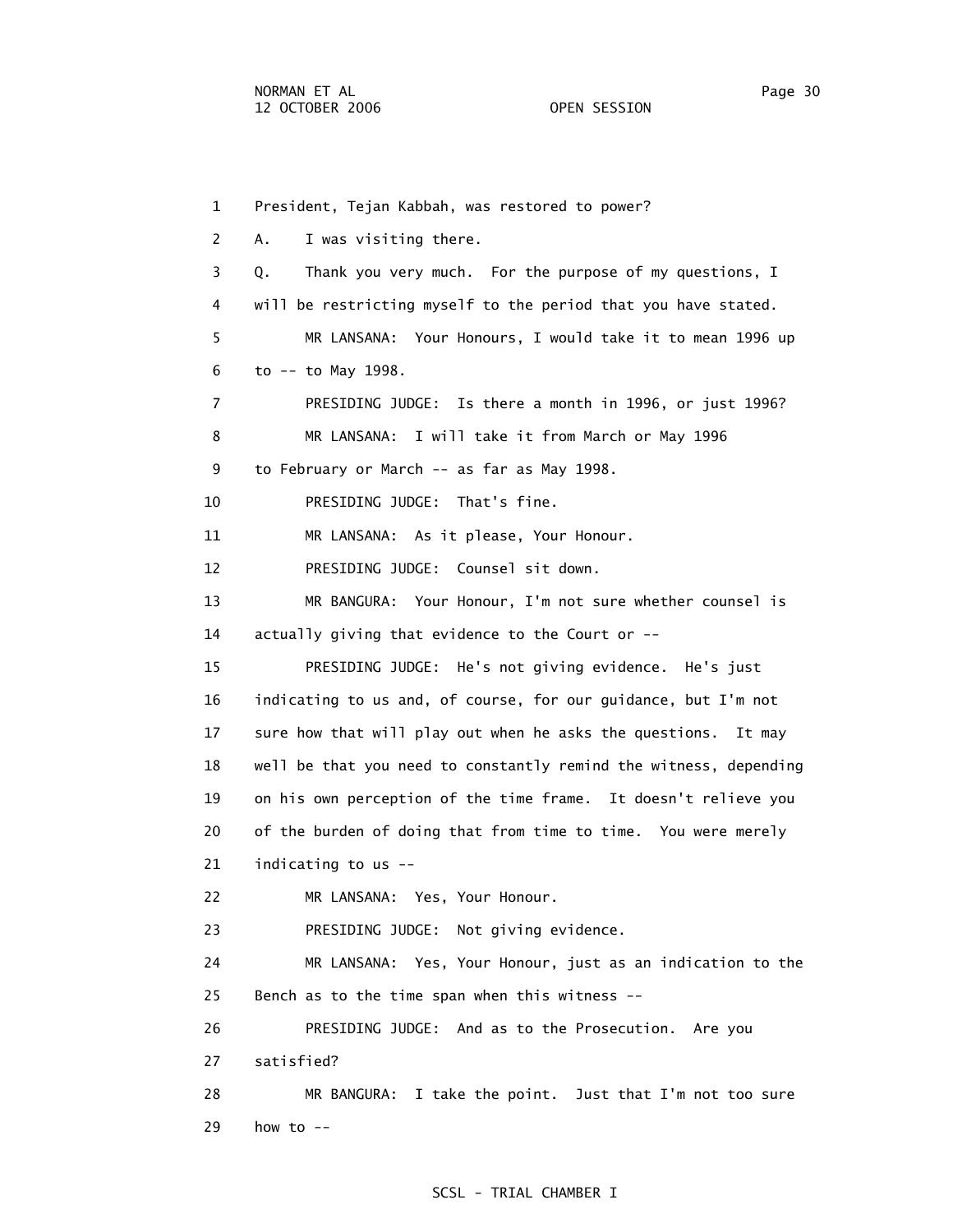| $\mathbf{1}$   |      | PRESIDING JUDGE: That's what I'm saying. He is not         |
|----------------|------|------------------------------------------------------------|
| 2              |      | relieved of the burden of operationalising this time frame |
| 3              |      | through his questioning.                                   |
| 4              |      | MR BANGURA:<br>Agreed.                                     |
| 5              |      | PRESIDING JUDGE: As long the answers come out from the     |
| 6              |      | witness, not him.                                          |
| $\overline{7}$ |      | MR BANGURA: Thank you, Your Honour.                        |
| 8              |      | PRESIDING JUDGE: Counsel, proceed.                         |
| 9              |      | MR LANSANA: Thank you, Your Honour.                        |
| 10             | Q.   | Mr Witness, how old are you?                               |
| 11             | Α.   | Well, I think it's 46.                                     |
| 12             | Q.   | Thank you. Are you married?                                |
| 13             | Α.   | Yes.                                                       |
| 14             | Q.   | With how many wives?                                       |
| 15             | Α.   | Two.                                                       |
| 16             | Q.   | How many children?                                         |
| 17             | Α.   | Well, I think there will be about 15 now.                  |
| 18             | Q.   | Thank you very much. Can you tell this Court your          |
| 19             |      | occupation?                                                |
| 20             | Α.   | I do farming and carpentry.                                |
| 21             | Q.   | Thank you. Do you know the third accused, Allieu Kondewa?  |
| 22             | A.,  | Yes, I know him.                                           |
| 23             | Q.   | When did you come to know Allieu Kondewa?                  |
| 24             | Α.   | Allieu Kondewa, I knew him even before the war.            |
| 25             | Q.   | Did you see Allieu Kondewa during the war?                 |
| 26             | Α.   | Yes.                                                       |
| 27             | Q.   | When was it that you first saw Allieu Kondewa during the   |
| 28             | war? |                                                            |
| 29             | Α.   | I can't recall the year now.                               |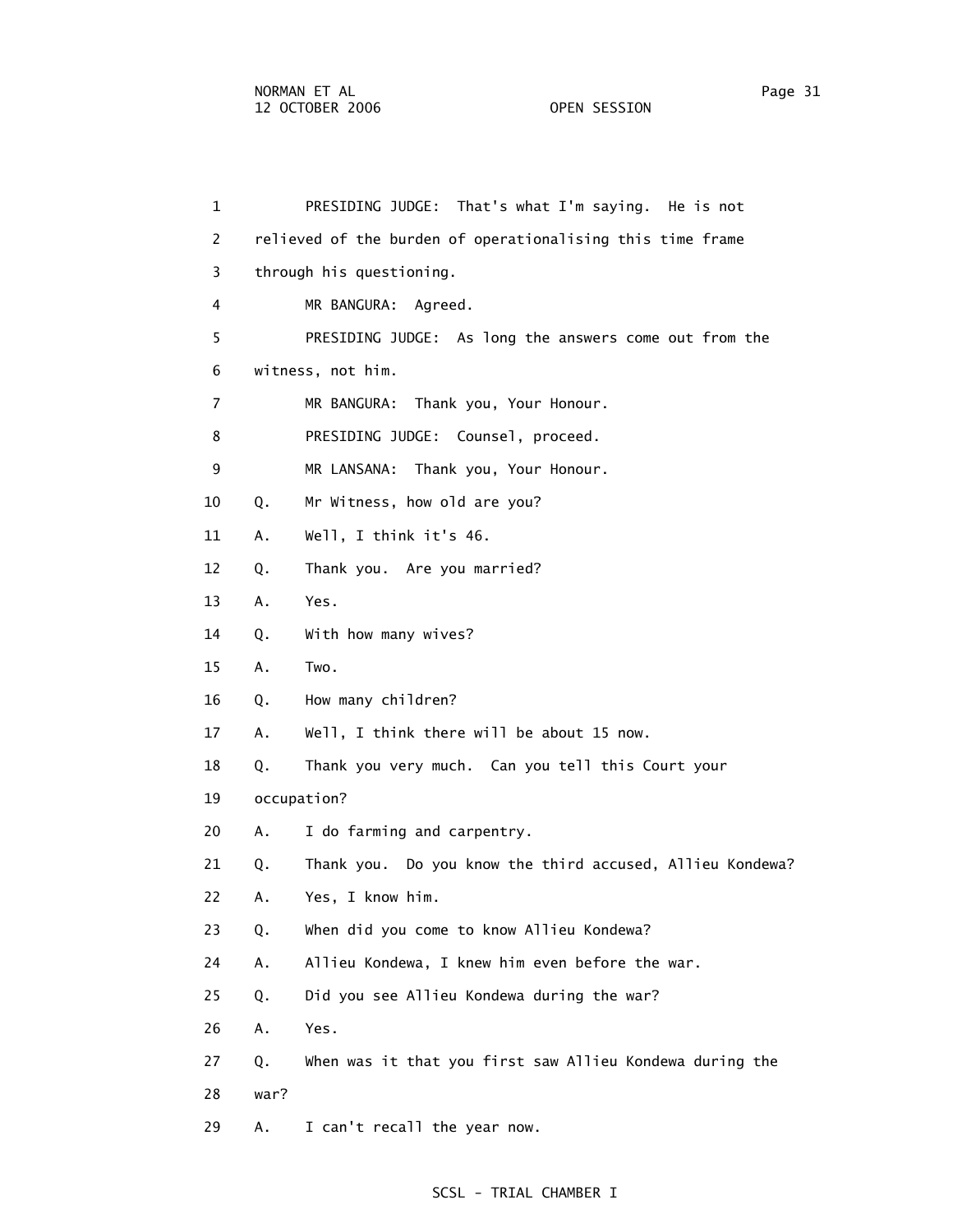| 1  | Q. | When you saw Allieu Kondewa during the war, was Tejan       |
|----|----|-------------------------------------------------------------|
| 2  |    | Kabbah the President of Sierra Leone?                       |
| 3  | Α. | Yes.                                                        |
| 4  | Q. | I would say that would have been some time after 1996;      |
| 5  |    | would I be correct?                                         |
| 6  | Α. | I can't know any dates.                                     |
| 7  | Q. | By the time when you knew Allieu Kondewa, Tejan Kabbah had  |
| 8  |    | not been overthrown; not so?                                |
| 9  | А. | I can't also remember that.                                 |
| 10 | Q. | Where did you meet Allieu Kondewa during the war?           |
| 11 | Α. | I saw him in Makossi.                                       |
| 12 | Q. | Do you know what Allieu Kondewa was doing at Makossi?       |
| 13 | Α. | Went there to initiate.                                     |
| 14 | Q. | Did you know Allieu Kondewa to be anything else, other than |
| 15 |    | an initiator?                                               |
| 16 | Α. | Yes.                                                        |
| 17 | Q. | Can you please tell the Court?                              |
| 18 | Α. | People would get sick and he would cure them.               |
| 19 | Q. | Thank you.                                                  |
| 20 | Α. | And -- he was a masked dancer, and he was very jovial.      |
| 21 | Q. | Thank you very much.                                        |
| 22 |    | PRESIDING JUDGE: What was the word beginning with M,        |
| 23 |    | Mr Interpreter?                                             |
| 24 |    | THE INTERPRETER: Masked.<br>Masked.                         |
| 25 |    | MR LANSANA: His precise expression was goboi dancer.        |
| 26 |    | Goboi is a masked dancer.                                   |
| 27 |    | PRESIDING JUDGE: How did you know that?                     |
| 28 |    | He said it.<br>MR LANSANA:                                  |
|    |    |                                                             |

29 PRESIDING JUDGE: I see, and I just asked him how he knew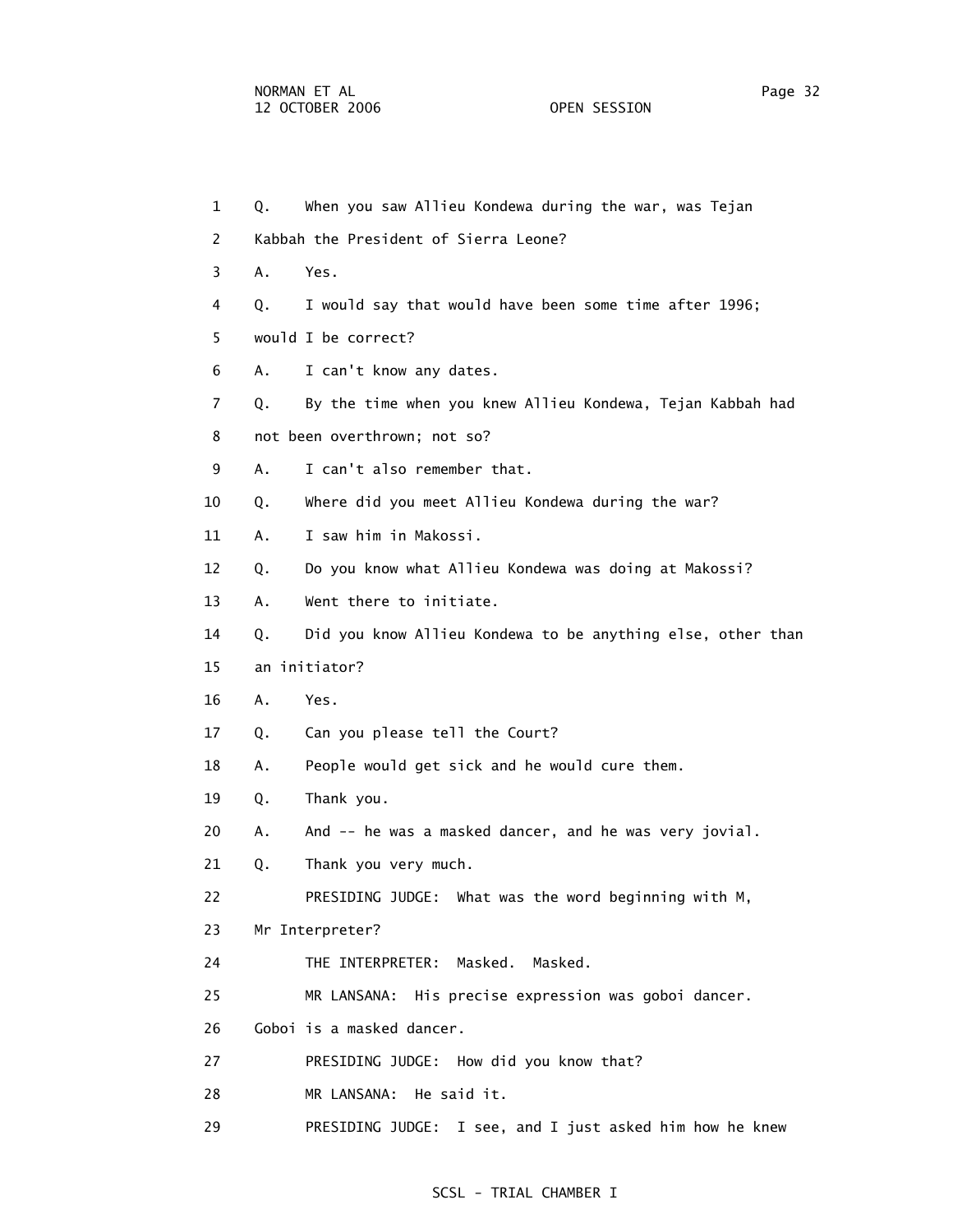1 that. 2 MR LANSANA: I wanted to correct the interpreter on that. 3 PRESIDING JUDGE: He was a masked dancer. 4 MR LANSANA: Yes, Your Honour. 5 PRESIDING JUDGE: We'll leave the interpretation as it is. 6 MR LANSANA: As it pleases, Your Honour. 7 PRESIDING JUDGE: Let's proceed. 8 MR LANSANA: 9 Q. So he was an initiator, a masked dancer and -- 10 PRESIDING JUDGE: A masked dancer and -- 11 JUDGE ITOE: And very jovial. 12 MR LANSANA: And very jovial personality. 13 THE WITNESS: Yes. 14 MR LANSANA: 15 Q. Mr Brima, are you an initiate? Did you join the Kamajor 16 society? 17 A. Yes. 18 Q. Can you tell the Court who your initiator was? 19 A. Mr Kondewa. 20 Q. You were an initiate. What was your reason for joining the 21 Kamajor society? 22 A. When we heard about the war, that the war was approaching, 23 so I said I didn't want to just sit by and die one day. That was 24 the reason why I joined the Kamajors, so I wouldn't get killed by 25 the war. 26 Q. When you were initiated, you said by the third accused, 27 were you initiated with other people? 28 A. Yes. 29 Q. Where did these other people come from, to be initiated at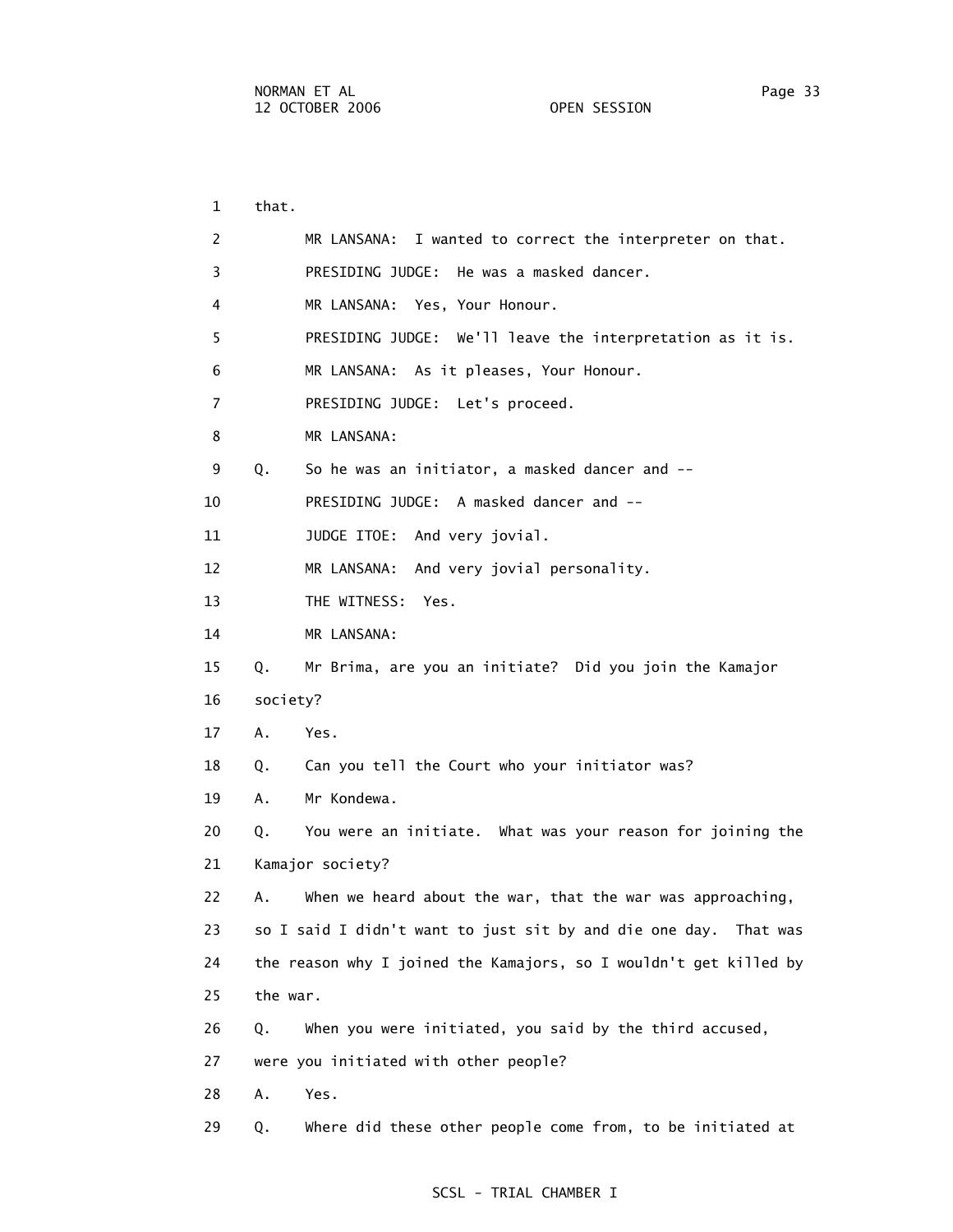1 Makossi? 2 A. Well, at that time, it was from within that same chiefdom, 3 so the chiefdom people summoned us and they gave us to him, so 4 that he would initiate us, during that time. 5 Q. Thank you. At the time you were initiated, can you tell 6 the Court the age group of people that were initiated? 7 A. At that time, we were big enough, all of us, but I can't 8 say I remember everybody now. We were all Matru people at that 9 time. 10 Q. Were you initiated? 11 A. [Indiscernible]. 12 Q. All right. Thank you. People were younger than you were. 13 Were these young people, who were younger than you were, small 14 boys? 15 A. You mean like children? No. 16 Q. Yes. 17 A. They were also sensible people. 18 Q. Thank you. Now, did you ever witness initiation elsewhere? 19 A. Yes. 20 Q. Where was it? 21 A. Gambia. 22 Q. Were you there when the initiation took place, or did you 23 participate in the initiation? 24 PRESIDING JUDGE: Why not -- 25 MR LANSANA: I'll take them one after the other. 26 PRESIDING JUDGE: -- keep them separate, otherwise it gets 27 complicated. 28 MR LANSANA:

29 Q. You said you witnessed initiation in the Gambia. May I ask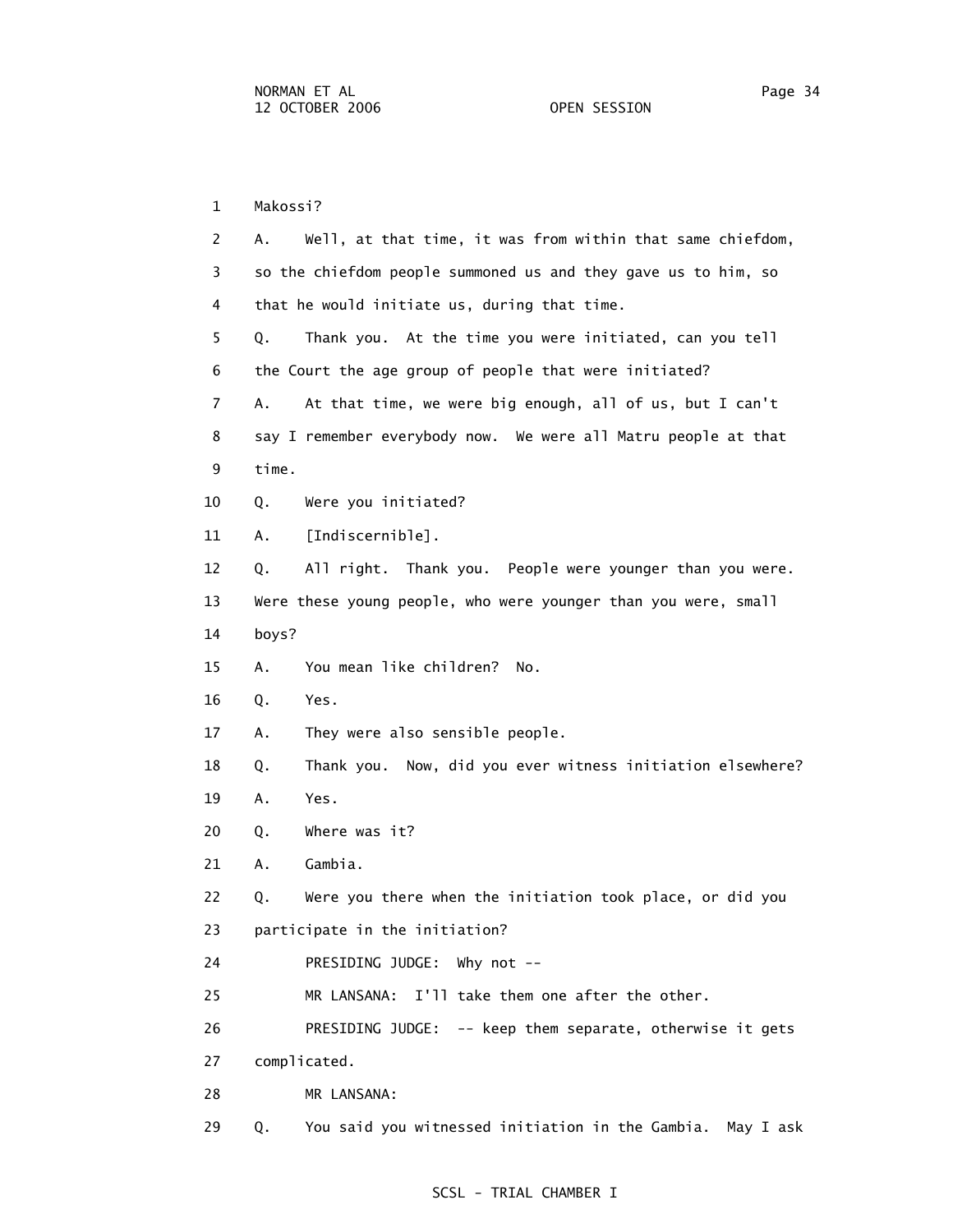1 you in what capacity? 2 A. Yes. When I was -- when I graduated from the society and 3 he went there, so I followed him too. 4 Q. Yes, in what capacity; to do what? 5 A. For the initiation. I went there for the initiation. 6 Q. As what? The role you played. 7 A. When he would initiate, he will tell me to relate the laws 8 to the initiates. 9 Q. Thank you. And you did that; not so? 10 A. Yes. 11 Q. Can you please tell this Court what exactly you told the 12 initiates? 13 A. At first when the man -- when they graduated, the man told 14 me to tell whosoever had been initiated into the society should 15 respect elderly people, whosoever is older than you. 16 Q. Yes. 17 A. Apart from that, he should also fear women. You, the 18 initiate, you should not have any affairs with people's wives. 19 You, the initiate -- whoever is civilian, you should not touch 20 his property. If you do that, then you are going against the 21 rules. You, the initiates, if you are going to fight your 22 colleagues with whom you are fighting together, if you see 23 someone wounded, please don't leave him at the war front. 24 Because you -- if you have guns and you meet with rebels firing 25 against you and you are also firing against them, if someone 26 drops his gun and runs away -- 27 THE INTERPRETER: Your Honours, may witness lower his pace. 28 PRESIDING JUDGE: Mr Lansana, guide him on, slowly. 29 MR LANSANA: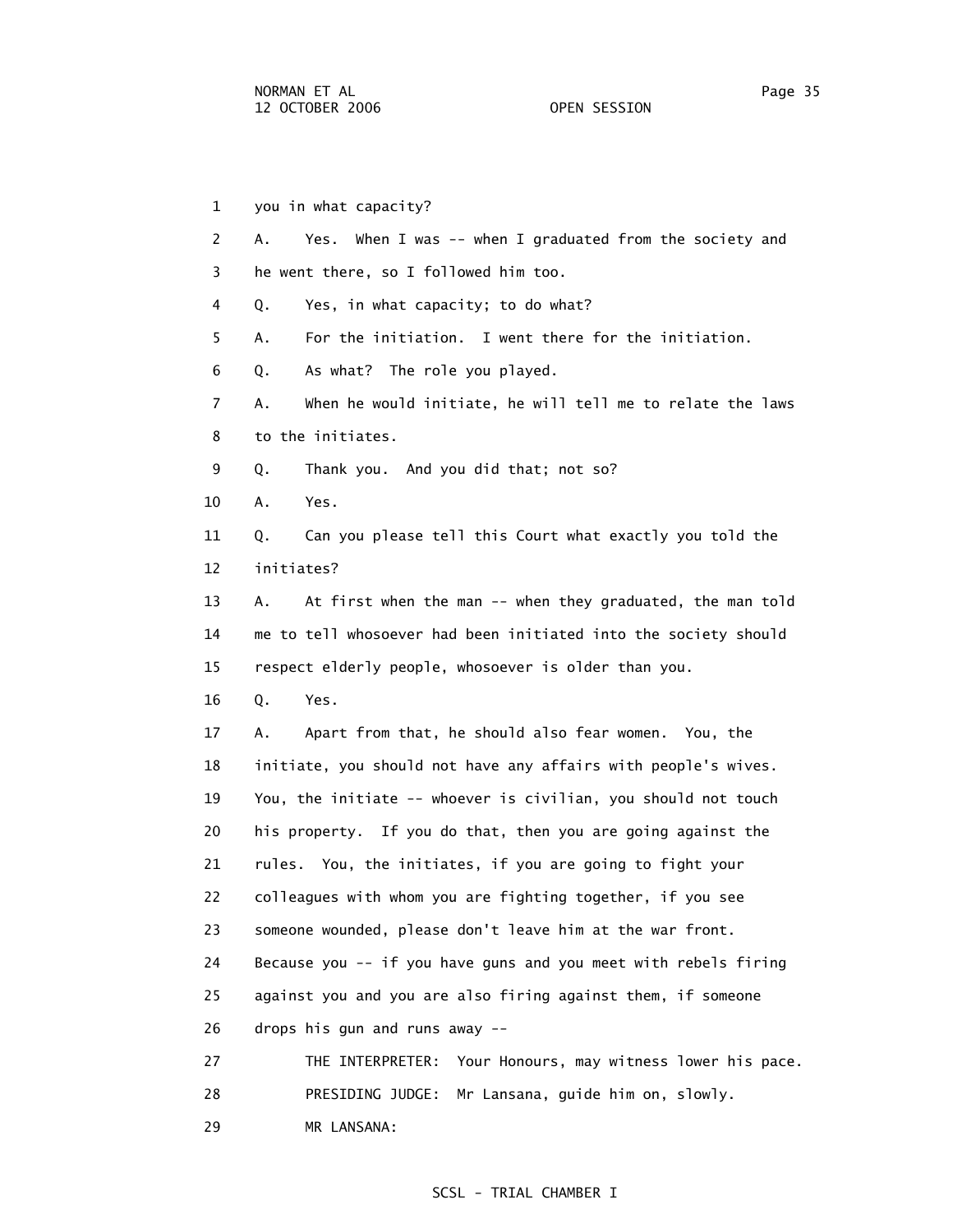1 Q. Mr Brima, I did have one issue at the beginning of my 2 asking you questions that when you're answering, you should 3 answer slowly. Please keep to that. Because you are being 4 interpreted. People are taking you down. 5 PRESIDING JUDGE: [Overlapping speakers] again, perhaps for 6 the interpreters. 7 MR LANSANA: 8 Q. Yes, can you go over what you said. 9 PRESIDING JUDGE: The last two laws. 10 MR LANSANA: 11 Q. The last two laws you were explaining. 12 A. Those of you who are going to the war front, if you go 13 there, if the rebels come and you are going there to drive them 14 away, if they have guns, because you don't have guns, if they are 15 firing against you and you are also chasing them, if any one of 16 them drops his or her gun, then you'll have to take that. If, 17 again, you're fighting against them and you see that someone has 18 dropped his or her gun, and you see that person putting up his 19 hands, that means he has surrendered, and he should not do 20 anything to that person. If you bring him, you'll have to hand 21 him over to the chiefdom authorities; those are the people who 22 sent you to be initiated. So that it is. 23 Q. The laws that Kondewa gave to you to explain to the 24 initiates, did that law cover the dead; did it cover corpses? 25 A. He said we should not play with corpse. 26 Q. Thank you. Did it cover civilians? 27 A. He said, for them -- if someone else dies, because those, 28 the civilians, were not members of the Kamajor society, they 29 would bury that person.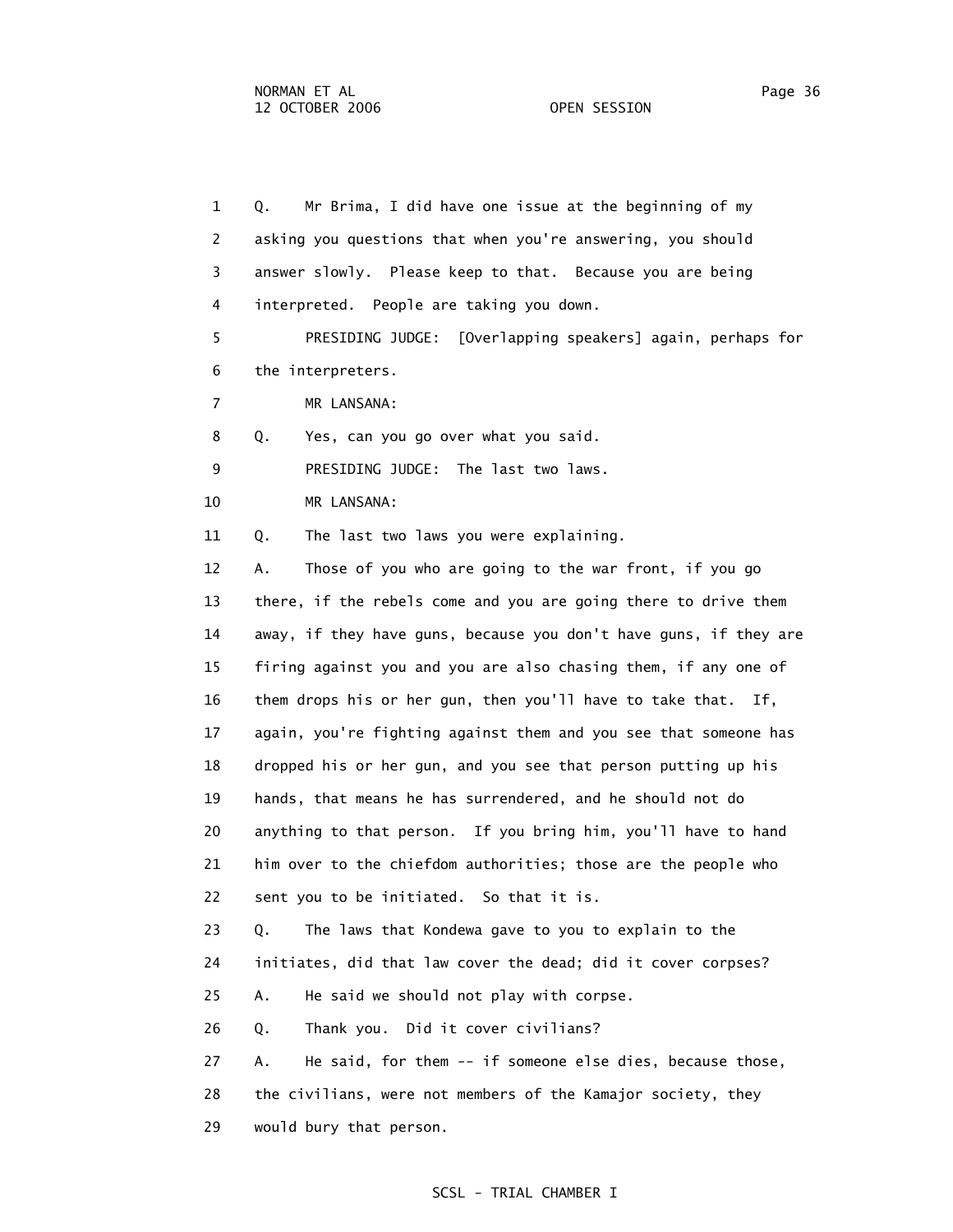1 JUDGE BOUTET: I'm a bit confused here. Are these laws 2 that were given to initiates, or he's just reporting what Kondewa 3 would have told him? I'm not sure what it is you're driving at 4 here, with that last part. 5 MR LANSANA: Yes, Your Honour. I reckon I asked him what 6 role he played at the initiation. He said his role was 7 explaining to the initiates. I said, "What did you tell the 8 initiates?" I'll ask him for clarification. 9 JUDGE BOUTET: The last point, he said, "We should not play 10 with corpses" and so on. Is that what he relayed to the 11 initiates or that's what -- 12 MR LANSANA: As it please Your Honour. I'll ask him. 13 Q. Mr Brima, you just said that Kondewa said that these are 14 things you should not do and these are things you should do. Is 15 it the case that was what he told you or is it the case that what 16 you said it was you told the initiates. 17 MR KAMARA: My Lord, objection. It is now more confusing 18 than what it was before. 19 PRESIDING JUDGE: Yes. The first set of laws actually were 20 laws that he said Kondewa told him to narrate to the initiates. 21 MR LANSANA: Yes, Your Honour. 22 PRESIDING JUDGE: I think it was when we got to the other 23 part, playing with corpses, that the confusion came in. So it 24 depends on the answer to my learned brother if you want to clear 25 that up. 26 MR LANSANA: 27 Q. Mr Brima, the last two laws, the law relating to corpses, 28 when you said Kondewa said that you should not play with corpses;

29 is that what you told the initiates?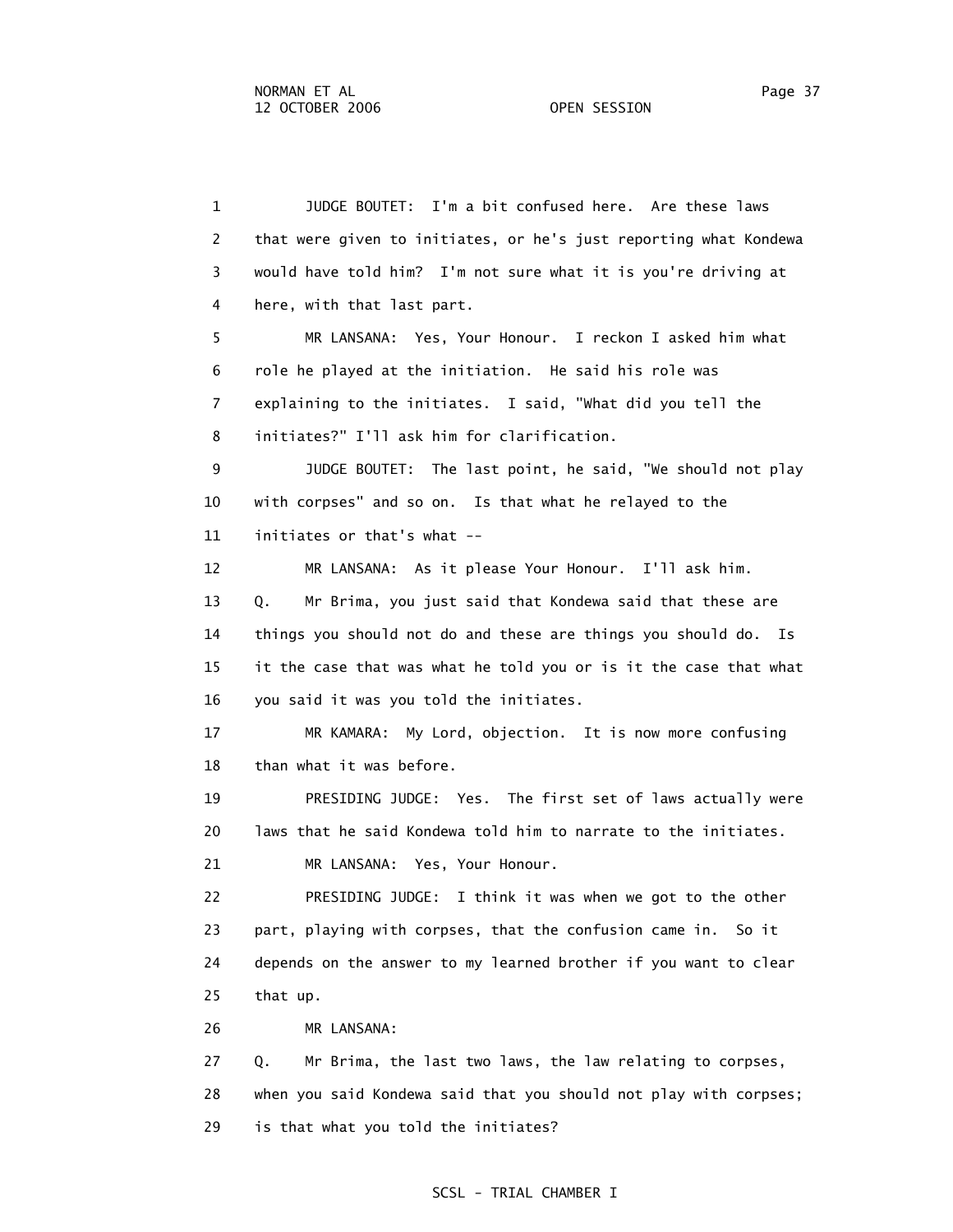1 A. Oh, yes. 2 Q. And who did that refer to; who should not touch corpses? 3 JUDGE ITOE: He didn't say touch, he said play. 4 MR LANSANA: Play. When he was testifying, he actually 5 used the word "touch." 6 Q. Who should not play with corpses? 7 THE INTERPRETER: Your Honours, he used the word play, not 8 touch. 9 PRESIDING JUDGE: Yes, counsel should avoid embellishing 10 the evidence. 11 JUDGE ITOE: Or using the word which suits you. 12 PRESIDING JUDGE: Quite. The word play is what -- it came 13 out in the interpretation. 14 MR LANSANA: I apologise. 15 PRESIDING JUDGE: I think we should stick to it, unless the 16 interpreters correct themselves, but we should just stick to 17 that. 18 MR LANSANA: As it please, Your Honour. 19 PRESIDING JUDGE: He knows why he's using the word play. 20 MR LANSANA: As it please. 21 Q. Yes, Mr Witness. 22 A. Yes. 23 Q. When you said that you were told not to play with corpses, 24 who was told not to play with corpses? 25 A. Those who were initiated. 26 Q. Thank you very much. Now, you said you were at the Gambia 27 where you participated in the initiation of Kamajors. Can you 28 tell the Court where the initiates came from? 29 A. They were coming from other chiefdoms. They used to come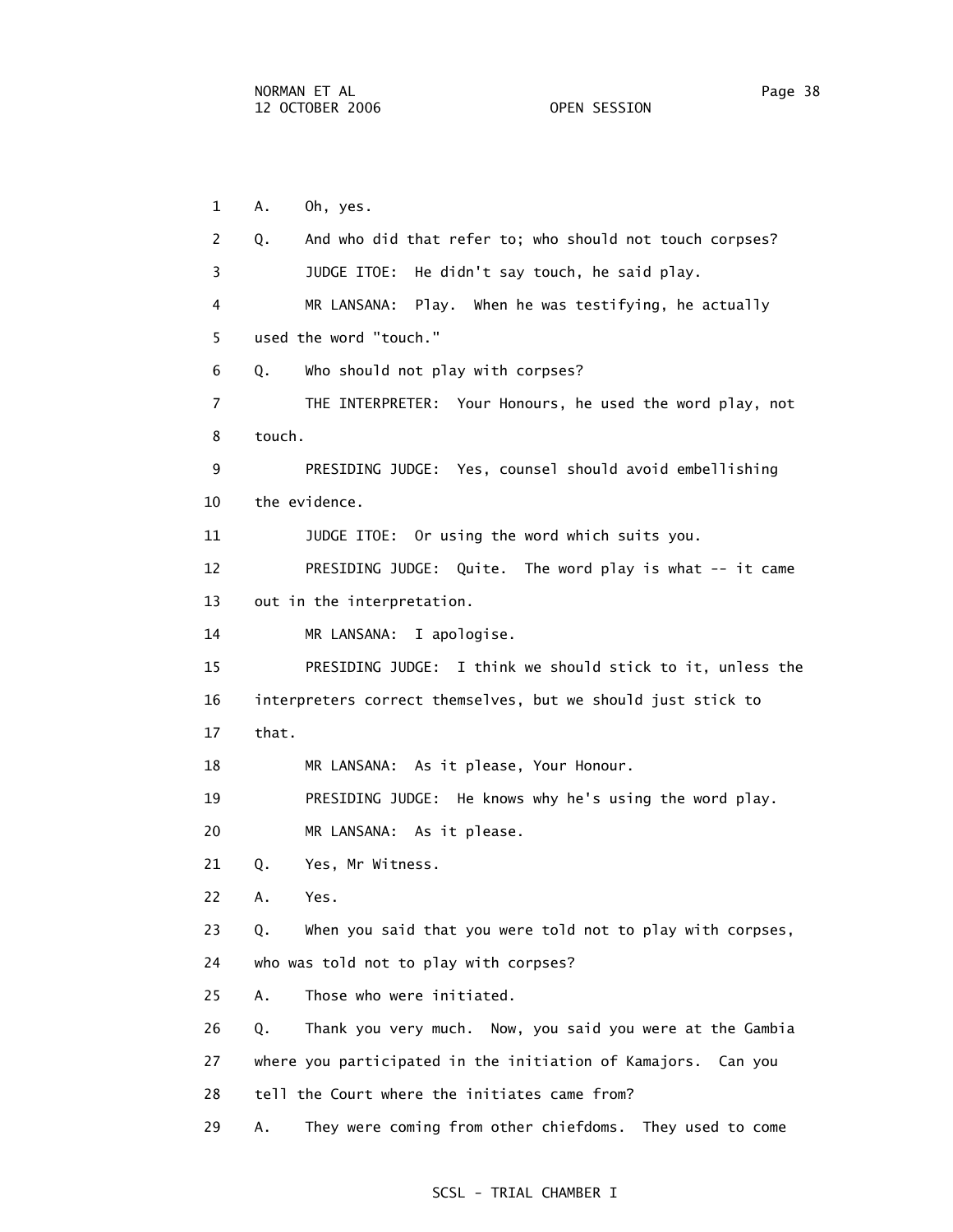1 from other chiefdoms. 2 Q. Can you tell us a few of the chiefdoms, to your knowledge? 3 A. I can't remember all of them. 4 Q. Some of them, please? 5 A. Well, they came from the Moyamba District. 6 Q. Now, after the initiation, what happened to the initiates? 7 A. Like what? 8 Q. After the initiates had passed, they had gone through the 9 initiation ceremony and it was over, where did they go? 10 A. They returned to their chiefdoms. You will not stay here. 11 They will tell you, "You will not stay here. You have to go back 12 to your home town." 13 Q. Did Allieu Kondewa have anything to do with them 14 afterwards? 15 MR KAMARA: My Lord, that's very leading. 16 PRESIDING JUDGE: It's contentious? 17 MR KAMARA: It's very leading. 18 PRESIDING JUDGE: Is it contentious? 19 MR KAMARA: It could be, My Lord. 20 PRESIDING JUDGE: All right, then counsel? 21 MR LANSANA: I will take pleasure in rephrasing it. 22 PRESIDING JUDGE: Very well, do that. 23 MR LANSANA: 24 Q. Now, you said after the initiation, the initiates returned 25 to their various places of origin? Did you -- 26 A. Yes. 27 JUDGE ITOE: He added that he would tell them to return to 28 the various areas of origin. 29 MR LANSANA: Yes.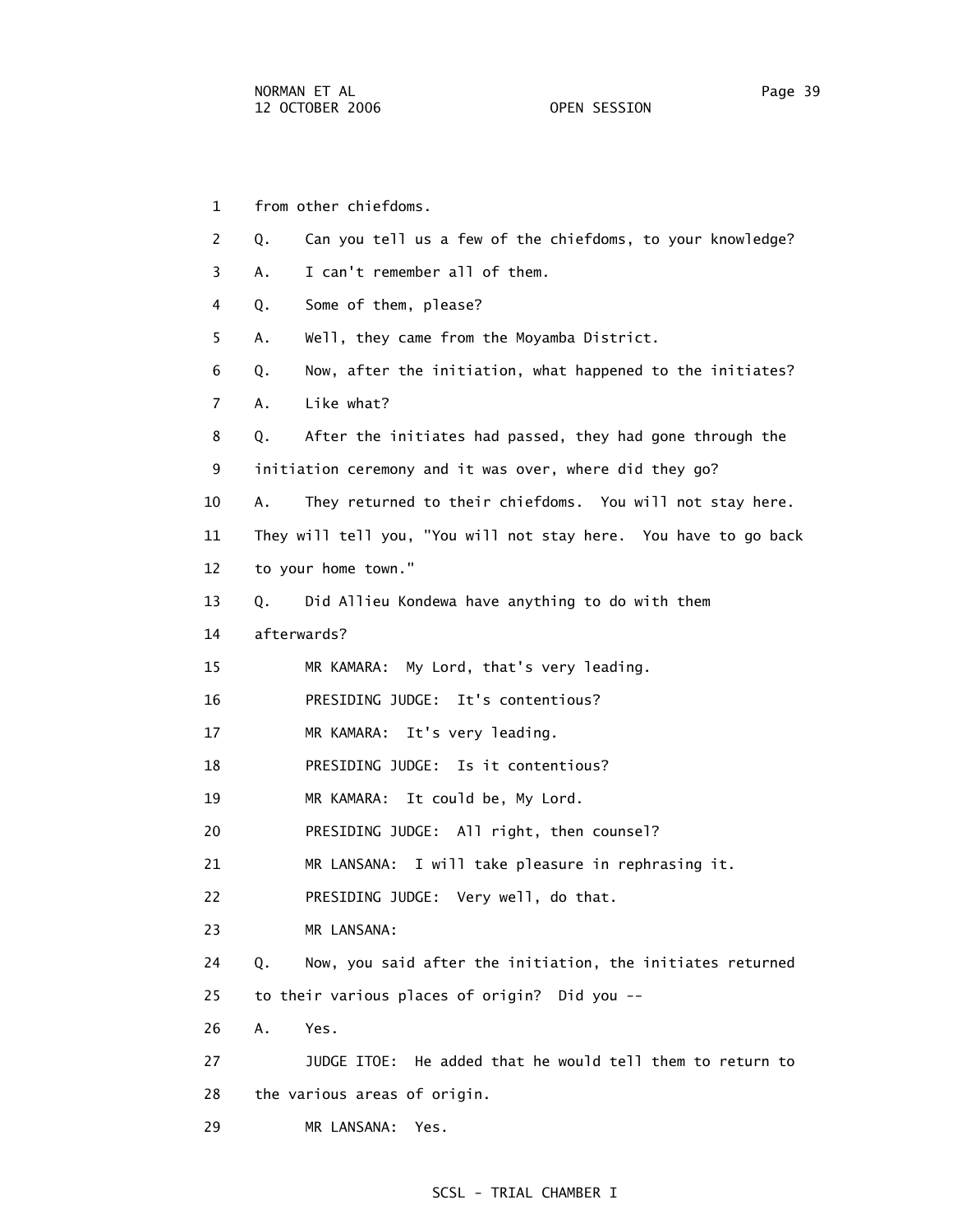1 Q. You said Kondewa would tell them to return to their places 2 of origin; not so? 3 A. Yes. 4 Q. To your knowledge, was there any further contact between 5 them and Allieu Kondewa? 6 A. No, to my knowledge, except with their people, but between 7 them and Kondewa, no, not to my knowledge. 8 Q. Now, you related laws that you explained to the initiates. 9 Now, do you know the consequences of -- 10 A. What? 11 Q. You just narrated laws that you explained to the initiates. 12 A. Yes. 13 Q. What were the consequences of these laws, if any, being 14 violated? 15 A. If they violate the rules that related to them? 16 Q. Yes, what would befall them? 17 A. They will come and explain it to him. Some of them, they 18 will explain that to their chiefdom authorities, and they will, 19 in turn, explain to him. 20 Q. Do you know if you do not report that you flouted the laws, 21 do you know what would generally happen to a Kamajor who did not 22 follow these laws, did not abide by these laws? 23 A. No. 24 Q. Now, you said you were with Allieu Kondewa at Makossi, and 25 you were with him at Gambia. There are a number of allegations 26 that have been made regarding Allieu Kondewa. I will put them to 27 you, and I will invite your reaction to them. I want you to 28 listen attentively, and you wait until I ask for your reaction 29 before you do so.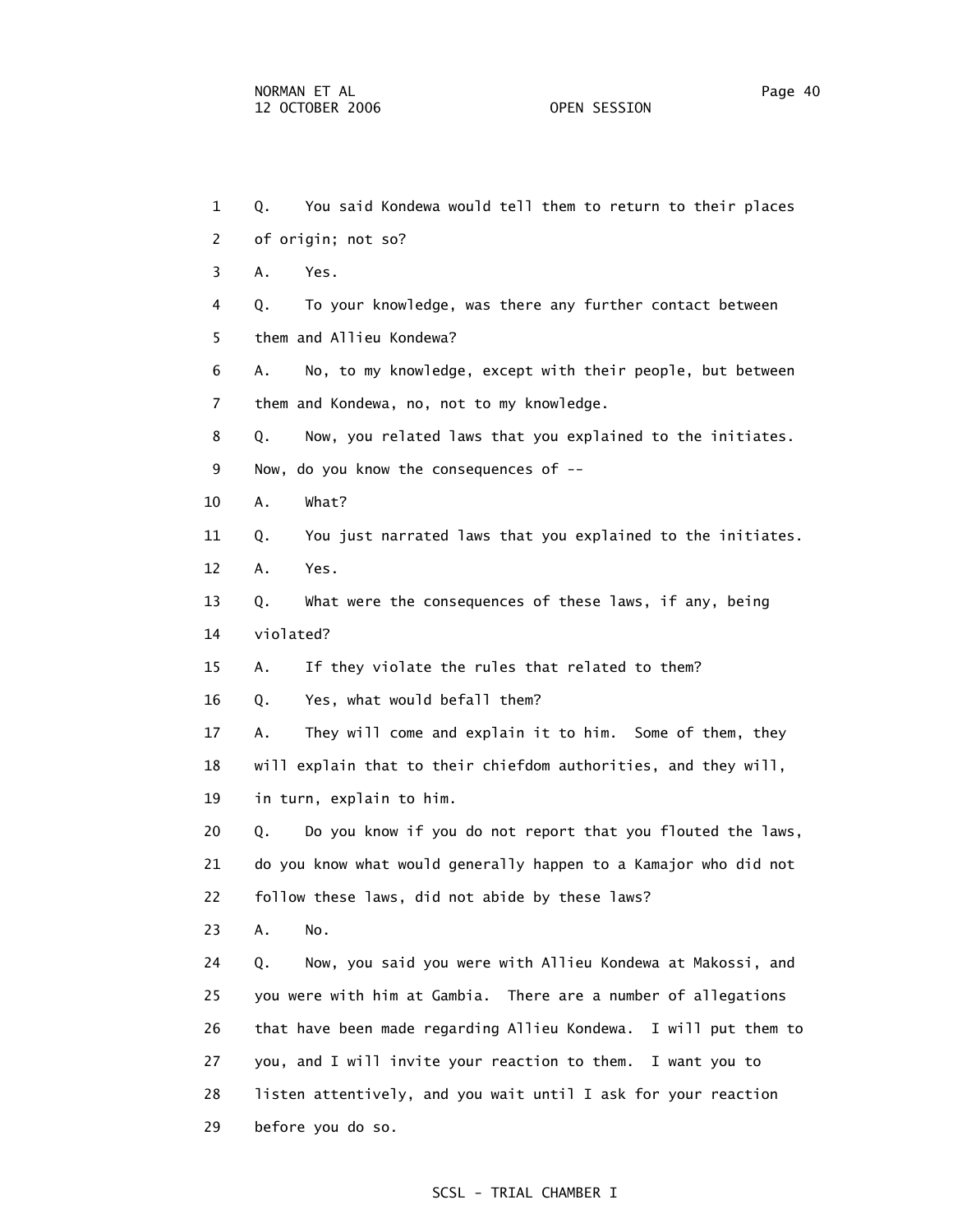29 Mr Witness.

 1 A. Okay. 2 MR LANSANA: Your Honours, I will start with the evidence 3 of TF2-096, testifying on the 8th of November 2004. Page 19 4 lines 27 to 29. Question. I will start from 24, Your Honours. 5 "Q. At the time when Hinga Norman came to 6 Talia, were there other leaders of the Kamajor 7 in Talia? 8 "A. Yes. 9 The Contract Contract Contract Contract Contract Contract Contract Contract Contract Contract Contract Contract Contract Contract Contract Contract Contract Contract Contract Contract Contract Contract Contract Contract 10 "A. Pa Allieu Kondewa was there. Francis 11 Gomoh was there. Joe Tamidey was there." 12 And the witness goes on. 13 Q. The question I want to ask you is: Was Allieu Kondewa one 14 of the leaders of the Kamajors? 15 A. Is that my question? 16 Q. That was the question for you. Was Allieu Kondewa -- 17 having listened to this testimony of this witness, I'll ask you 18 now, was Allieu Kondewa one of the leaders of the Kamajors? 19 A. I know he was just an initiator. I didn't know he was a 20 leader, except that he was doing the initiation. But that 21 doesn't mean this or that. No, I don't know. 22 MR LANSANA: I will take TF2-189, testifying on the 3rd 23 of June 2005, at page 14, lines 24 to 26. 24 Q. The answer here, according to this witness reads: 25 TA. My husband told me that they were going on 26 training, that it was Kondewa who was giving 27 them training at the big field, and that's 28 where they were going."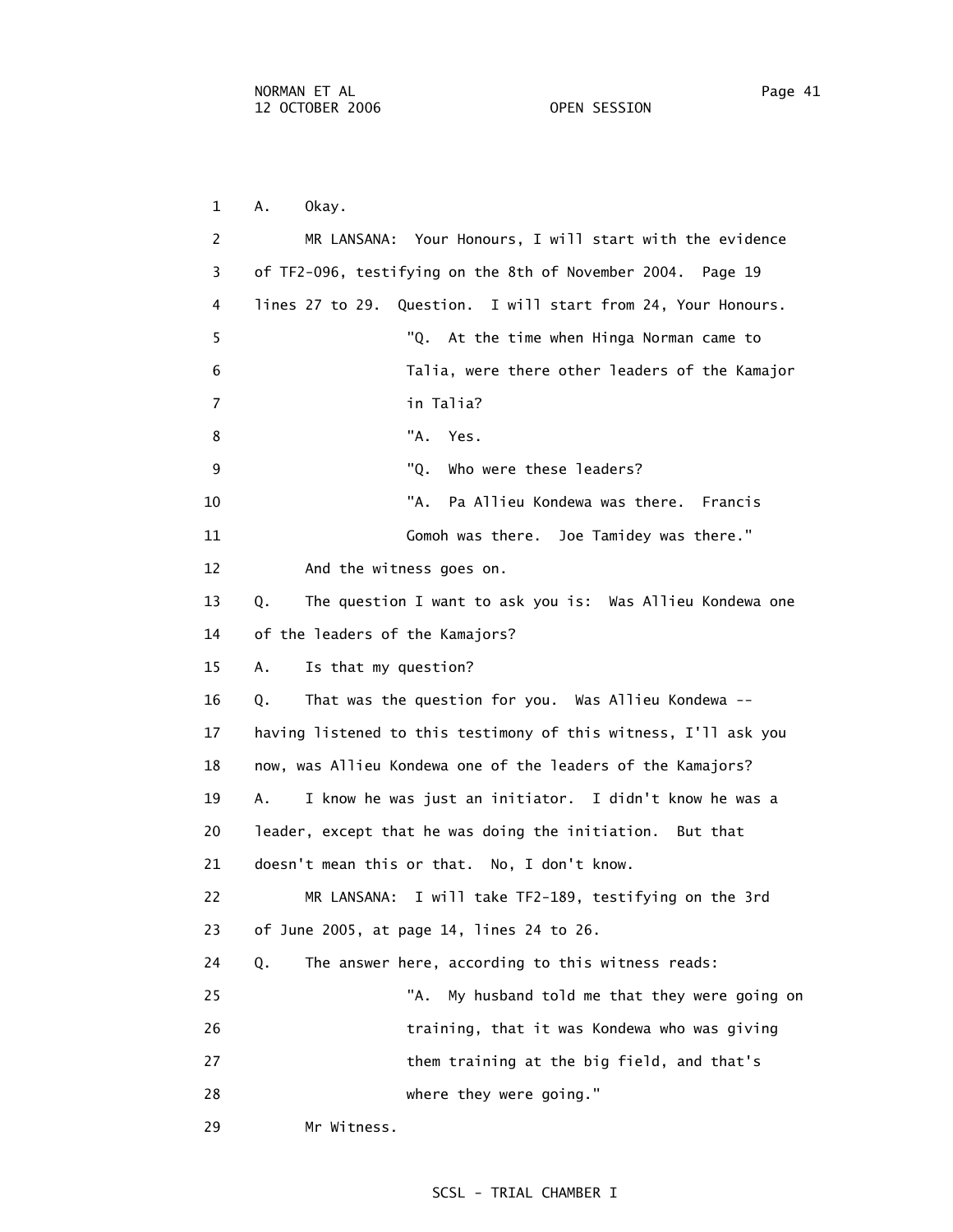1 A. Yes. 2 Q. Was it to your knowledge that Allieu Kondewa was training 3 Kamajors? 4 A. No. I didn't know anything about him training people -- 5 MR LANSANA: Your Honours, the same -- 6 THE WITNESS: -- that I witnessed. He did not do that in 7 my presence. 8 MR LANSANA: Your Honours, the same witness, TF2-189, 9 testifying again on the 3rd of June 2005, at page 16, lines 10 to 10 12. 11 THE WITNESS: Okay. 12 MR LANSANA: 13 Q. "A. They came and told me that Kondewa had 14 sent them to Koribundu to go and fight. That's 15 where they went. They went there. He never 16 returned." 17 Mr Brima -- 18 A. I don't know about that. I don't know about that. 19 PRESIDING JUDGE: He's being very anticipatory. 20 MR LANSANA: Yes, Your Honour. 21 PRESIDING JUDGE: So what's your question? 22 MR LANSANA: 23 Q. Mr Brima, wait until I ask you a question. Did Mr Kondewa 24 send Kamajors to fight anywhere, or at all? 25 A. No. 26 JUDGE ITOE: Did you say "Anywhere, or at all"? Did you 27 say "Send the Kamajors to fight anywhere, or at all"? 28 MR LANSANA: Yes, Your Honour. 29 JUDGE ITOE: Was that your question?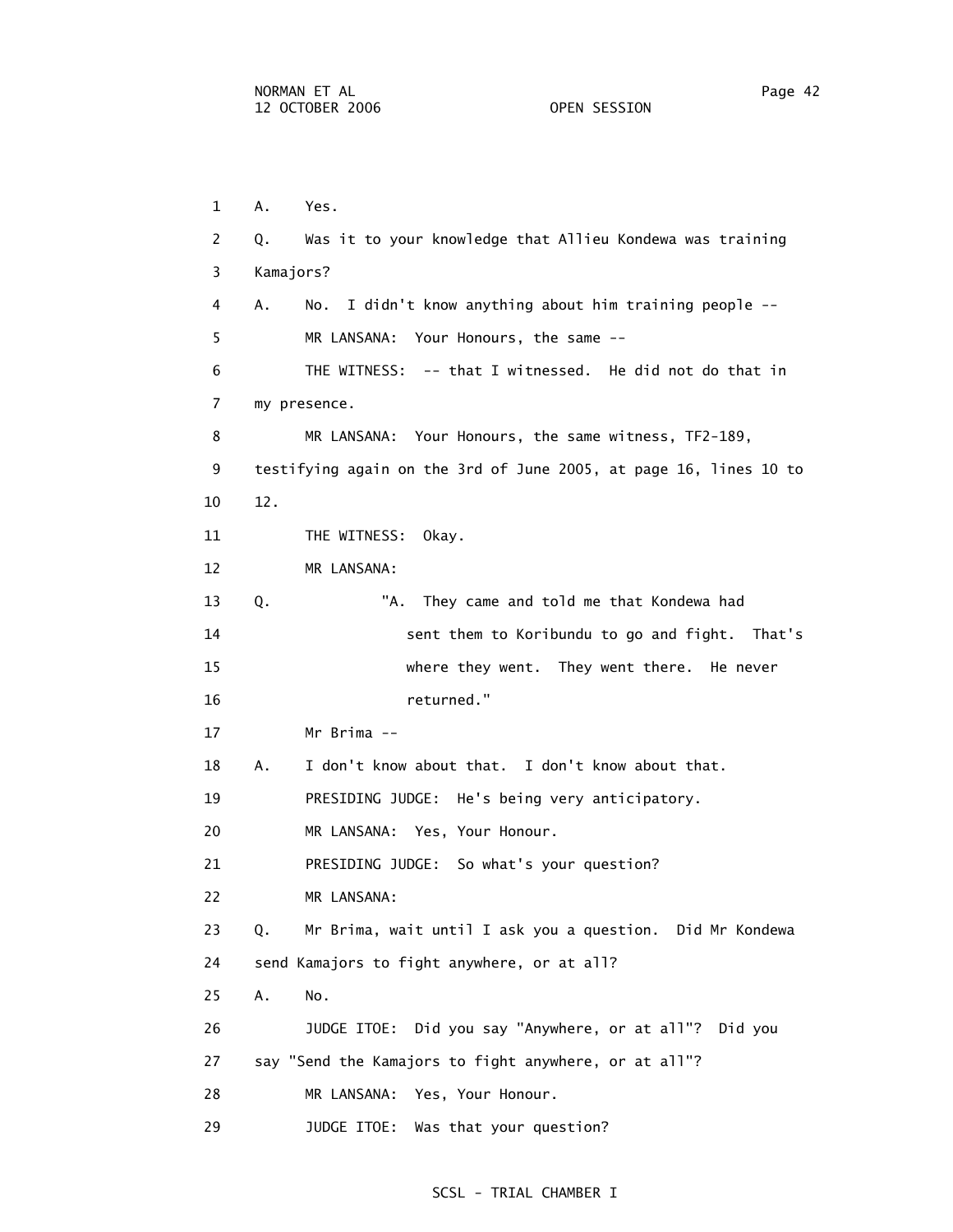1 MR LANSANA: Yes, Your Honour. I'm comfortable ending with 2 "anywhere." 3 JUDGE ITOE: It's your choice. 4 MR LANSANA: As it please, Your Honour. 5 Q. Mr Witness. 6 A. Yes. 7 Q. When you were at Gambia, did Allieu Kondewa send his boys 8 anywhere to take or to steal from people's plantations? 9 A. No. I did not witness that. 10 MR BANGURA: Your Honours, I'm not sure whether counsel is 11 putting that as a state of the evidence before this Court, that 12 Allieu Kondewa sent his boys to steal. 13 PRESIDING JUDGE: Counsel, would you clarify that for us? 14 MR LANSANA: Your Honour, that's just a precursor to my 15 going into the transcript itself, dealing with something exactly 16 in that light. 17 PRESIDING JUDGE: Is that -- 18 MR BANGURA: I take the point. 19 PRESIDING JUDGE: -- clear? 20 MR BANGURA: Yes, thank you. 21 MR LANSANA: I will do that right away, Your Honour. 22 Your Honour, I refer to the evidence of TF2-187. 23 PRESIDING JUDGE: Date? 24 MR LANSANA: 1st June 2005, at page 11, lines 20 to 29; 25 page 12, lines 1 to 7, 20 to 29; page 13, lines 18 to 24 to 27. 26 Q. Mr Brima, this is a witness who testified before this 27 Court, and this is what she said: 28 "Q. What do you recall? 29 TA. The uncle with whom I was in Gambia, he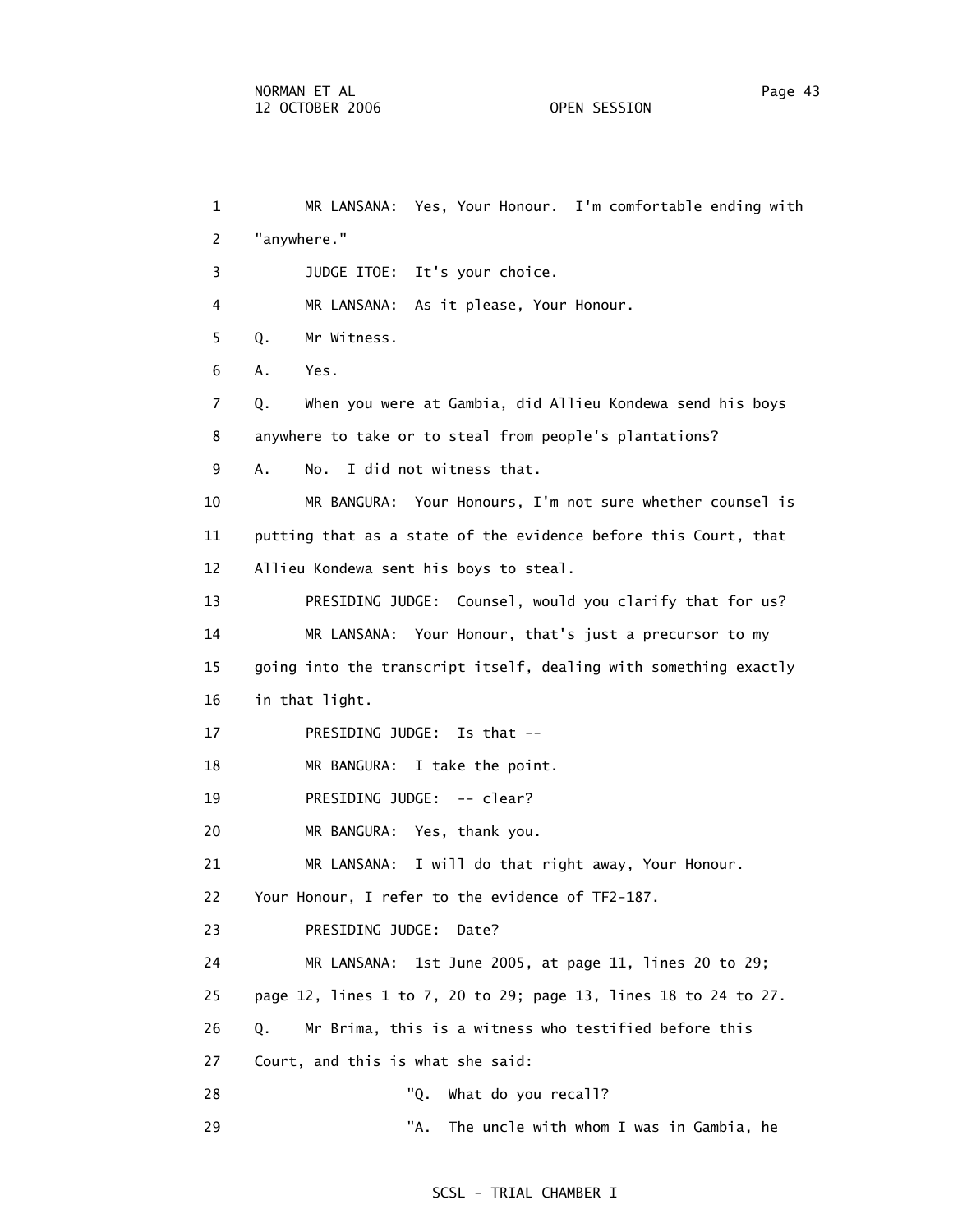1 was a cassava farmer, close to the town. 2 Mr Kondewa's boys were coming from Vahun coming 3 to uproot his cassava, bringing it. 4 "Q. Yes, please. 5 "A. They were doing that until they finished 6 eating the cassava. 7 "Q. Madam Witness, when you say Kondewa's boys 8 were coming to get the cassava from the farm, 9 were they doing this with the consent of your 10 uncle? 11 "A. No." 12 THE INTERPRETER: Your Honours, may counsel lower his 13 place. 14 MR LANSANA: Your Honours, I apologise profusely. I 15 apologise, interpreters. 16 PRESIDING JUDGE: Right. 17 MR LANSANA: 18 Q. 19 "Q. Madam Witness, when you say Kondewa's boys 20 were coming to get the cassava from the farm, 21 were they doing this with the consent of your 22 uncle? 23 TA. No, they did it all by themselves. 24 "Q. Did your uncle do anything about this 25 situation? 26 "A. Yes. 27 The Court. Community Communist Court. 28 TA. Okay. My uncle went to Kondewa to make a 29 report once, twice, but he didn't do anything.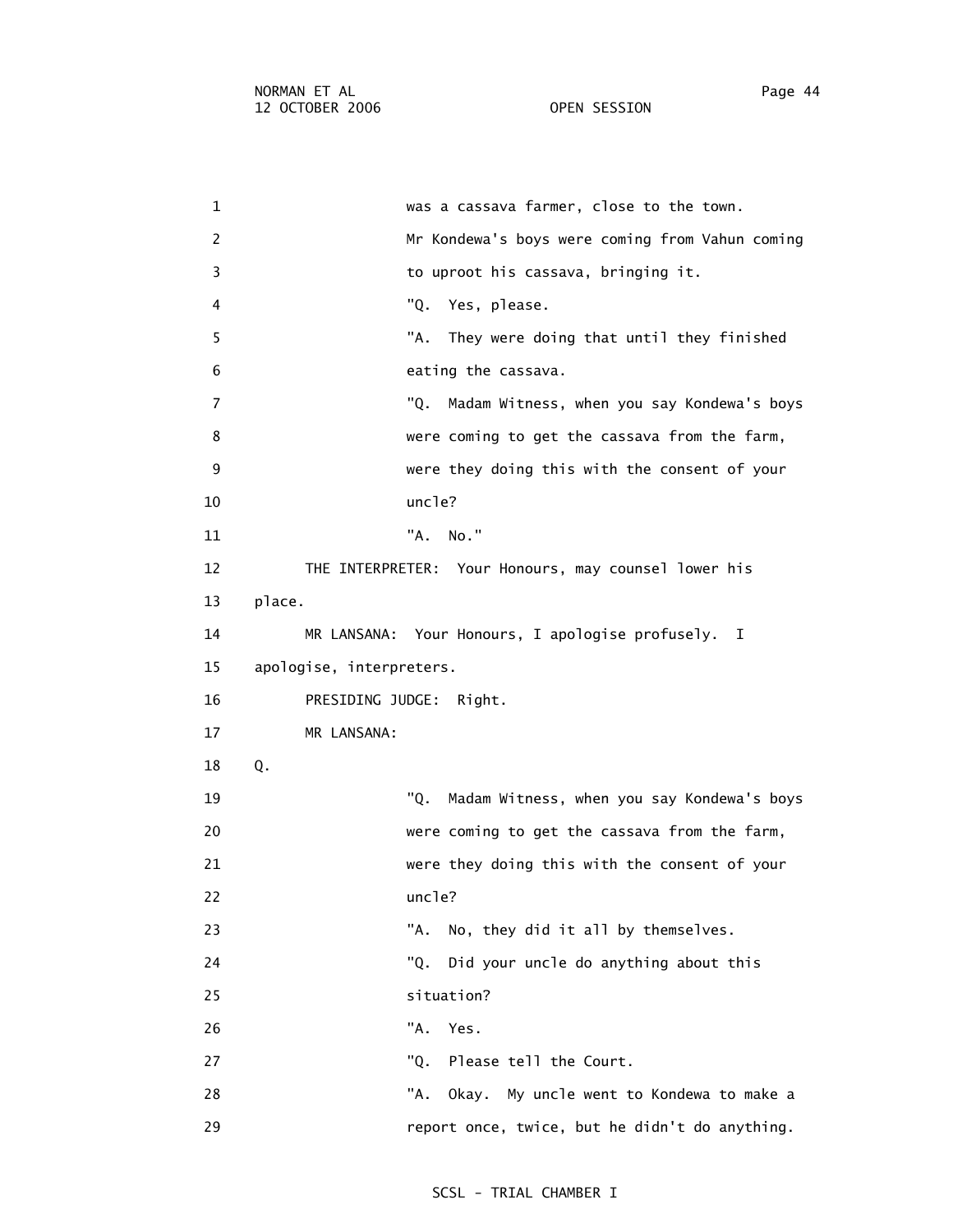1 The third time, he sent his boys to go and 2 arrest him, and they arrested him and brought 3 him." 4 Line 21: 5 "A. He sent his boys to go and arrest him. 6 "Q. Madam Witness, when you say 'His boys' Who 7 are these boys? Kondewa's boys? You say he 8 sent his boys. 9 The State Mann State Was initiating who were in the State Mann State Mann State Mann State Mann St 10 initiation bush." 11 Line 28: 12 "Q. What happened? Can you tell the Court? 13 Then they went and arrested him 14 **from the house and brought him.**" 15 Line 18: 16 "A. They didn't take him into the initiation 17 bush, but to the entrance of the initiation 18 bush, at the entrance of the initiation bush." 19 Line 24: 20 TA. He was tied up tight from his back, the 21 way the rebels tie -- used to tie up people 22 with a cord. It cut deep, right into your -- 23 your -- to your bone -- to your bones. 24 TQ. What did they tie him with? 25 "A. That's what they tied him with." 26 Page 14: 27 TA. After he had been tied up, he was laid 28 down and he was screaming like a pig and his 29 boys, his boys started melting plastic and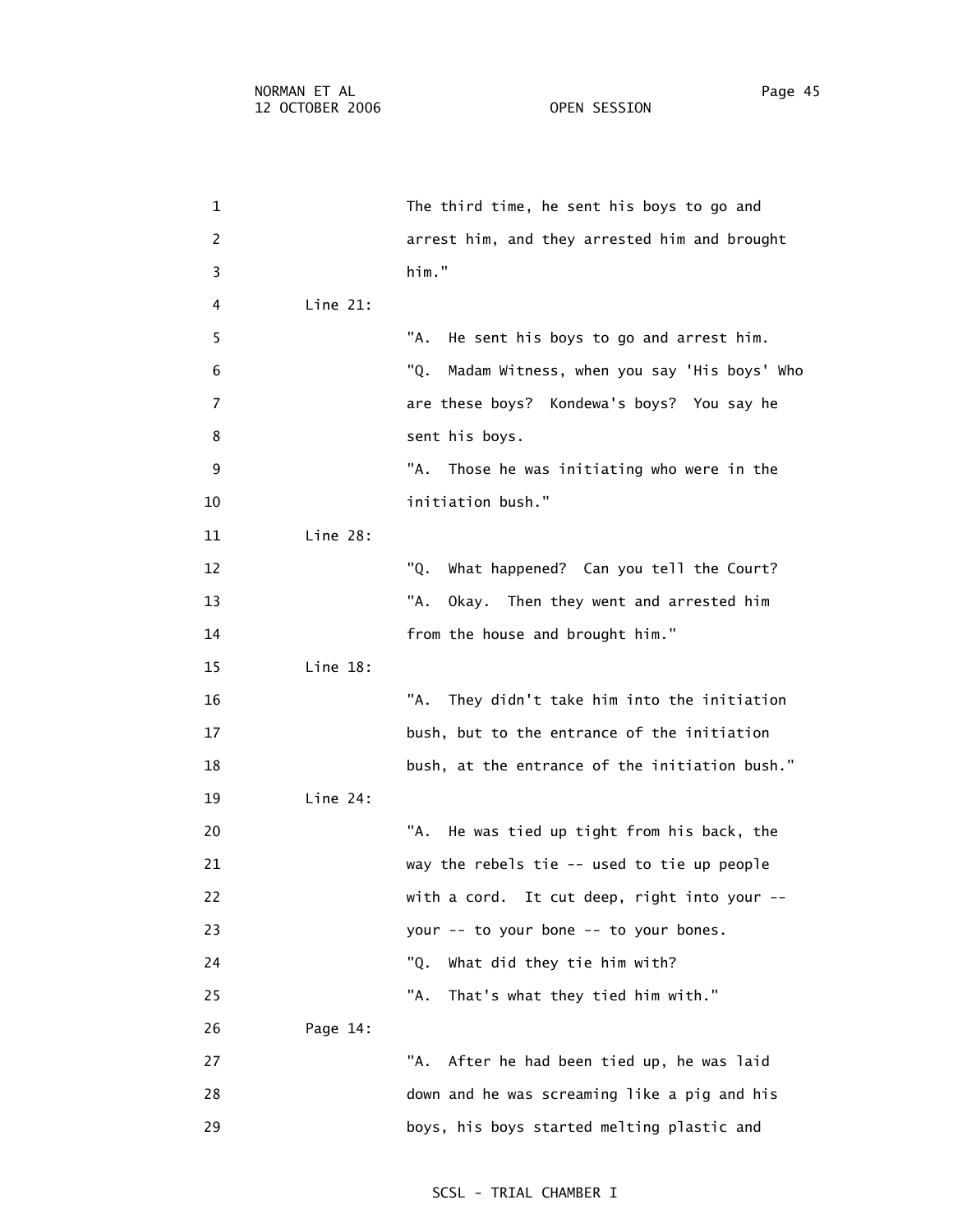1 dropping it on his eyes -- in his eyes, sorry. 2 Line 17: 3 "They were putting it, continued putting it in 4 his eyes until and he was still screaming until 5 he finally died." 6 Mr Witness, this incident that this witness narrated to the 7 Court, did this incident happen? 8 A. It never happened. It did not happen. 9 Q. Now, Mr Witness, you said you were at Talia -- 10 MR BANGURA: May it please, Your Honours. I believe I rose 11 earlier and raised some concern about a question posed by counsel 12 to the witness before he went into the transcript, and the 13 question was whether Kondewa sent his boys to go and steal 14 cassava. 15 PRESIDING JUDGE: Yes. 16 MR BANGURA: Counsel said that was a preamble to something 17 in the transcript which suggested that state of the evidence. At 18 the end of this process, counsel has now put to the witness 19 whether, in fact, what he has read did happen. The witness has 20 denied that. The evidence, as it is now, does reflect the fact 21 that Kondewa sent his boys to go steal cassava, which is not 22 correct, Your Honour. 23 PRESIDING JUDGE: Counsel, how do you respond to that 24 observation? 25 MR LANSANA: Your Honour, the entire purport of the 26 narration I took from the transcript is to the effect that these 27 were Kondewa's boys, and they were acting under certain 28 instructions from him. It is not circumscribed only to the fact 29 of them going to arrest under his instructions, but there is the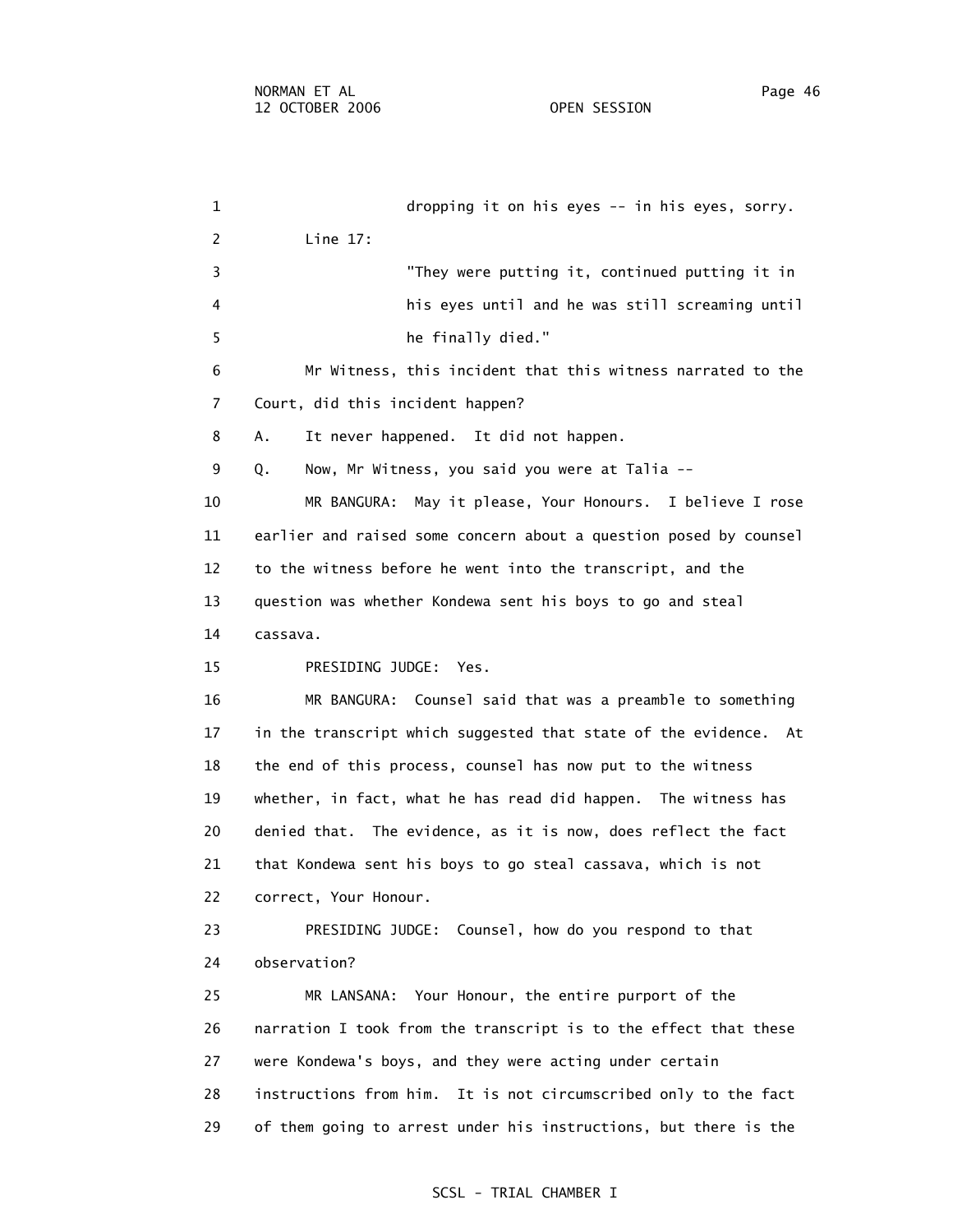1 tendency to understand the whole of the narrative to mean that 2 Kondewa, that the boys were under Kondewa's general instructions 3 to do what they did. That's why I asked the witness whether, in 4 fact, Kondewa sent his boys -- to his knowledge, sent his boys to 5 take or to steal people's crops. Generally, Your Honour -- I 6 have the feeling, it is my humble opinion, that I can put to this 7 witness whether it is to his knowledge that Kondewa did send his 8 boys on any errands similar to that which has been narrated 9 before this Court. 10 PRESIDING JUDGE: Counsel, what is the prejudice to the 11 Prosecution? Isn't this something that can be cleared up in 12 re-examination? 13 MR BANGURA: I was concerned about the state of the 14 evidence, that's all, Your Honour, when he put that question 15 initially. 16 PRESIDING JUDGE: Has he misrepresented the evidence, the 17 state of the evidence? 18 MR BANGURA: In a sense, because when he put that initial 19 question, he said what he was going to read from the transcript 20 would reflect this position. 21 PRESIDING JUDGE: Yes. 22 MR BANGURA: As far as I'm concerned, to my understanding, 23 that has not been the position. 24 PRESIDING JUDGE: What you're saying is that a 25 misconstruction of the evidence has, in fact, been put to the 26 witness. 27 MR BANGURA: Yes, Your Honour. 28 PRESIDING JUDGE: And the witness has given an answer. 29 MR BANGURA: An answer to that, and this has not been --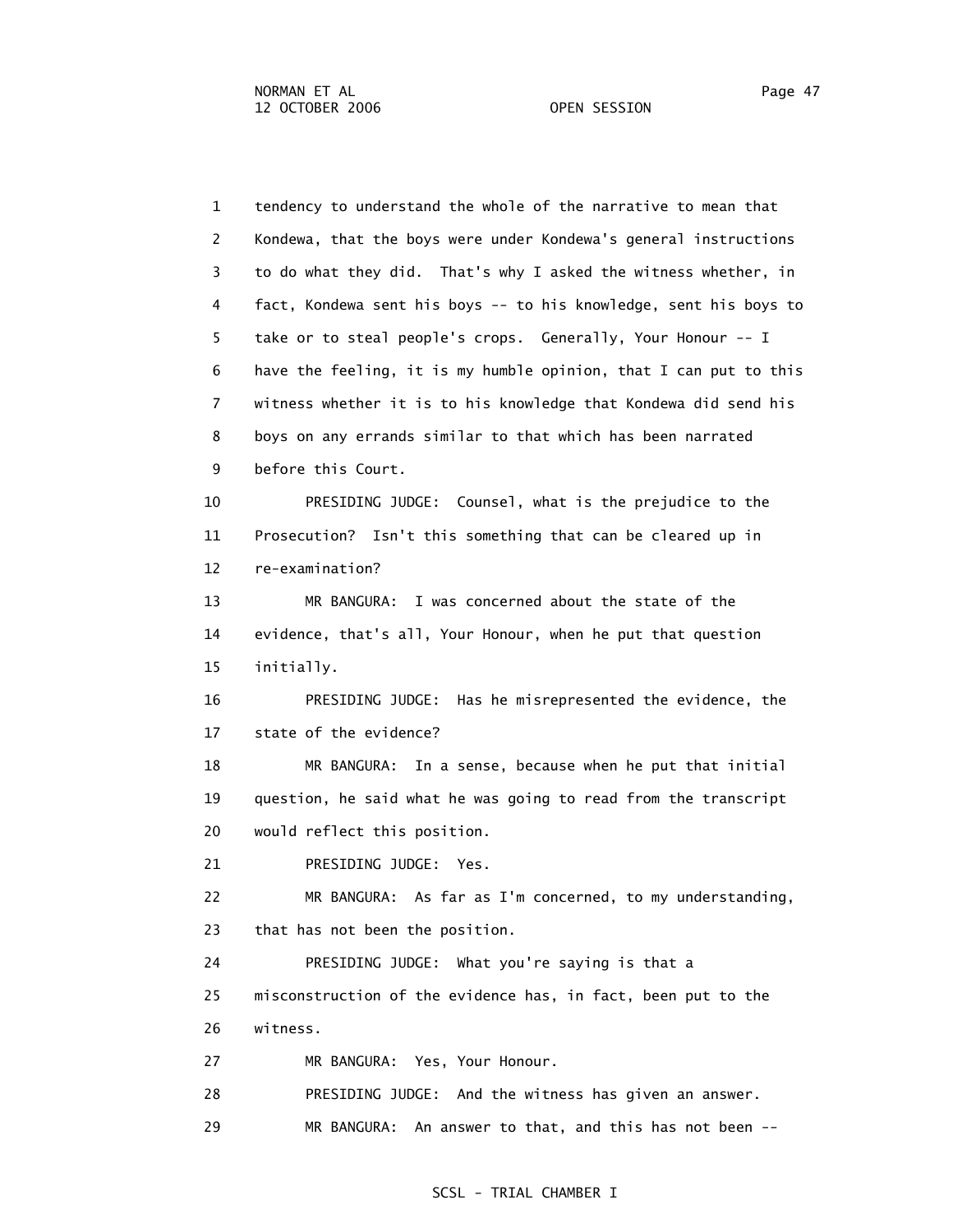1 PRESIDING JUDGE: And this is something that cannot be 2 cleared up in re-examination? 3 MR BANGURA: Well, I'm just concerned about the records, 4 Your Honour. 5 PRESIDING JUDGE: I think it can, because if you reserve 6 that and you feel very strongly about it, we certainly -- I don't 7 think the Bench would have any objection to you revisiting it and 8 clearing up what seems to have been a misconstruction. 9 MR BANGURA: Thank you, Your Honour. 10 PRESIDING JUDGE: At this stage, we'll take a break, the 11 usual tea break. 12 [Break taken at 11.35 a.m.] 13 [Upon resuming at 12.07 p.m.] 14 PRESIDING JUDGE: Mr Lansana, let's proceed. 15 MR LANSANA: Yes, Your Honour. 16 Q. Mr Witness, welcome back. I will continue to put certain 17 portions of the allegations before this Court to you and continue 18 to ask you questions and invite your reaction. 19 A. Okay. 20 MR LANSANA: Your Honours, I continue with TF2-096, 21 testifying on the 8th of November 2004, on page 28, lines 10 22 following; page 29, lines 1, following lines 1 to 17 precisely; 23 and it continues on page 31, lines 13 to 18; page 33, lines 11 to 24 15, 25 to 29; page 34, lines 1 to 14, 21 to 24; page 35, lines 10 25 to 22. I start with page 28. 26 Q. 27 The College of the College of the College of the College of the College of the College of the College of the College of the College of the College of the College of the College of the College of the College of the Colle 28 "A. Rebels took him to Gendema, but she 29 sneaked away and came back. When she came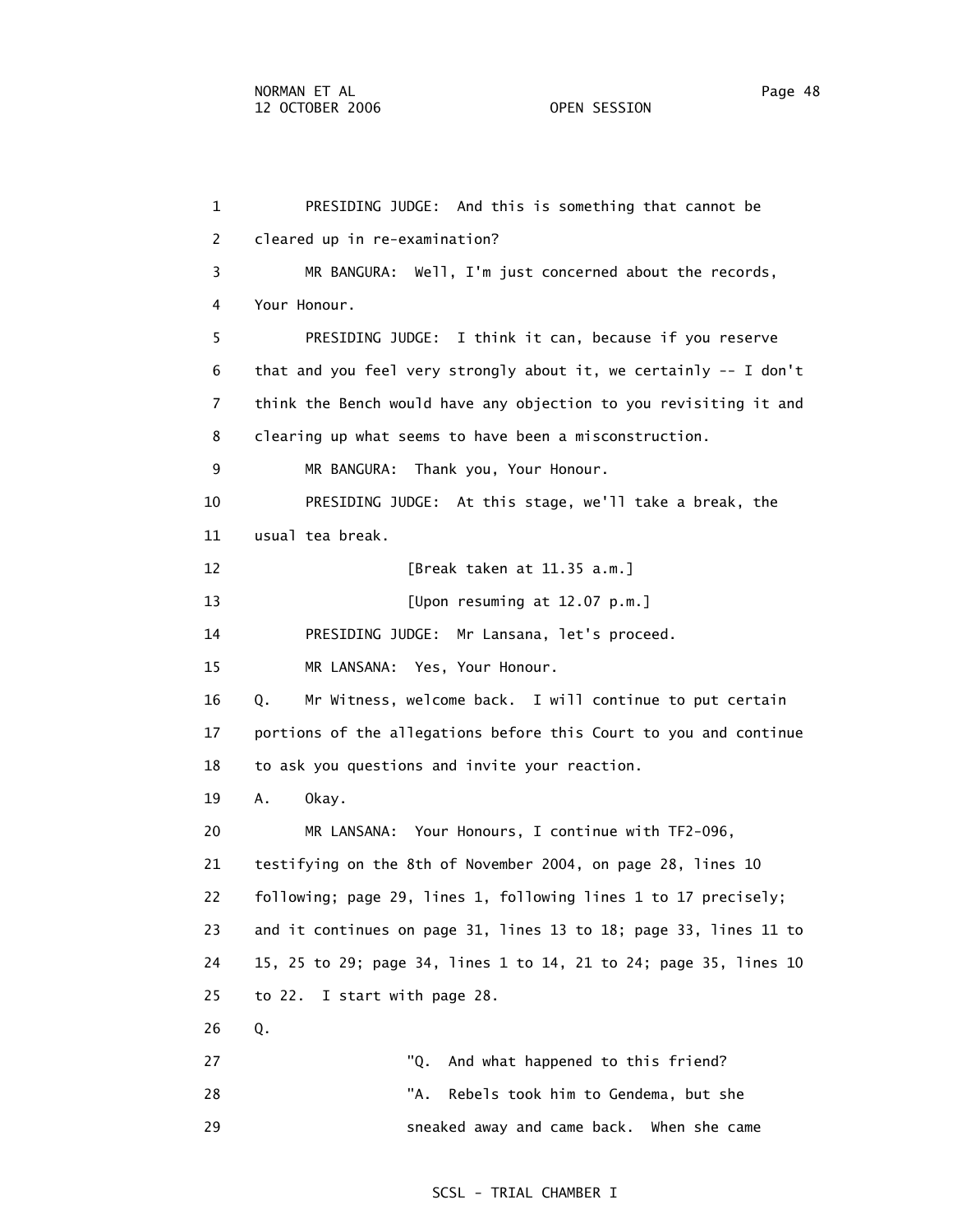1 back, they found us selling cassava. She 2 joined us. One morning, the bodyguards of 3 Kondewa, they went there to buy the food. 4 There were four. 5 "Q. Now, witness, hold it a moment. Do you 6 know the names of these bodyguards? 7 "A. Yes. 8 "Q. What were the names? 9 "A. Kafi Jini, Jahman -- " 10 Line 27: 11 "A. Junisa. Junisa is J-U-N-I-S-A. 12 TQ. Was there anybody else? 13 "A. Yes. 14 TQ. What was his name? 15 "A. Bokindeh. 16 "Q. Madam witness, tell us what happened with 17 your sister? 18 "A. They bought some cassava from her, the 19 three of them -- three of them paid, but Jahman 20 said, 'Let the girl add some the sauce.' If 21 she doesn't add the beans on it, he will not 22 pay. Then she said, 'I bought the beans with 23 money, I cannot make any addition.' Then 24 Jahman said, 'Since you came -- since you are a 25 rebel, and you've returned, we've not done 26 anything with you. Let me go and put it to Pa 27 Kondewa. We have to show you that we are on 28 the ground here.' 29 "Q. Madam Witness, where were you when this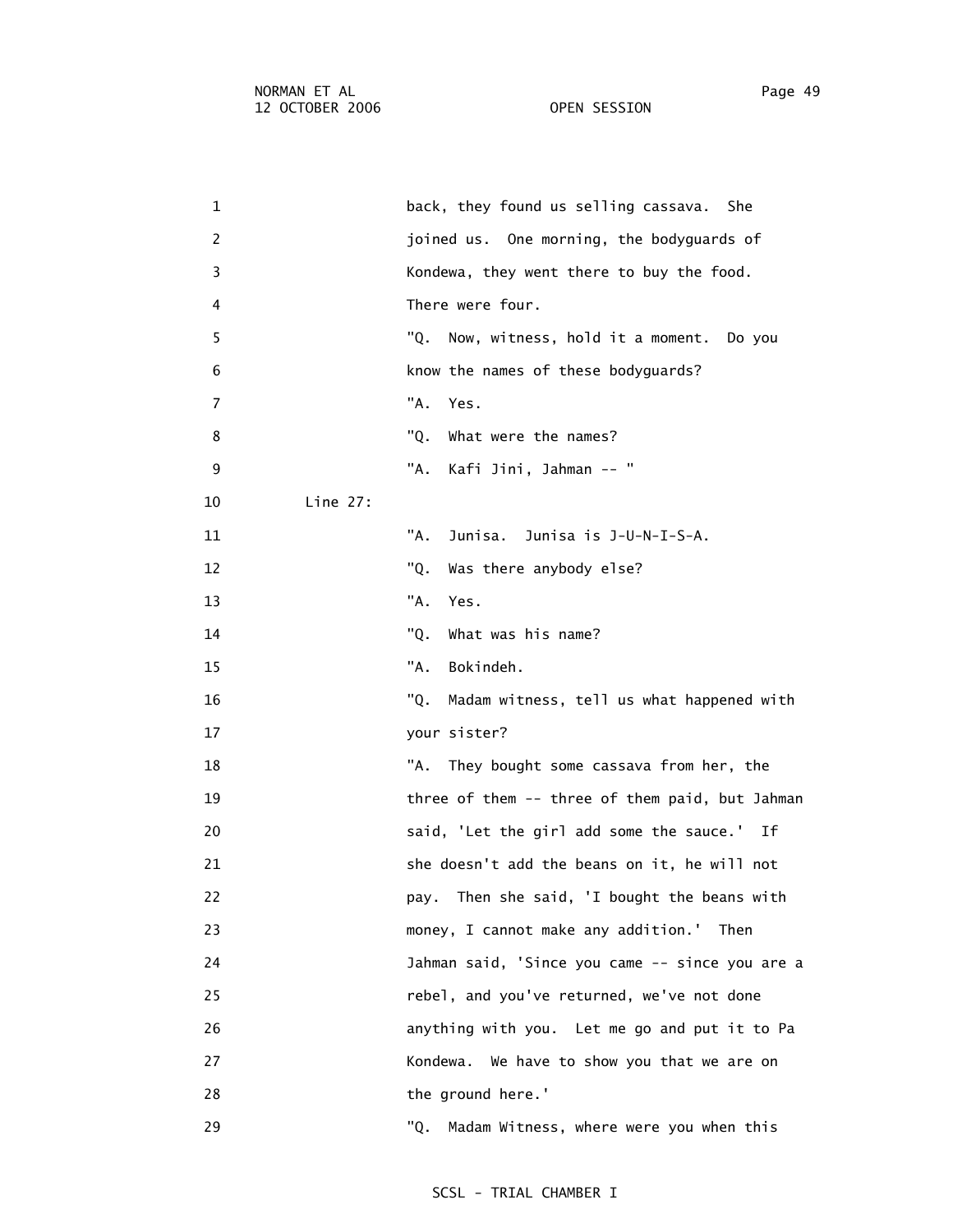1 incident happened? 2 TA. I was at home in Talia in the veranda." 3 Page 31 line 13: 4 "Q. Madam Witness, how did you get to know the 5 Jahman went to report this incident to Kondewa? 6 "A. After eating the cassava, then he said he 7 was going and he will make the girl realise 8 beta they were on the ground. We were there, 9 and the people came for her. They went with 10 her to Nyandehun." 11 Page 33 line 11, following: 12 The College of the Total Total Telecommunic that veranda, where were 13 you when Jahman said he was going to report the 14 incident to Kondewa. 15 "A. Listen. We were selling cassava in the 16 veranda. 17 The Cassava with? U. Who were you selling the cassava with? 18 "A. I was selling, likewise my friend; she too 19 was selling. 20 Line 25 following: 21 "Q. And where was Jahman when he said he was 22 going to report the incident to Kondewa? 23 "A. They came to our veranda and that is the 24 place where they ate cassava. 25 "Q. And was that where he said that he was 26 **b** going to report to Kondewa? 27 The Manus Channer Channer Channer Channer Channer Channer Channer Channer Channer Channer Channer Channer C 28 TQ. Now, could you tell this Court what 29 happened after this?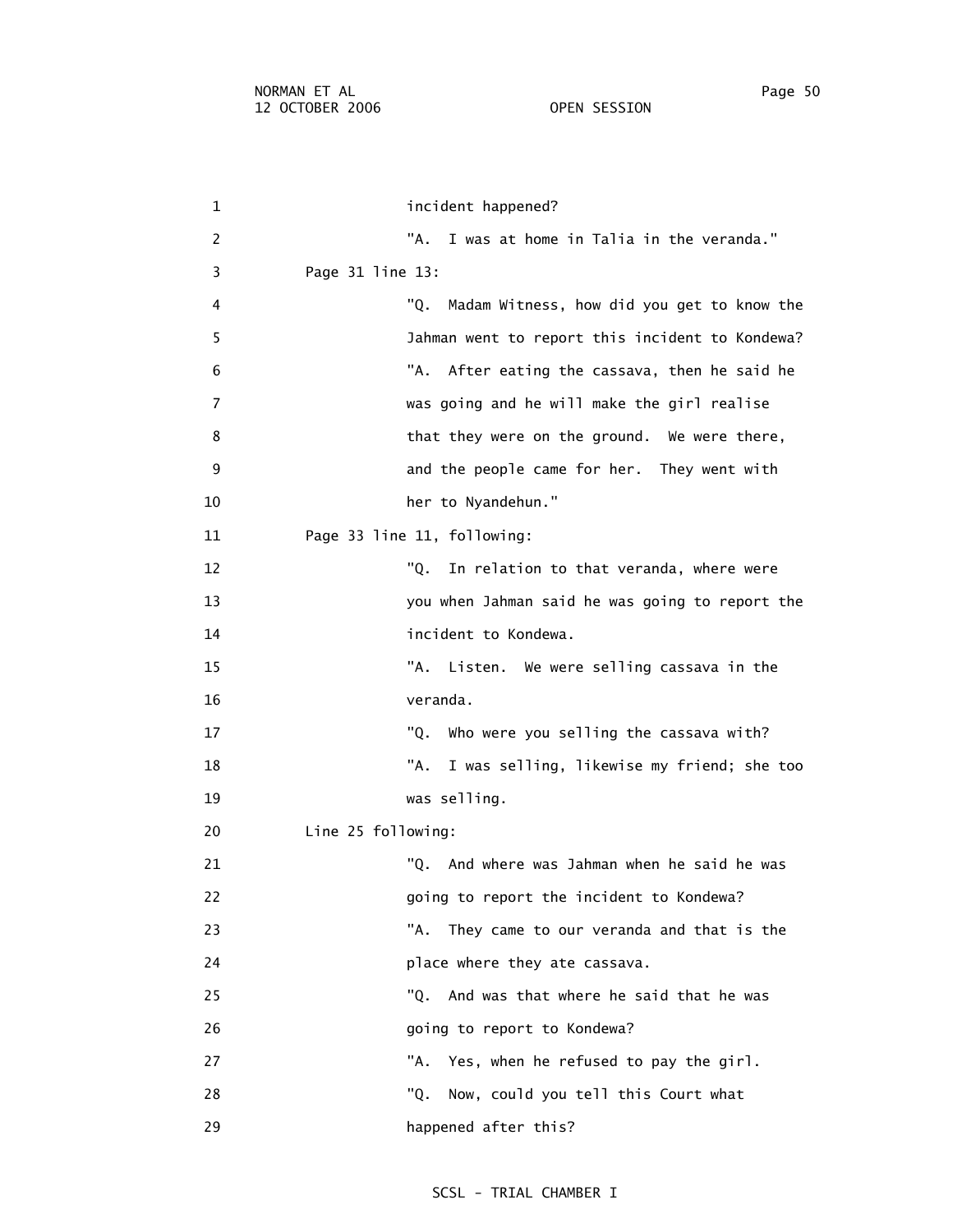| 1              | "A.<br>Shall I talk?<br>Yes.                      |
|----------------|---------------------------------------------------|
| 2              | "Q.<br>Yes.                                       |
| 3              | "A.<br>After that -- after he had said this, he   |
| 4              | left the veranda and went to Nyandehun.<br>We     |
| 5              | were still there when the Kamajors came back.     |
| 6              | They asked for the girl's name. Then she said,    |
| $\overline{7}$ | 'Here am I.' They said, 'Well the Pa has          |
| 8              | something -- business with you.' Which Pa are     |
| 9              | you referring to?                                 |
| 10             | "A.<br>Kondewa. Then they wait.                   |
| 11             | "Q.<br>Where did they go?                         |
| 12             | "A.<br>That time, he was Nyandehun."              |
| 13             | Line 21:                                          |
| 14             | "Q.<br>What happened in Nyandehun?                |
| 15             | "A.<br>When they went -- they were ahead of us.   |
| 16             | So by the time they got there, they were          |
| 17             | already in the cage -- she was already in the     |
| 18             | Shall I talk?"<br>cage.                           |
| 19             | Continues page 35 line 10, following:             |
| 20             | "Q.<br>What happened to the girl, to your friend? |
| 21             | "A.<br>She was in the cage. But we didn't go      |
| 22             | closer to them. We were standing at the other     |
| 23             | house, because, at that time, if you go, if you   |
| 24             | reach there, something would happen.<br>In the    |
| 25             | evening, my husband came, the girl's mother,      |
| 26             | grandmother went to her, then she went to her."   |
| 27             | Line 19:<br>"She went to my husband."             |
| 28             | "Q.<br>Then what happened?                        |
| 29             | "A.<br>She told him that they've cut your child   |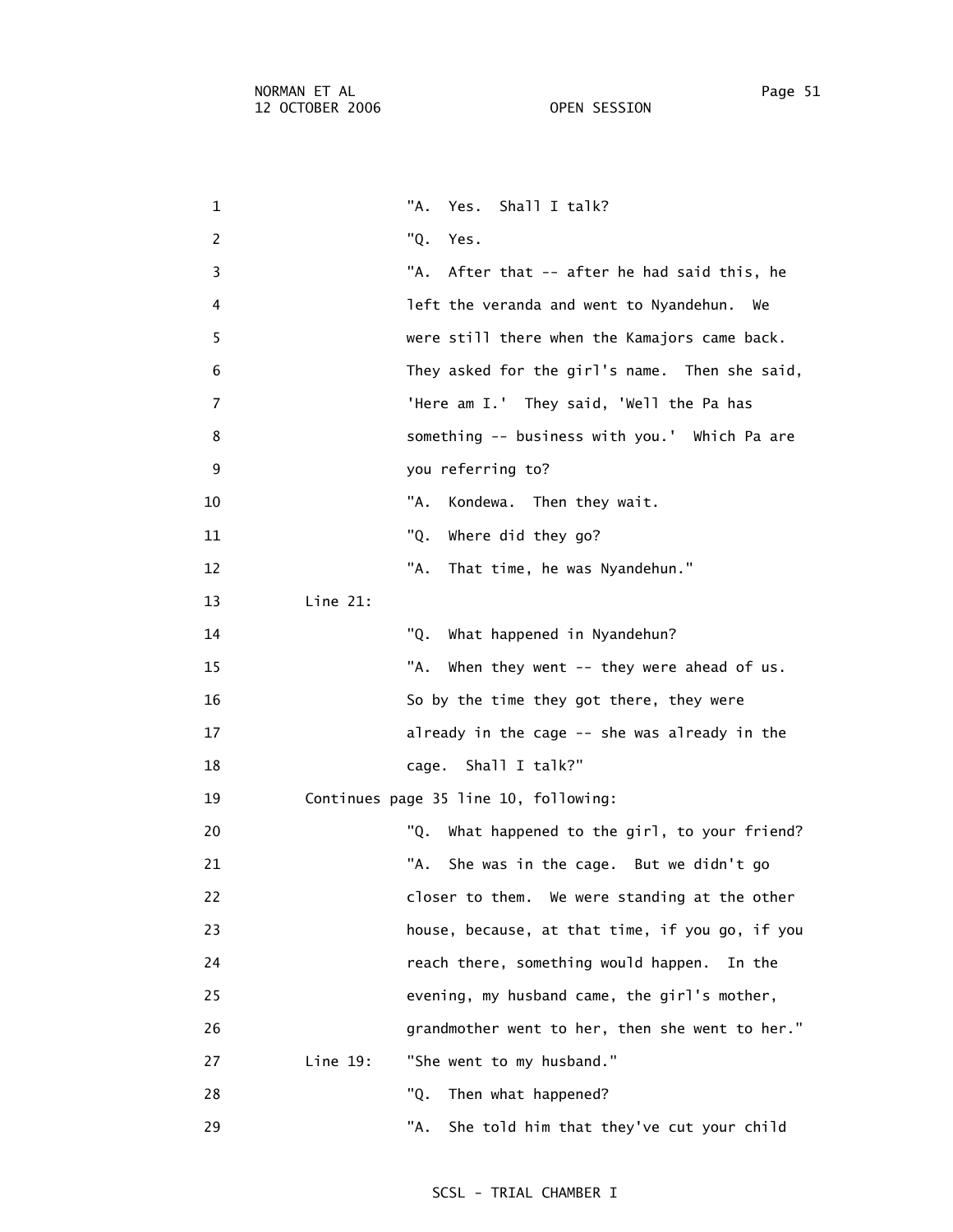1 so I beg you to go and plead on her behalf." 2 Line 28: "Pa Kondewa, because the girl was carried away 3 by rebels, they wouldn't let her go just like 4 that, then she gave her money -- they requested 5 money, about 40,000 leones." 6 "Q. Who requested the money? 7 "A. My husband said it was Pa Kondewa." 8 Mr Witness, did this incident you've listened to happen at 9 Talia? 10 A. It did not happen, at all. 11 Q. Did Allieu Kondewa have bodyguards? 12 A. I did not know about that. 13 Q. All the time you were with Allieu Kondewa, did you see him 14 have bodyguards? 15 A. I did not see them. 16 MR LANSANA: Your Honours, I will go to TF2-188. This 17 witness testified on the 31st of May 2005. 18 JUDGE BOUTET: What's the witness reference? 19 MR LANSANA: TF2-188, Your Honour. 20 Q. Testifying on the 31st of May 2005. I take it from page 21 14, lines 5 to 14; page 15, 2 to 7; page 16, 3 to 8, 21 to 23. 22 Mr Witness, listen carefully, and afterwards, I'll put the 23 question to you: 24 "A. I was taken away. 25 "Q. Was anyone else captured during this 26 encounter? 27 "A. Yes, my mother, too, was captured. I was 28 captured. I was taken to Talia. 29 "Q. Once you got to Talia, did anything happen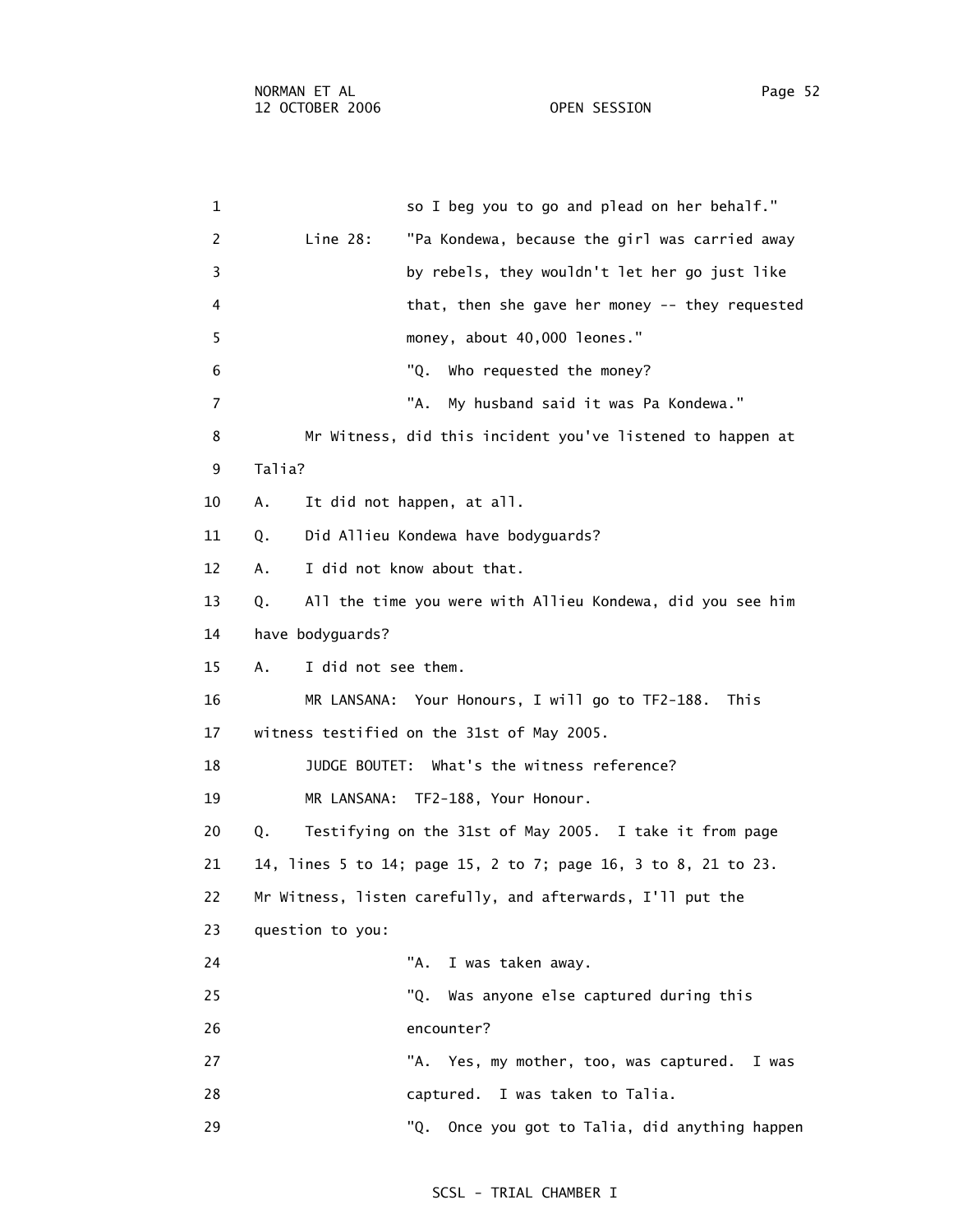1 at Talia? 2 TA. When we went, together with my mother, 3 when we went, the load that we carried and we 4 went there and Kondewa still then took the load 5 from me and my mother. 6 Page 15, line 2 following: 7 The state of the Millen we were captured and taken away they 8 took the load from where -- and they could not 9 find any bullets in them and they took the 10 loads and took them away. After that, then 11 Kondewa told his boys -- 12 "Q. Wait, wait. 13 That they should capture my mother. 14 "Q. Take your time, Madam Witness, okay? 15 "A. Yes." 16 Page 16: 17 "Q. So you went to your mum. What happened 18 when you approached her? 19 "A. Yes, we I saw her, I met her and they said 20 they were going to kill her and I asked why 21 they were going to kill her and they said after 22 that -- after that she said that it was Kondewa 23 that ordered that she should be killed." 24 Line 21: 25 "Q. Now, you said an order was given for your 26 mother to be killed. Was she killed? 27 TA. Yes. She was killed." 28 Mr Witness, did this incident that you've just listened to,

29 narrated by this witness, happen at Talia?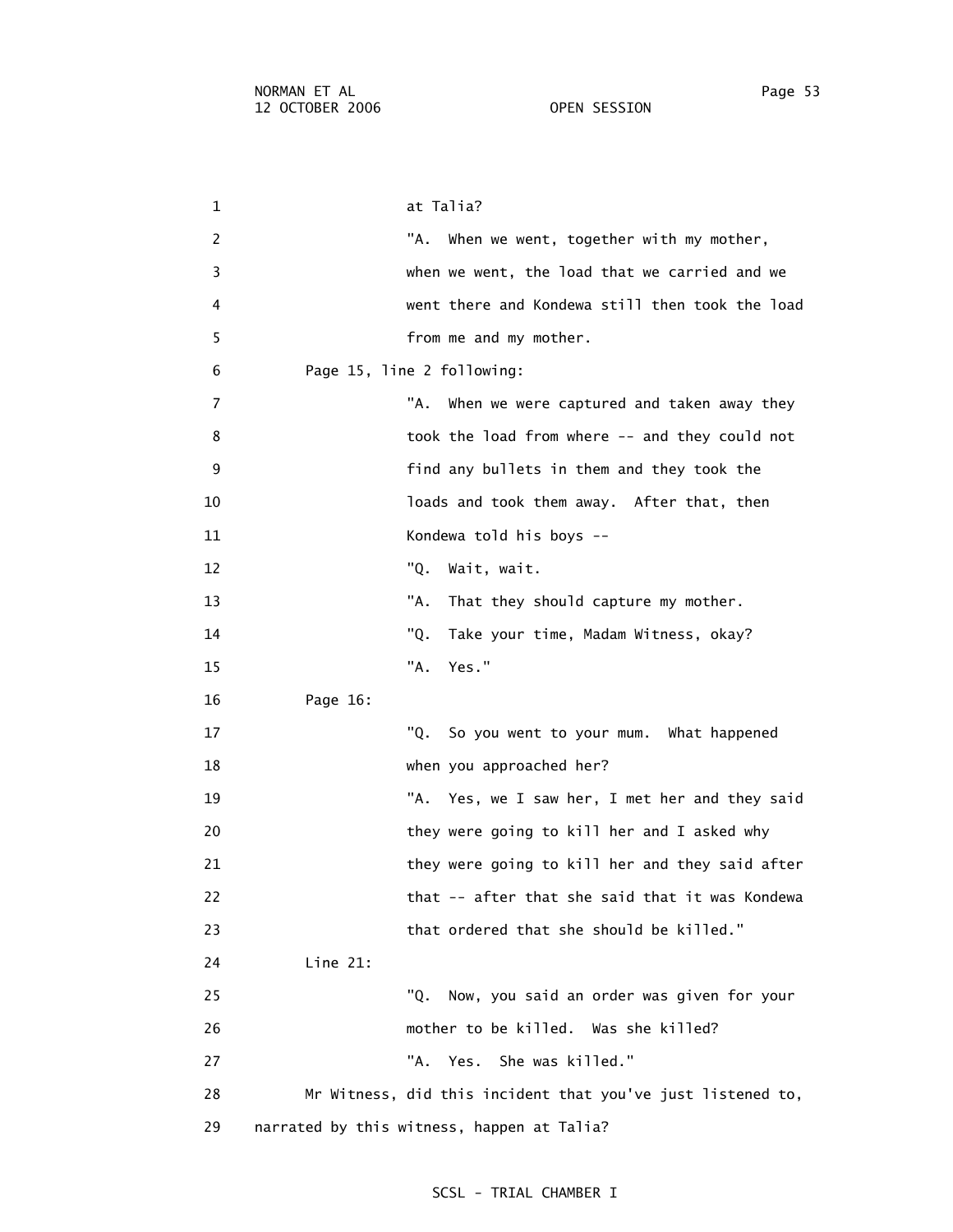1 A. It did not happen. 2 Q. According to your knowledge, did you ever see civilians 3 being captured and taken to Talia? 4 A. I did not witness that. 5 Q. Were anybody, or any people, in Talia there against their 6 wish? 7 A. I'm not aware about that. 8 MR BANGURA: Your Honours, just a question of time frame 9 here. I'm not so clear what period -- it's quite vague. 10 PRESIDING JUDGE: Yes, there is an element of vagueness 11 about that question. 12 MR LANSANA: Your Honour, I'll clarify that. 13 PRESIDING JUDGE: Yes, probably slightly argumentive. Was 14 there any person in Talia, or were there any people in Talia 15 there against their wish? 16 MR LANSANA: Your Honour, I'll -- 17 PRESIDING JUDGE: Assist the Court. I don't know where 18 you're taking us. 19 JUDGE ITOE: Particularly with the population that was 20 there. 21 MR LANSANA: Yes, Your Honours, that's why I was asking to 22 his knowledge. 23 JUDGE ITOE: Population. 24 MR LANSANA: To his knowledge, whether he would know 25 generally. 26 PRESIDING JUDGE: Be careful. This person was not doing 27 research. 28 JUDGE BOUTET: We are in a time of conflict, at the time. 29 I would imagine that -- and we know that this person obviously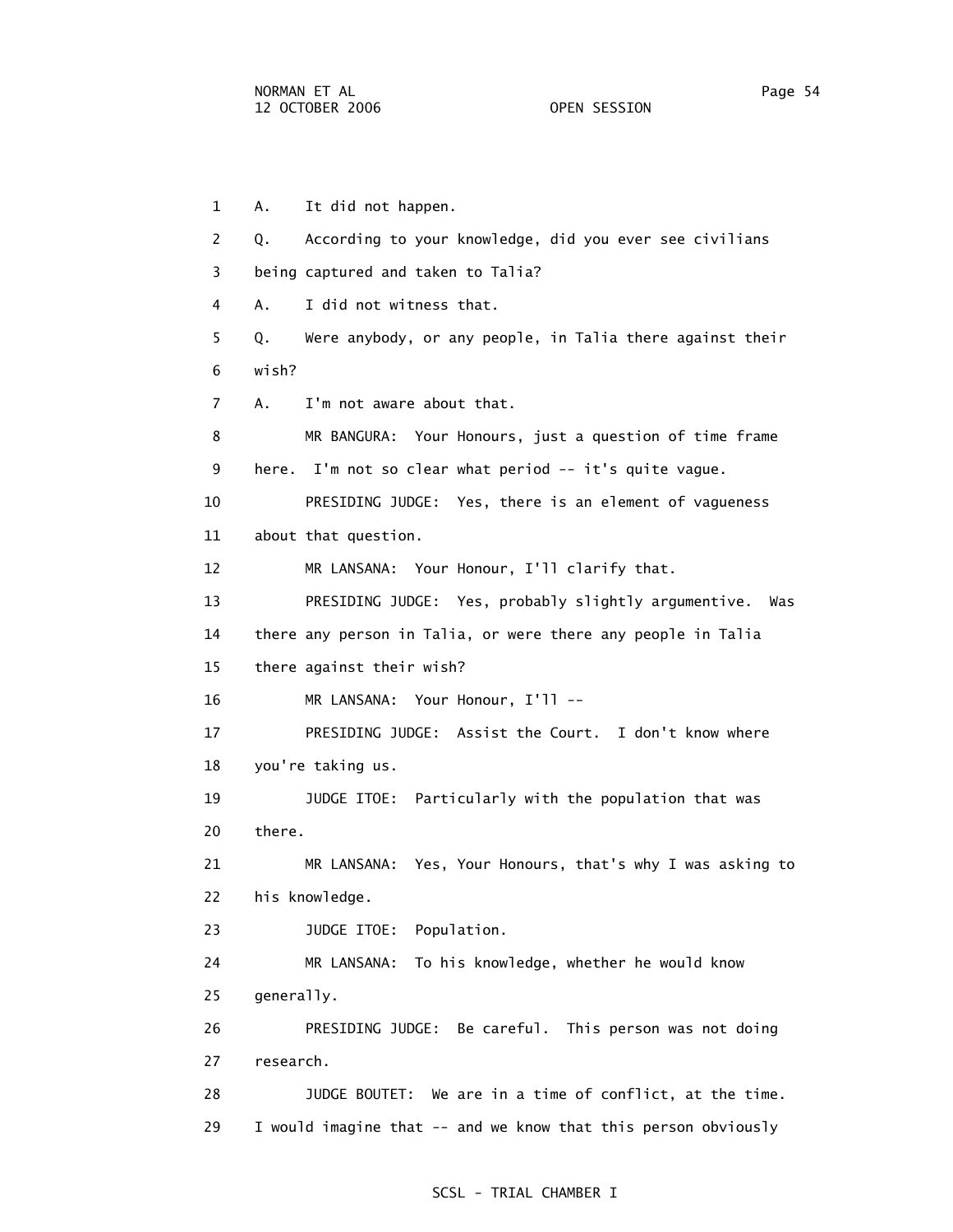1 didn't do that for their own pleasure because they wished to do 2 that, they were forced by circumstances. That's why your 3 question is so vague in this respect. 4 MR LANSANA: I will circumscribe it within explicable 5 limits. 6 PRESIDING JUDGE: Yes, and also within realistic limits, 7 because the question of -- as I say, that could be a subject for 8 Dr Hoffman who probably goes into some kind of study or research. 9 MR LANSANA: Your Honour, I will not be calling him. 10 PRESIDING JUDGE: Okay. 11 MR LANSANA: 12 Q. Mr Witness, I know you are no good at dates. 13 A. Yes, because I'm traditional Mende person. 14 Q. I'm a traditional Mende person, too, but I'm very good at 15 dates, but that's besides the point. 16 JUDGE ITOE: Do you know why you are good at dates -- 17 THE WITNESS: Because you're educated. 18 JUDGE ITOE: He's given you the reply. 19 MR LANSANA: As Your Honour pleases. 20 Q. Mr Witness, whilst you were in Talia, or Makossi, to be 21 quite exact, visiting Talia on a daily basis, did you see 22 Kamajors bringing people, civilians, into Talia by force? 23 A. It did not happen. Every day I used to work within that 24 distance. 25 Q. Were you ever at Nyandehun? 26 A. Nyandehun, if I ever settled there? 27 Q. No, did you ever visit Nyandehun? 28 A. Nyandehun, yes. Nyandehun, which is close to Talia, I used 29 to visit there.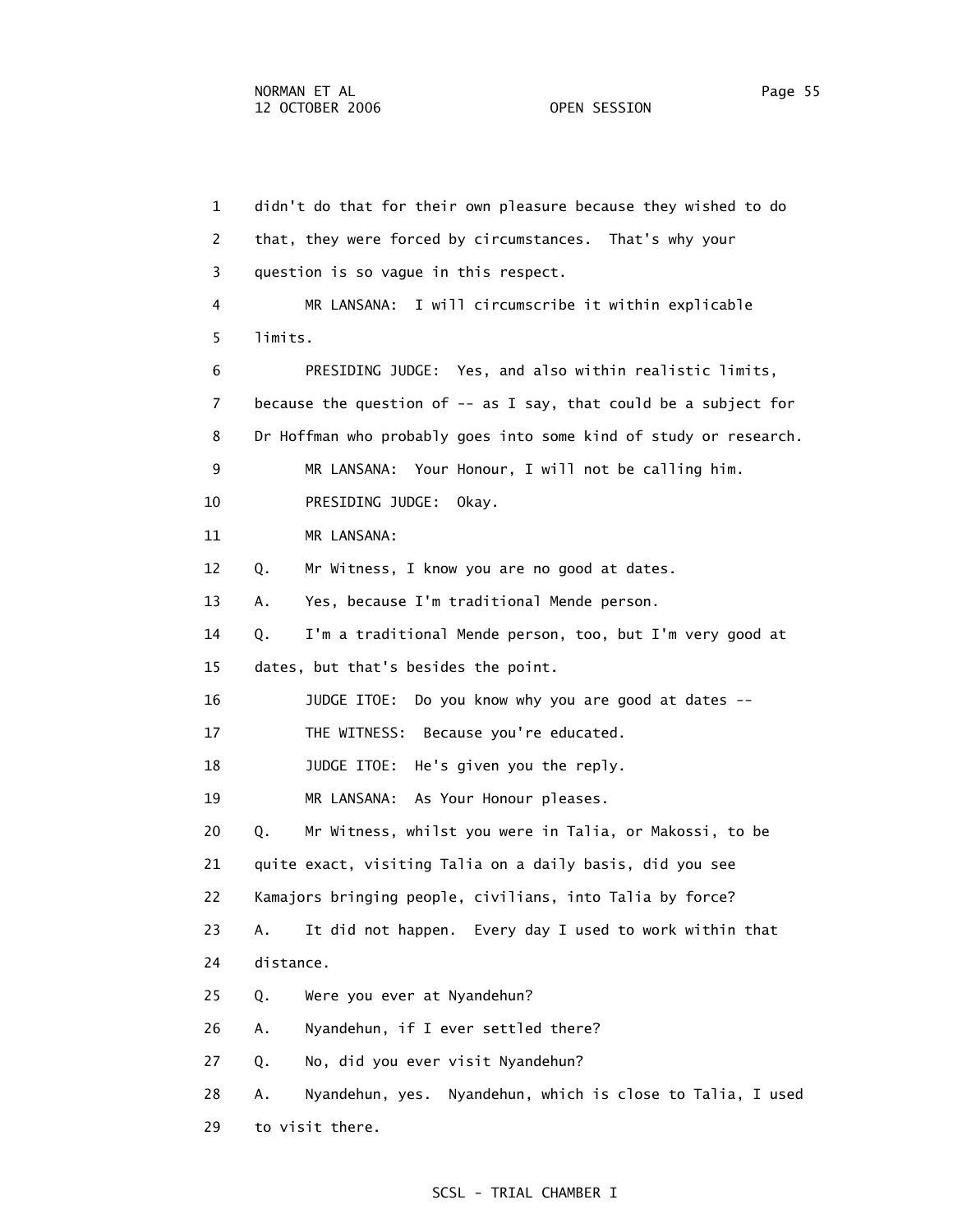1 Q. How frequently? 2 A. Well, within that distance, you know Talia is our chiefdom 3 headquarter town, so most times you used to go there. I used to 4 visit there. 5 Q. No, I'm talking about Nyandehun. 6 A. Even Nyandehun itself, I used to visit there. 7 Q. How often did you use to go to Nyandehun? 8 A. Every day I come from Makossi, I'd go through Nyandehun and 9 go through Talia, on my way back. I used the same route. 10 Q. According to your knowledge of Nyandehun, did the Kamajors 11 have cages in Nyandehun, or a cage in Nyandehun? 12 A. There was no cage, no cage. 13 MR LANSANA: Your Honour, that will be all for this 14 witness. 15 PRESIDING JUDGE: Thank you, counsel. Dr Jabbi, any 16 questions for this witness? 17 MR JABBI: None, My Lord. 18 PRESIDING JUDGE: Mr Powles, do you have any questions? 19 MR POWLES: None. Thank you, Your Honour. 20 PRESIDING JUDGE: Prosecution, your witness. 21 CROSS-EXAMINED BY MR BANGURA: 22 Q. Good afternoon, Mr Witness. Can you hear me? Good 23 afternoon, Mr Witness. 24 A. Good afternoon, old one. 25 Q. Mr Witness, you are also called AK Makossi; not so? You 26 are Abibu Brima. You've told the Court that's your name? 27 A. My name is Abibu Brima. 28 Q. Are you also known as AG Makossi [sic], I'm sorry? AG 29 Makossi?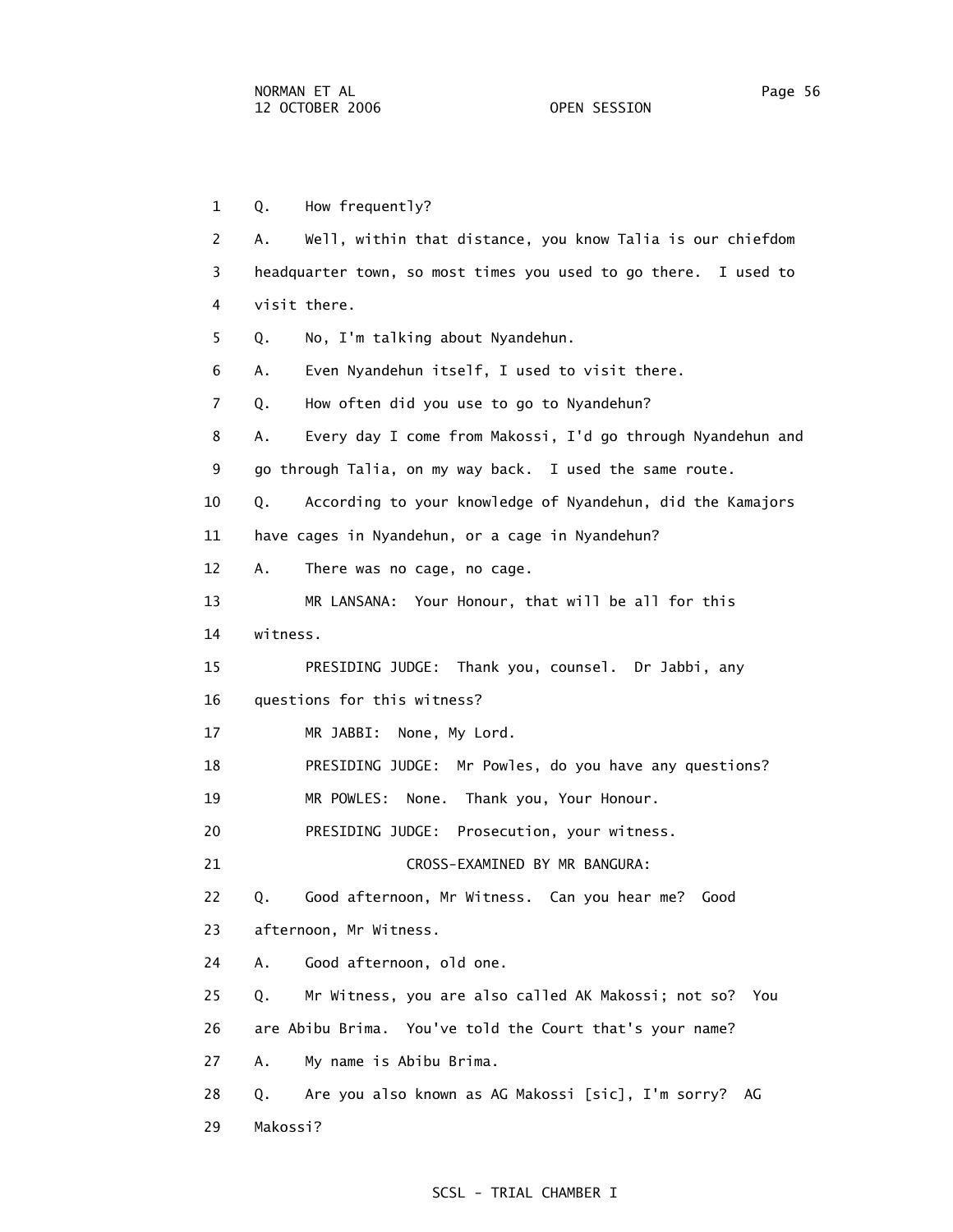1 A. The name given to me at birth is Abibu Brima. 2 Q. I agree, Mr Witness. I am only asking you to tell me 3 whether or not you are also known as AG Makossi? 4 A. No. 5 Q. Nobody calls you by that name at all? 6 A. No. 7 Q. At the time, the period you have been referring to in your 8 testimony in Talia, in the war, did not anybody call you by that 9 name? 10 A. No. 11 Q. Thank you, Mr Witness. Mr Witness, you have told this 12 Court that you knew Allieu Kondewa, even before the war started; 13 is that not so? 14 A. Yes. 15 Q. Where did you get to know him? Was it in Makossi where 16 you -- 17 A. Mbooto. 18 MR BANGURA: Your Honours, I -- 19 Q. Can you give the name of that place again, Mr Witness? 20 A. Mbooto. 21 Q. Is that a town in Bonthe District? 22 A. Yes. 23 MR BANGURA: Your Honours, I was trying to assist the Court 24 with the spelling. I don't know -- 25 PRESIDING JUDGE: Yes. I don't know whether the 26 interpreters can help us. 27 MR BANGURA: Maybe counsel on the other side. 28 PRESIDING JUDGE: Does Mr Lansana have any creative -- 29 JUDGE ITOE: Mr Lansana is a traditional Mende man.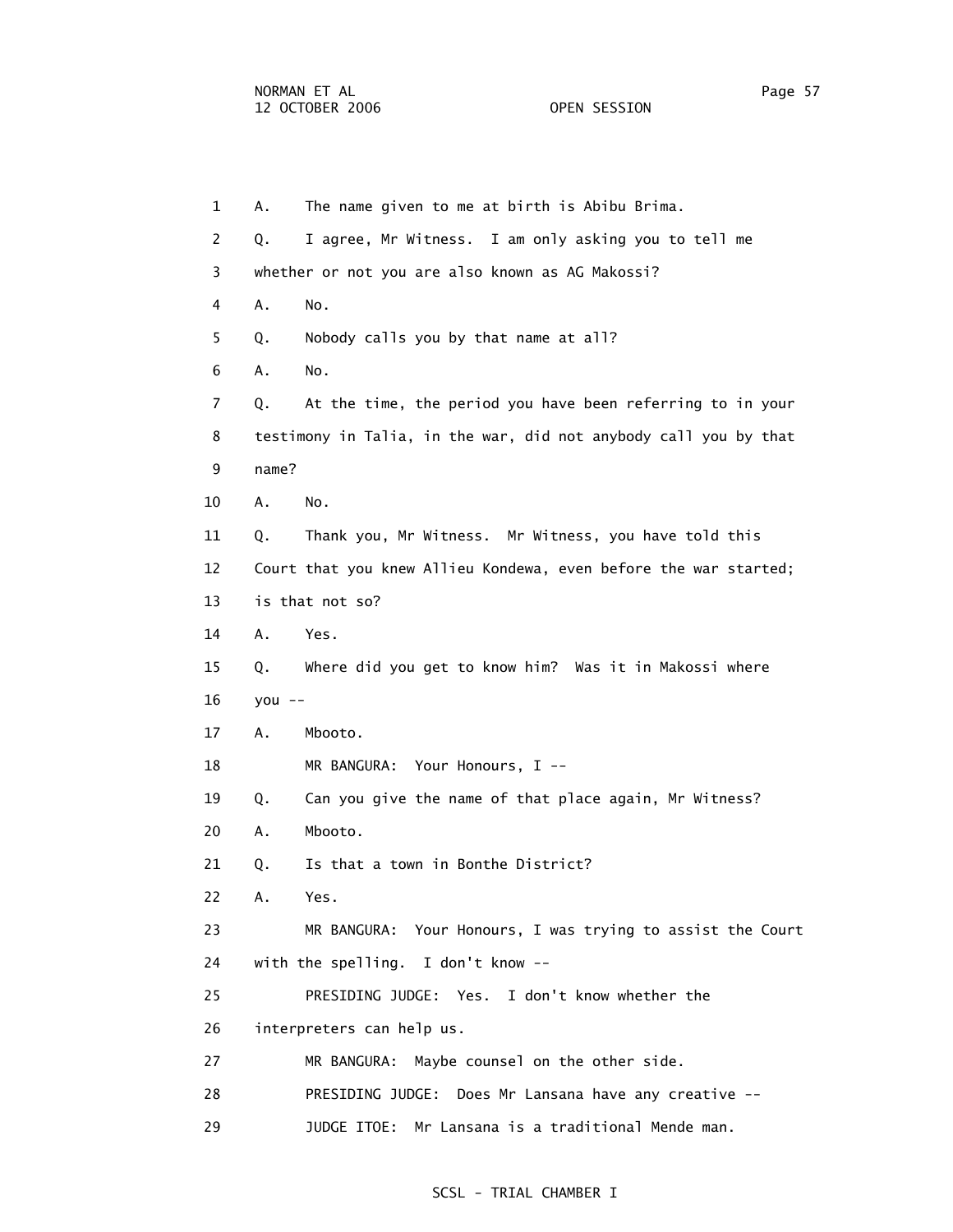1 MR LANSANA: As it please, Your Honour. Your Honours, it's 2 M-B-O-O-T-O. Mbooto. 3 THE WITNESS: Mbooto, Mbooto. 4 MR BANGURA: I'm grateful to my learned friend. 5 PRESIDING JUDGE: Thank you. Let's proceed. 6 MR BANGURA: 7 Q. Mr Witness, your relationship with Mr Kondewa at this time 8 when you knew him before the war, was it a personal one, close 9 personal one? 10 A. I just knew him. I just knew him as an herbalist, because 11 even when my mother was sick, I took her to him, and he used to 12 cure people. 13 Q. So, in fact, your relationship with him, the close 14 relationship with him only came about when he initiated you later 15 on; correct? 16 A. Yes, at Makossi. 17 Q. Mr Witness, Mr Kondewa had people who assisted him in the 18 initiation process; not so? 19 A. Well, those who were initiated, some of them would go to 20 the -- work for us, some of them would be at the initiation bush. 21 I used to see them there. 22 Q. For example, you, yourself, you were one of those who came 23 to be an assistant to Mr Kondewa; not so? 24 A. Yes, he asked me to be relating the rules to them, that is 25 it. 26 Q. Now, as an initiator, Mr Kondewa had what was known as a 27 cabinet; correct? 28 A. I don't understand that. 29 Q. Let me put it another way. Mr Witness, those people who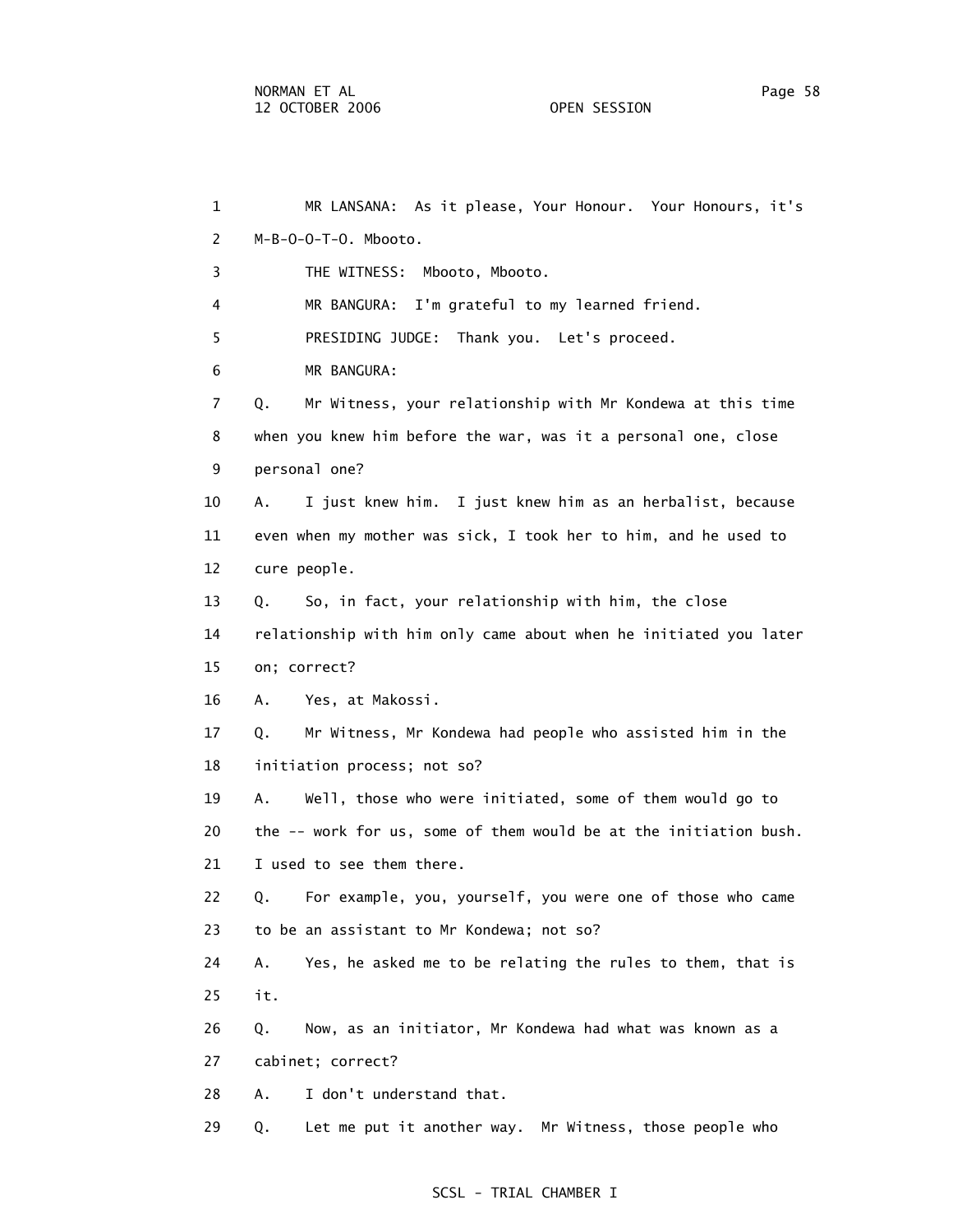1 were assisting Mr Kondewa in his work as an initiator, they were 2 collectively commonly known as his cabinet; not so? 3 A. No, they would just go there after the initiation and go 4 back. After the initiation, they would go back. I didn't know 5 anything about another name for them. 6 Q. Mr Witness, at the time you were assisting Mr Kondewa, were 7 there other people assisting him, too? 8 A. To initiate, I didn't know any other person besides he 9 himself, alone. To say that he used to combine some other person 10 to do the initiation, no, I didn't see any other person. 11 Q. So you're saying that you were the only person who would 12 assist Mr Kondewa in these processes, initiation processes? 13 A. That is what I said. I said, after we had done the 14 initiation, those who were not initiated would go to the 15 initiation bush, but to call them his cabinet, no, no. 16 Q. I take it, then, Mr Witness, that you are agreeing with me 17 that there would people who would assist him during the process, 18 other than yourself; correct? 19 A. Well, I did not know them. 20 Q. Mr Witness, let us take an instance where Mr Kondewa had to 21 initiate more than 10 or 15 people; would he do it alone? 22 A. That is his initiation. I can't go too deep into that. 23 That is his work. I will see people come and they will queue 24 them. They will be in a queue, and that is it. Those who have 25 to enter into the society, they enter the bush, they will enter 26 there and, in the morning, they'll come back from the bush and he 27 will hand them over to the people and they'll go back. They will 28 not spend two days there, just one day.

29 Q. Mr Witness, when you say you see people come, can you give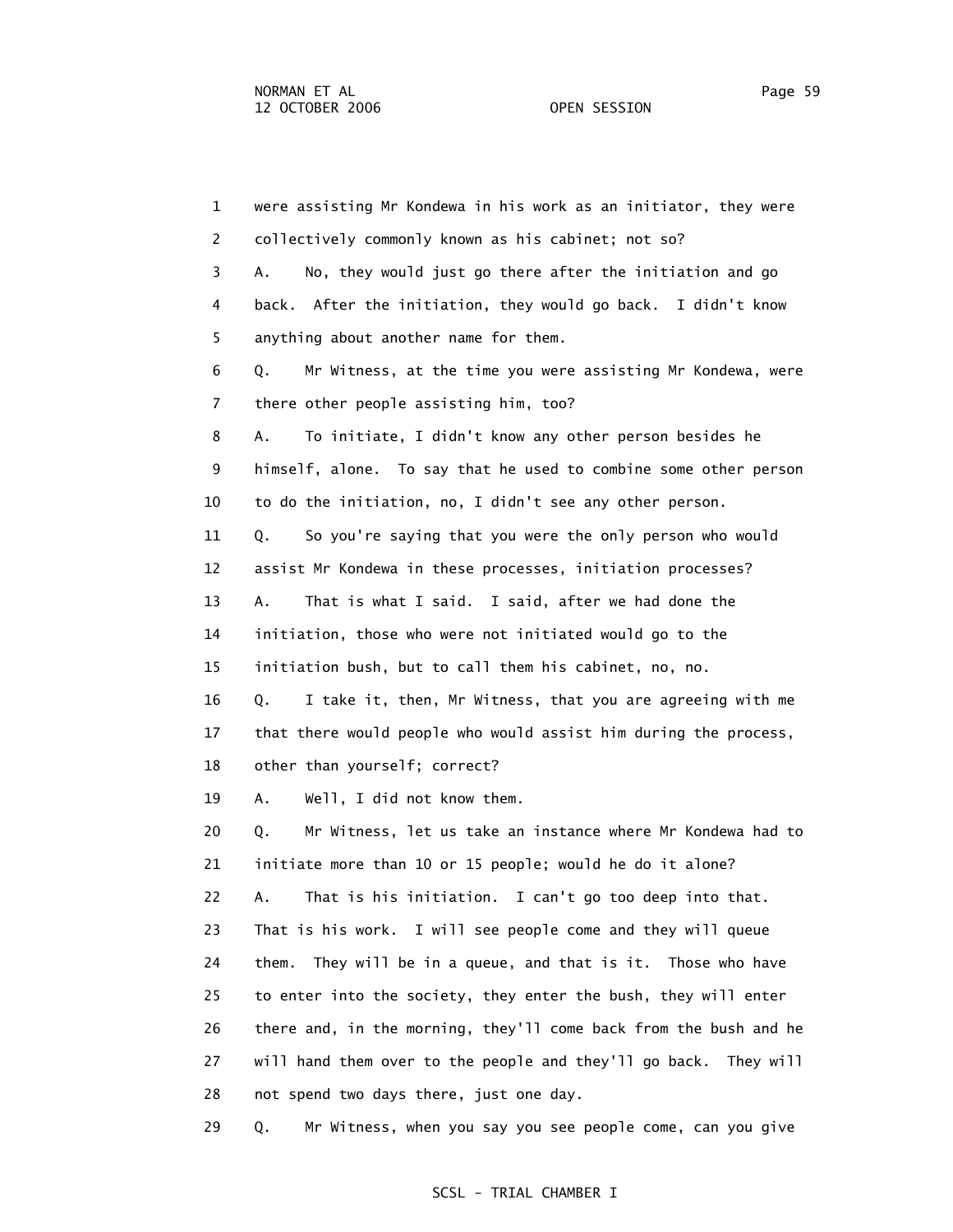1 us an idea of what number that would normally come, how many 2 people would come to Kondewa for initiation? 3 A. No, I wouldn't have known. Because there be many together 4 with chiefdom authorities and, when they come, they will hand 5 them over to us. At times, they come in the evening, and they 6 return. Some of them will come in the morning and say they spend 7 one night and go back the other day. 8 Q. Mr Witness, I suggest to you that the numbers would have 9 been as large as 30 or 40 at any given time, those who came to be 10 initiated. 11 A. Yes. Or even small -- even if it was a small number, I 12 would say, for example, ten or 20. If it was more than that, I 13 wouldn't know, but I used to see them in large crowds, with the 14 chiefdom authorities. 15 Q. All right. Mr Witness, do you know a substance they call 16 tevie? 17 A. Tevie? 18 Q. Yes. 19 MR BANGURA: Your Honours, it is T-E-V-I-E, I believe. 20 THE WITNESS: Tevie. I don't know. Tevie. I don't know 21 it. 22 MR BANGURA: 23 Q. Mr Witness, in the process of initiation. 24 A. Yes. 25 Q. I'm putting it to you that a substance called tevie is used 26 by the initiator; correct? Tevie. 27 A. Okay, now I understand. 28 Q. I'm sorry about the pronunciation. It's tevie. You know 29 what that substance is?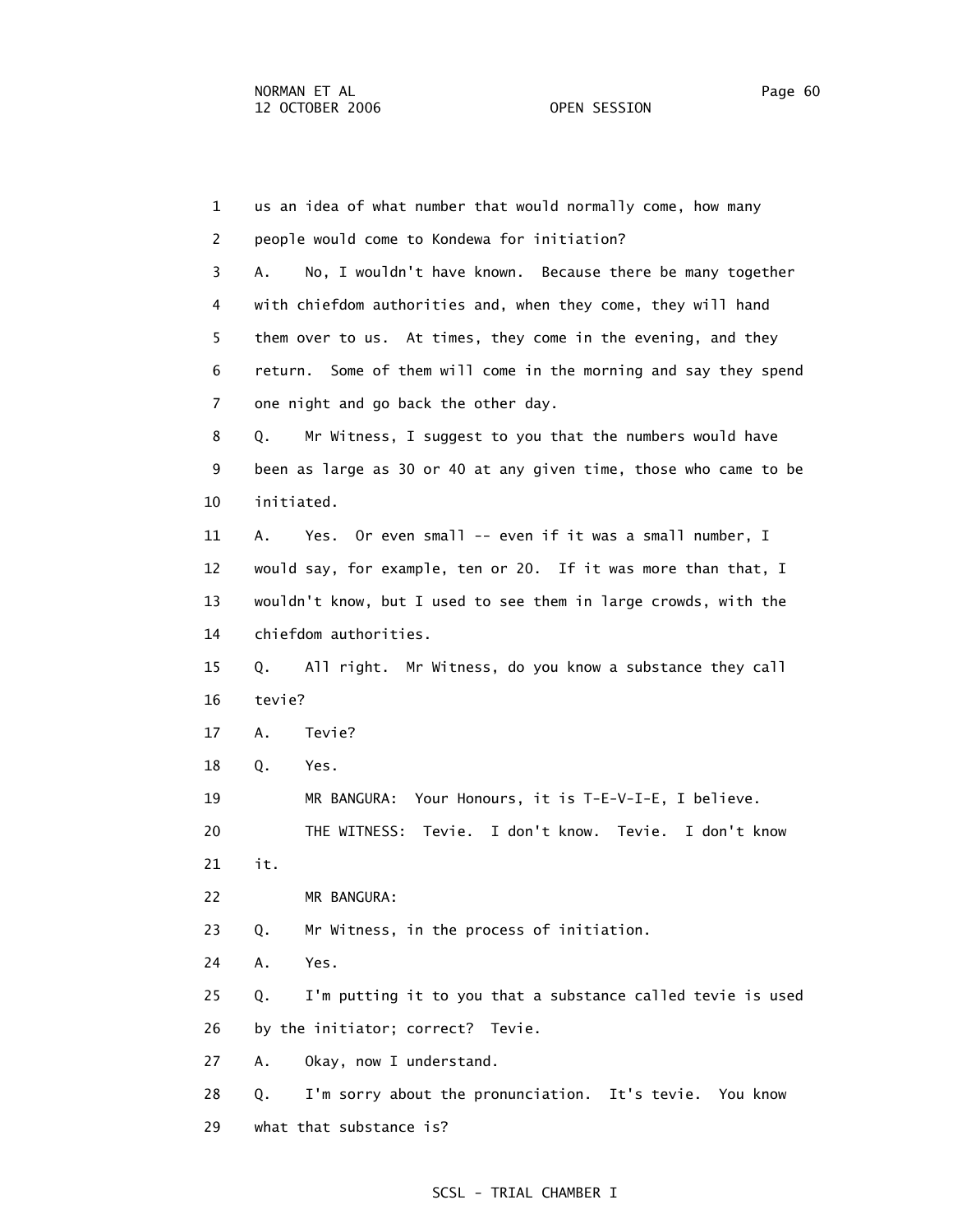1 A. Tevie. Yes, I know it. 2 Q. Can you help this Court with what that substance is? 3 A. Yes. 4 Q. What is it? 5 A. He used to burn the Koran, the same Koran that I used today 6 to swear on. 7 Q. And what else did he do? 8 A. And herbs, leaves, he will burn them as well and add that 9 on to it. 10 Q. Anything else? 11 A. Well, with oil, the same oil that we use to eat. We'll 12 heat it up and he'll put the herbs into it. I used to see that. 13 Q. And what would happen to this substance, the tevie? 14 A. Those who would want the oil palm -- the palm oil, sorry, 15 he will put it into a container and give it all to them. 16 Q. Mr Witness, he would give it to them for what, to do what 17 with it? 18 A. To give to those that would be initiating. 19 Q. To do what with it? 20 A. Some of them, we smear it on their bodies, so when there is 21 war -- so they will smear it on their bodies when going to the 22 war front. 23 Q. Mr Witness, were you always present when this substance was 24 prepared? 25 A. Yes, it's done in public, except when you'll go to the bush 26 to get the leaves, but when you come back, it is done in the 27 open. I see that myself. 28 Q. Mr Witness, I suggest to you that, in addition to the 29 things which you have mentioned that are used to prepare this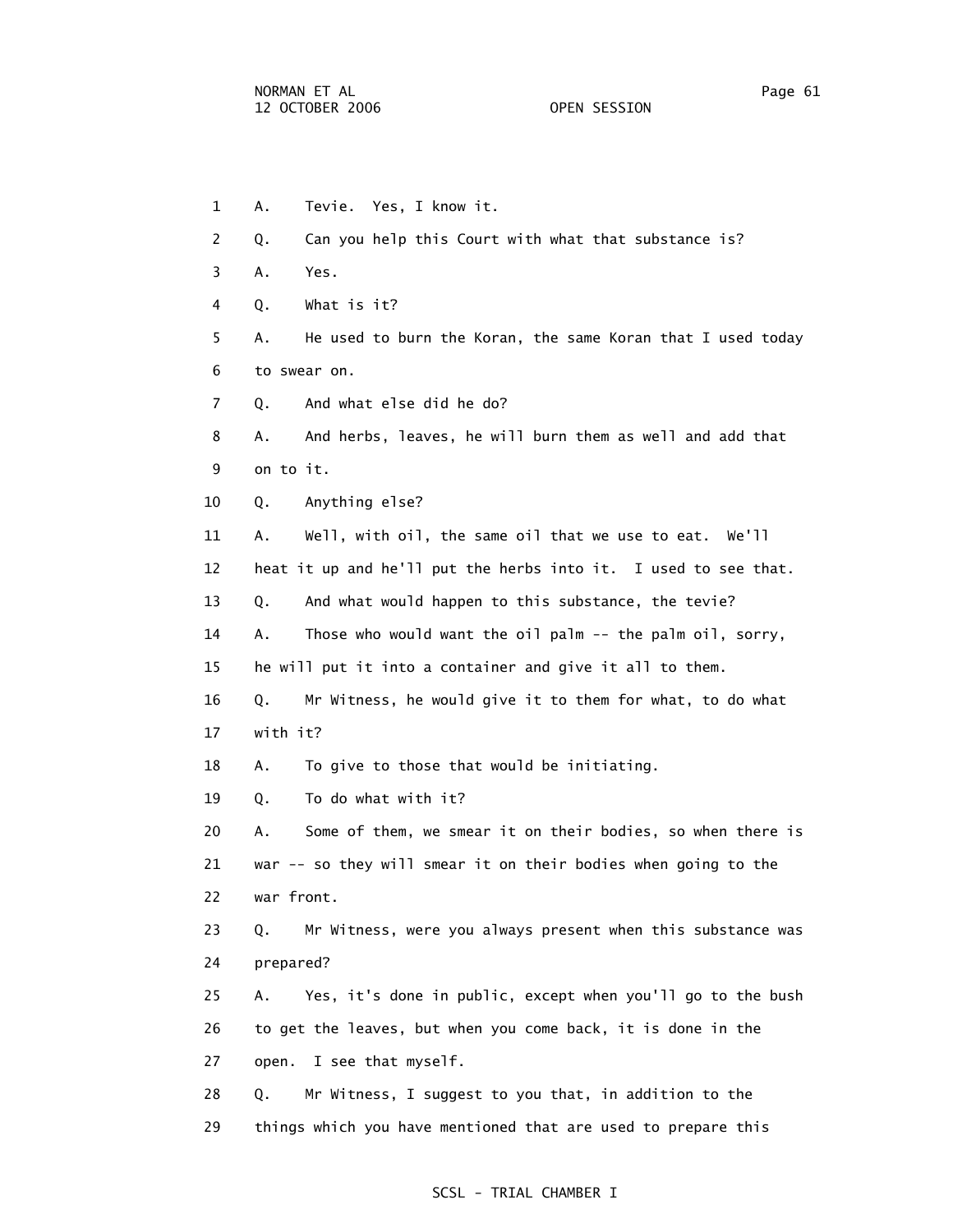1 tevie, human body parts are also used; what is your response? 2 A. No, I did not see that, and it did not happen. This Koran, 3 who so ever would have to be initiated, would have one. When you 4 come, he will pack all of them together and he set fire on them, 5 in the open, like this, and he would burn them. Then he would 6 bring the herbs and put it in public. I will see that myself and 7 put he it in there and mix it up. I did not see human parts. I 8 did not see any human being. 9 Q. Thank you, Mr Witness. Mr Witness, you have said that 10 people were coming to be initiated from various parts of the 11 country; correct? 12 A. Yes, to be initiated. You would come from other chiefdoms. 13 Q. Can you describe the composition of the people who would 14 come for initiation? Were they all men? Were there women there? 15 A. I did not see a women being initiated. 16 Q. Were they all men? 17 A. That Kamajor society was only for men. 18 Q. Were there old men there? 19 A. Many of them were initiated so that they will not lose 20 their lives in the war. 21 Q. Mr Witness -- 22 A. Many of them were initiated. 23 Q. Please answer more directly to the question. Were there 24 old men among them, is the question. 25 A. Yes. 26 Q. There were also younger men? 27 A. Elder people were also initiated. Yes. 28 Q. What about the youngest? Were they as young as yourself, 29 or much younger than you?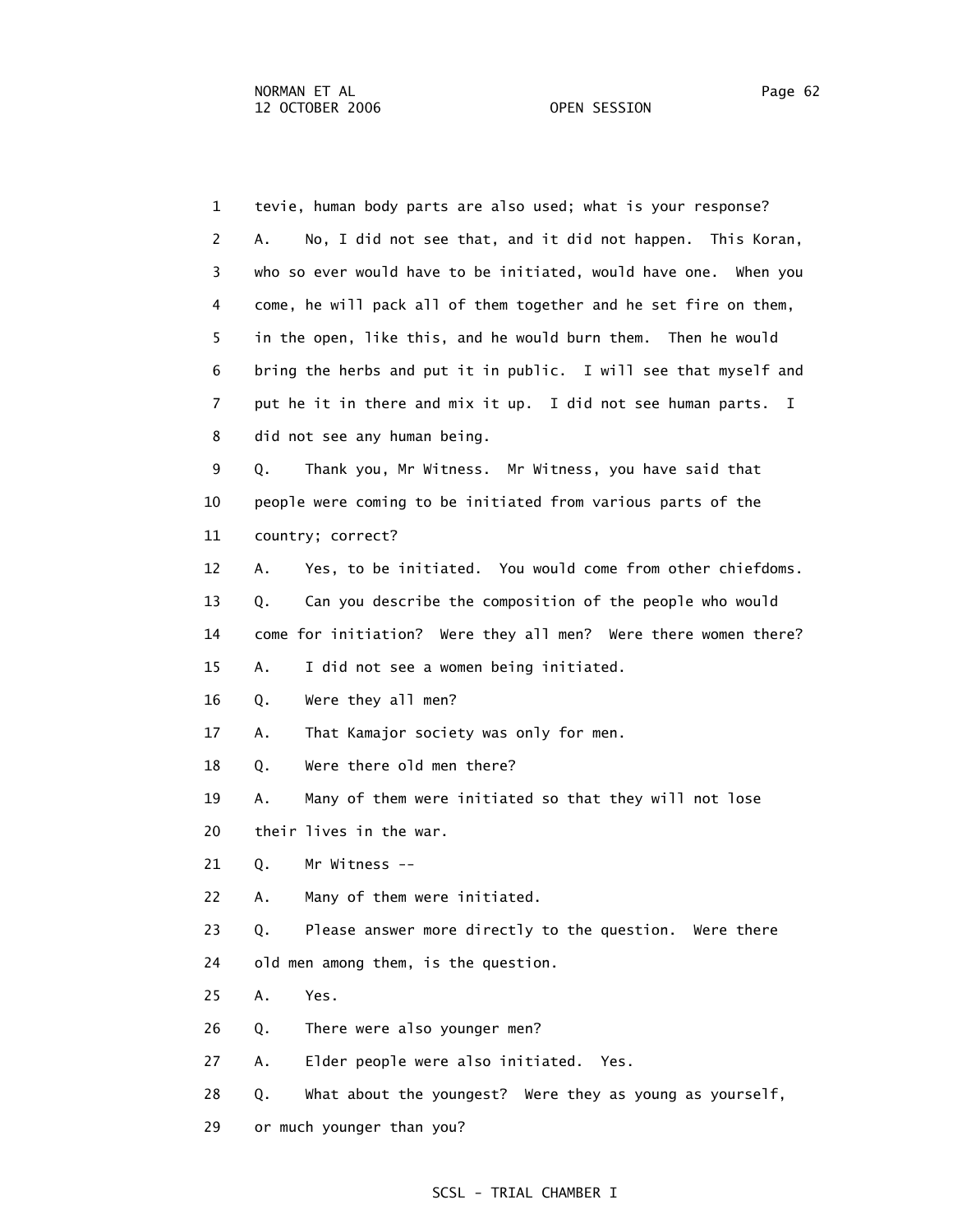1 A. There were people who were up to 15 years who were 2 initiated. 3 Q. And some would be lower than 15? 4 A. Yes. 5 Q. Mr Witness, at the end of the initiation process, not every 6 one of the initiates goes back to their chiefdom; not so? 7 A. All of them would go back. Nobody remained in the bush. 8 Nobody would remain -- stay in the bush, except if new people 9 come. 10 Q. Mr Witness, there would be some who would be interested 11 in -- I'm talking about initiations in Makossi, which is not far 12 from Talia -- there would be some who would become interested 13 in -- 14 A. Makossi? 15 Q. Yes, Mr Witness. There would be some who would be 16 interested in becoming Kamajor fighters; not so, so they would 17 stay behind, they would not go. 18 A. Well, I wouldn't know that. We would just hand them over 19 to the people. Say these who that we brought, look at them. But 20 within our chiefdom where it was based, after the initiation, I 21 will see them. 22 Q. So did you not see any of your initiates around Base Zero, 23 Talia, after you had completed the process? Did you not used to 24 see them there? 25 A. After the initiation, yes, we'll go there. 26 Q. Mr Witness -- sorry, Your Honours. Now, at Base Zero, 27 Talia, there was, in addition to the initiations that were going 28 on in Makossi, there was also some training going on; not so? 29 Are you having difficulty with the question?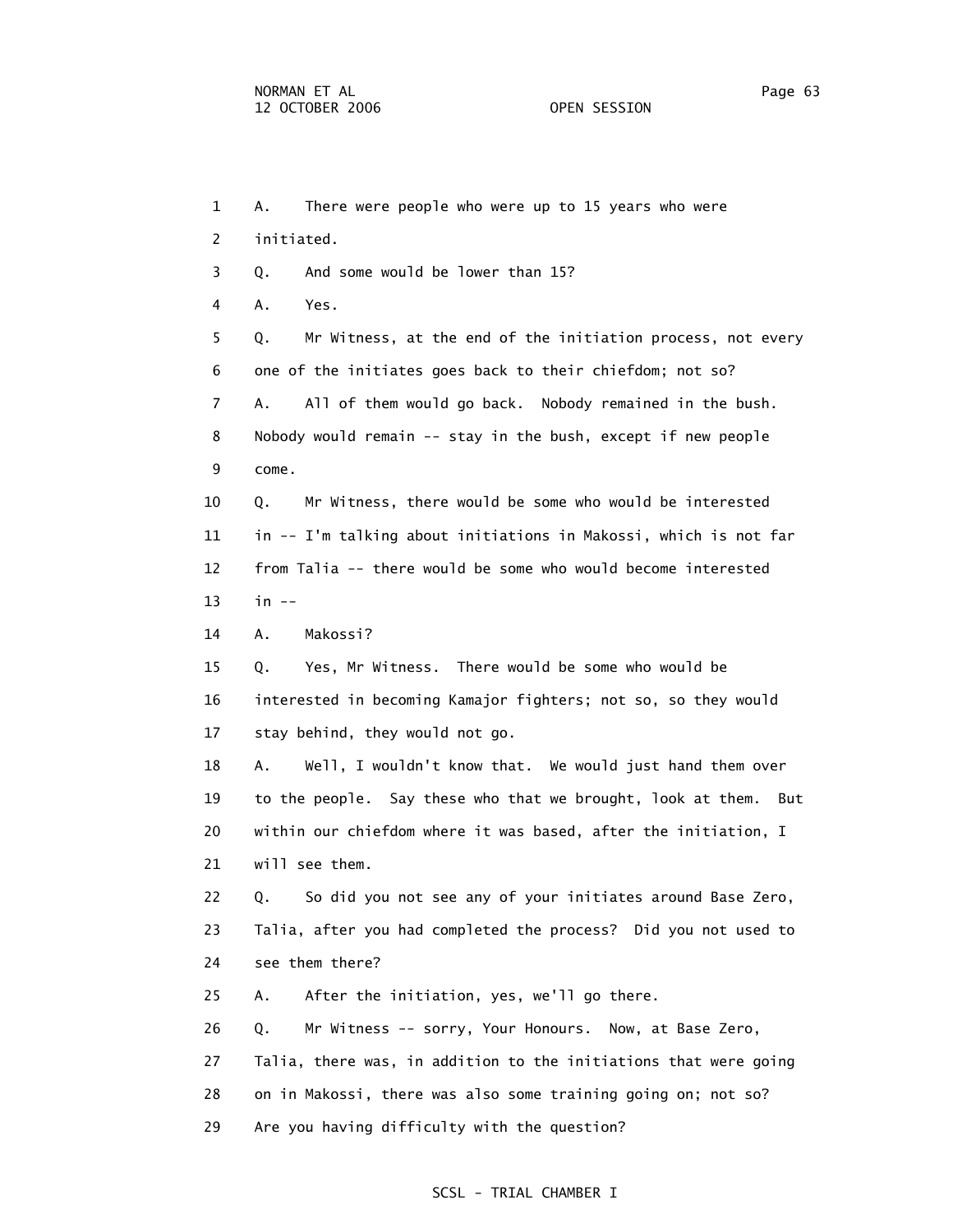1 A. I have not understood your question properly. I have not 2 got you clearly. 3 Q. Now, initiations were taking place at Makossi; correct? 4 A. Yes. 5 Q. Makossi is just about a mile from Talia; not so? 6 A. It's up to one mile. 7 Q. And you go in and out of Talia frequently; correct? 8 A. Yes. 9 Q. In addition to the initiation which you were doing, there 10 was also training taking place in Talia of Kamajors; not so? 11 A. That did not happen. 12 Q. So what was happening in Talia, Mr Witness, at this time? 13 A. At Talia, the time we were based there, at that time, the 14 war had subsided, but still there was war elsewhere, but at our 15 own place, it has subsided. So some would come, some of us were 16 based there together. 17 Q. Mr Witness, when you were at Talia, do you remember the 18 names of the big men Kamajors who were there at Talia at the 19 time? 20 A. No, I didn't know the names of everybody. 21 Q. I'm talking about the big men, the big men. 22 A. Talia. Mr Baimba, Mr Baimba was initiated. Mr Moina was 23 initiated. Alpha was initiated. There are some others, but I 24 can't remember the names now, amongst the elders. 25 Q. Are those the only big men that you know who were at Talia? 26 A. And Mr Karimu, who was also in Talia. There are many 27 others, but I can't remember the names now. 28 Q. Let me ask you, Mr Witness, did you hear the name Hinga

29 Norman at Talia?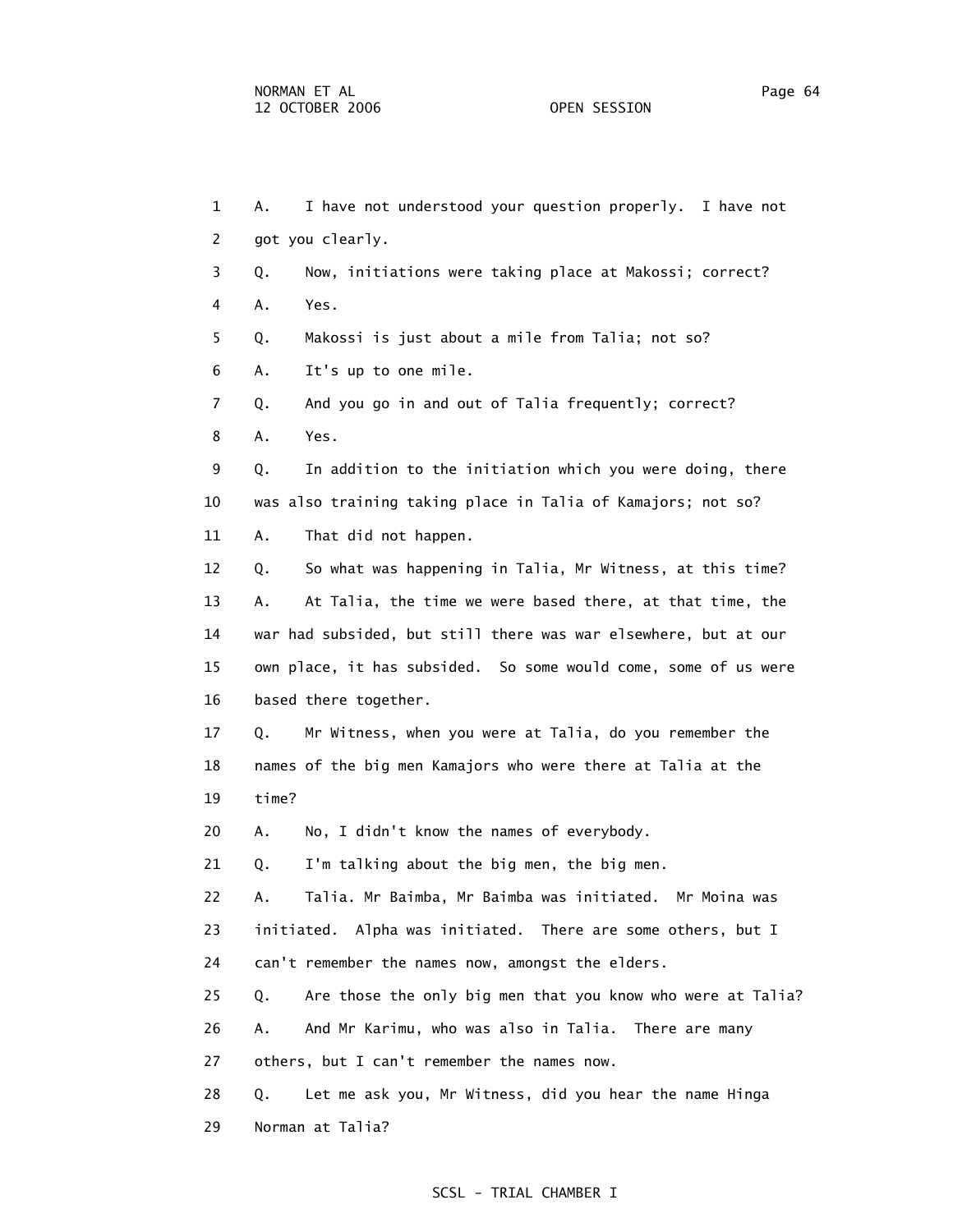1 A. Pa Norman, I heard his name. 2 Q. So he was at Talia; correct? 3 A. I did not see him personally there, but I used to hear his 4 name being called. But I did not personally see him. 5 Q. So what was his name being mentioned about? 6 A. Nobody said any other thing that I heard. 7 Q. Mr Witness, did you used to hear the name Moinina Fofana at 8 Talia? 9 A. Yes. 10 Q. So he was also one of the big men there; correct? 11 A. I don't know about him being a leader. 12 Q. So what was he doing at Talia, as far as you know? 13 A. I didn't know anything about his handiwork. 14 THE INTERPRETER: Your Honours, may the witness go over the 15 last bit? 16 PRESIDING JUDGE: Witness, please repeat the last part of 17 your testimony. 18 THE WITNESS: What? 19 PRESIDING JUDGE: Repeat the last part of your testimony. 20 THE WITNESS: I said, I didn't know the work he was doing 21 in Talia. That was what I said. 22 MR BANGURA: 23 Q. But you knew he was there? 24 A. Yes. I used to hear. 25 Q. Did you ever hear the name MS Dumbuya at Talia? 26 A. I heard it, but I also did not see him. 27 Q. And you did not know what he was doing at Talia? 28 A. No. 29 Q. Mr Witness, you have told this Court that you were born in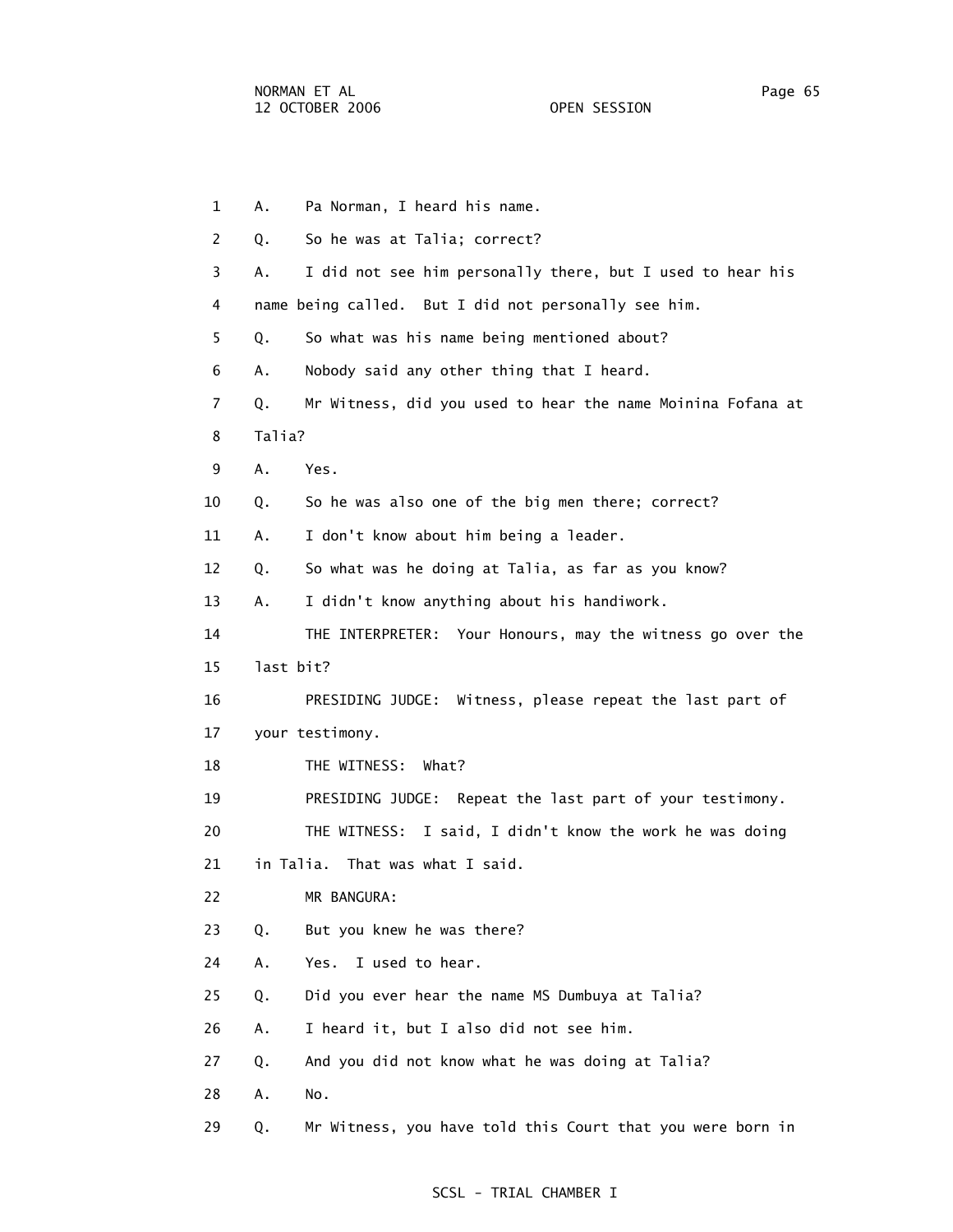1 Makossi; correct? 2 A. Yes, I was born in Makossi. 3 Q. Which is about one mile from Talia; not so? 4 A. Yes. 5 Q. Have you lived outside Makossi in all your life? 6 A. I've not gone far. 7 Q. Now, during the war, during the period of the war, did you 8 live outside Makossi? Did you go and live elsewhere? 9 A. Except in the bush. When the war got to our place, I went 10 to the bush. We were there till -- 11 Q. Till when? Was that a complete answer? 12 A. For a long time. 13 Q. Mr Witness, you will agree with me that, for all of the 14 period you have been in and out of Makossi, you have never been 15 away from what was happening in that area; correct? 16 A. No. 17 Q. So it's correct you know, or you have good knowledge of 18 everything that was happening in Talia and Makossi and Nyandehun 19 during the war period; not so? 20 A. The things that you asked me about today were the things I 21 knew about and I spoke about. You asked me if I was in 22 Nyandehun, and I said no. 23 Q. Mr Witness, you have told this Court -- 24 A. If there was -- [indiscernible] and I said no. 25 THE INTERPRETER: Your Honours, interpreter's mistake. 26 MR BANGURA: 27 Q. Mr Witness, you have told this Court that between Talia and 28 Makossi, you always come through Nyandehun, to and fro; correct? 29 A. Yes.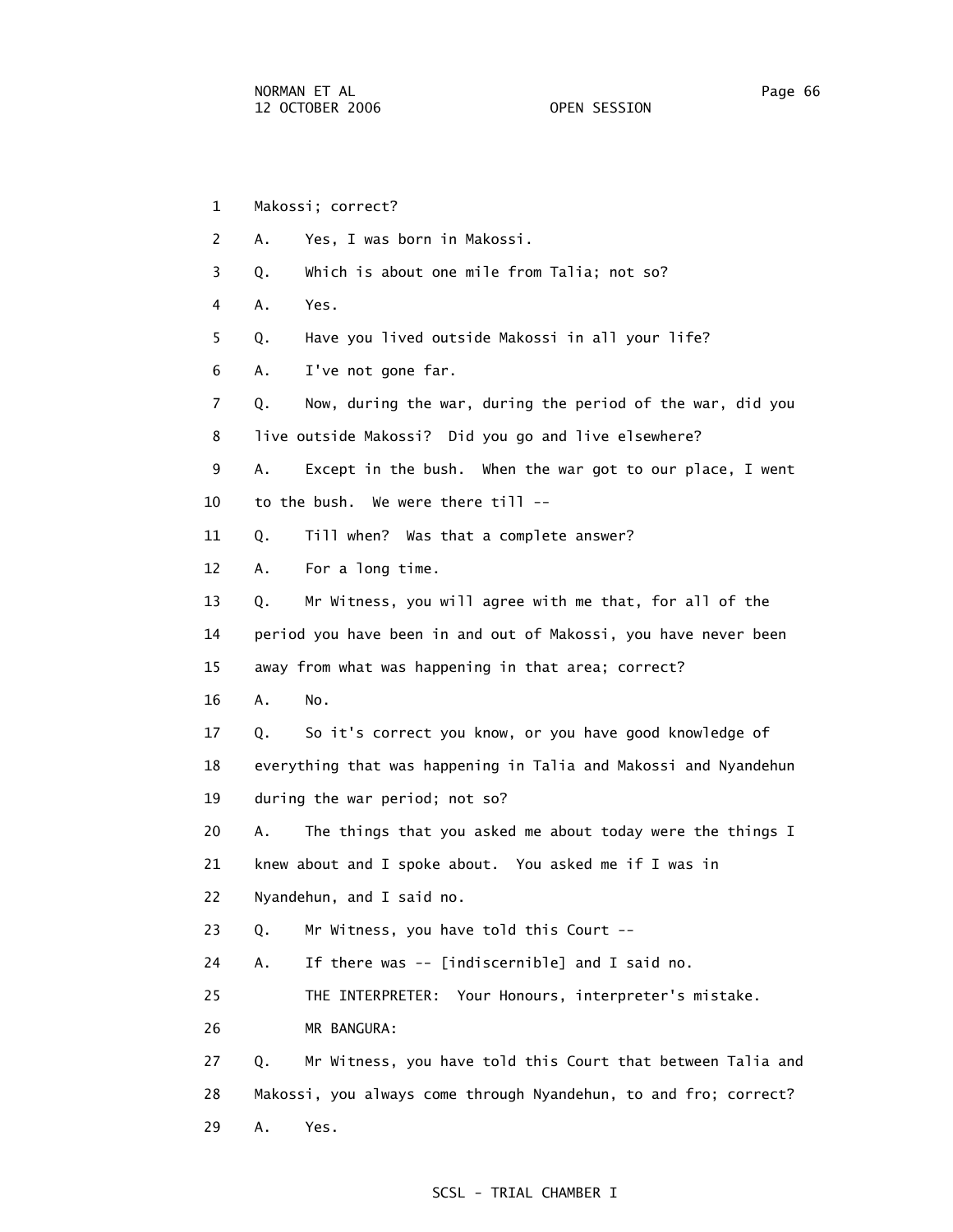1 Q. So my suggestion to you is that you would have a fair 2 knowledge of what was happening in all of those places during the 3 war: Nyandehun, Makossi, Talia? 4 A. That is what you asked me, and I answered. 5 Q. And you did not know at all, Mr Witness, that Kamajors were 6 being trained in Talia at this time, during the war? You did not 7 know that at all? 8 A. Talia, I did not see any Kamajor being trained. If I saw 9 that, I would have told you. I did not see any training. I did 10 not see that. 11 Q. And you never saw Hinga Norman in Talia at all? 12 A. I did not see him in Talia. Never. 13 Q. Do you know Hinga Norman? 14 A. Oh, yes. 15 Q. So where did you first see him? 16 A. At the point in time I came to Bo and I saw him there. 17 Q. Was this before the war, or after the war? 18 A. I saw him before the war. 19 Q. You don't remember what year this was, would you? 20 A. No. It's a long time. 21 Q. And you say you never knew what Moinina Fofana was doing in 22 Talia during the war? 23 A. No. I did not know what he was doing. 24 Q. Mr Witness, you said you went to Gambia with Allieu Kondewa 25 to perform initiations there; correct? 26 A. Yes. 27 Q. How many of you went on this trip to Gambia? 28 A. The Kamajors were many with whom I went. Those who were -- 29 those who had been initiated already.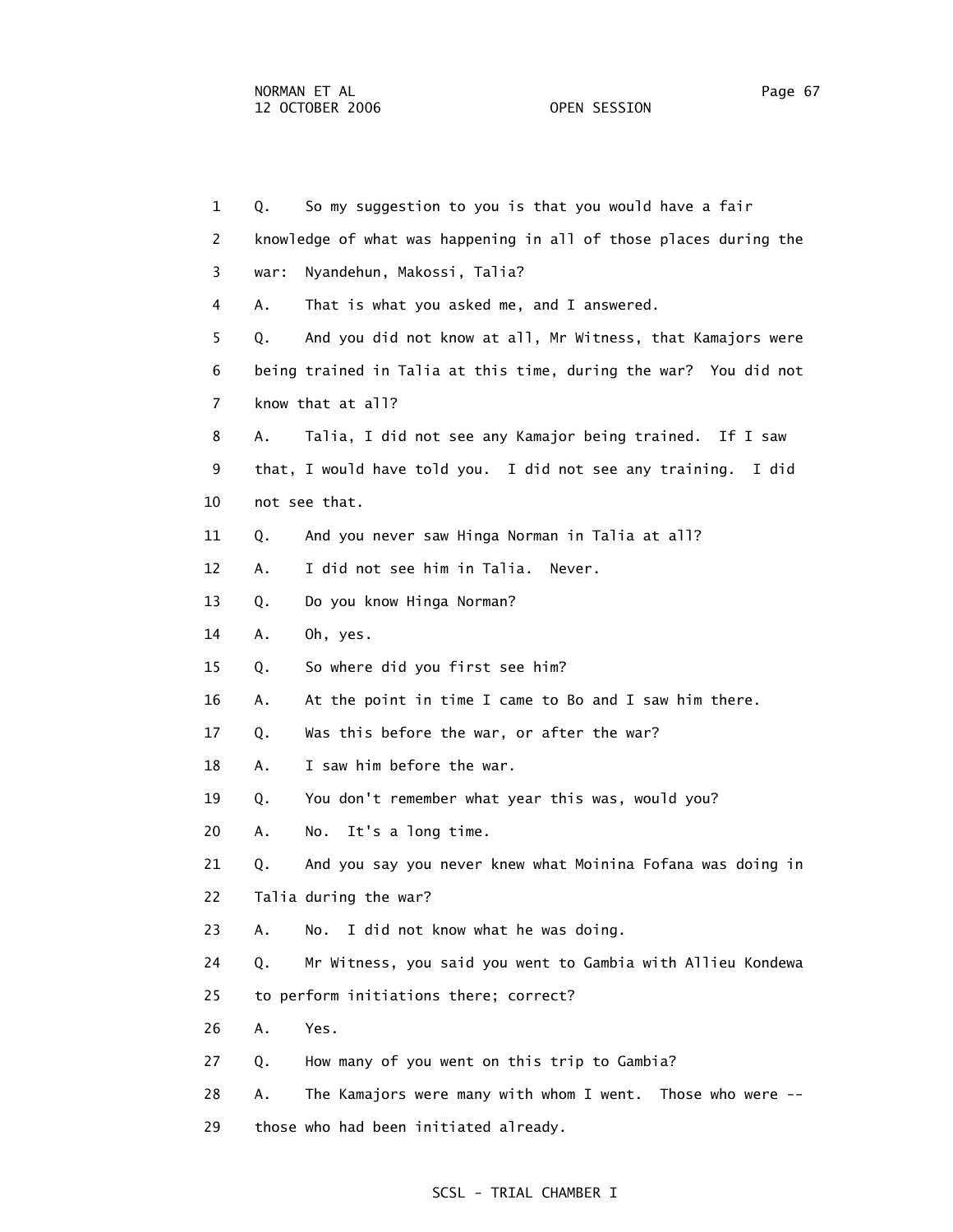1 Q. So you were all part of Kondewa's entourage; correct? 2 A. We came from our home town and went to him. Some of them 3 were going to be initiated, and others had been initiated. 4 Q. Mr Witness, do you know how Kondewa came to -- what -- how 5 he got to go to Gambia for this initiation? You were working 6 with him; do you know how he got to Gambia? 7 A. I did not know what happened that he went. No, I don't 8 know. 9 Q. Do you know, was he invited, or did he just decide to go to 10 Gambia? 11 A. I knew that he was invited. 12 Q. Do you know who invited had him? 13 A. Yes. 14 Q. Who? 15 A. Mr Alhaji and his chiefdom people. 16 MR BANGURA: Your Honours, I see that it's about lunch. 17 PRESIDING JUDGE: And you're about to explore some new 18 area? 19 MR BANGURA: Yes, Your Honour. 20 PRESIDING JUDGE: We'll recess for lunch and resume at 21 2.30 p.m.. 22 [Luncheon recess taken at 1.00 p.m.] 23 **Elercisies** [Upon resuming at 2.36 p.m.] 24 PRESIDING JUDGE: Mr Bangura, you may proceed. 25 MR BANGURA: Thank you, Your Honour. 26 Q. Good afternoon again, Mr Witness. 27 A. Yes. How are you, brother? 28 Q. I'm fine, thank you. Before we broke for lunch, we were 29 talking about Gambia, where you went to do initiation with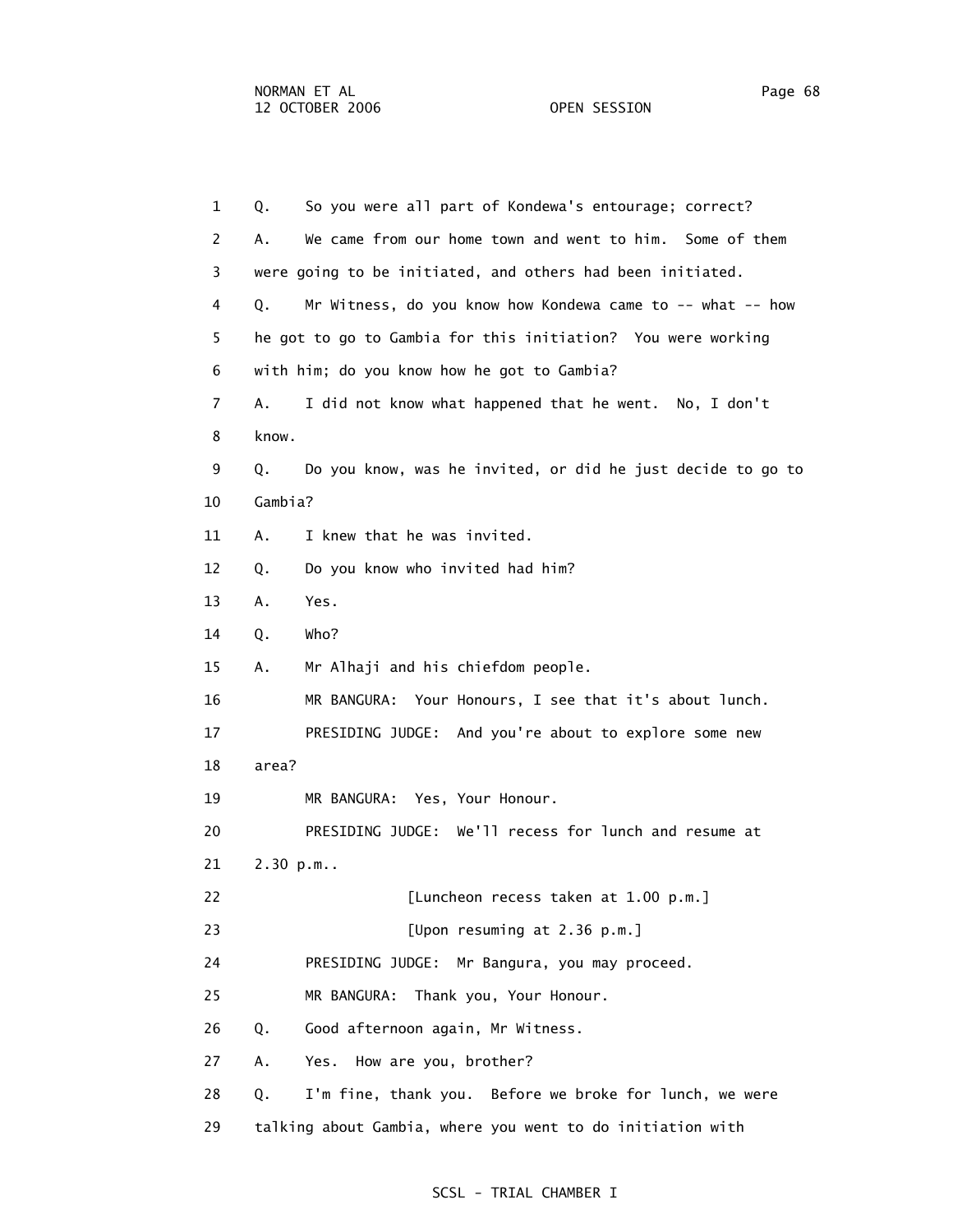1 Kondewa; not so? 2 A. Yes. 3 Q. It is true that -- tell me, how long were you in Gambia for 4 this initiation that you went to conduct there? 5 A. It was up to a month. 6 Q. And during that period, I take it you were conducting 7 initiations on a daily basis; not so? 8 A. No. 9 Q. But very frequently? 10 A. There was time in between. 11 Q. Could you give the Court an idea of perhaps how many 12 initiates came through or went through Kondewa during that 13 one-month period? Is it possible that you initiated over 1,000 14 people? 15 A. I wouldn't know at all. 16 Q. But the town was full with people who were -- who came to 17 be initiated; not so? 18 A. Yes. But they were all mixed up with ordinary people. 19 Q. Now, this town, ordinarily, is not a very big town, Gambia; 20 not so? 21 A. It was big. 22 Q. But when all these people came to the town, it was not -- 23 the town became too small to hold all of them; not so? 24 A. The town is big. 25 Q. So, tell me, was there any difficulty with getting food? 26 With all of these people in town, was there any difficulty with 27 getting food? 28 A. In terms of food, I mean, when the people come, maybe they 29 are initiated, they will go back. But they will come. When they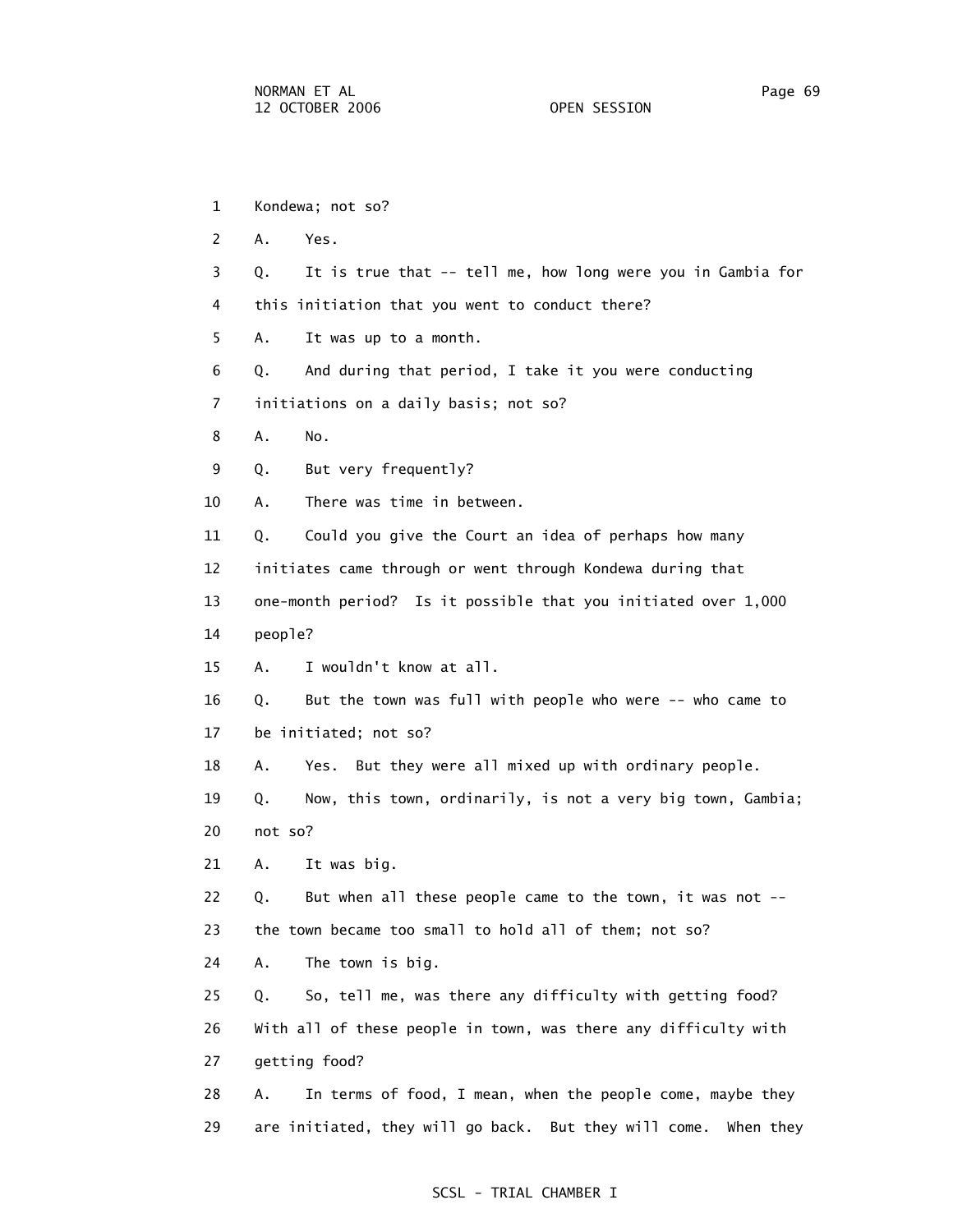1 come, they'll go back. 2 Q. How about lodging? Did they all have houses to sleep in? 3 A. What? 4 Q. Did they all have houses to sleep in, lodging? 5 A. Those -- all of those that came, they did not lodge 6 anywhere. Like, for instance, this night, when they come and 7 they are initiated, the next day, they will go back. 8 Q. Now, where was your -- where was the initiation bush 9 where -- where was the place that you were conducting 10 initiations? Where was it located? Was it inside the town, or 11 away from the town? 12 A. At the school. 13 Q. That would be within [overlapping speakers]? 14 A. Almost in the town. 15 Q. Mr Witness, I suggest that, at that time in Gambia, because 16 of the number of people who were there, there were problems 17 regarding food; do you agree with me? 18 A. They would not stay there. They -- the crowd came, but 19 they did not stay there. Immediately, they come and they are 20 initiated, then they will return to their various places. 21 Q. How many of you were there to assist Kondewa in this 22 process? Because you were there more or less on a permanent 23 basis for the period you stayed. So how many of you were there 24 assisting? 25 THE INTERPRETER: Your Honour, could the witness take it 26 slowly? He's going too fast. 27 PRESIDING JUDGE: Witness -- 28 MR BANGURA:

29 Q. Can we have your answer again?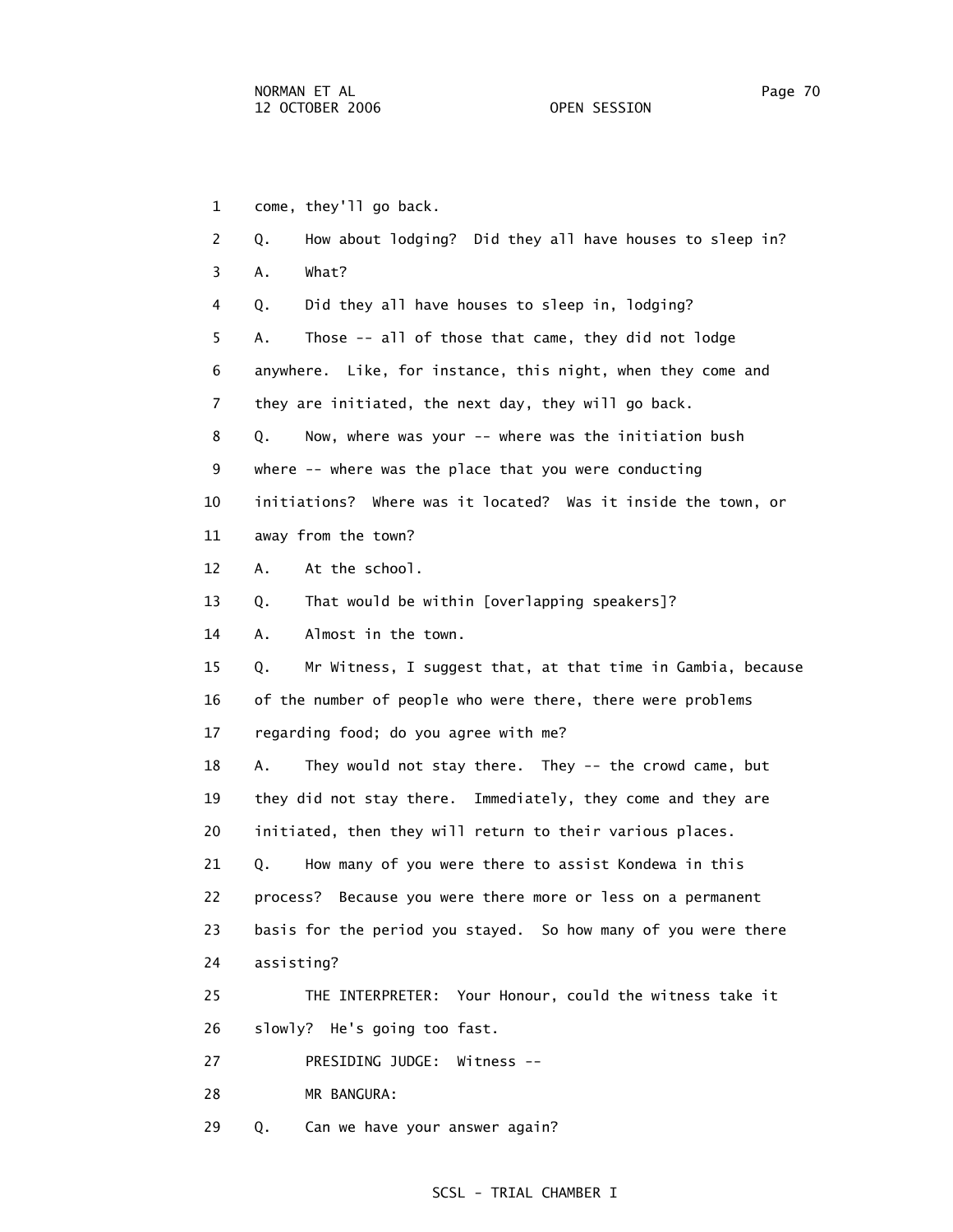| $\mathbf{1}$   | PRESIDING JUDGE: Let's have that answer again, please.            |
|----------------|-------------------------------------------------------------------|
| 2              | MR BANGURA:                                                       |
| 3              | The question was: How many of you were there assisting<br>Q.      |
| 4              | Kondewa during that period you were in Talia?                     |
| 5              | Α.<br>That was what I gave an answer to. After the initiation,    |
| 6              | some people would not go to the war front, but whenever there was |
| $\overline{7}$ | not initiation, they would be there, all of us.                   |
| 8              | That was the case for Makossi, but I'm talking about Gambia<br>Q. |
| 9              | now, Mr Witness.                                                  |
| 10             | I'm talking about Gambia. That is the answer.<br>Α.               |
| 11             | Thank you. Thank you, Mr Witness. In your testimony, you<br>Q.    |
| 12             | talked about the role that you played in this initiation process, |
| 13             | which is to read out the laws of the society to the initiates;    |
| 14             | not so?                                                           |
| 15             | Yes.<br>Α.                                                        |
| 16             | And one of those laws, you said, was for initiates, or<br>Q.      |
| 17             | Kamajors not to take property which did not belong to them. I'm   |
| 18             | just putting it in my own words.                                  |
| 19             | Α.<br>Yes.                                                        |
| 20             | In other words, they should not loot when they are in<br>Q.       |
| 21             | battle; not so?                                                   |
| 22             | That I knew of.<br>A.                                             |
| 23             | Do you know whether these laws were observed by Kamajors?<br>Q.   |
| 24             | Are you in a position to say whether they were largely observed   |
| 25             | or not?                                                           |
| 26             | Some of them obeyed the rules, some of them violated it.<br>Α.    |
| 27             | Mr Witness, do you remember Kondewa having a Mercedes Benz<br>Q.  |
| 28             | car that he used to drive around?                                 |
| 29             | I did not know.<br>Α.                                             |
|                |                                                                   |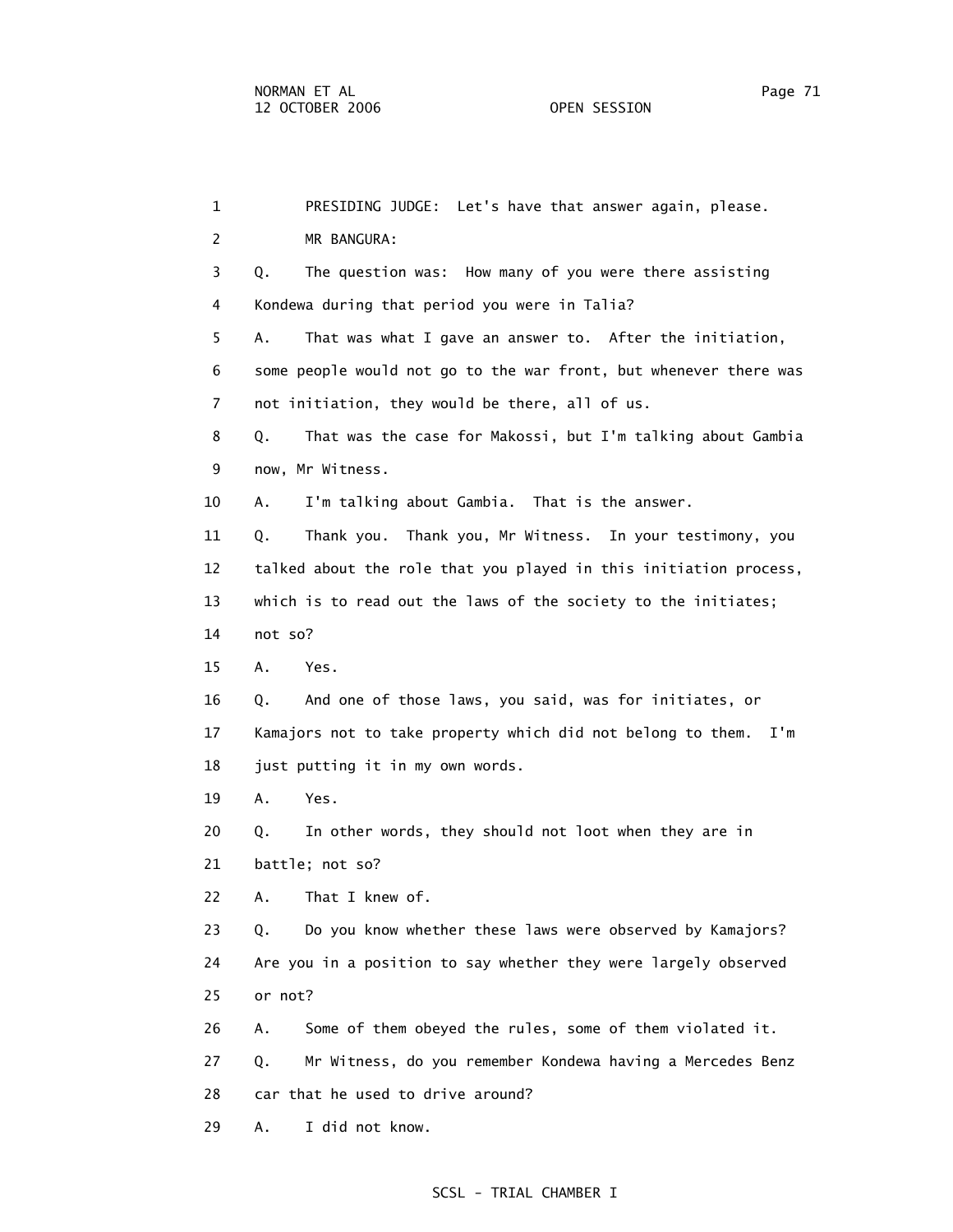1 Q. You never heard that he had a Mercedes Benz car? 2 A. No. I did not see. 3 Q. You never heard that there was a car which had a name King 4 Kingdo marked on it? 5 A. No. In fact, I'm not educated, and I did not see it. 6 Q. Thank you, Mr Witness. Mr Witness, you haven't been of 7 much help to this Court. 8 MR LANSANA: I'll object to that line of cross inquiry. 9 PRESIDING JUDGE: Sustained. 10 JUDGE ITOE: Sustained. 11 MR BANGURA: Thank you. 12 JUDGE ITOE: If you have not received the answers you've 13 expected, it does not mean he was not been helpful to the Court. 14 MR BANGURA: Thank you. 15 Q. Mr Witness, you did not see anything going on at Talia; not 16 so? 17 JUDGE ITOE: Anything going on like what? 18 MR BANGURA: 19 Q. You did not see training, Kamajors training at Talia; not 20 so? 21 JUDGE ITOE: He had said so. He had said so. I think we 22 should let certain areas, certain issues [overlapping speakers]. 23 THE WITNESS: I did not see that. I did not see that, at 24 all, not. 25 MR BANGURA: Thank you. That will be all for this witness, 26 Your Honour. 27 PRESIDING JUDGE: Thank you. Mr Lansana, any 28 re-examination? 29 MR LANSANA: Your Honour, I have no questions in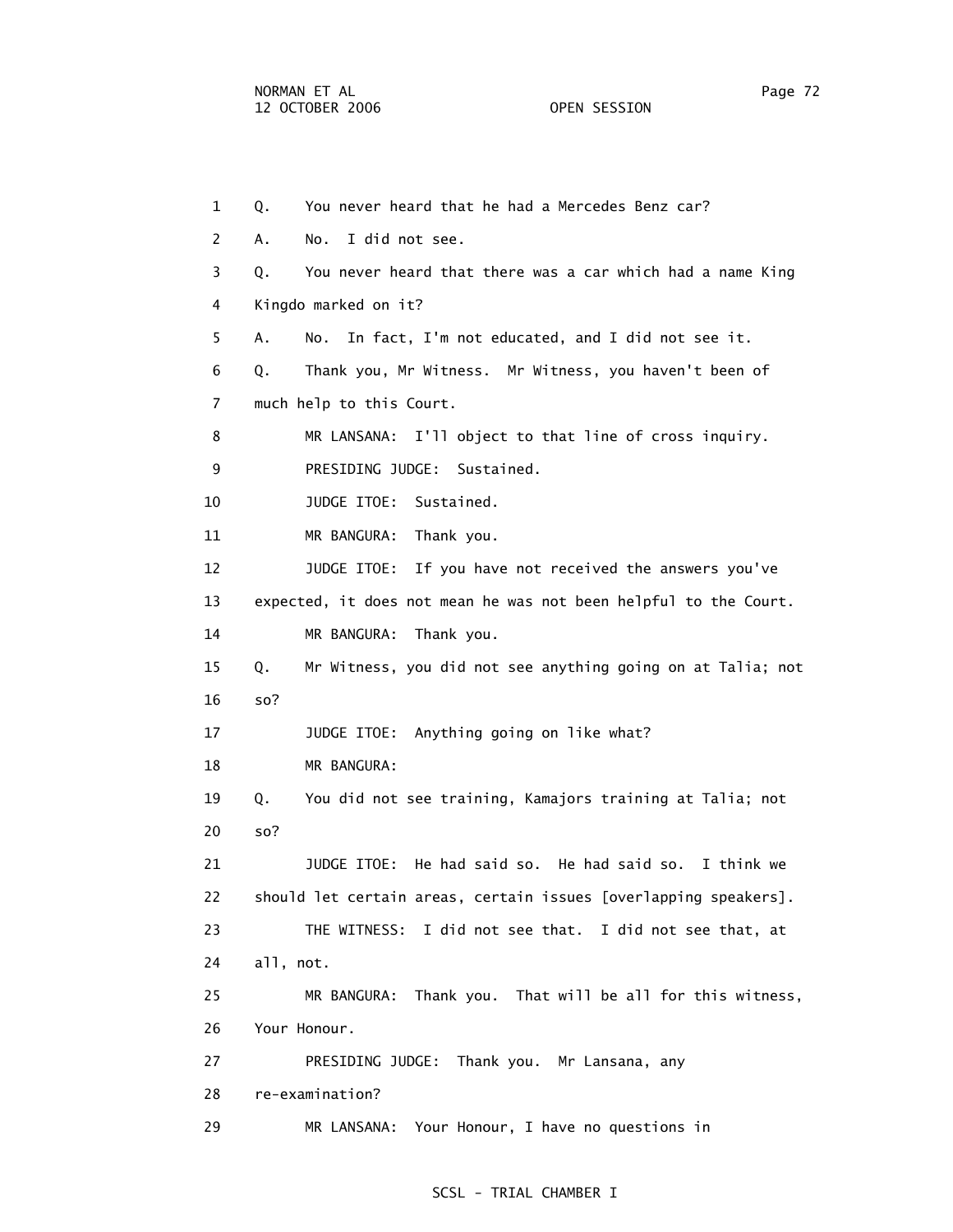1 re-examination. 2 PRESIDING JUDGE: Thank you. Mr Witness. 3 THE WITNESS: Yes. 4 PRESIDING JUDGE: Thank you for your testimony. 5 THE WITNESS: Okay. 6 PRESIDING JUDGE: You're released. 7 [The witness withdrew] 8 PRESIDING JUDGE: Mr Margai? 9 MR MARGAI: Yes, My Lord. 10 PRESIDING JUDGE: Your next witness? 11 MR MARGAI: He'll be led by my colleague. 12 PRESIDING JUDGE: Thank you. 13 MR LANSANA: Your Honours, the next witness will be Baimba 14 Jobai. He's the sixth on our list. 15 PRESIDING JUDGE: And he'll be testifying in what language? 16 MR LANSANA: He'll be testifying in Mende, Your Honour. 17 MR MARGAI: May it please you, My Lords, whilst we are 18 waiting for that witness, I thought I might just draw Your 19 Lordships' attention to the order pursuant to Rule 77. 20 PRESIDING JUDGE: Yes. 21 MR MARGAI: I've already discussed it with my colleagues on 22 the other side on my left. Your Lordships are ordering that the 23 Registrar to appoint, as soon as possible, an experienced 24 independent counsel. My Lords, we are of the view, with respect, 25 that, perhaps, the time frame is a bit open-ended and, knowing 26 the bureaucracy that prevails within the context, as soon as 27 possible could be very relative. It would serve no useful 28 purpose if it's going to take an unreasonable time. We were of 29 the view that perhaps Your Lordships might wish to revisit that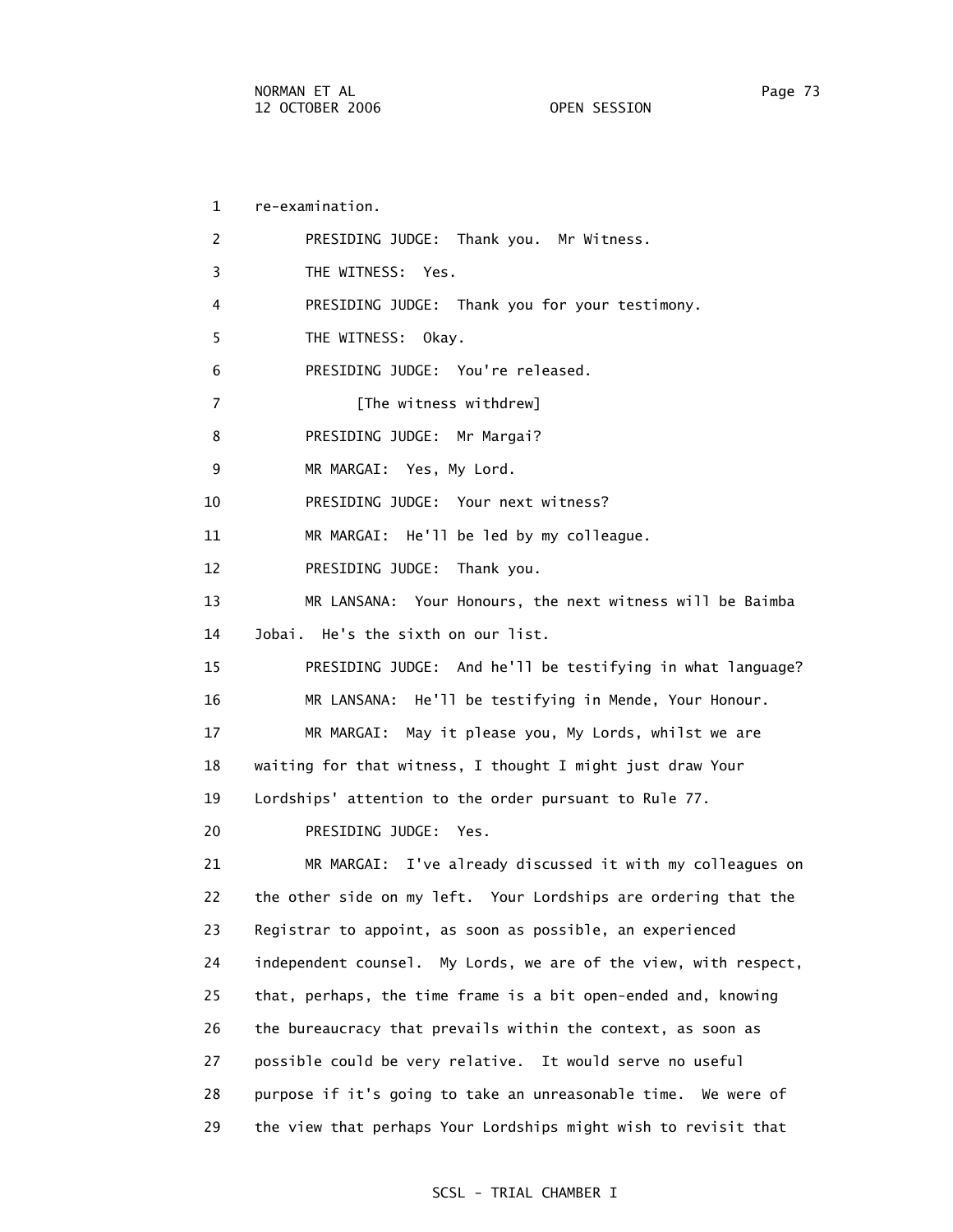1 portion of the order and perhaps give a time frame, with liberty 2 to apply, if there's any difficulty in satisfying or meeting the 3 time frame. 4 PRESIDING JUDGE: We'd prefer another approach. We have no 5 intention of revisiting that order. 6 MR MARGAI: As My Lords please. 7 PRESIDING JUDGE: We have no intention of amending it. We 8 have the authority as a Court to give consequential directions. 9 MR MARGAI: As My Lords please. 10 PRESIDING JUDGE: And we will take appropriate action 11 within the context of the Chamber. 12 MR MARGAI: Much obliged. Thank you. 13 WITNESS: BAIMBA JOBAI [Sworn] 14 [The witness answered through interpreter] 15 EXAMINED BY MR LANSANA: 16 Q. Mr Jobai, good afternoon. 17 A. Yes, good afternoon. 18 Q. I will be asking you questions and I want you to listen 19 very carefully and attentively to the questions I ask you. And I 20 want you to answer the questions as slowly as possible. And make 21 sure that, when I ask you a question, or if anybody else asks you 22 a question, you understand it before you attempt to answer it. 23 Are you okay? 24 A. Yes. 25 Q. Thank you. Can you tell this Court your name? 26 A. Yes. 27 Q. What is that name? 28 A. My name is Baimba Jobai.

29 Q. What is your age?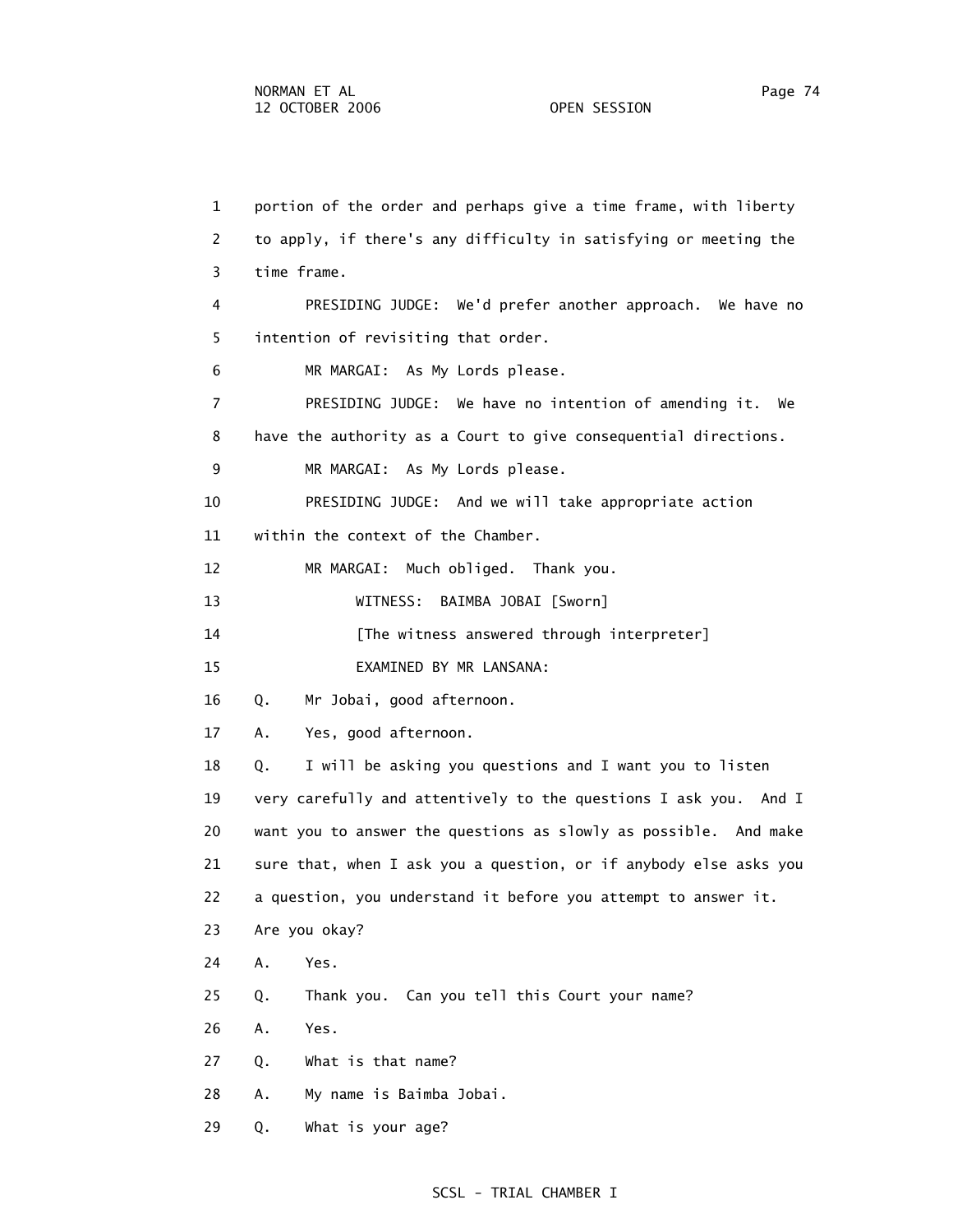- 1 A. Seventy.
- 2 Q. Why do you hail from?
- 3 A. Talia Yawbeko.
- 4 Q. Where is Talia Yawbeko?
- 5 A. In Bonthe District.
- 6 Q. What is your occupation?
- 7 A. Farming.
- 8 Q. Apart from farming, is there any other work that you do?
- 9 A. No other work.
- 10 Q. Now, in Talia Yawbeko, did you have any responsibility at
- 11 Talia Yawbeko?
- 12 A. Yes.
- 13 Q. What responsibility was that?
- 14 A. Section speaker.
- 15 Q. You were a section speaker. For what chiefdom?
- 16 A. Yawbeko.
- 17 Q. You were the section speaker of Talia Yawbeko. What towns
- 18 did your area of authority cover?
- 19 A. There were about eight villages.
- 20 Q. I wouldn't want you to name all, but my interest is Talia.
- 21 Did Talia, as a town, under your purview --
- 22 A. Yes.
- 23 PRESIDING JUDGE: That sounded like an incomplete question.
- 24 Did Talia --
- 25 MR LANSANA: Under his purview.
- 26 PRESIDING JUDGE: Did Talia under his purview.
- 27 MR LANSANA: Was Talia under his purview.
- 28 PRESIDING JUDGE: Okay. Thanks,
- 29 MR LANSANA: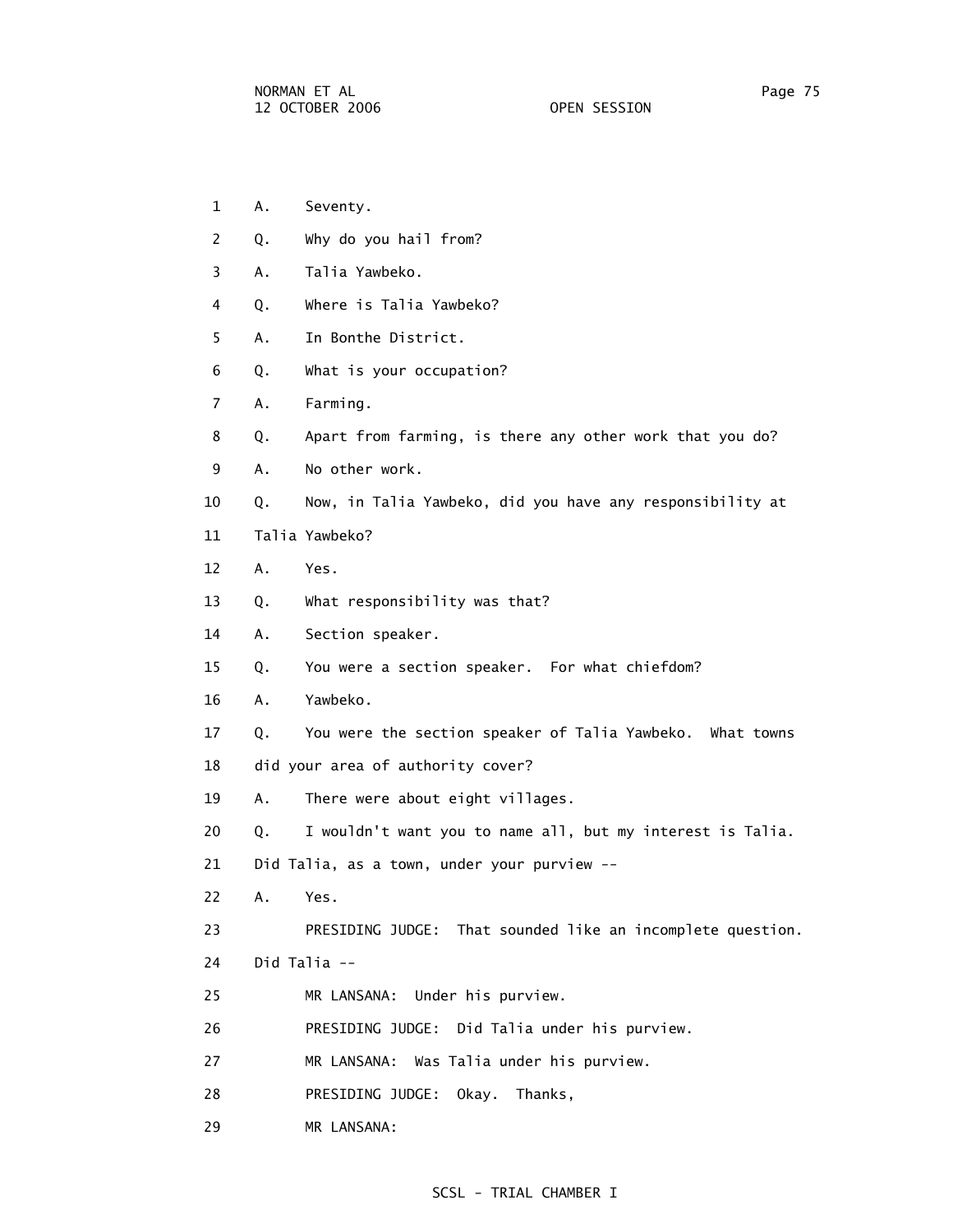1 Q. Was Talia under your purview? 2 A. Yes. 3 Q. Thank you. As section speaker, can you tell this Court 4 what some, if not all, of your functions were? 5 A. If strangers came, they would hand them over to me. They 6 would introduce them to me. 7 Q. Yes, any other? 8 A. That is the only one. 9 Q. As section speaker, were you informed of incidents that 10 occurred under your area of control? 11 A. Some of the things I wouldn't know. 12 Q. Which means there were some things that you knew about? 13 A. I didn't know any other thing. 14 Q. As section speaker, did people come to you to inform you of 15 what was happening at Talia? 16 A. No. 17 Q. Was it part of your duties that you settled disputes among 18 people? 19 MR KAMARA: My Lord, the witness was asked a question what 20 are his functions, and he gave that strangers were handed over to 21 him and introduced. 22 PRESIDING JUDGE: Yes. 23 MR KAMARA: This question is leading and specific as to his 24 duties again. 25 PRESIDING JUDGE: Are they contentious? Are these 26 contentious matters? 27 MR KAMARA: Not really. 28 PRESIDING JUDGE: Then let him lead. He's trying to elicit 29 some context here.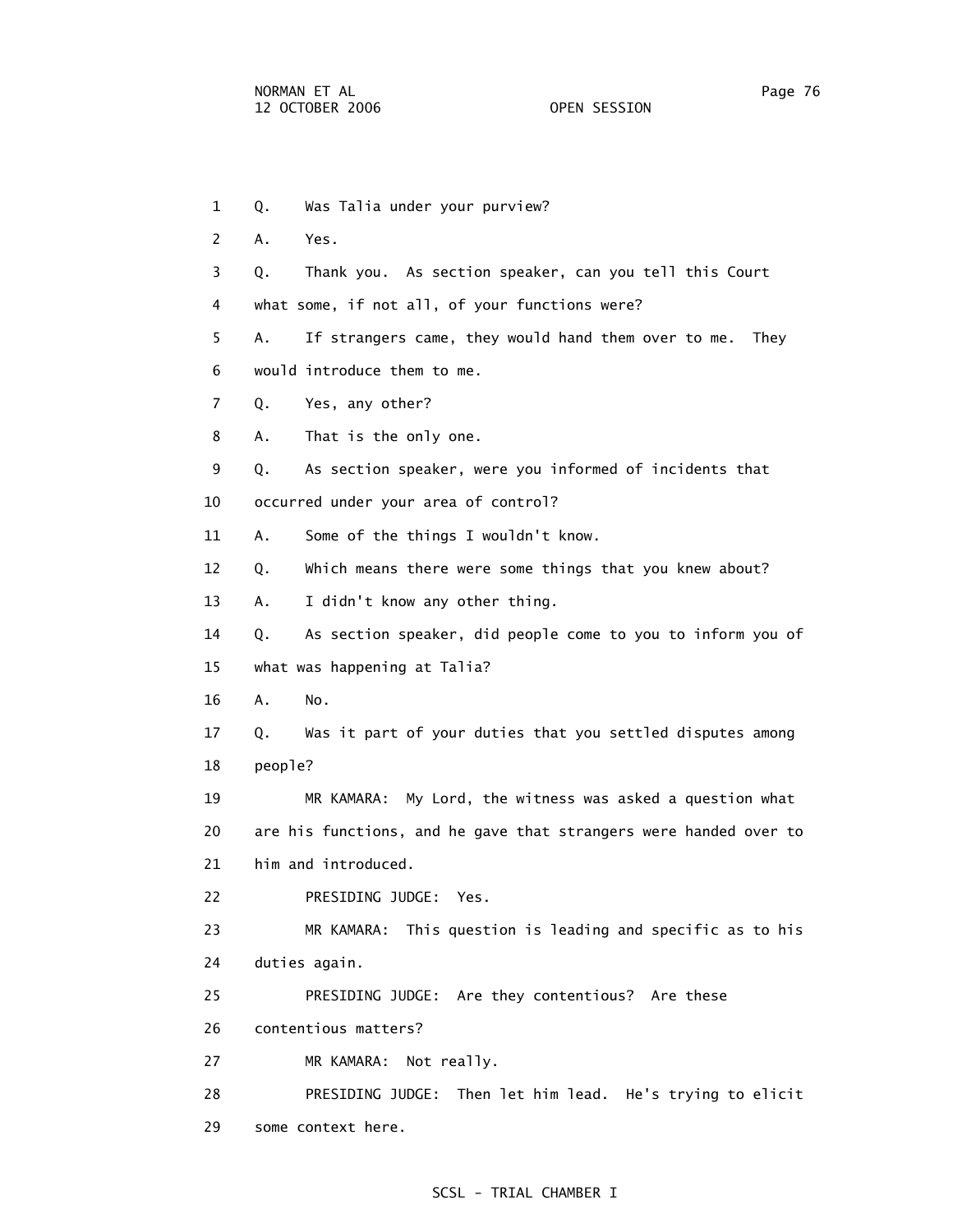1 MR KAMARA: As My Lord pleases. 2 MR LANSANA: Most grateful, Your Honour. 3 Q. Mr Witness, as section speaker, was it also part of your 4 duties to settle disputes among people? 5 A. If it got to me, I'll settle it. 6 Q. And is it the case that, at some times, people brought 7 cases to you, or disputes to you, to settle? 8 A. I did not settle such a dispute. 9 Q. Mr Witness. 10 A. Yes. 11 Q. Do you know Allieu Kondewa? 12 A. Yes. 13 Q. How did you know Allieu Kondewa? 14 A. I know him to be an initiator. 15 Q. Were you an initiate? 16 A. Very well. 17 Q. When were you initiated? 18 A. I can't recall the time. 19 Q. I will assist you. At time you were initiated, do you know 20 whether Tejan Kabbah was in power? 21 A. Yes. 22 MR LANSANA: Your Honours, I will take it that was period 23 circa 1996. 24 PRESIDING JUDGE: Why not say that the time he was 25 initiated Tejan Kabbah was in power. 26 MR LANSANA: He was in power in 1996, Your Honour, so I was 27 just pegging it to that time, because he was in power from May 28 1996 onwards. 29 PRESIDING JUDGE: That's all right.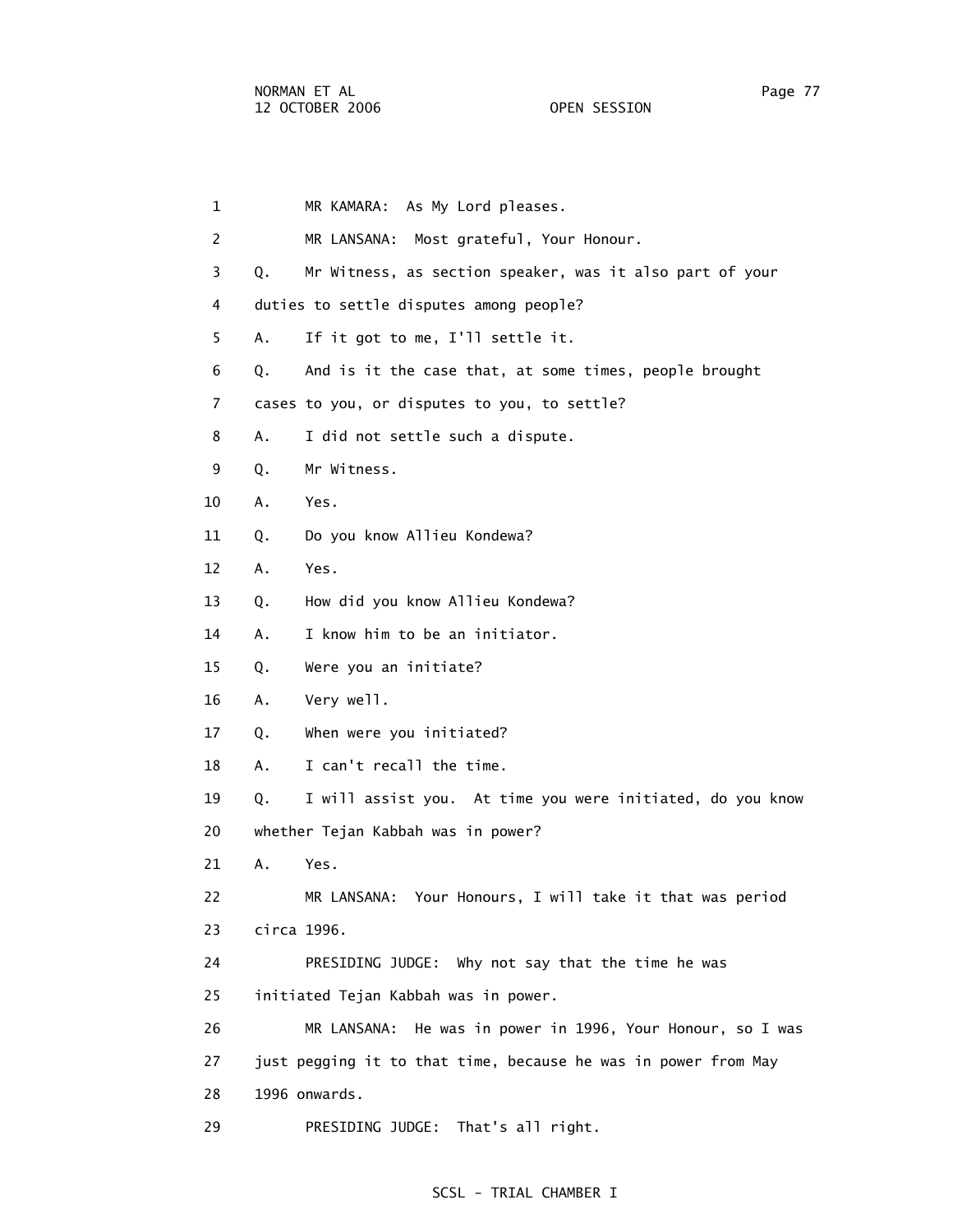1 MR LANSANA: As it please Your Honour. 2 MR KAMARA: The Prosecution would rather have the learned 3 Presiding Judge's precision on it, because he was initiated at 4 the time that Tejan Kabbah was in power, but not in 1996. 5 PRESIDING JUDGE: Yes, you can explore it further. Because 6 it can be very controversial. 7 MR LANSANA: As it please Your Honour. I wasn't expecting 8 that, anyway, they are not matters in controversy. 9 PRESIDING JUDGE: You can explore it further. 10 MR LANSANA: I will zero in on the exact time. 11 PRESIDING JUDGE: Do that. 12 MR LANSANA: As Your Honour pleases. 13 Q. Mr Witness, you said you were initiated at the time when 14 Tejan Kabbah was in power. Was it before he was overthrown, or 15 was it after he was reinstated? 16 A. At that time, I was initiated before his overthrow. 17 MR LANSANA: Your Honours, I would take it that would be 18 1996, prior to 1997. 19 PRESIDING JUDGE: Counsel, I'm not sure whether we need 20 to -- let's take the answer as it is and then go further with it. 21 MR LANSANA: As Your Honour pleases. The problem is with 22 these witnesses, they don't know time. 23 PRESIDING JUDGE: But this is a time frame. It's just that 24 he's not exact. 25 MR LANSANA: If Your Honours are satisfied with that. 26 PRESIDING JUDGE: Let's proceed. 27 MR LANSANA: As Your Honour pleases. 28 Q. Now, Mr Witness, who initiated you? 29 A. Allieu Kondewa.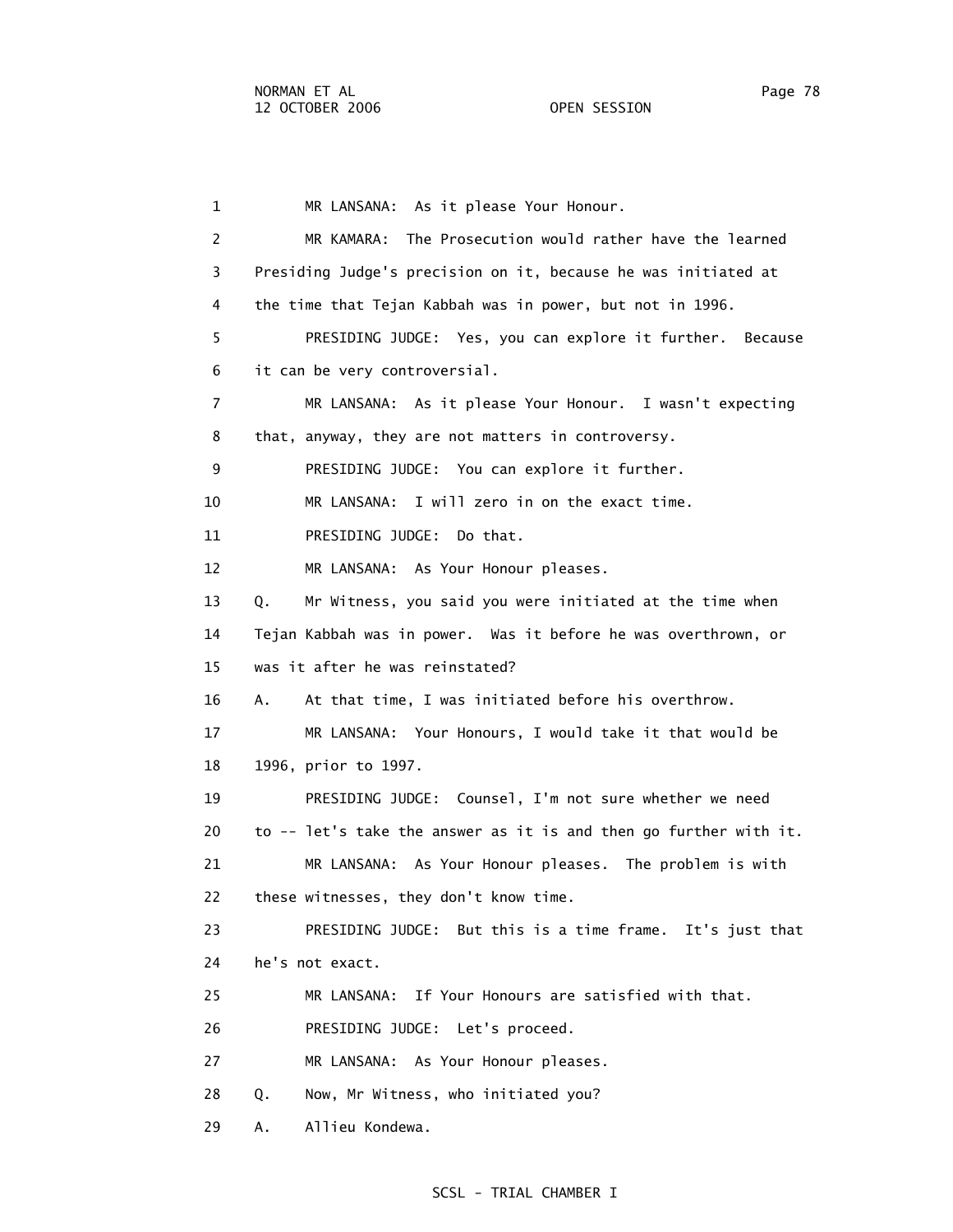- 1 0. And where was that? 2 A. Makossi. 3 Q. Now, Mr Witness, you say are from Talia. Have you stayed 4 in -- did you stay in Talia all your life? 5 A. Yes. 6 Q. Did you have cause to leave Talia at any point in time? 7 A. No. I've never left Talia for any other place. 8 Q. During the war, before the overthrow of Tejan Kabbah, were 9 you at Talia? 10 A. Yes. 11 Q. After the overthrow of Tejan Kabbah, were you at Talia? 12 A. Yes. 13 Q. Before the overthrow of Tejan Kabbah, was Kondewa at Talia? 14 A. Yes. 15 Q. What was he doing there? 16 A. He was initiating. He did initiations at Makossi. 17 Q. And you say it was Makossi that you were initiated? 18 A. Yes. 19 Q. When you were initiated, can you tell this Court the age 20 group of people that were initiated with you? 21 A. I can't tell. 22 Q. I will assist you. Were there people who were initiated 23 with you who were young people? 24 A. Yes. 25 Q. How young were they? 26 A. I said, I can't know their ages. 27 Q. I appreciate that. 28 A. We were not together with them.
- 29 Q. I appreciate that. I'm not talking about age. Were they,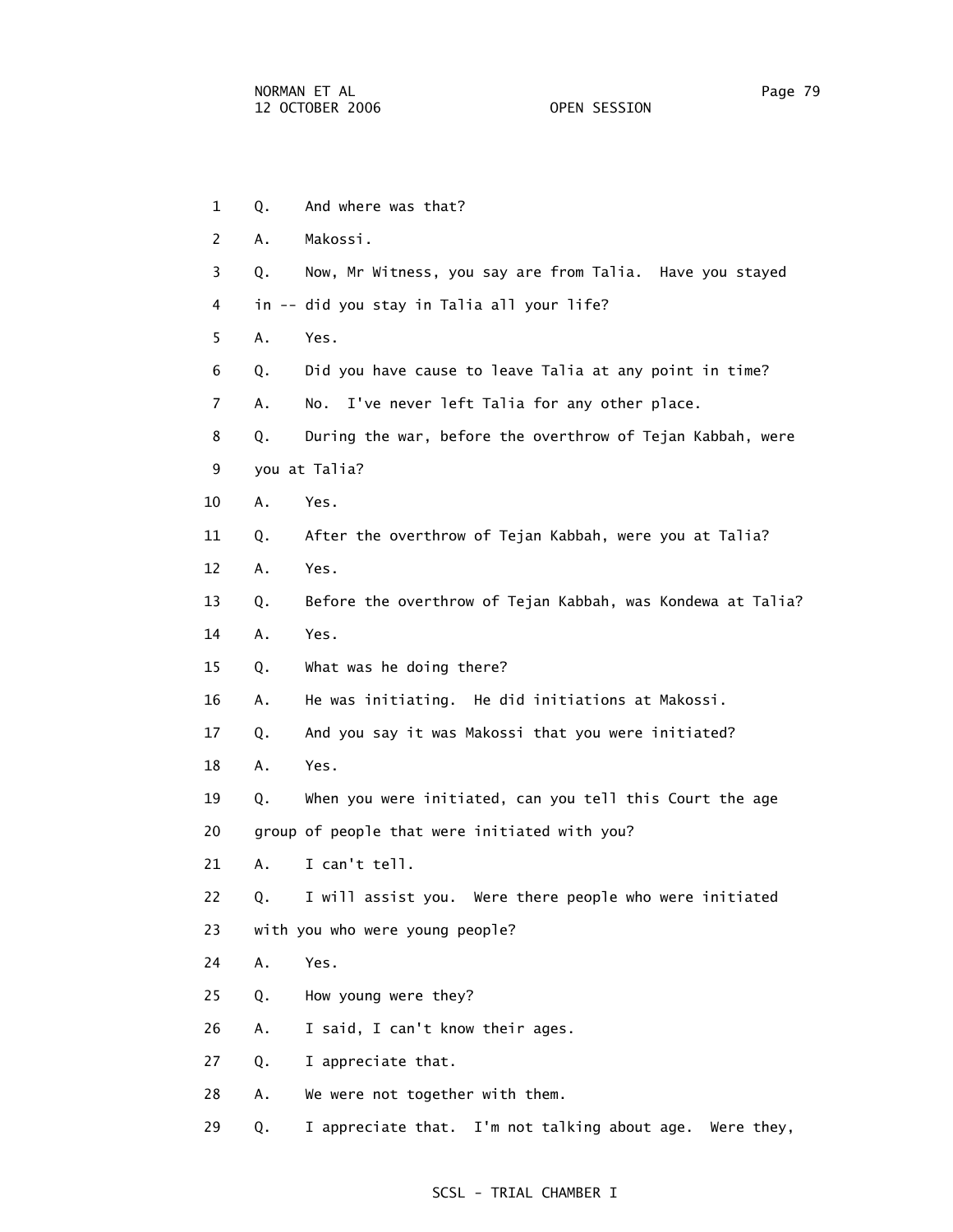1 for instance, very young boys? 2 PRESIDING JUDGE: When you say you are talking about age, 3 what is it? 4 THE WITNESS: Not very many people were very young. 5 PRESIDING JUDGE: I see. Okay. He's given the answer. I 6 wanted you to focus whether they were talking about 7 chronological -- 8 MR LANSANA: Yes, Your Honour, the witness doesn't know the 9 quantum of the age. 10 PRESIDING JUDGE: Not the chronological. 11 MR LANSANA: Yes, Your Honour. 12 PRESIDING JUDGE: That's all right. 13 MR LANSANA: Yes, Your Honour. 14 PRESIDING JUDGE: Go ahead. 15 MR LANSANA: 16 Q. Now did very young boys get initiated into the Kamajor 17 society? 18 A. To me, it did not happen. 19 Q. Mr Witness, you have children; not so? 20 A. Yes. 21 Q. And your children got initiated into the Kamajor society; 22 correct? 23 A. Yes. I gave them over. 24 Q. Can you tell this Court what their ages were? 25 A. The one is 25 years, and the other is 26 years. 26 Q. Thank you. When they got initiated into the Kamajor 27 society, did they eventually become combatants? 28 A. They did not go to any fight. 29 Q. Thank you. You were initiated, your children were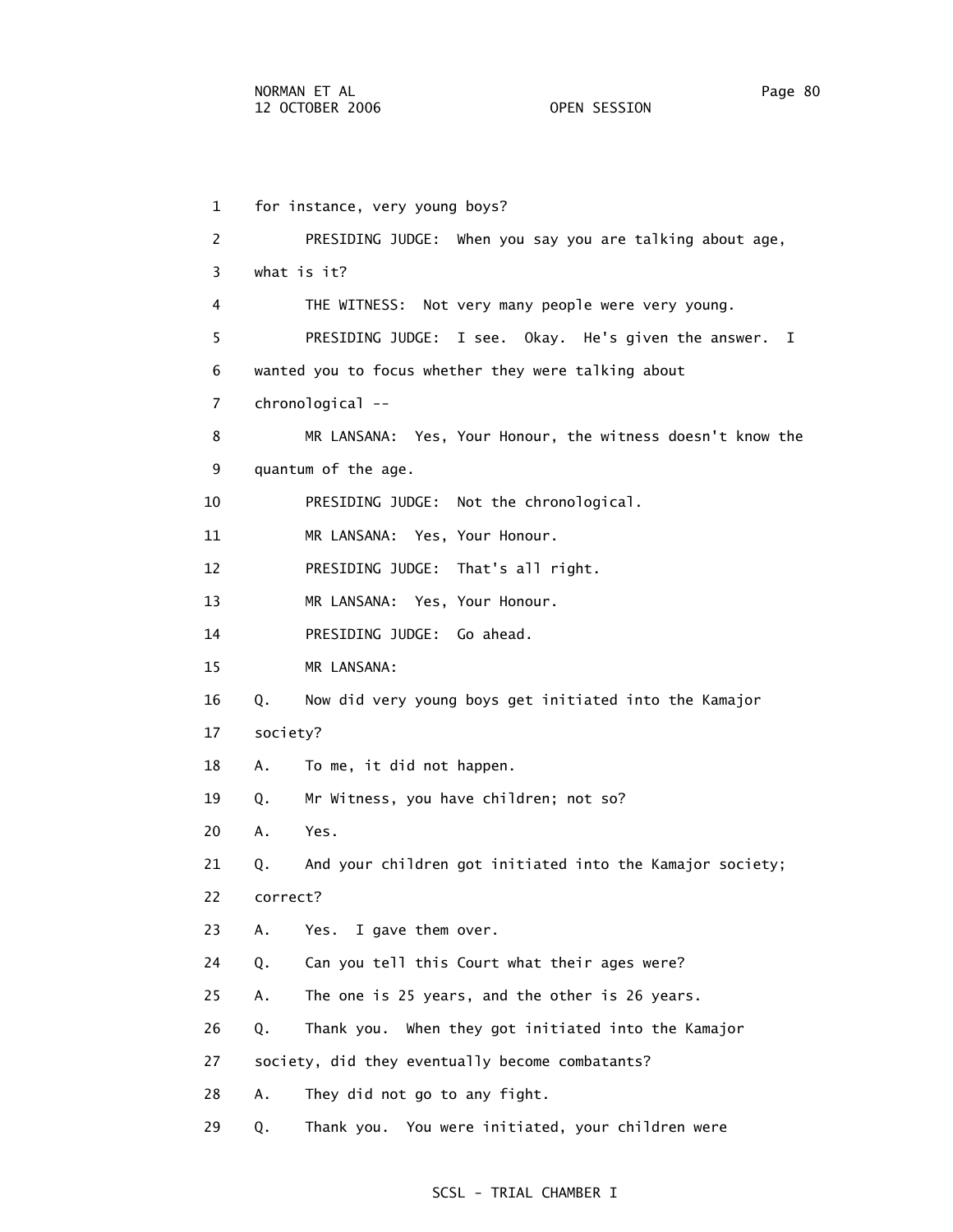| $\mathbf{1}$   | initiated. Speak for yourself: Why did you get yourself             |
|----------------|---------------------------------------------------------------------|
| 2              | initiated?                                                          |
| 3              | To protect myself.<br>Α.                                            |
| 4              | Against what?<br>Q.                                                 |
| 5              | The war was coming. So I was initiated so that I would be<br>А.     |
| 6              | invulnerable to bullets.                                            |
| $\overline{7}$ | Thank you. Is that the same reason why you sent your<br>Q.          |
| 8              | children to be initiated?                                           |
| 9              | Α.<br>Yes.                                                          |
| 10             | Thank you. When you were initiated, after the initiation<br>Q.      |
| 11             | ceremonies were over, what happened to the initiates?               |
| 12             | Nothing happened to us. We were then initiated.<br>Α.<br>Nobody     |
| 13             | would bring anything to us then.                                    |
| 14             | After the initiation, where did the initiates go?<br>Q.             |
| 15             | Ours, we did not go anywhere. We were just there, in<br>Α.          |
| 16             | Talia.                                                              |
| 17             | Mr Witness.<br>Q.                                                   |
| 18             | Α.<br>Yes.                                                          |
| 19             | There are certain pieces of allegations before this Court<br>Q.     |
| 20             | that I would like to put to you and invite your comment.<br>I would |
| 21             | want you to listen attentively until I go through them.             |
| 22             | I'm listening.<br>Α.                                                |
| 23             | And then I will invite your reaction or comment.<br>Q.              |
| 24             | I will answer them.<br>Α.                                           |
| 25             | MR LANSANA: Your Honours, I will start with TF2-096,                |
| 26             | testifying on 8 November 2004, page 20. I will start from 19,       |
| 27             | Your Honours, lines 17 to 23.                                       |
| 28             | Listen, Mr Witness.<br>Q.                                           |
|                |                                                                     |

29 A. I'm listening.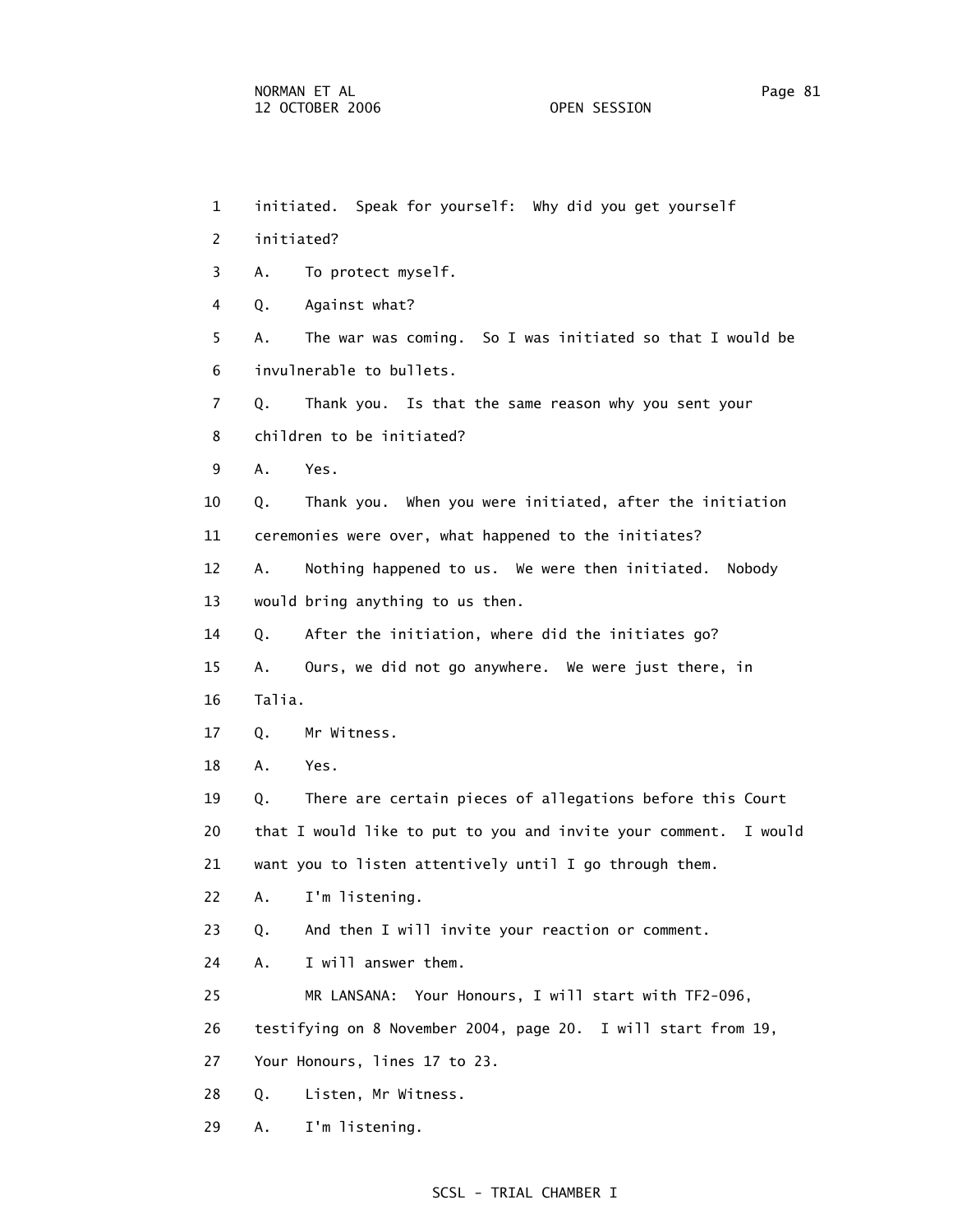1 Q. 2 The person is "Q. Who were these leaders?" The person is 3 being asked about Talia. 4 "Q. Who were these leaders? 5 "A. Pa Allieu Kondewa was there. Francis 6 Gomoh was there, Joe Tamidey was there." 7 My question is, Mr Witness, was Allieu Kondewa one of the 8 leaders of the Kamajors at Talia? 9 A. He was not a leader. His own business was just to 10 initiate. 11 Q. Thank you. 12 A. Okay. 13 MR LANSANA: Your Honours, in the interests of 14 expeditiousness, the transcript covers TF2-109, 189, 134. 15 PRESIDING JUDGE: On this same issue? 16 MR LANSANA: On the same issue. In the interests of 17 expeditiousness, I would take this answer to cover all of them. 18 Q. Mr Witness, there is evidence before the Court -- 19 MR LANSANA: Your Honours, I refer to TF2-096, 8 November 20 2004, page 28. 21 MR KAMARA: My Lord -- sorry, Mr Lansana. I'm a bit 22 worried with the comments of my learned friend with regards to 23 I'll take that answer to cover all the other transcript 24 references. My Lord, that is a bit irregular. I can understand 25 the haste to complete but, My Lord, we cannot -- 26 MR LANSANA: I take exception to my learned friend talking 27 about being in a haste to complete. I said in the interests of 28 expeditiousness. If my learned friend wants me to continue 29 asking the questions specifically, I will do so. If he wants me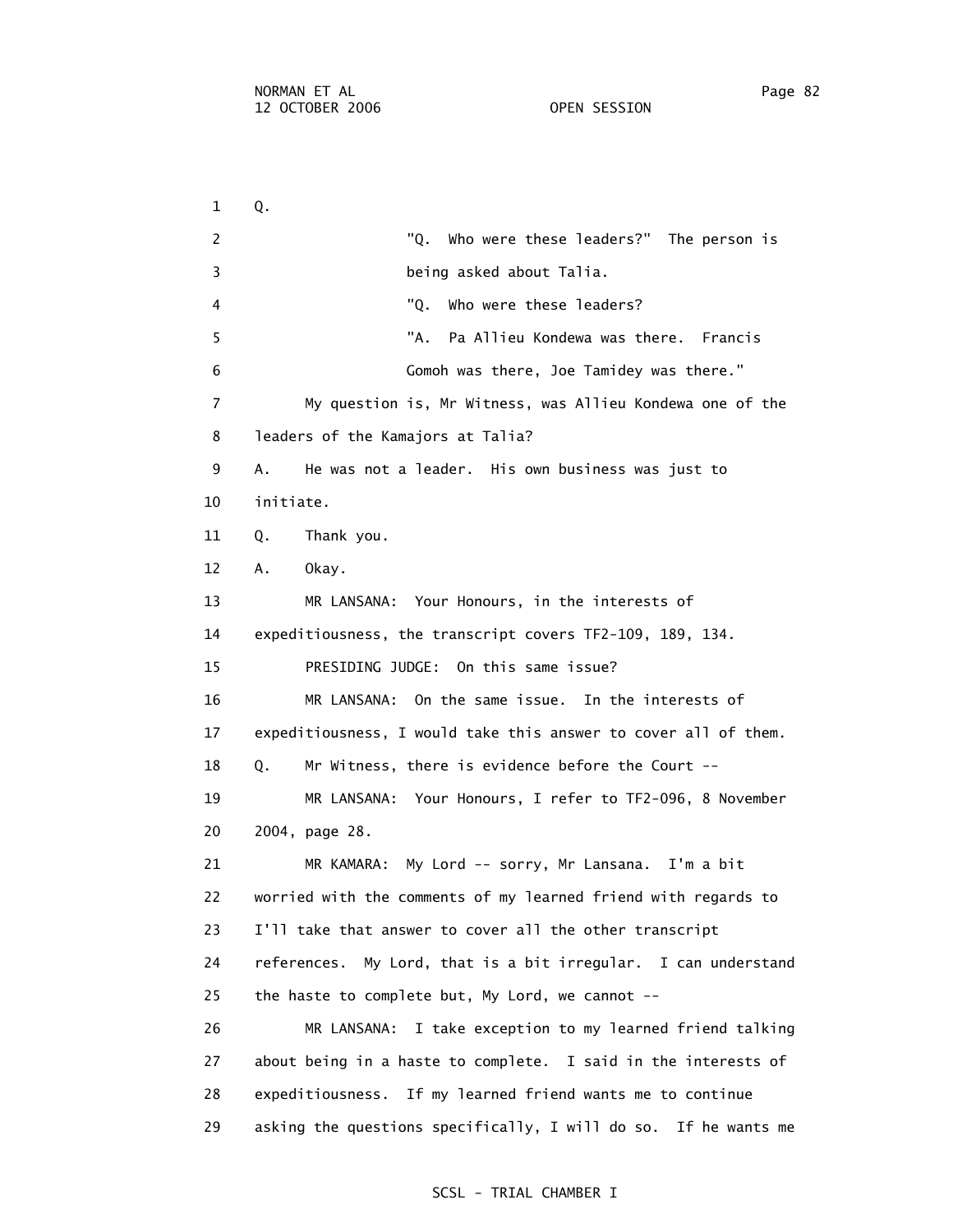1 to do that, let him say that. But he shouldn't speak for me to 2 say I'm in a haste to complete my examination-in-chief. I take 3 exception to that and wouldn't accept that. 4 PRESIDING JUDGE: It didn't sound pejorative to me. 5 MR KAMARA: Thank you, My Lord. 6 PRESIDING JUDGE: Why are you getting so hypersensitive to 7 that kind of remark. 8 MR LANSANA: I apologise. 9 PRESIDING JUDGE: Counsel, your point about irregular, 10 you're saying that it would be more appropriate for him to go 11 through -- because what he's used is one sample of the same kind 12 of evidence. 13 MR KAMARA: Yes, My Lord. 14 PRESIDING JUDGE: Of course, I thought this was something 15 that should not really be a contentious issue that, probably, in 16 an address, when he's addressing the Court, could refer to that. 17 MR KAMARA: Yes, My Lord, one sample is enough for the 18 Court, but the fact to mention that I will use that to cover all 19 the other -- 20 PRESIDING JUDGE: It's probably a very -- 21 MR KAMARA: It's for the records, My Lord. 22 PRESIDING JUDGE: It's probably a very artful manner of 23 speaking. I think we should proceed, really. I don't see any 24 difficulty with this. 25 MR KAMARA: My Lord, as long as the Bench will not address 26 that as he had put it. 27 PRESIDING JUDGE: Yes. Quite frankly, I don't think this 28 is something we should be so technical about. 29 MR KAMARA: As My Lord pleases.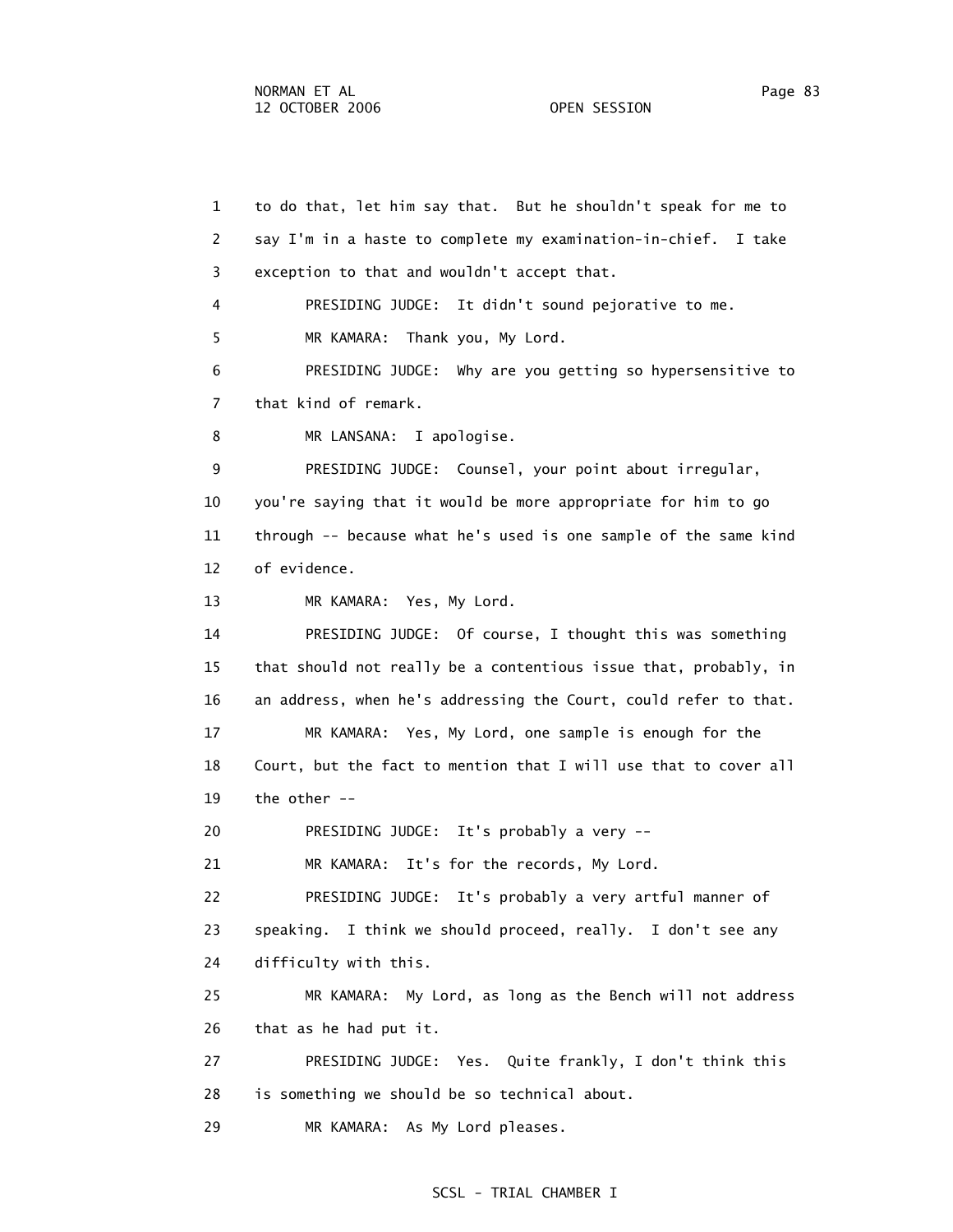1 MR LANSANA: Your Honour, maybe my learned friend didn't 2 understand me properly. Your Honour, what I actually meant 3 was -- 4 JUDGE ITOE: Lay the matter to rest. You don't need to go 5 back to there. 6 PRESIDING JUDGE: This is not something which is really 7 going to vitiate the process. In addresses, it will be dealt 8 with. 9 MR LANSANA: With matters dealing with Kondewa, the third 10 accused, as being boss at Talia, all those other issues in the 11 transcript dealing with that -- 12 PRESIDING JUDGE: I think you can resolve it further over a 13 cup of tea later on. 14 MR LANSANA: Your Honour, I prefer beer. 15 Q. Mr Witness. 16 A. Yes. 17 Q. There is another allegation that I want to bring to your 18 notice and invite your reaction. 19 A. Okay. 20 MR LANSANA: Your Honour, I'm dealing with TF2-096, on 21 8 November 2004, page 28, page 29, page 31, 33, 34 and 35. 22 Sorry, Your Honours, it continues on to 35, 36. I'm sorry about 23 that. I will just paraphrase. 24 Q. Mr Witness. 25 A. Yes. 26 Q. This witness testified in this Court that she was selling 27 food at Talia, and that food was cassava. And she had a sister 28 who, too, was selling food with her. Three bodyguards, according 29 to her, of Kondewa went to buy food from them. Kafi, Jini and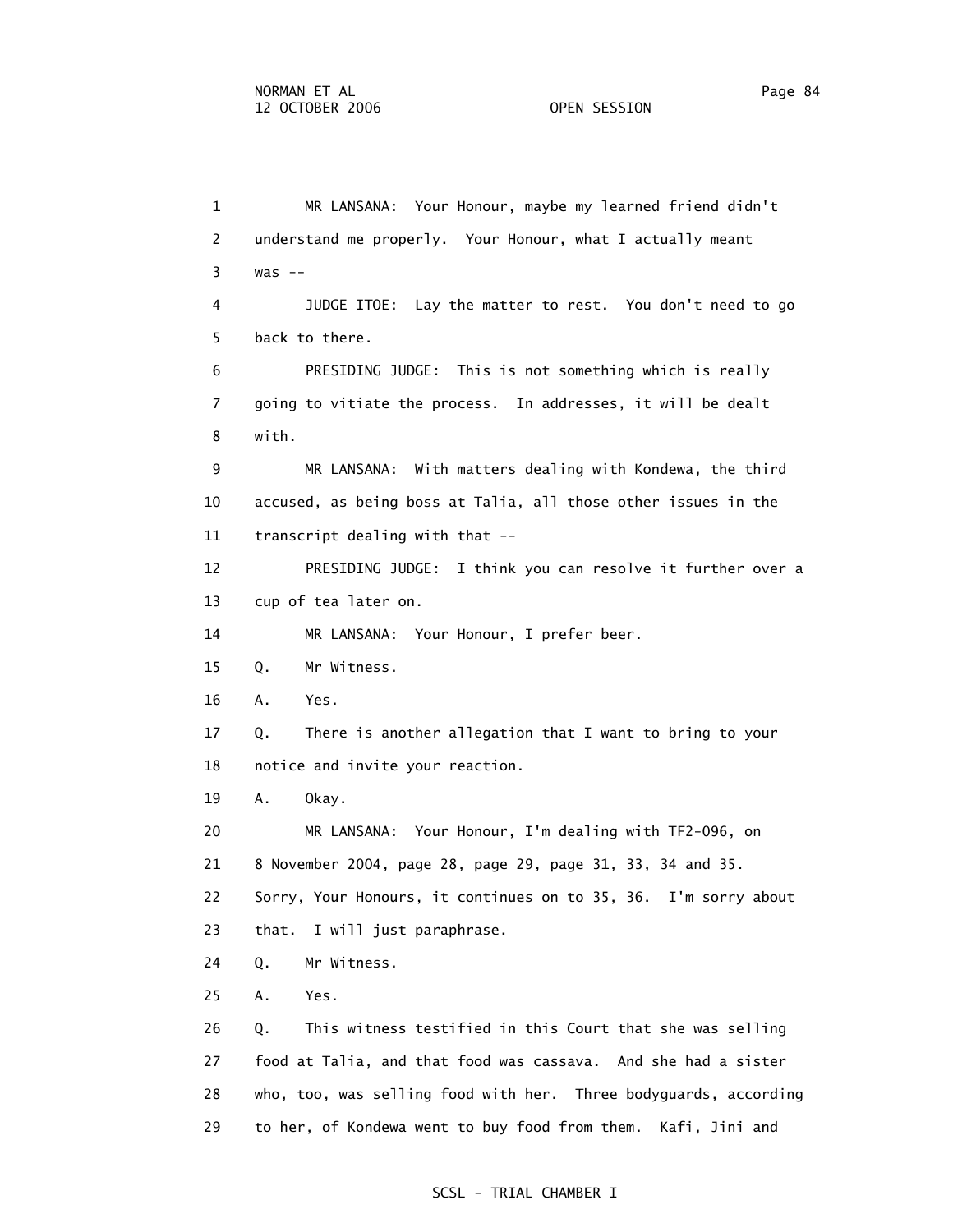1 Jahman. Kafi, Jini and Junisa, sorry. Those were the names of 2 the bodyguards alleged to have been from Kondewa. Jahman was not 3 satisfied with his dealings with the girl, because she did not 4 add more sauce to his cassava. He decided to take the issue to 5 Nyandehun, where he said Kondewa resided. According to this 6 witness, after Jahman and the other two Kamajors had returned to 7 Nyandehun, Kamajors came and took the girl from Talia to 8 Nyandehun. Later, this witness went to Nyandehun and she saw her 9 sister in a cage, put there under the orders of Allieu Kondewa. 10 This sister, the witness's sister, was only released upon the 11 payment of the ransom of 40,000 leones. Did this incident take 12 place, to your knowledge? 13 A. It did not happen. If anything of that sort happened, they 14 would have reported it to me. 15 Q. According to your knowledge, was there any cage prepared by 16 the Kamajors at Nyandehun? 17 A. There was no cage. 18 MR LANSANA: Your Honours, I will go to TF2-188, 31st May 19 2005, at page 14, 15 and 16. I shall paraphrase. 20 Q. Mr Witness, listen to this carefully. 21 A. I'm listening. 22 Q. This witness is a lady. According to her, she was captured 23 from Blama and taken to Talia, with her mother. They were taken 24 to Talia by Kamajors and they were -- they had luggage, and that 25 luggage was taken from them by Kondewa, Allieu Kondewa. 26 According to this witness, Allieu Kondewa gave orders for her 27 mother to be killed. And, according to her, her mother was 28 killed. Did this incident happen, to your knowledge? 29 A. That didn't happen. It couldn't have happened without my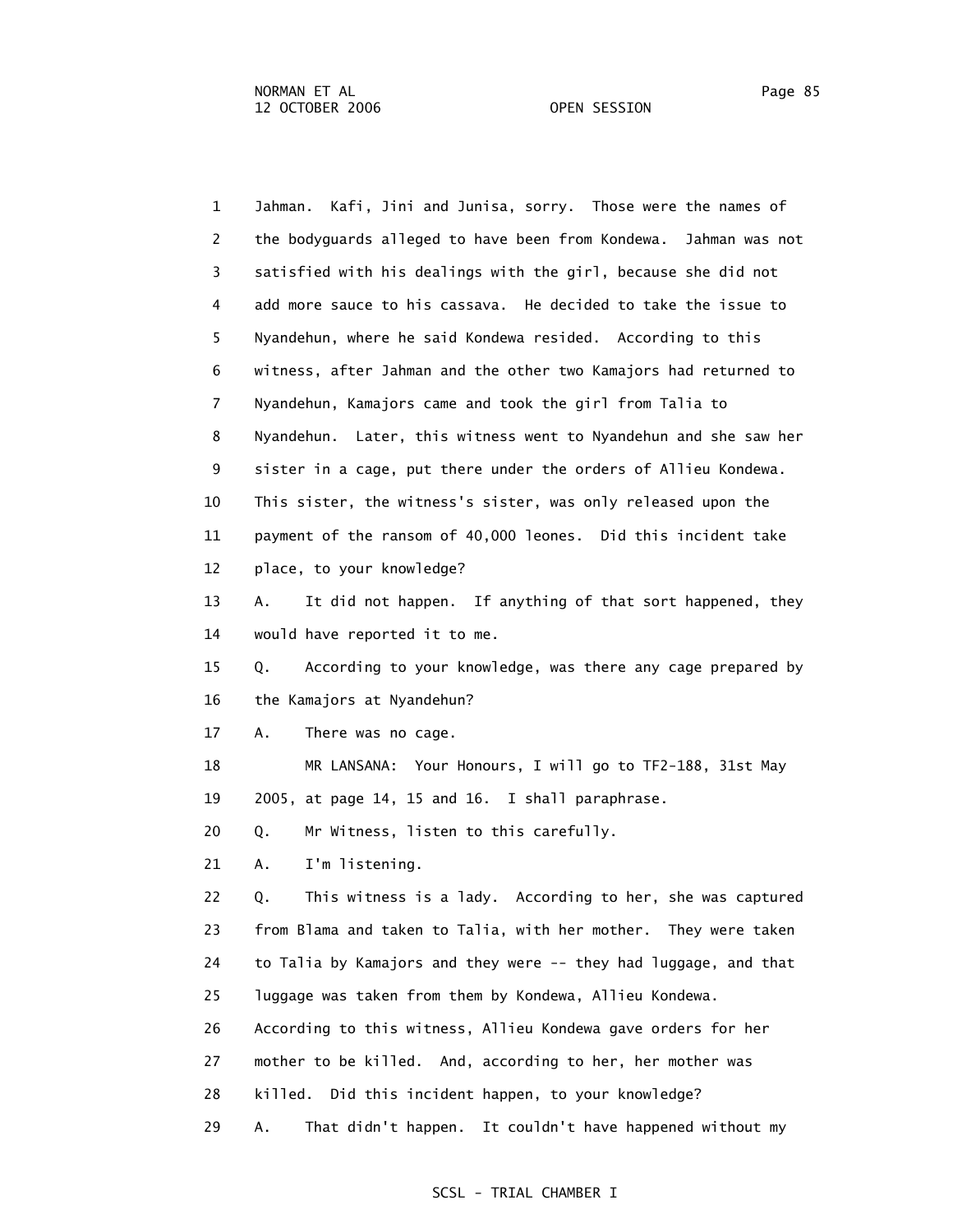1 knowledge. 2 Q. As someone who could be resident in Talia during the war, 3 are you aware of Kamajors capturing people from outside Talia and 4 taking them to Talia? 5 A. That did not happen. 6 MR LANSANA: Your Honours, that will be all for this 7 witness. 8 PRESIDING JUDGE: Thank you. Counsel for the first 9 accused, cross-examination? 10 MR SESAY: I have no questions, Your Honour. 11 PRESIDING JUDGE: Counsel for the second accused? 12 MR BOCKARIE: None, Your Honour. 13 PRESIDING JUDGE: Mr Prosecutor, your witness. 14 CROSS-EXAMINED BY MR KAMARA: 15 Q. Good afternoon, Mr Jobai. 16 A. Yes, good afternoon. 17 Q. You said you were section chief. 18 MR LANSANA: No, that's not correct, section speaker. 19 MR KAMARA: Section speaker, sorry. 20 THE WITNESS: Section speaker. 21 MR KAMARA: 22 Q. At Talia Yawbeko; correct? 23 A. Yes. 24 Q. And you resided in Talia? 25 A. Yes. 26 Q. You also said you never left Talia? 27 A. Yes. 28 Q. During the period you were at Talia, did you see Chief 29 Norman?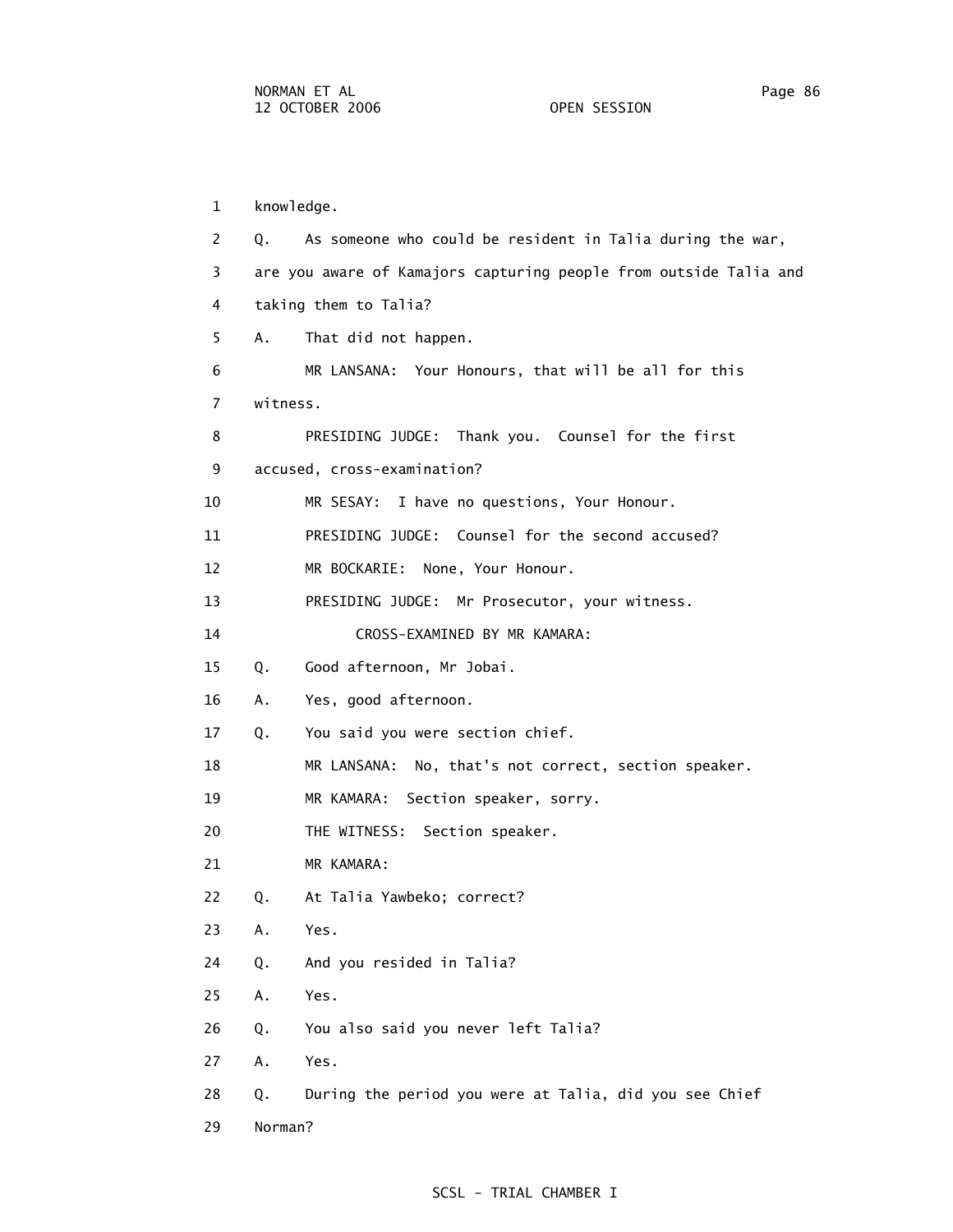1 A. I saw him. 2 Q. After his arrival at Talia, there was an increased influx 3 of Kamajors into Talia; is that not so? 4 A. Yes. 5 Q. Such that you were unable to account for each and every 6 person there. 7 A. Yes. 8 Q. And these Kamajors will come for different reasons. 9 A. Yes. 10 Q. Some will come for initiation. 11 A. Yes. 12 Q. Others will come for the supply of arms. 13 A. Yes. 14 Q. And others will come for training. 15 A. Yes. 16 Q. Thank you. You said you knew the third accused, Allieu 17 Kondewa. 18 A. I know him. 19 Q. He was your initiator? 20 A. Yes. He's my priest. 21 Q. You have a lot of respect for him, don't you? 22 A. Yes. 23 Q. And over and above that, you're good friends? 24 A. No, there is no friendship between us, besides the fact 25 that he initiated us. If someone initiates you, you would have 26 to fear that person. 27 Q. Yes. You'll agree with me if I state that once a Kamajor, 28 is always a Kamajor? 29 A. Oh, yes. I have the medicine in my body, so there is no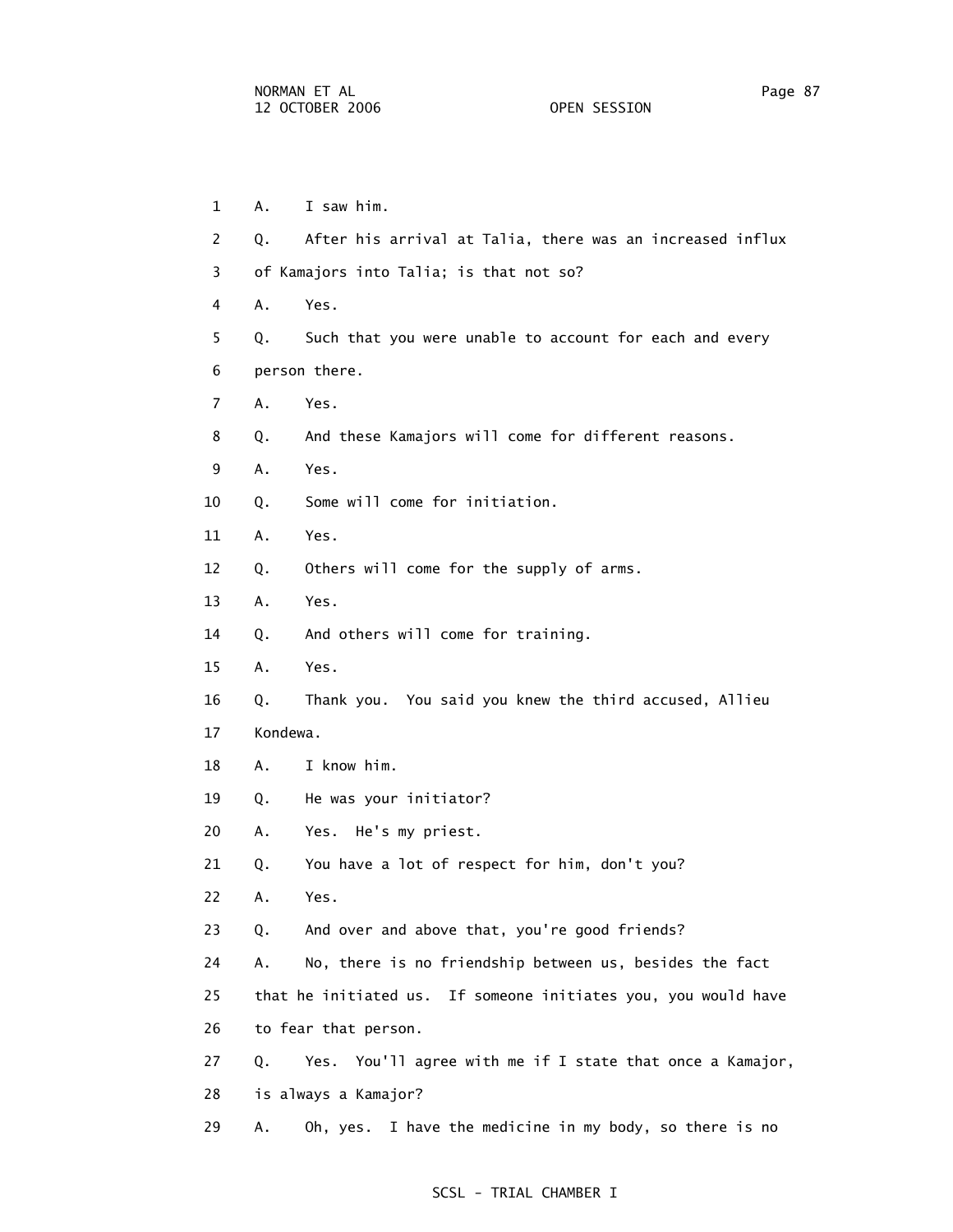1 way to take it out again. 2 Q. So you would want to help your high priest as much as you 3 could; is that not so? 4 A. What sort of help? No, what would I have to help him with? 5 Nothing. 6 Q. A Kamajor helping another Kamajor in need of help, that's 7 what I'm asking. 8 A. There's no other help. I have no other help for him, 9 besides the fact that I have respect for him. If someone 10 initiates you, he's your Kamoh and you have to respect and fear 11 him. 12 Q. Thank you. 13 A. In fact, it's taken a very long time without seeing him. 14 Q. Yes, he's been here, that is why. Now, Mr Jobai, you said 15 you handed over your children for initiation; is that not so? 16 A. Yes. 17 Q. And after that exercise, your children assisted in the 18 defence of the chiefdom? 19 A. Yes, to protect that of our town. 20 Q. Yes. Generally, after every initiation, Kamajors are 21 deployed back to their towns for defensive operations; do you 22 agree with that? 23 A. When once you are initiated and there you will graduate, 24 you will go back to where you came from. 25 Q. Yes. When you mentioned about report, did Kamajors ever 26 report to you in any form? 27 A. No. 28 Q. Did civilians make complaints about Kamajors to you? 29 A. Not even a civilian reported a Kamajor to me.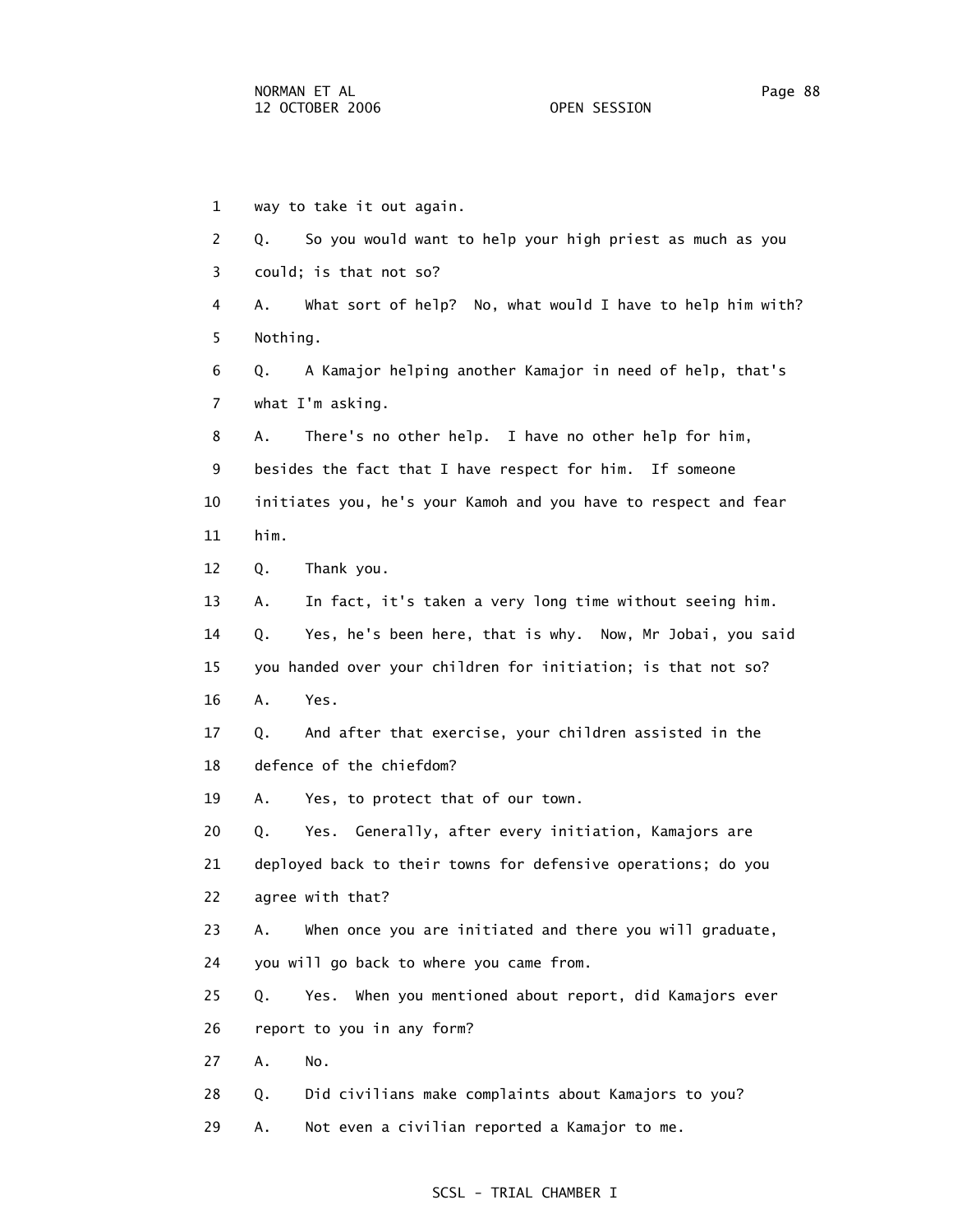1 Q. A Kamajor report to you would be such that a Kamajor is 2 reporting to another Kamajor; do you agree with me? 3 A. I said, they did not report to me. 4 Q. Thank you. Was there, in your chiefdom, any civilian 5 authority that wasn't a Kamajor, between the period 1997 and 6 1999? 7 A. No, there is no such leader. 8 Q. Therefore, an aggrieved civilian has no independent source 9 to explain to; is that not correct? 10 A. No. 11 Q. Well, I suggest to you, Mr Jobai, that is why no one 12 reported to you; you'll agree with me? 13 A. No. 14 Q. I also suggest to you that you, as a Kamajor, would have a 15 bias in support of the Kamajors, and that is why no civilian 16 reported to you; you'll agree with that? 17 A. No, that would not happen. If a colleague Kamajor was 18 reported, I'll always say the truth. But they did not report 19 that to me. 20 Q. Yes, I've suggested a reason why. 21 MR KAMARA: No further questions, My Lord. 22 PRESIDING JUDGE: Thank you. Mr Lansana, any 23 re-examination? 24 MR LANSANA: I have no questions in re-examination. 25 PRESIDING JUDGE: Mr Witness. 26 THE WITNESS: Yes. 27 PRESIDING JUDGE: Thank you for your testimony. You are 28 now released. 29 THE WITNESS: Okay.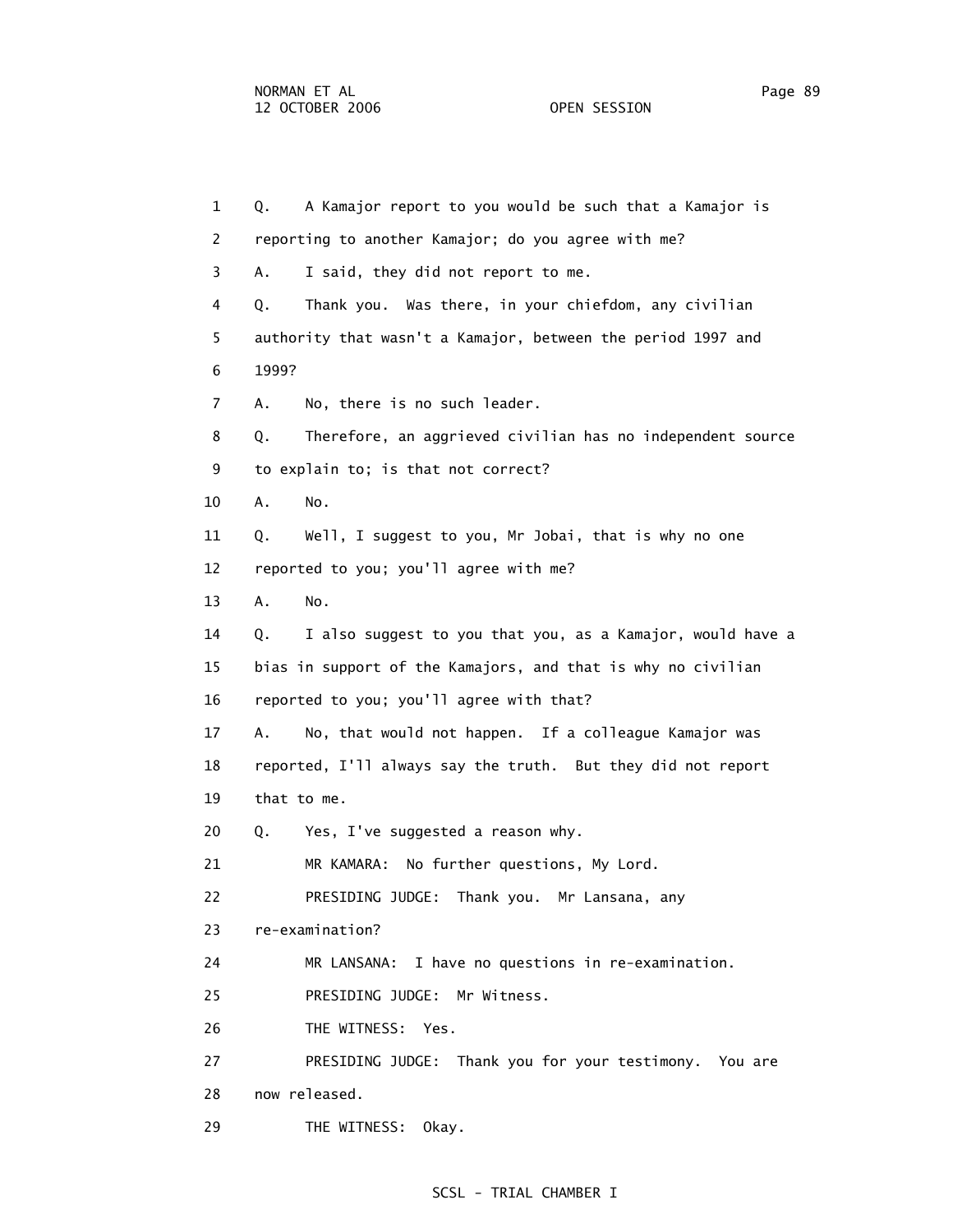1 **1** [The witness withdrew] 2 PRESIDING JUDGE: Mr Margai, your next witness? 3 MR MARGAI: My Lord, the next witness is Sampha Carpenter. 4 PRESIDING JUDGE: And he'll be testifying in -- 5 MR MARGAI: In Mende. 6 PRESIDING JUDGE: -- what language? 7 MR MARGAI: In Mende. And he'll be led by my learned 8 friend Lansana. 9 JUDGE ITOE: And he's your seventh witness? 10 MR MARGAI: Yes, My Lords. 11 JUDGE BOUTET: Mr Margai, the name is Carpenter? 12 MR MARGAI: Yes, My Lords, Carpenter. 13 WITNESS: SAMPHA CARPENTER [Sworn] 14 **Interpreter** [The witness answered through interpreter] 15 EXAMINED BY MR LANSANA: 16 Q. Good afternoon, Mr Sesay. 17 A. Good afternoon. 18 JUDGE BOUTET: Is it Sesay or Carpenter? 19 PRESIDING JUDGE: Sesay. 20 JUDGE ITOE: Is it Carpenter, Sampha? 21 PRESIDING JUDGE: What's the name? 22 THE WITNESS: I am called Sampha Sesay, but I do the work 23 of a carpenter. 24 PRESIDING JUDGE: Oh, I see. 25 MR LANSANA: Your Honour, Mendes have no surnames. Their 26 surnames are professional. 27 PRESIDING JUDGE: Just a little comedy of errors. 28 JUDGE ITOE: You have given your witness a totally 29 different characterisation.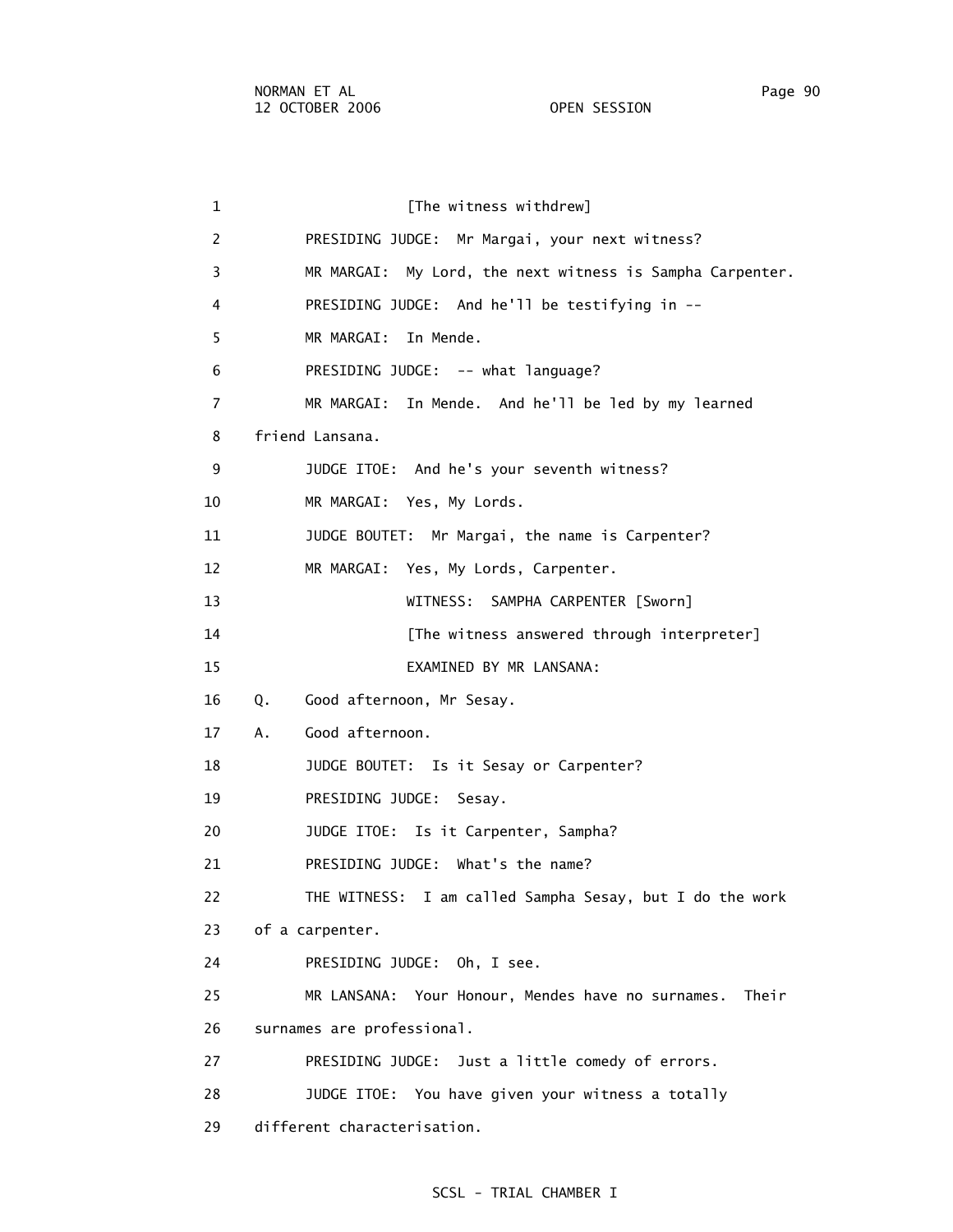1 MR LANSANA: Sampha, the carpenter. Sampha Carpenter. 2 JUDGE ITOE: Please, let him give us his real names. 3 PRESIDING JUDGE: I hope he wasn't sworn at Carpenter. 4 MR LANSANA: Well, I don't know what Court Management did. 5 PRESIDING JUDGE: I think that was at the prompting of 6 Mr Margai. I think we all assumed he was Mr Carpenter. But I 7 hope he was not sworn as Carpenter. 8 JUDGE BOUTET: And he's listed as such. 9 MR LANSANA: Your Honours, we'll wait for your directive, 10 as such. We'll take Sampha Sesay, the carpenter. 11 PRESIDING JUDGE: Mr George, what was he sworn as? 12 MR GEORGE: Carpenter, Your Honour. 13 PRESIDING JUDGE: Let the oath be administered again. 14 MR LANSANA: As it please, Your Honour. 15 WITNESS: SAMPHA SESAY [Sworn] 16 **Interpreter** [The witness answered through interpreter] 17 EXAMINED BY MR LANSANA: 18 Q. Good afternoon, Mr Sesay. 19 A. Yes, good afternoon. 20 Q. I will be asking you some questions. 21 A. Okay. 22 Q. And I want you to listen very carefully and attentively. 23 A. Okay. 24 Q. Please make sure that you understand the question before 25 you go on to answer it. 26 A. Agreed. 27 Q. When you answer it, go slowly because you are being 28 interpreted in other languages. 29 A. Okay.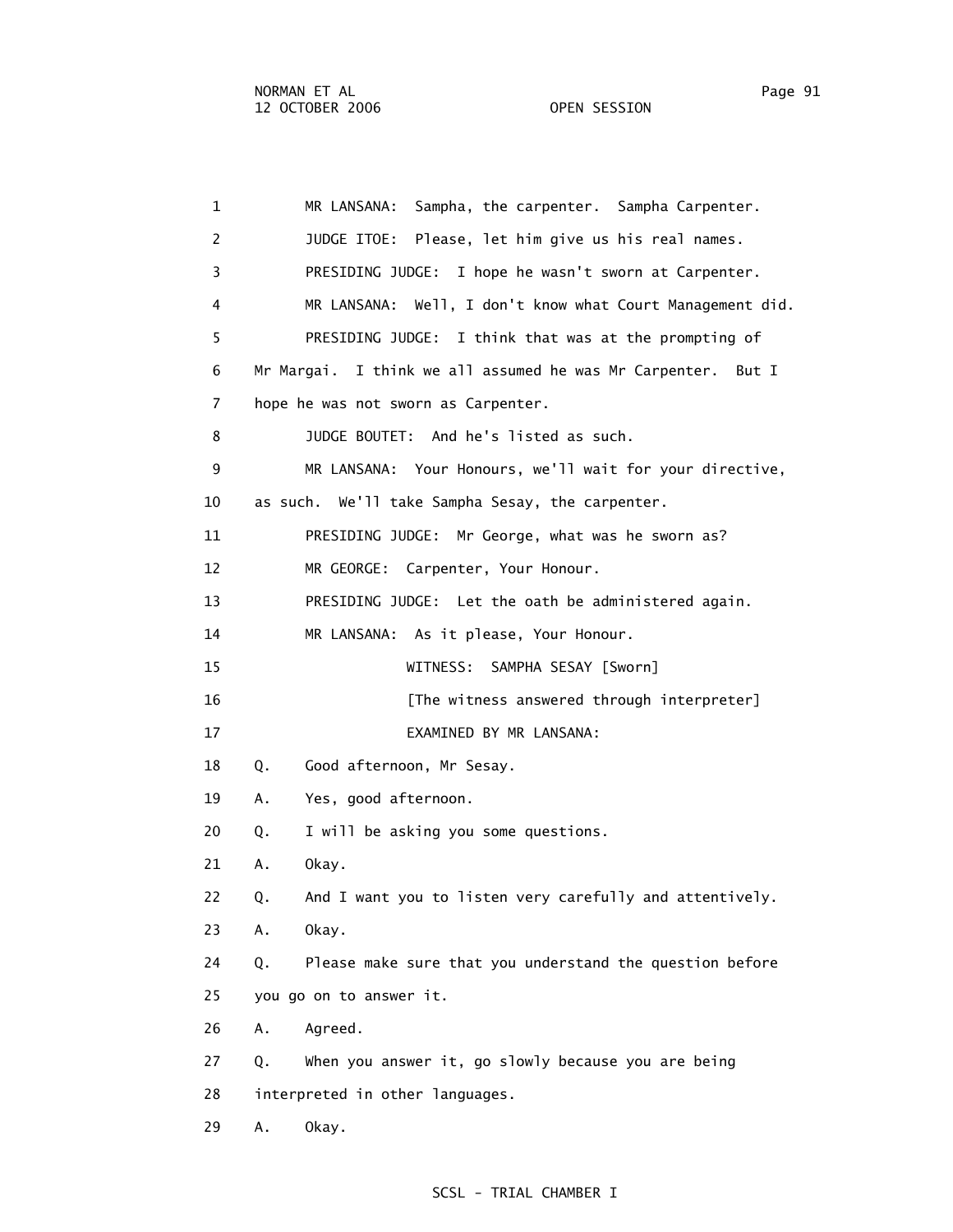| $\mathbf{1}$ | Q.        | And over and beyond that, the learned justices are taking   |
|--------------|-----------|-------------------------------------------------------------|
| 2            |           | you down, and the stenographers, too, will be taking your   |
| 3            |           | testimony down.                                             |
| 4            | Α.        | Agreed.                                                     |
| 5            | Q.        | All right. Thank you.                                       |
| 6            | Α.        | Okay.                                                       |
| 7            | Q.        | Can you tell the Court your names again?                    |
| 8            | Α.        | Yes. My name is Sampha Sesay.                               |
| 9            | Q.        | What's your occupation?                                     |
| 10           | Α.        | I'm carpenter, and I have a workshop.                       |
| 11           | Q.        | And that is why they call you Sampha Carpenter; correct?    |
| 12           | А.        | That is not my name. The name I gave to that person, that   |
| 13           |           | is not what I told him.                                     |
| 14           |           | PRESIDING JUDGE: Counsel, do you really want to revisit an  |
| 15           |           | area that we've laid to rest? Is it so material?            |
| 16           |           | MR LANSANA:<br>It isn't.                                    |
| 17           |           | PRESIDING JUDGE: Well let's move on.                        |
| 18           |           | MR LANSANA: As Your Honour pleases, it isn't. Just to       |
| 19           |           | tidy it up.                                                 |
| 20           |           | THE WITNESS: All right.                                     |
| 21           |           | MR LANSANA:                                                 |
| 22           | Q.        | What village do you hail from?                              |
| 23           | Α.        | I was born at Sogbini, but I now live at Bauya, Sogbini,    |
| 24           | Junction. |                                                             |
| 25           | Q.        | Do you know Tihun?                                          |
| 26           | Α.        | That is my -- that is the town of my birth.<br>Yes.         |
| 27           | Q.        | Can you tell this Court the distance between Bauya Junction |
| 28           |           | and Tihun?                                                  |
| 29           | Α.        | Yes.                                                        |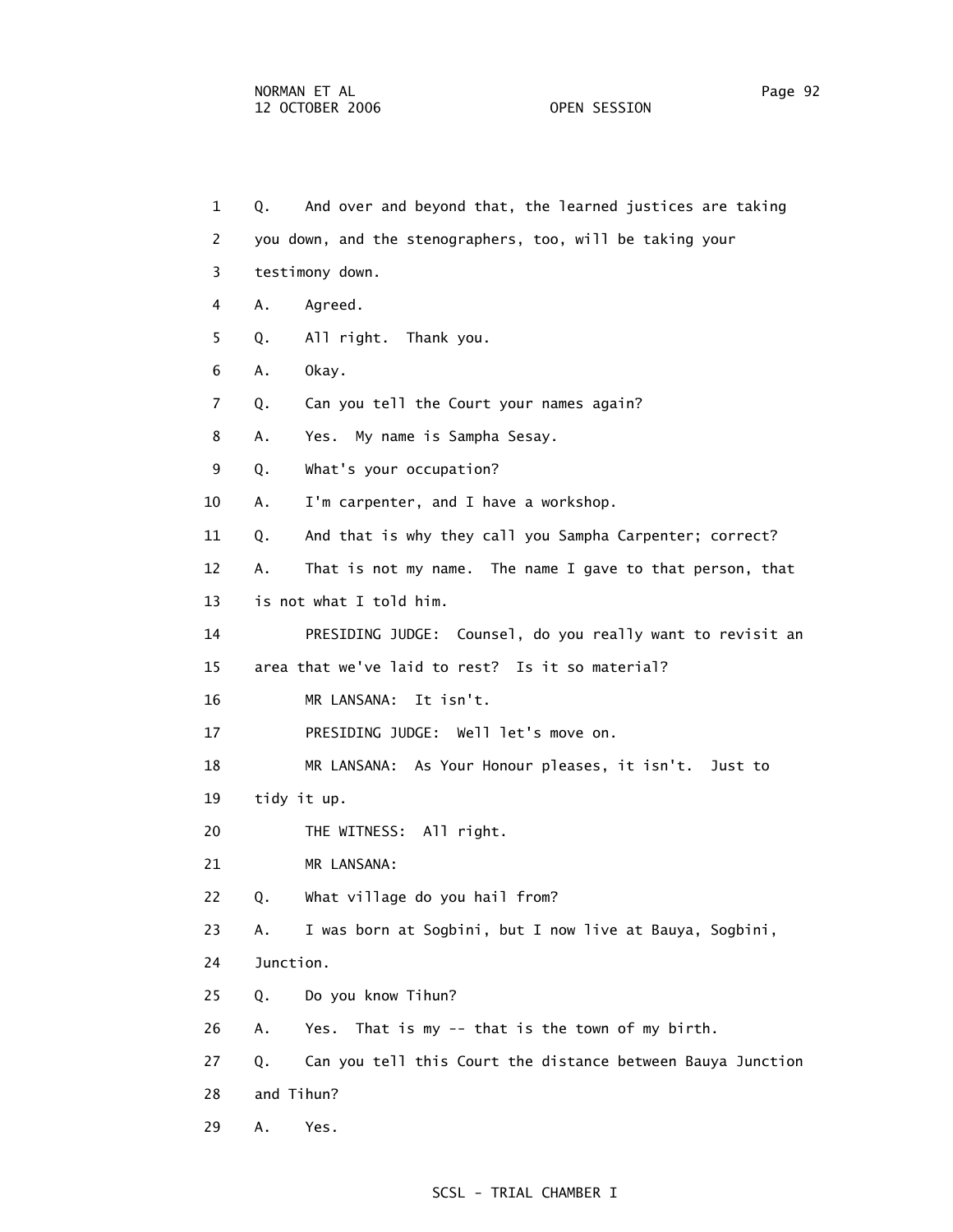1 Q. Please oblige the Court. 2 A. It's four miles. 3 Q. Have you lived in Bauya Junction all your life? 4 A. No. 5 Q. Where else have you lived? 6 A. When I left the place when I was young, I went to Bo to 7 train carpentry. 8 Q. My interest, Mr Witness, is this war. Were you at Bauya 9 Junction between the period May 1996 to May 1998? 10 A. Yes. 11 Q. Whilst you were at Bauya Junction, did you visit Tihun? 12 A. Yes. 13 Q. Can you tell the Court how frequently you visited Tihun 14 from Bauya Junction? 15 A. Yes. 16 Q. Go ahead. 17 A. At the time I was at Bauya, at times, every two or three 18 days, I must go there. 19 Q. You must go there? 20 A. Maybe two days. 21 Q. I take it every two days you must go to Tihun; correct? 22 A. Yes. 23 Q. Do you know Allieu Kondewa? 24 A. Yes. 25 Q. Can you tell this Court how you came to know Allieu 26 Kondewa? 27 A. Yes. 28 Q. Please oblige the Court. 29 A. Okay. I know Allieu Kondewa to be an initiator.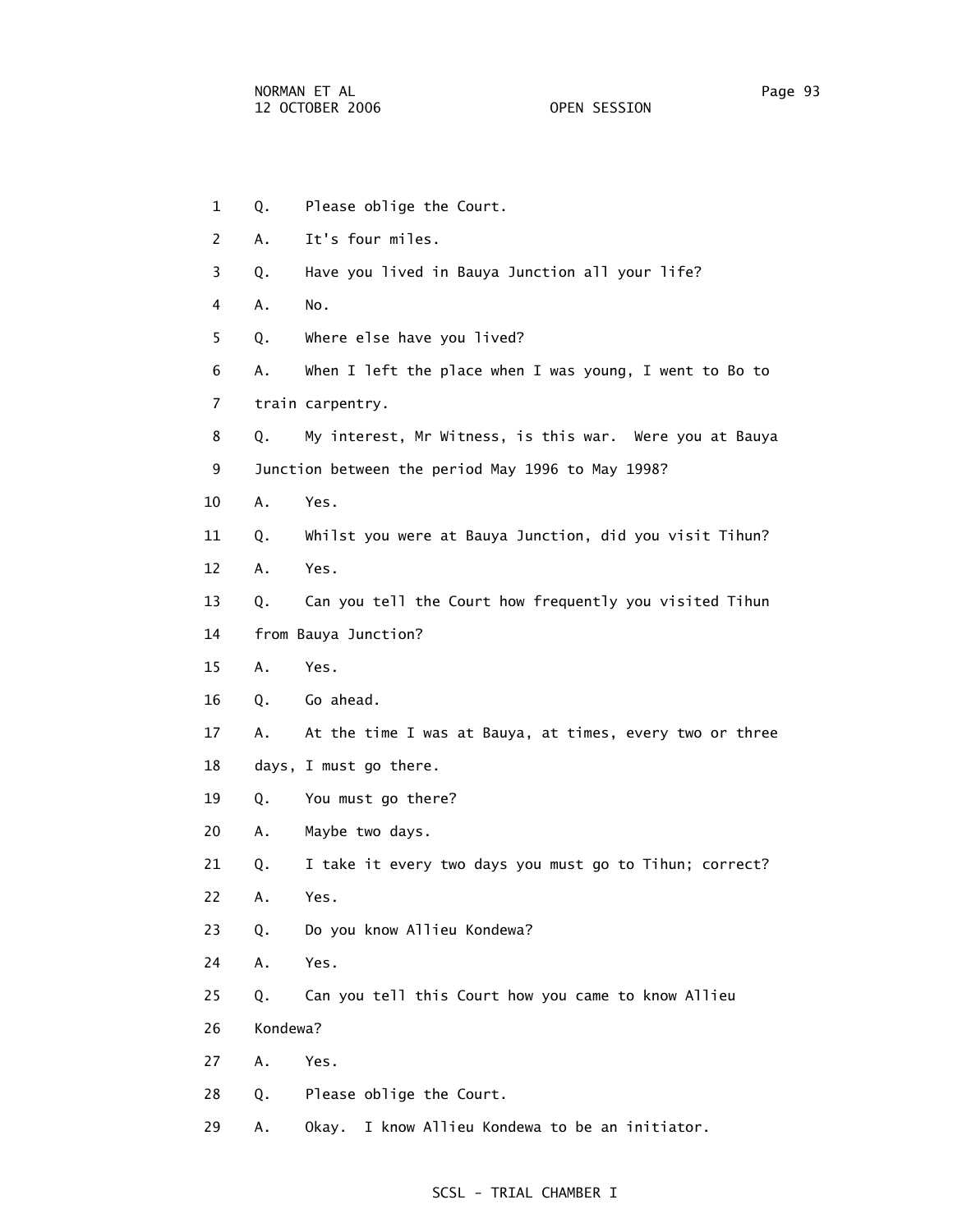| $\mathbf{1}$   | Thank you. Over and beyond that, do you know Allieu<br>Q.      |
|----------------|----------------------------------------------------------------|
| $\mathbf{2}$   | Kondewa for any other thing?                                   |
| 3              | I know that he's a good man and that he will settle<br>Α.      |
| 4              | disputes between people and, wherever he is, there will be     |
| 5              | dancing.                                                       |
| 6              | You said dancing. What did you know him to do as far as<br>Q.  |
| $\overline{7}$ | dancing is concerned?                                          |
| 8              | Like, for example, wherever he is, just to entertain the<br>Α. |
| 9              | crowd that is there, so we'd let children to dance, just to    |
| 10             | encourage the people who were with him.                        |
| 11             | Thank you.<br>Q.                                               |
| 12             | The crowd.<br>Α.                                               |
| 13             | Thank you.<br>Q.                                               |
| 14             | Okay.<br>Α.                                                    |
| 15             | Are you a Kamajor?<br>Q.                                       |
| 16             | Α.<br>Yes.                                                     |
| 17             | Are you an initiated Kamajor?<br>Q.                            |
| 18             | Α.<br>Yes.                                                     |
| 19             | Who initiated you?<br>Q.                                       |
| 20             | Mr Kondewa.<br>Α.                                              |
| 21             | Do you know when that was?<br>Q.                               |
| 22             | 1996, it was, but I don't know the dates now.<br>Α.            |
| 23             | Thank you very much. That's enough. When you were<br>Q.        |
| 24             | initiated by Allieu Kondewa, were you initiated with other     |
| 25             | people?                                                        |
| 26             | Α.<br>Yes. We were many.                                       |
| 27             | Q.<br>You were many.                                           |
| 28             | Yes.<br>Α.                                                     |
| 29             | Were you all of your age?<br>Q.                                |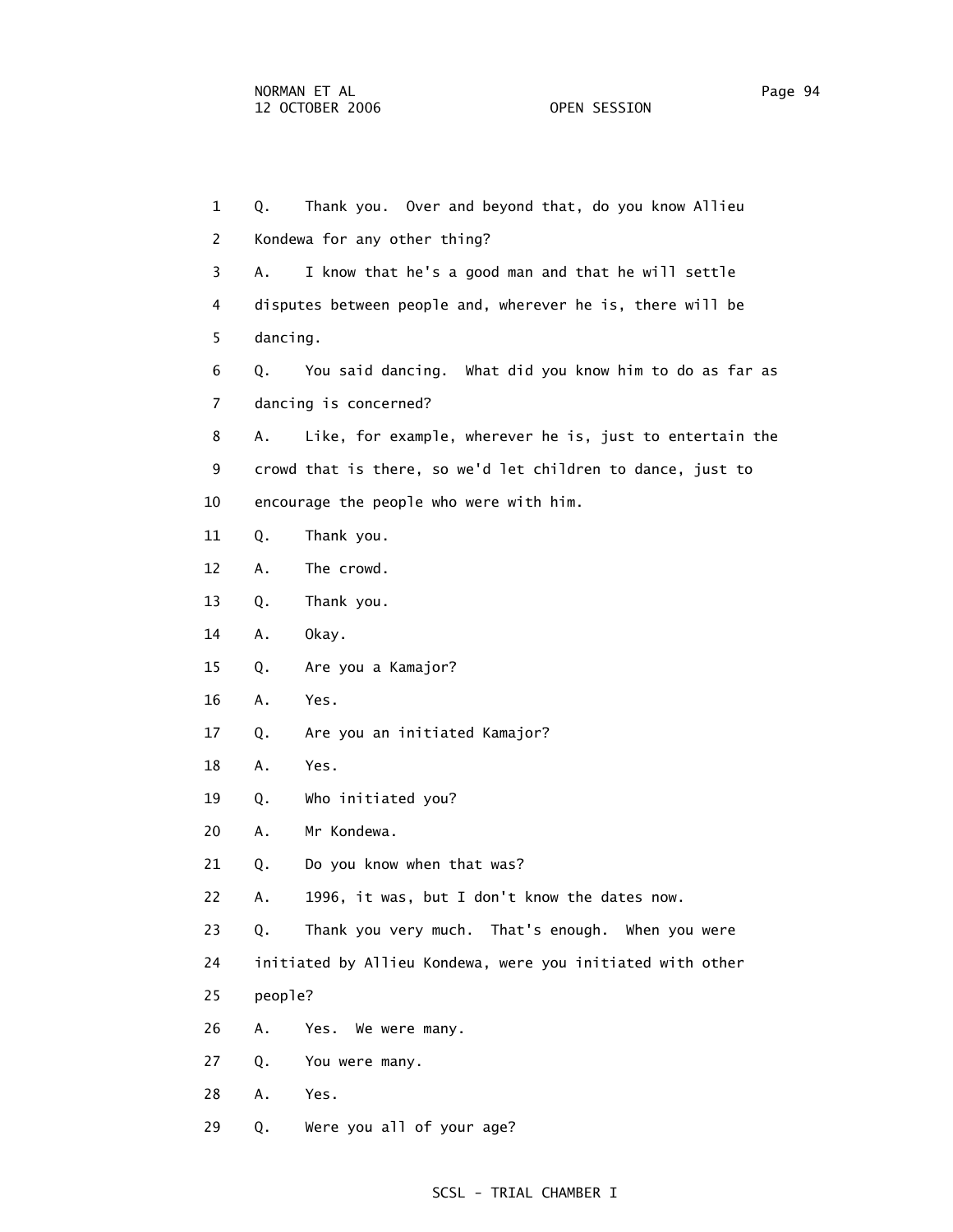1 A. Yes. All of us who were -- who he initiated, some of them 2 were older than I am now. Some of them were of my age group, but 3 some of them are older than they were. 4 Q. How would you describe those who were younger than you 5 were? 6 A. Like, for me sitting here, I am 61 years old. There are 7 people who were 30, there were some other who were 62. 8 Q. Is it to your knowledge, or do you know of any other 9 initiation, apart from yours? 10 A. Yes. 11 Q. Where was that initiation? 12 A. They did that initiation at Gambia. 13 Q. The initiation at Gambia, were you physically present? 14 A. I went there once. I didn't spend the night there. I 15 returned that day. 16 Q. I'll abandon that. Mr Sesay, did you see Kondewa at any 17 time at Tihun Sogbini? 18 A. Yes, he was based in Tihun Sogbini itself. 19 Q. What was he doing? 20 A. The work that I knew him to be doing was that he was going 21 to the bush, get his herbs, and he would initiate the Kamajors. 22 Q. Now, you will listen carefully. There are some pieces of 23 allegation before this Court that I want to put to you and invite 24 your reaction thereto. 25 A. Okay. 26 Q. At the end of each one of them, I will ask for your 27 reaction. 28 MR LANSANA: Your Honour, I'll refer the Court to the

# SCSL - TRIAL CHAMBER I

29 evidence of TF2-190 on 10 February 2005, starting from page 14,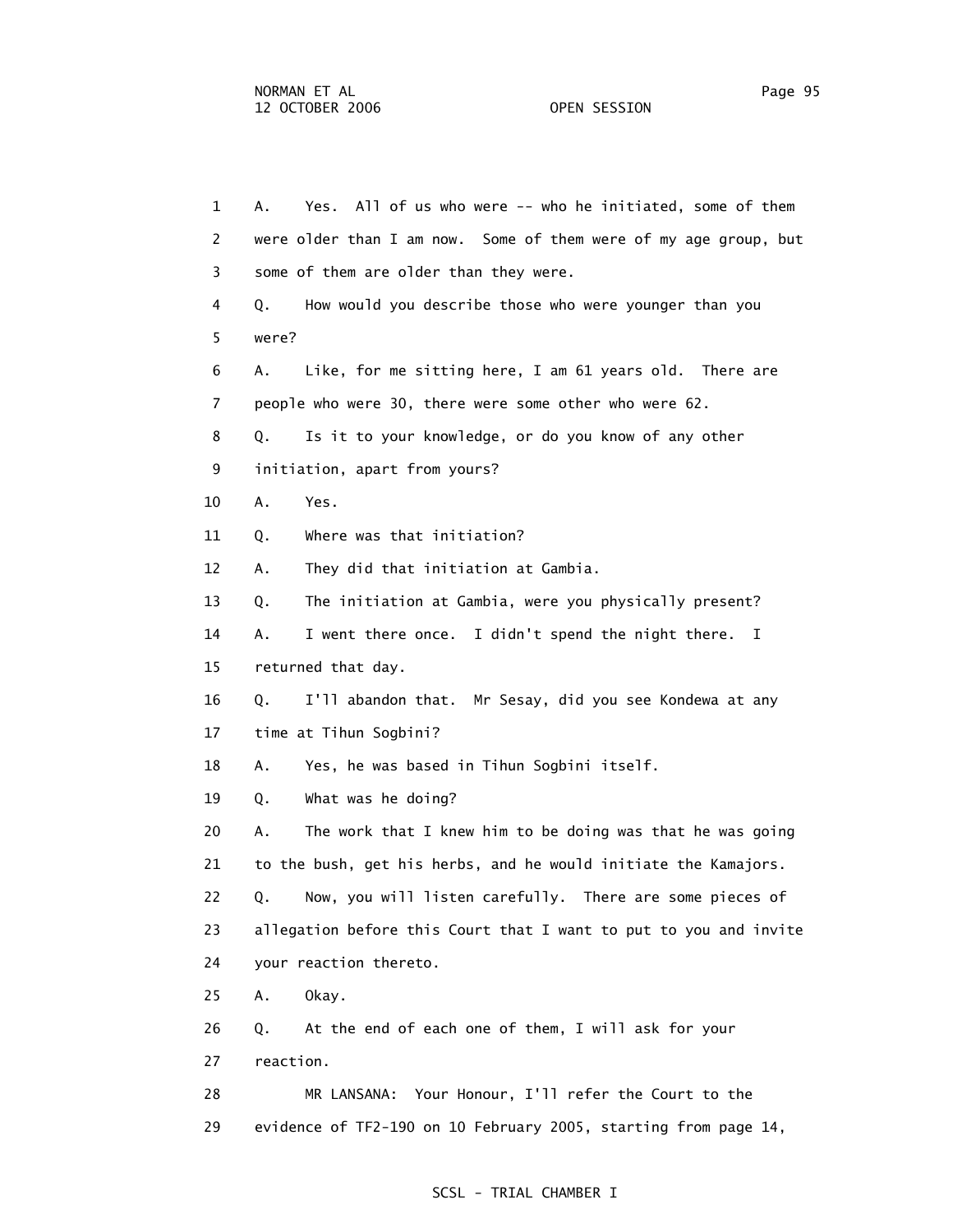1 line 7 to 11; and page 15, lines 2 to 19. 2 Q. Mr Witness, listen. 3 A. I'm listening. 4 Q. 5 "A. We agreed that the authorities should call 6 another meeting where Mr Allieu Kondewa is 7 coming there to meet two weeks later after the 8 very same meaning. That is in Tihun Sogbini. 9 Tihun Sogbini, that is where the next meeting 10 should take place." 11 Page 15: 12 "Q. Who chaired that meeting? 13 "A. Well, Kamoh Lahai Bangura spoke, Dr Jigbao 14 also spoke, but finally Dr Allieu Kondewa 15 chaired the meeting, because his presence was 16 there also." 17 According to your knowledge, did Allieu Kondewa chair any 18 meeting at Tihun Sogbini? 19 A. I have never learnt or seen that Kondewa attended any 20 meeting. If the chiefdom people will even hold any meeting, if 21 they called any meeting, he would not attend it. 22 Q. The same witness said, line 9: 23 "A. We discussed at the meeting how we should 24 resist against the junta rule. Secondly, the 25 strategies we shall use to attack the juntas. 26 "Q. At that meeting were any instructions 27 **given** to anyone? 28 "A. Yes, sir. 29 "Q. Go on and tell the Court.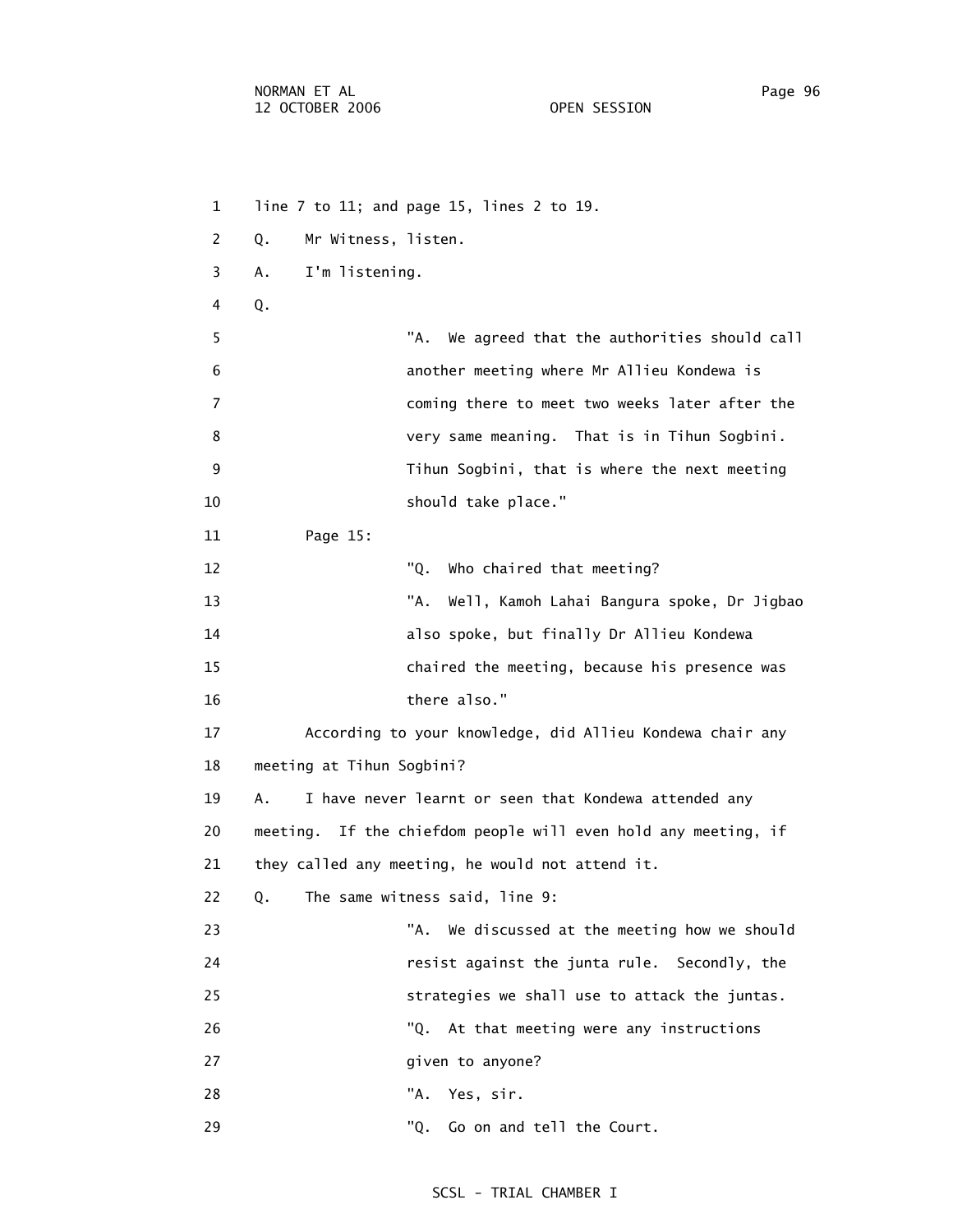1 TA. Well, from that meeting I was given order 2 by Mr Allieu Kondewa to mount up checkpoints. 3 "Q. Where were you to mount these checkpoints? 4 "A. I was to mount the first checkpoint at 5 Bauya Junction, because that's the entrance to 6 Tihun on the way from Bo." 7 Mr Witness, according to your knowledge, did Allieu Kondewa 8 ever give orders for checkpoints to be mounted around Bauya 9 Junction? 10 MR KAMARA: My Lord, I am a bit concerned there with 11 specifics as to dates. 12 THE WITNESS: No. No. 13 MR KAMARA: We're not sure where we are as to the time 14 frame. 15 PRESIDING JUDGE: Just a minute, witness. 16 MR KAMARA: We are not sure where we are as to time frame. 17 The questions have been put to the witness in abstract and we 18 don't know what time, and he has given evidence of a period he 19 was in Bo. If we can narrow the time frame and then we'll 20 know -- 21 PRESIDING JUDGE: Yes. Clearly create a degree of 22 specificity. Can you supply that? 23 MR LANSANA: Your Honour, I will supply that. I will only 24 want to have Your Honours recall that when I was interviewing 25 this witness earlier on, a few moments ago, this witness said 26 that between the period May 1996 and May 1998, he didn't have 27 cause and he did not leave Bauya Junction for anywhere else. 28 PRESIDING JUDGE: I think from an abundance of caution, 29 it's important to interject these time frames so that we don't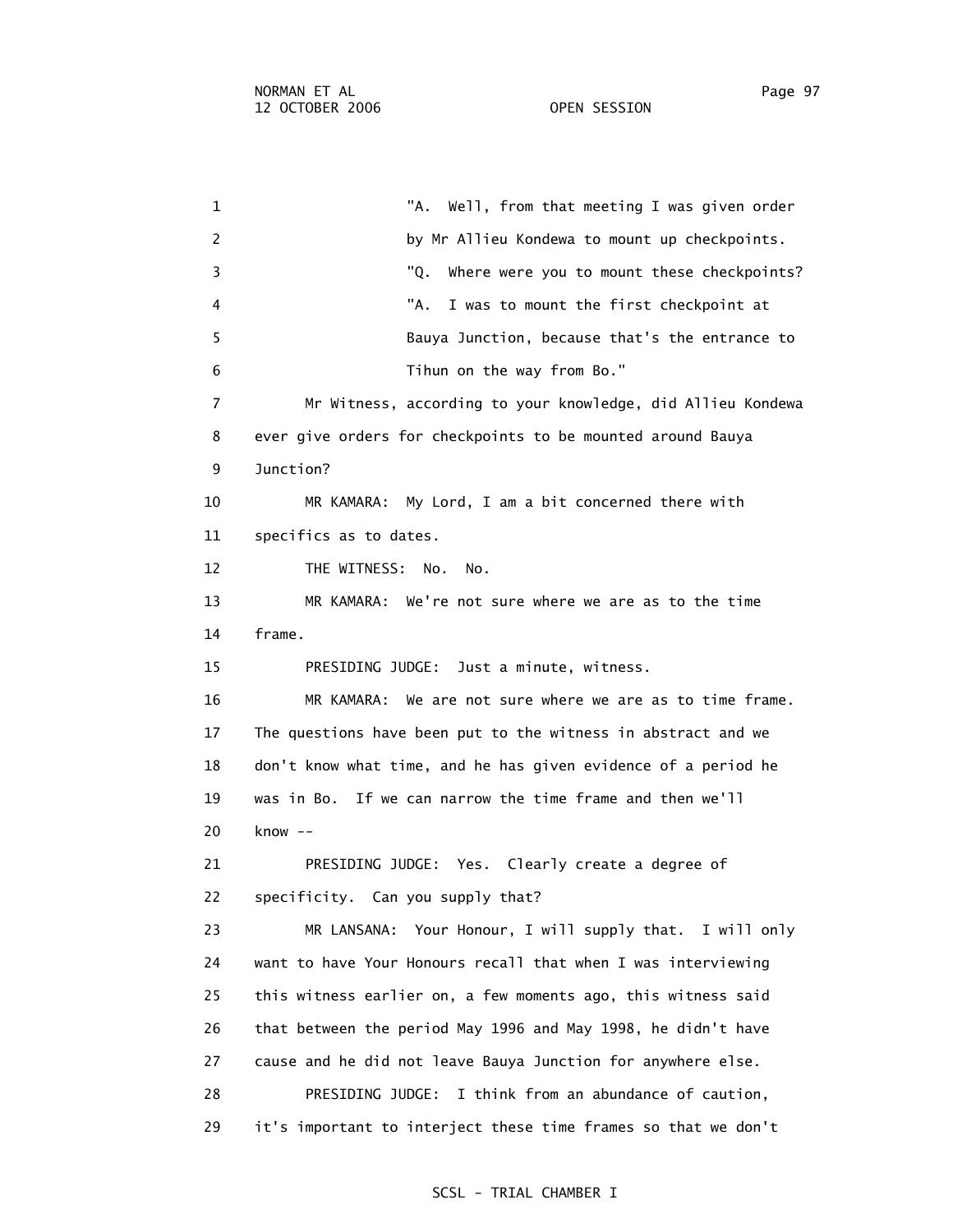1 leave anything to uncertainty or ambiguity. 2 MR LANSANA: Your Honour, yes. That's why when I ask them 3 questions, I said, "Did Allieu Kondewa ever." That covers any 4 period of time that the Prosecution may be interested in. Ever, 5 ever. That's why I use it guardedly and use it purposefully. 6 PRESIDING JUDGE: I think counsel more or less is right in 7 asking for some degree of specificity where this is possible. 8 MR LANSANA: As it please, Your Honour. 9 PRESIDING JUDGE: Just for the purpose of clarity -- 10 MR LANSANA: I have no problems with that. 11 PRESIDING JUDGE: -- for the records. 12 MR LANSANA: I only hesitate, these are people who don't 13 know dates. That's the only problem. 14 PRESIDING JUDGE: Yes, we are familiar with the situation. 15 But let's do the best we can. 16 MR LANSANA: As it please, Your Honour. Much obliged. 17 Q. Mr Sesay. 18 A. Yes. 19 Q. This witness, whose testimony I'm narrating to you, 20 testified that what he was testifying to was something that 21 happened between May 1996 and May 1998. Do you appreciate that 22 period? 23 A. May 19 -- 24 Q. 1996. 25 A. Just as I've said, I was in Bauya. I did not leave the 26 town. I would have known. 27 Q. Now back to my question: During that time when you were at 28 Bauya when, according to you, you went nowhere else, was it to 29 your knowledge that Allieu Kondewa, during his sojourn at Tihun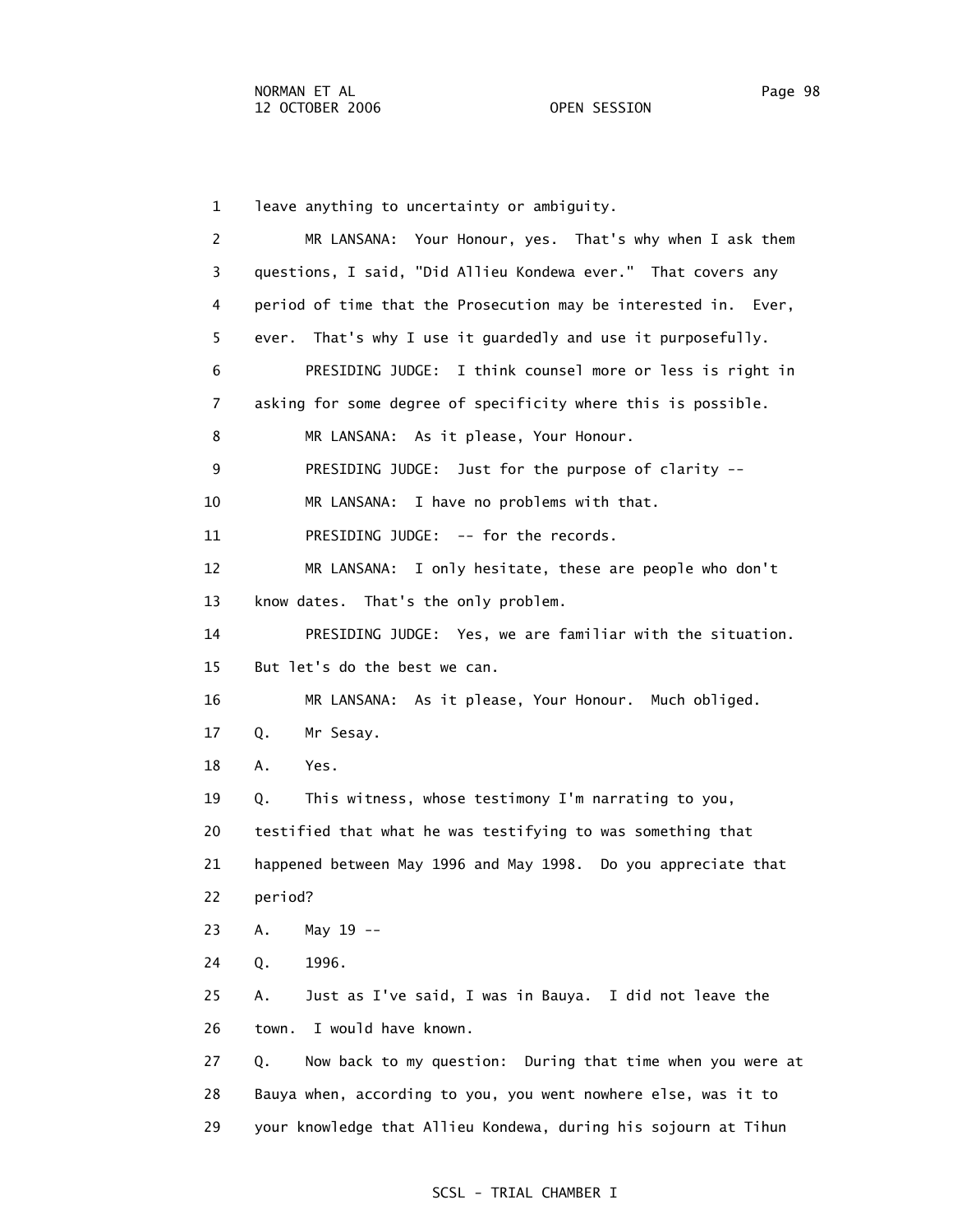1 gave any instructions to any Kamajor or Kamajors to mount a 2 checkpoint at Bauya Junction? 3 A. No, I don't know about that. In fact, he had no business 4 in that, besides the initiation. That was not his 5 responsibility. 6 MR LANSANA: Your Honour, the same witness, TF2-190, at 7 page 17, testified thus -- Mr Witness, please listen. 8 THE WITNESS: Okay. 9 MR LANSANA: Sorry, My Lord, I have to take it earlier. 10 Q. 11 "Q. Mr Tucker, after mounting these 12 checkpoints was your group engaged in any other 13 activity other than this checkpoint mounting? 14 You said you had 20 men with you who 15 volunteered after that meeting at Tihun and 16 then you mounted these checkpoints. Other than 17 mounting these checkpoints, was this group of 18 yours engaged in any other activity? 19 "A. Yes, sir. 20 TQ. Yes, tell the Court. 21 TA. I and my 20 men organised ourselves to 22 launch an attack on the Mokanji soldiers. 23 The College Manusch College Was the attacked launched? 24 "A. Yes, sir. 25 "Q. What was the outcome of that attack? 26 "A. It was successful. We had plenty weapons 27 from the soldiers. 28 "Q. So what did you do with the captured 29 weapons you said you had?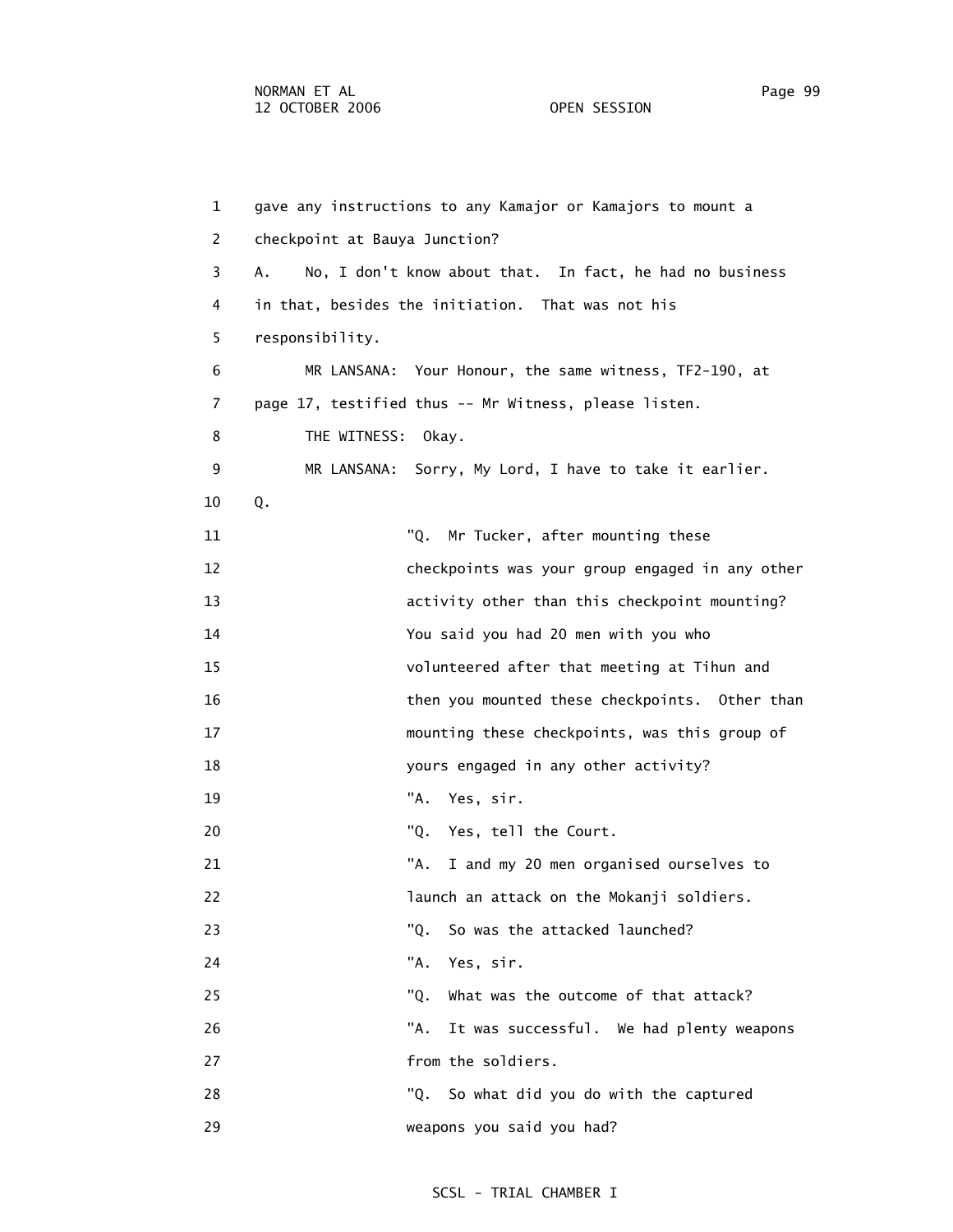1 "A. I handed them over to Mr Allieu Kondewa.

2 The College of the College of the VQ. Where did you hand these weapons over? 3 "A. In Mr Allieu Kondewa's house in Tihun." 4 Mr Sesay, did this incident I've just read to you ever 5 happen at all? 6 A. It never happened. It's a very big lie. It's a black lie. 7 That man had no business with guns. 8 JUDGE ITOE: Who did not have business with guns? 9 THE WITNESS: Allieu Kondewa had no hands in the business 10 of guns. He was just an initiator. I did not see that happen, 11 nor did it happen, even. 12 MR LANSANA: Your Honours, the same witness, TF2-190. 13 PRESIDING JUDGE: He said it's a black lie. Do you want 14 to -- 15 MR LANSANA: Your Honour? 16 PRESIDING JUDGE: He said it's a black lie? 17 MR LANSANA: Yes, Your Honour. 18 PRESIDING JUDGE: Okay. I thought I heard something 19 different. Let's go. 20 MR LANSANA: Yes, Your Honour. Your Honours, the same 21 witness, TF2-190, at page -- 22 JUDGE ITOE: I don't know the distinction between a black 23 and a white lie. 24 MR LANSANA: Your Honour, it's a manner of speech in Mende. 25 We share some similarities with the English in that. 26 JUDGE ITOE: I take you as an authority on this. 27 MR LANSANA: I really am, second only to Dr Jabbi. 28 Your Honours, I'll go on. 29 JUDGE ITOE: We're here to recognise you as authorities on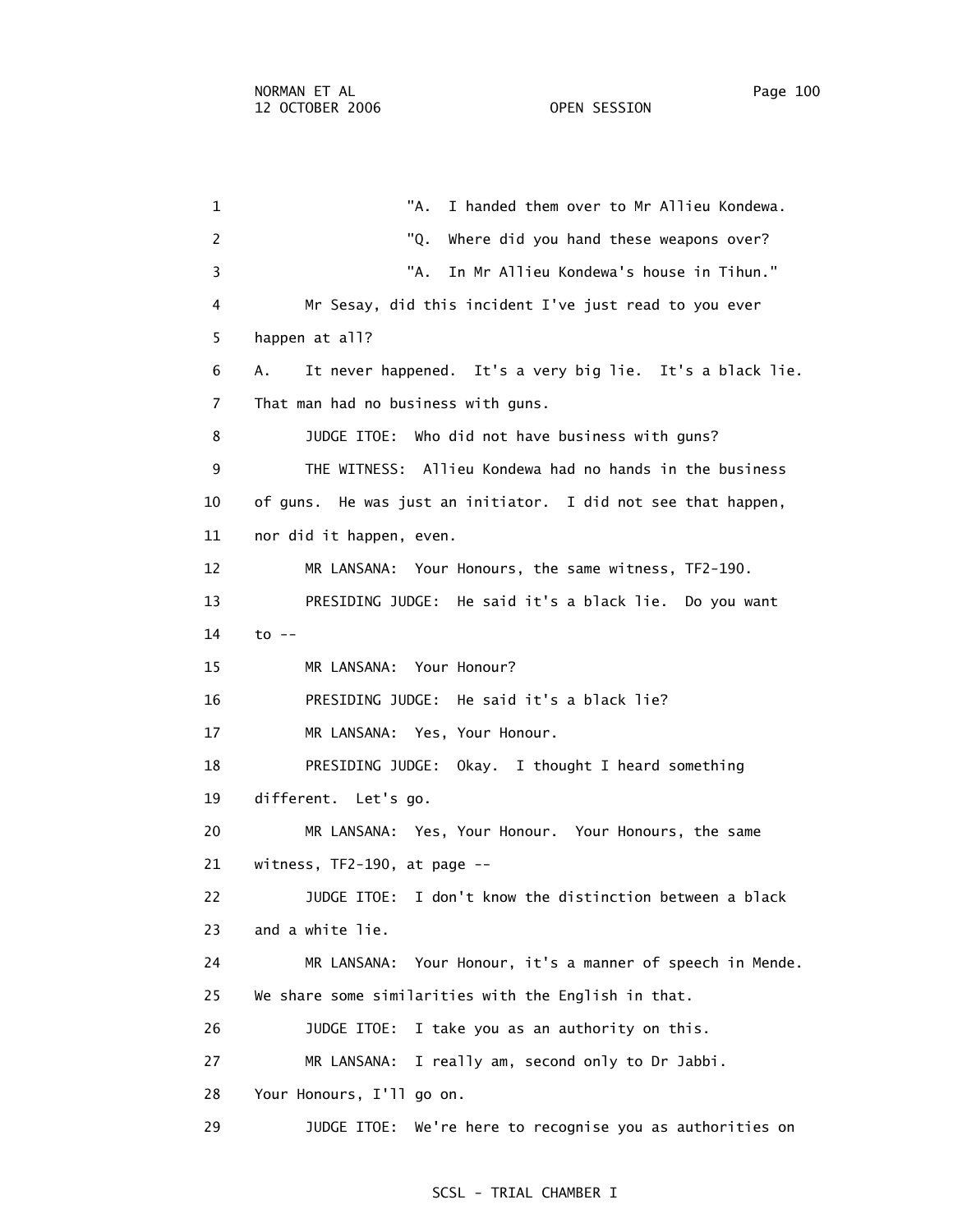1 the issue. You go ahead. 2 MR LANSANA: Your Honour, I'll prove it. 3 Q. Mr Sesay, listen very carefully. 4 A. Okay. 5 MR LANSANA: At page 18, Your Honours, line 15 through to 6 21. 7 "Q. Did your group receive any instructions 8 **b** for any attack? 9 "A. Yes, sir. 10 "Q. From whom did you get those instructions? 11 "A. From Mr Allieu Kondewa. 12 TO. What were those instructions? 13 "A. I was instructed to lead the battle to 14 attack and capture Bo from the soldiers." 15 Q. Mr Sesay, did you know whether Allieu Kondewa ordered any 16 attack on Bo, or any town at all? 17 A. No. I didn't know about that, and I told you that that man 18 had no business in that, except initiation, because he was the 19 leader of all the other initiators. I'm only hearing that here 20 for the very first time. 21 Q. Thank you, Mr Witness. 22 MR LANSANA: Your Honour, I will now refer to the evidence 23 of TF2-014, testifying on 10 March 2005, starting from lines 17 24 to 19 on page 17, lines 8 to 16. 25 Q. Mr Sesay, listen to this. 26 A. Okay.

27 Q.

28 The College May 28 The College May 28 The College May 2016 12:30 The College May 2016

29 TA. At Tihun Sogbini we did not stay there up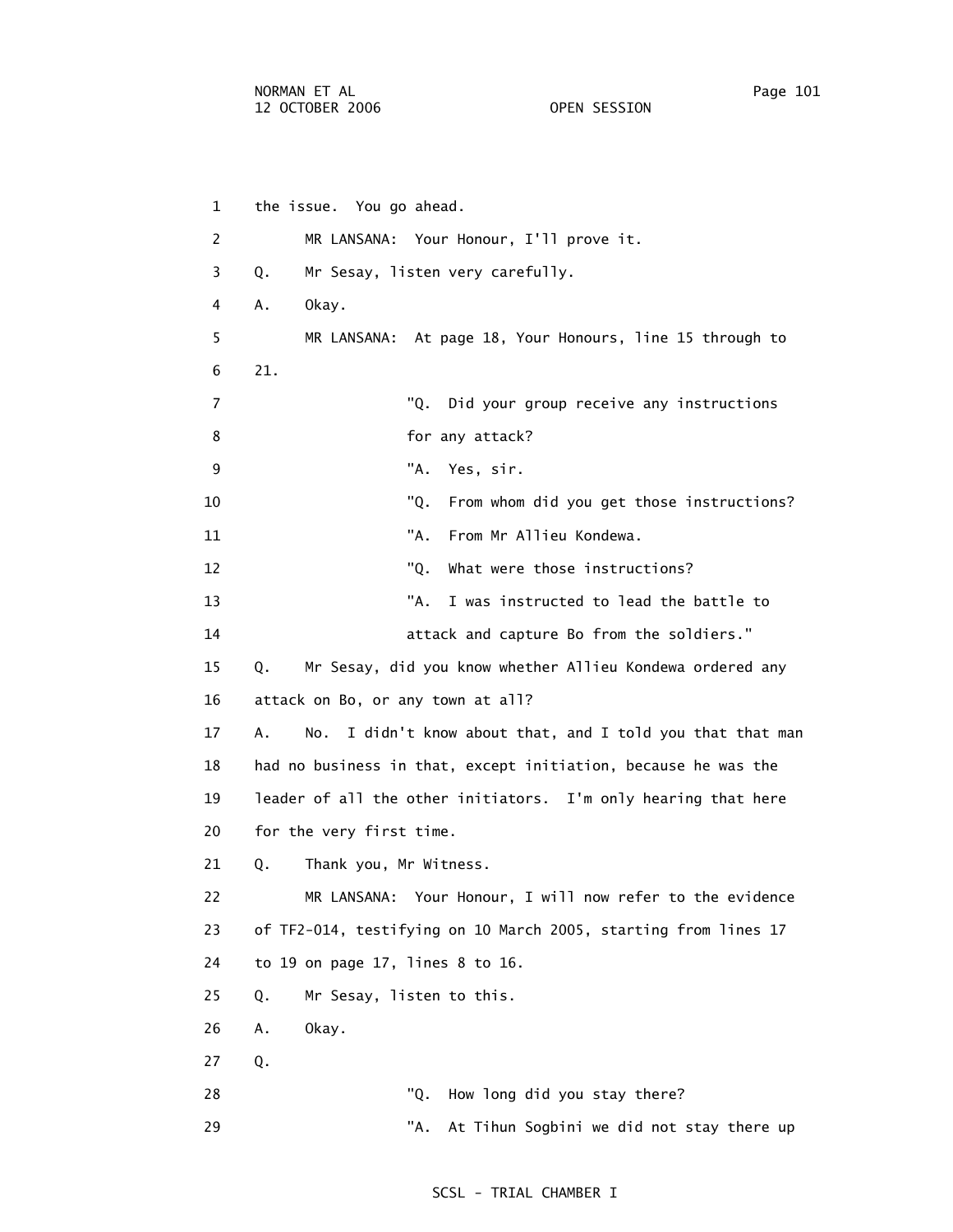1 to a month but about weeks when -- because 2 there Kondewa was. But we were driven from 3 there. The paramount chief Steven Wonnie Bio 4 IV." 5 Page 17, witness continues: 6 "A. Initiating. One of the initiates -- we 7 had one stage in our society that we had to go 8 through which we called a Kamajor ambush when 9 you have been initiated. In that particular 10 ambush the man was not able to go through. 11 During that time one of his eyes got bust. You 12 know, he struck the eye on a palm tree. So 13 when he struck the palm tree, Kondewa and the 14 others took him carried him to a secluded area 15 and they killed him. They burnt him. From the 16 time Chief Wonnie Bio understood that, he stood 17 firmly that the Kamajor movement should move 18 from Tihun Sogbini. So we moved." 19 Mr Sesay, what is your reaction to what I've just read? 20 A. It's a black lie. It's a lie. Because at that time that 21 the man was doing that initiation, if such a thing happened, he 22 wouldn't have continued the initiation. So it's just a lie. I 23 didn't see that happen; I didn't hear that; I don't even believe 24 it. 25 Q. Mr Sesay, what were the -- before I ask that question, was 26 Kondewa at Tihun Sogbini for all time, or did he leave at some 27 point in time? 28 A. He left Tihun and went to Talia Yawbeko. 29 Q. Thank you very much. What made him leave?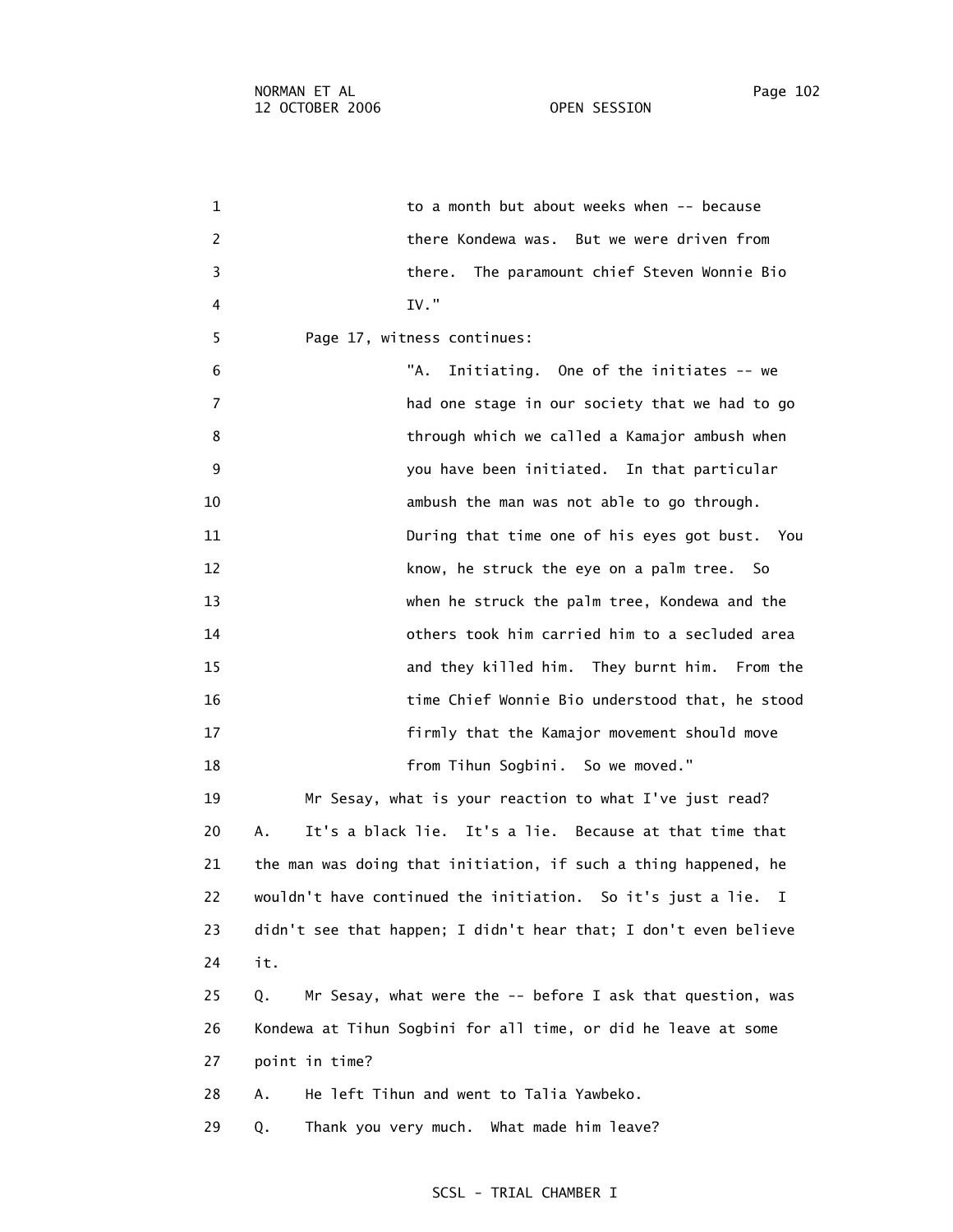1 A. We ourselves were in doubt, because the time he left the 2 town, we were -- 3 THE INTERPRETER: Your Honours, may the witness lower his 4 pace. 5 PRESIDING JUDGE: Witness, please go slowly. Go slowly. 6 Take that again. 7 THE WITNESS: Okay. When that man left that town, he 8 didn't say goodbye, he just went, unceremoniously, and we were 9 worried that he went, and we were sad. 10 MR LANSANA: 11 Q. May I ask you why -- when you say you, in the first place, 12 what do you mean? You and who else? 13 A. We, all of us who were in that chiefdom. We were sad when 14 he left the place without saying goodbye, and he didn't do 15 anything bad to us. We didn't drive him away from the place. He 16 just went, without telling us. 17 MR LANSANA: Your Honour, that will be all for this 18 witness. 19 PRESIDING JUDGE: Mr Sesay, your witness. 20 MR SESAY: I have no questions. 21 PRESIDING JUDGE: Mr Powles, any questions? 22 MR POWLES: No questions, Your Honour. 23 PRESIDING JUDGE: Mr Prosecutor. 24 MR KAMARA: Yes, My Lord, just a few. 25 CROSS-EXAMINED BY MR KAMARA: 26 Q. Good afternoon, Mr Sesay. 27 A. Yes, good afternoon, old one. 28 Q. You said you yourself are a Kamajor; is that correct? 29 A. Yes.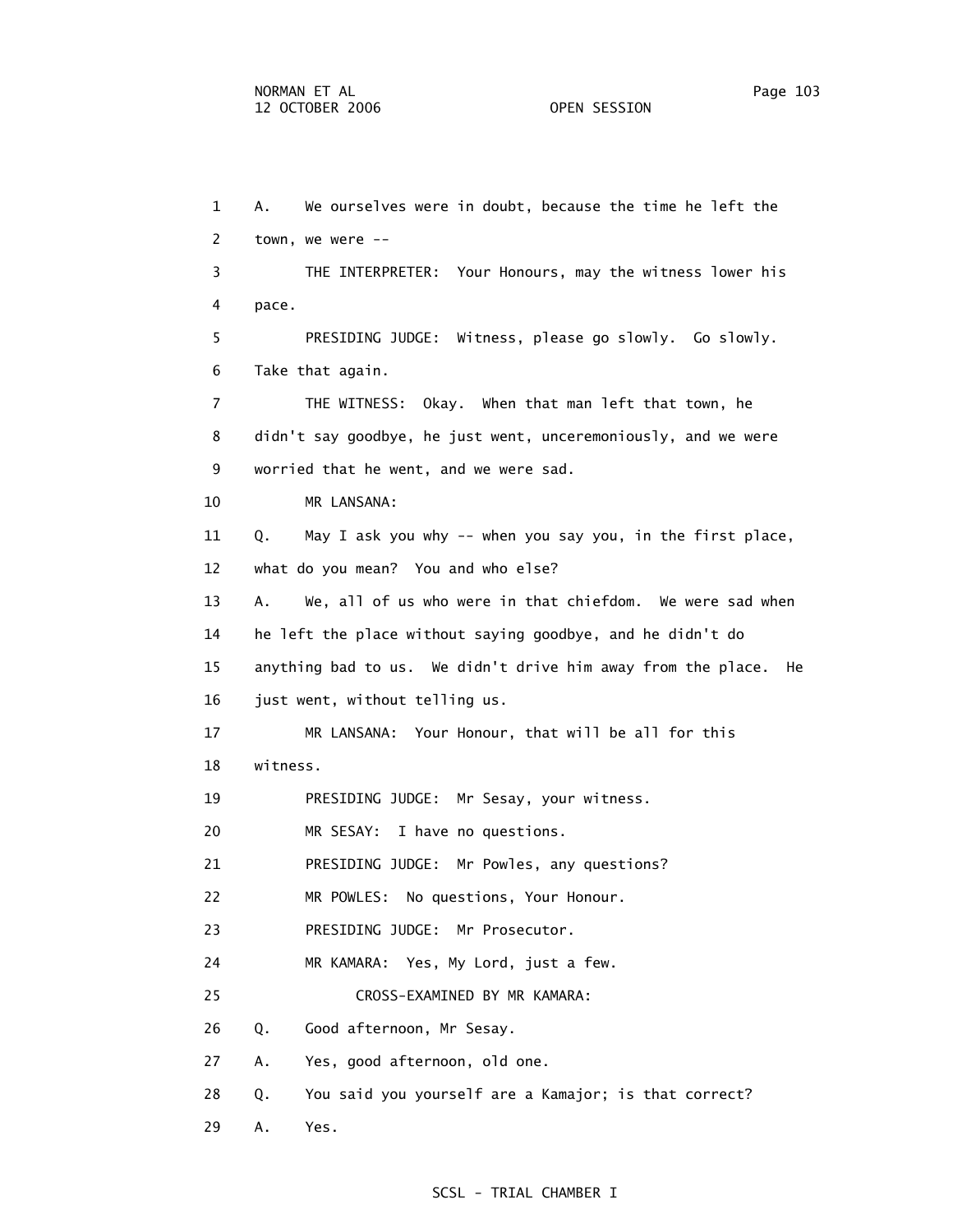- 1 Q. You became one in 1996?
- 2 A. Yes.
- 3 Q. Did you participate in any combat?
- 4 A. No.
	- 5 Q. So you are a non-combatant Kamajor; you agree with me?

6 A. I only became a Kamajor to protect my chiefdom, and where I

- 7 was so that bad people wouldn't go there.
- 8 Q. Yes; you did not involve in any combat?
- 9 A. Yes.

10 Q. There were others initiated together with you who got

11 involved in combat; is that not so?

 12 A. Well, I can't say much about that, because where I am at 13 Bauya, I am at a junction, and sometimes we would make some 14 arrangements and they would not explain that -- they would not 15 tell me.

 16 Q. Therefore, you're not in a position to know anything that 17 involves combat with Kamajors, combat involving other Kamajors?

 18 MR LANSANA: Your Honours, I'm a bit -- not comfortable 19 with him saying "anything."

20 PRESIDING JUDGE: Is there an objection?

21 MR LANSANA: Yes, Your Honour.

22 PRESIDING JUDGE: What is it?

 23 MR LANSANA: The objection is it's an unfair question. 24 When he says you're not in a position to say anything, it doesn't 25 logically follow from the answer that counsel received from the 26 witness. The answer he received from the witness is sometimes, 27 not all times. So he cannot say you are not in a position to 28 know anything. It's right for him to say you're not in a 29 position to know some things.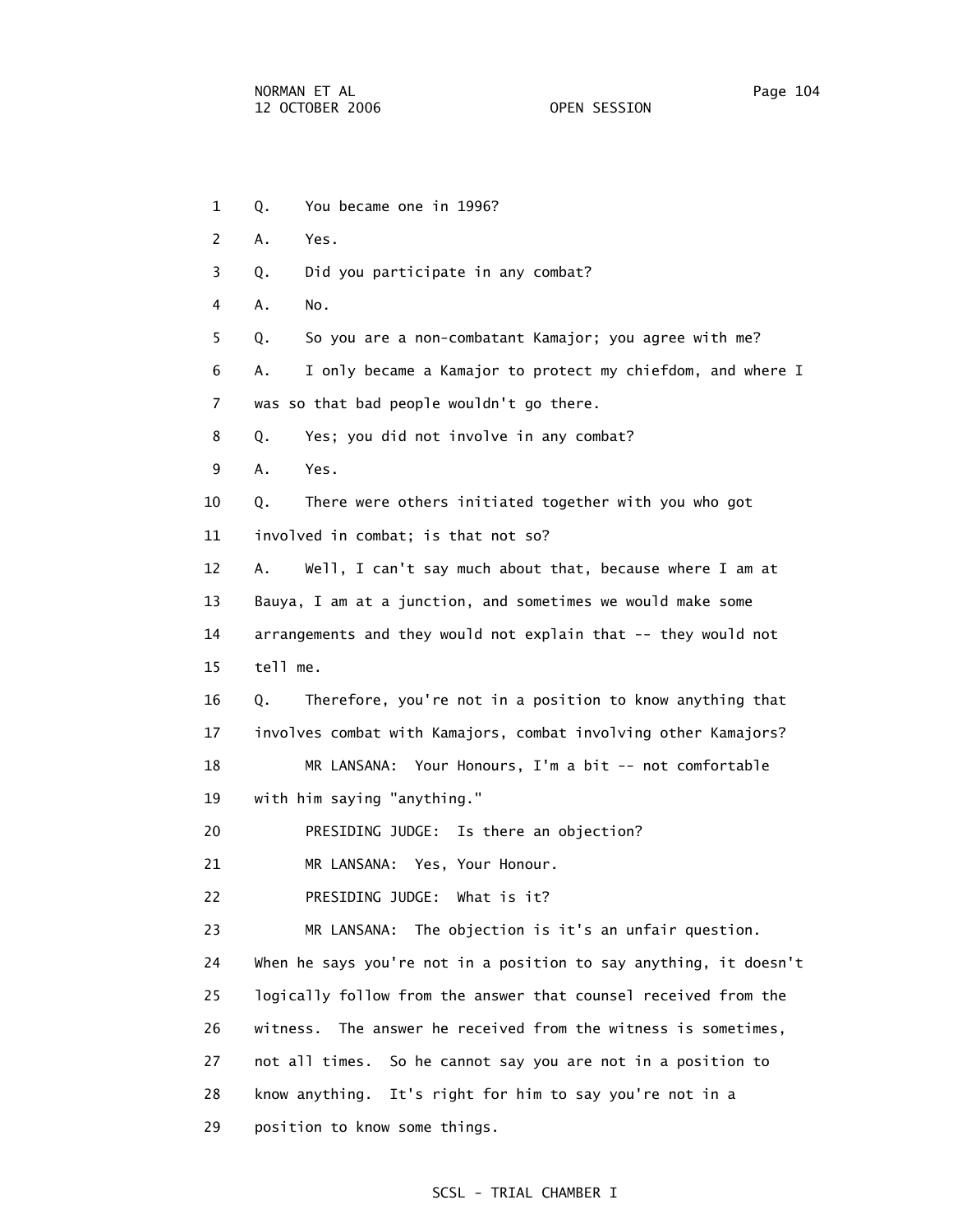1 PRESIDING JUDGE: I don't see the point of that 2 distinction. I think he's entitled to put it him and the witness 3 will answer. 4 MR LANSANA: As it please Your Honour. I just thought it 5 an unfair question. 6 JUDGE ITOE: I hope it doesn't become an exercise in 7 grammar. 8 MR KAMARA: Thank you, My Lord. 9 PRESIDING JUDGE: Continue, counsel. 10 JUDGE ITOE: Maybe that's fair. 11 MR KAMARA: Much obliged, My Lord. Thank you for the 12 reminder. 13 Q. Mr Witness, you said there are times when you said you were 14 not involved or informed about combat activities involving 15 Kamajors. Am I stating the position correctly? 16 A. Yes. I only protected myself to be at my house so that bad 17 people would not come and harm me. 18 Q. Yes. So, therefore, you're not in a position to know 19 anything about combat activities relating to the other Kamajors? 20 A. I would hear, but to say that I myself would go there like 21 when I was asked if I will go to the war front, I did not go to 22 any war front. That is what I said, I didn't go to any war 23 front. 24 Q. Yes, I agree with you. So if you're not told, you wouldn't 25 know? 26 A. Except when they go and, if they came back, and they told 27 me, then I would know. 28 Q. Yes. Now, Mr Sesay, Kamajors from Bauya Junction would 29 often times leave and go on deployment; is that correct?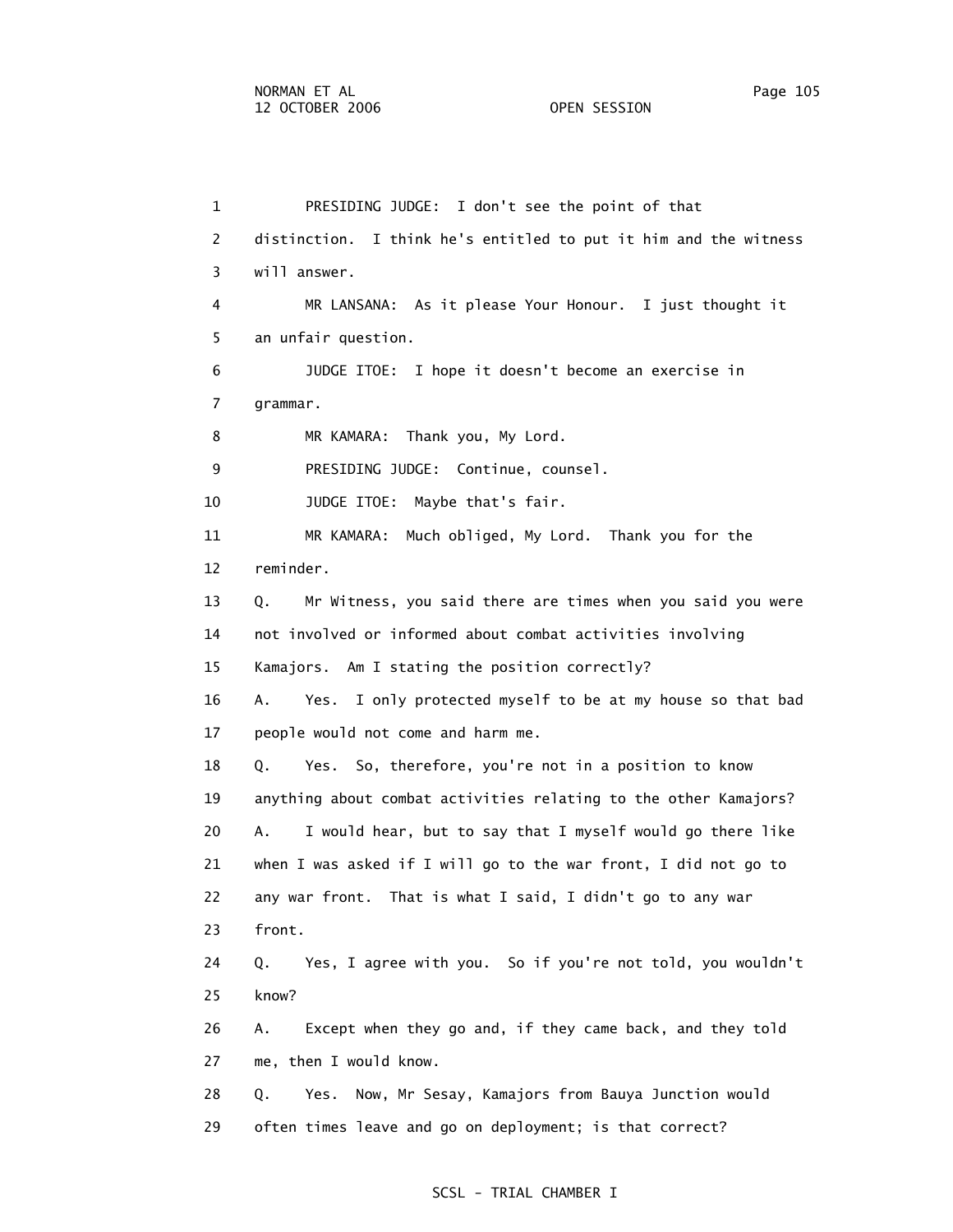1 A. In fact, they weren't even based there, those Kamajors that 2 came. And I told you -- 3 THE INTERPRETER: Your Honours, may the witness go over 4 that one? 5 PRESIDING JUDGE: Mr Witness, please repeat that part of 6 your testimony. Say that again, the last part. 7 THE WITNESS: What is it? 8 PRESIDING JUDGE: Say that again, all what you've just said 9 in answer to counsel. Put the question again, counsel. 10 MR KAMARA: Yes, My Lord. 11 THE WITNESS: When they said when the Kamajors were based 12 in Bauya, if they would go and -- I told them the Kamajors went 13 and they were based at Sumbuya Junction. That is where they were 14 based, not at Bauya. 15 MR KAMARA: 16 Q. Mr Sesay, you were not a Kamajor at Bauya, Bauya Junction; 17 correct? 18 A. We were many who were there, but to say that we were at a 19 checkpoint or going to the war front, that was not how it 20 obtained. But, as you said, they were sending people to go to 21 the war front, those were the Kamajors who were based at Sumbuya 22 Junction. 23 Q. All right. And those based at Sumbuya Junction would leave 24 for the war front and then come back; is that not so? 25 A. Yes. 26 Q. And when they got back, they would report to you as to what 27 may have happened at the front; is that correct? 28 A. No. 29 Q. Will you be informed?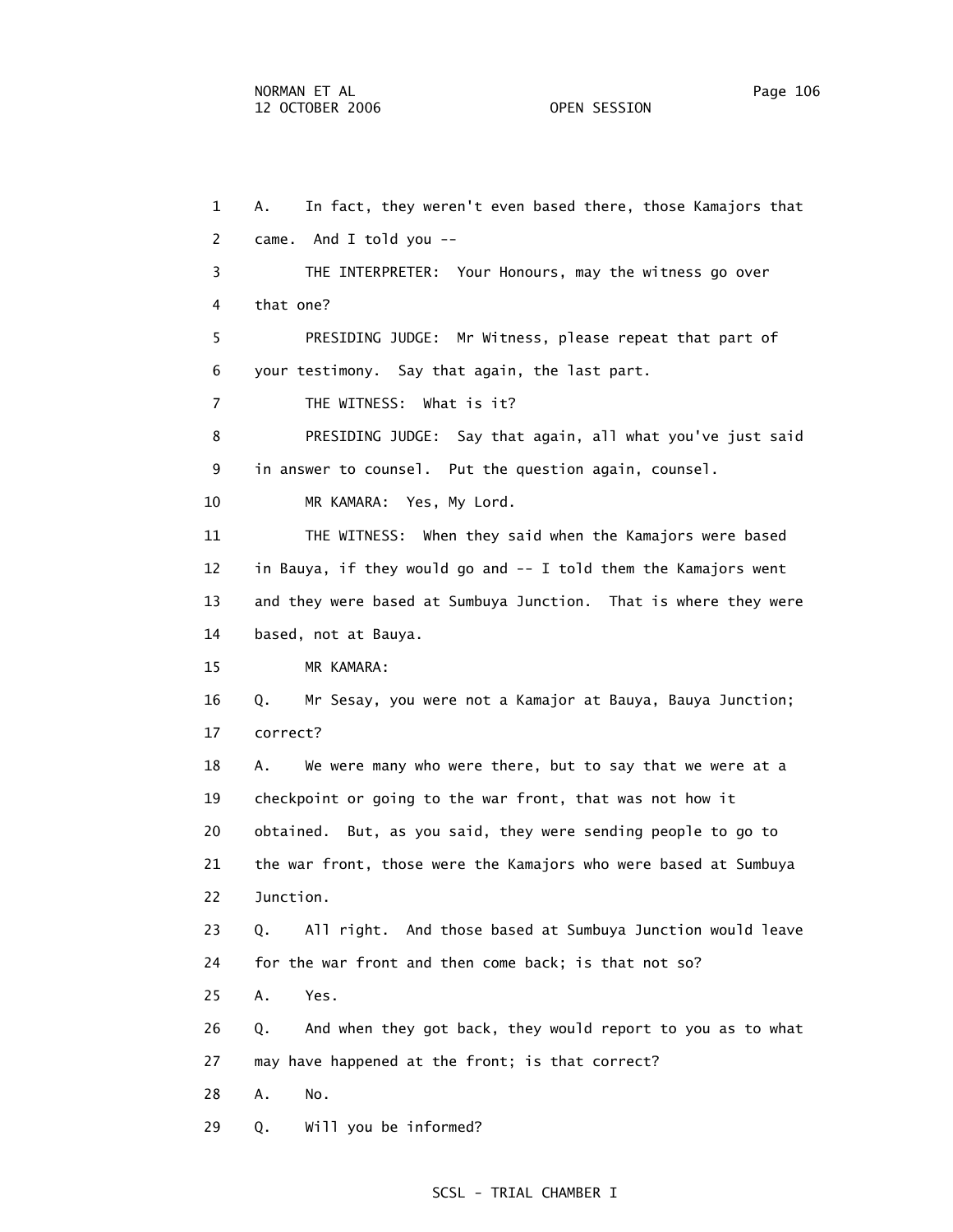1 A. I said, no. 2 Q. Thank you. Where was your workshop; where was it located? 3 A. My workshop, even as I speak, is at Bauya Junction. 4 Q. So you were together with these Kamajors that you were 5 moving back and forth from the war front? 6 MR LANSANA: Your Honours, that's an incorrect statement of 7 the evidence. 8 JUDGE ITOE: That is incorrect, because he said those who 9 were going to the war front were from Sumbuya. 10 MR KAMARA: Sorry, My Lord, I'll take that back. Sorry, My 11 Lord. Apologies. 12 Q. How far was Sumbuya or how far is Sumbuya to Bauya 13 Junction? 14 A. Sixteen miles. 15 Q. Thank you. And how far is Bauya Junction to Base Zero? 16 A. It's also 16 miles. 17 Q. In your evidence a few minutes ago in answer to a question 18 posed, you said the third accused, Allieu Kondewa, had no 19 business with guns; is that correct? 20 A. Yes. 21 Q. And you still stand by that; he had no business with guns? 22 A. He had no -- strongly, he had no business with guns. I'm 23 insisting. 24 Q. Are guns not used during initiation? Tell this Court. 25 A. At the time we were initiated, they never fired guns at us. 26 They only gave us medicine and it was sprinkled on us. 27 Q. No one tested you; is that what you mean to say? 28 A. We believed that whatever he did was guaranteed, so when he 29 gave us that concoction, we all got our own different ways.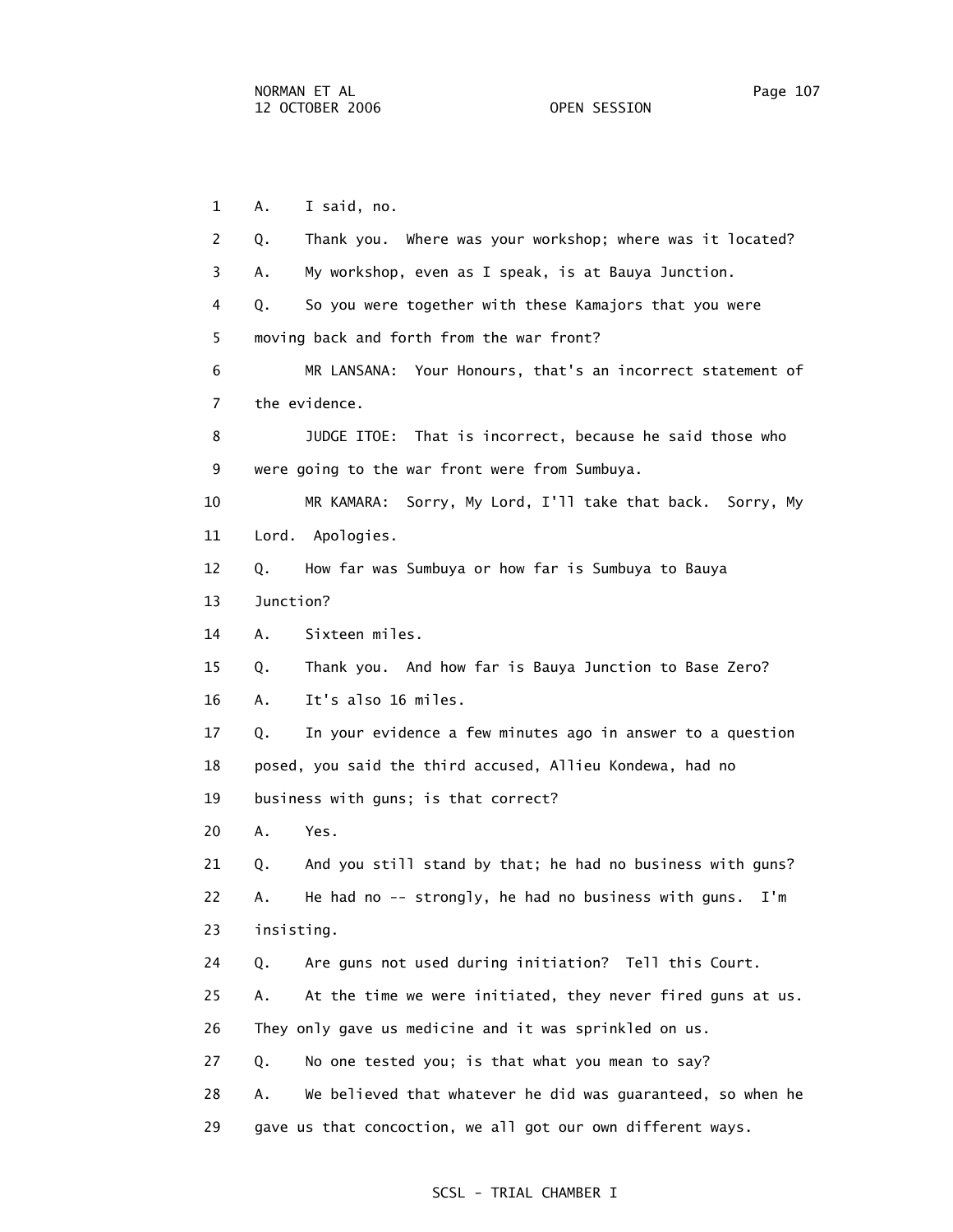29 Q. Mr Sampha Sesay.

 1 Q. Did you test yourself? 2 A. I did not test myself, but I knew that at that time I had a 3 guarantee that the medicine would work. 4 Q. At subsequent initiations, is it correct to state that guns 5 were used to test initiates? 6 A. I did not see that. 7 Q. Is it to your knowledge that guns were used to test 8 initiates? Tell this Court. 9 A. I said, I did not see that. And when I was initiated, 10 nobody fired any gun at me, but I knew I was -- I knew I had a 11 guarantee in me that the medicine would work. 12 Q. Yes, you did not see. Is it to your knowledge -- did you 13 know that guns were used to test initiates? 14 A. I said, I don't know. I did not see that. 15 Q. Nor did you hear that? 16 A. Yes. 17 Q. Thank you. 18 PRESIDING JUDGE: Counsel. 19 MR KAMARA: Yes, My Lord. 20 PRESIDING JUDGE: We'll take a 30-minute break. 21 MR KAMARA: Yes, My Lord. 22 [Break taken at 4.31 p.m.] 23 [Upon resuming at 5.05 p.m.] 24 PRESIDING JUDGE: Mr Margai, we're in your hands. Oh, have 25 you finished? 26 MR KAMARA: No, My Lord. 27 PRESIDING JUDGE: Continue then. 28 MR KAMARA: Yes, My Lord. I'm almost done. Thank you.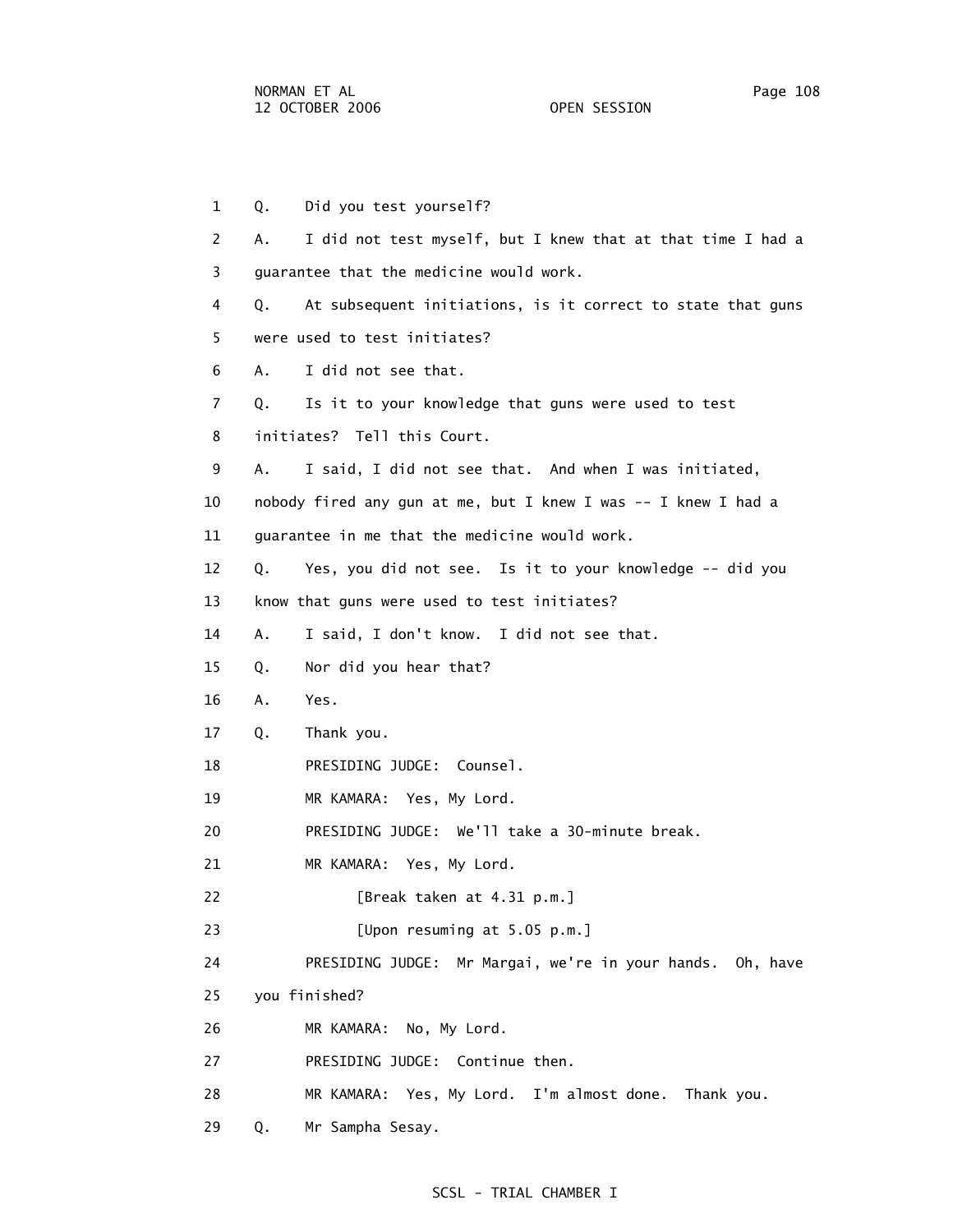1 A. Yes, sir. 2 Q. Stephen Wonie Bio is a paramount chief of Sogbini chiefdom; 3 am I correct? 4 A. Yes. 5 JUDGE ITOE: The name again. 6 MR KAMARA: Stephen Wonie Bio. 7 Q. He was the paramount chief between 1997 unto date? 8 JUDGE ITOE: Of what chiefdom? Sogbini? 9 MR KAMARA: Sogbini Chiefdom, My Lord. 10 THE WITNESS: Even now, yes. 11 MR KAMARA: 12 Q. Mr Sesay, in your evidence this afternoon, you did say you 13 were in doubt why Allieu Kondewa left Sogbini Chiefdom; am I 14 correct? Is that not what you said? 15 A. Yes. 16 Q. I am suggesting to you, Mr Sesay, you know very well the 17 reason why he left. You are trying to conceal the truth before 18 the Court. 19 A. No. If he did not bid farewell and it still confuses, even 20 as I speak to you. And we were there together. I'll have to 21 tell you. 22 Q. Did you ever ask when the initiator left unceremoniously? 23 Did you inquire from anyone? 24 A. Some people asked and he said nobody wronged him. He just 25 thought by himself that he had to go. Because he was an 26 initiator, wherever he wanted to go, there he would go. 27 Q. Without bidding farewell? 28 A. Well, he did not bid farewell to us. 29 Q. Thank you. In your summary, you stated that -- it is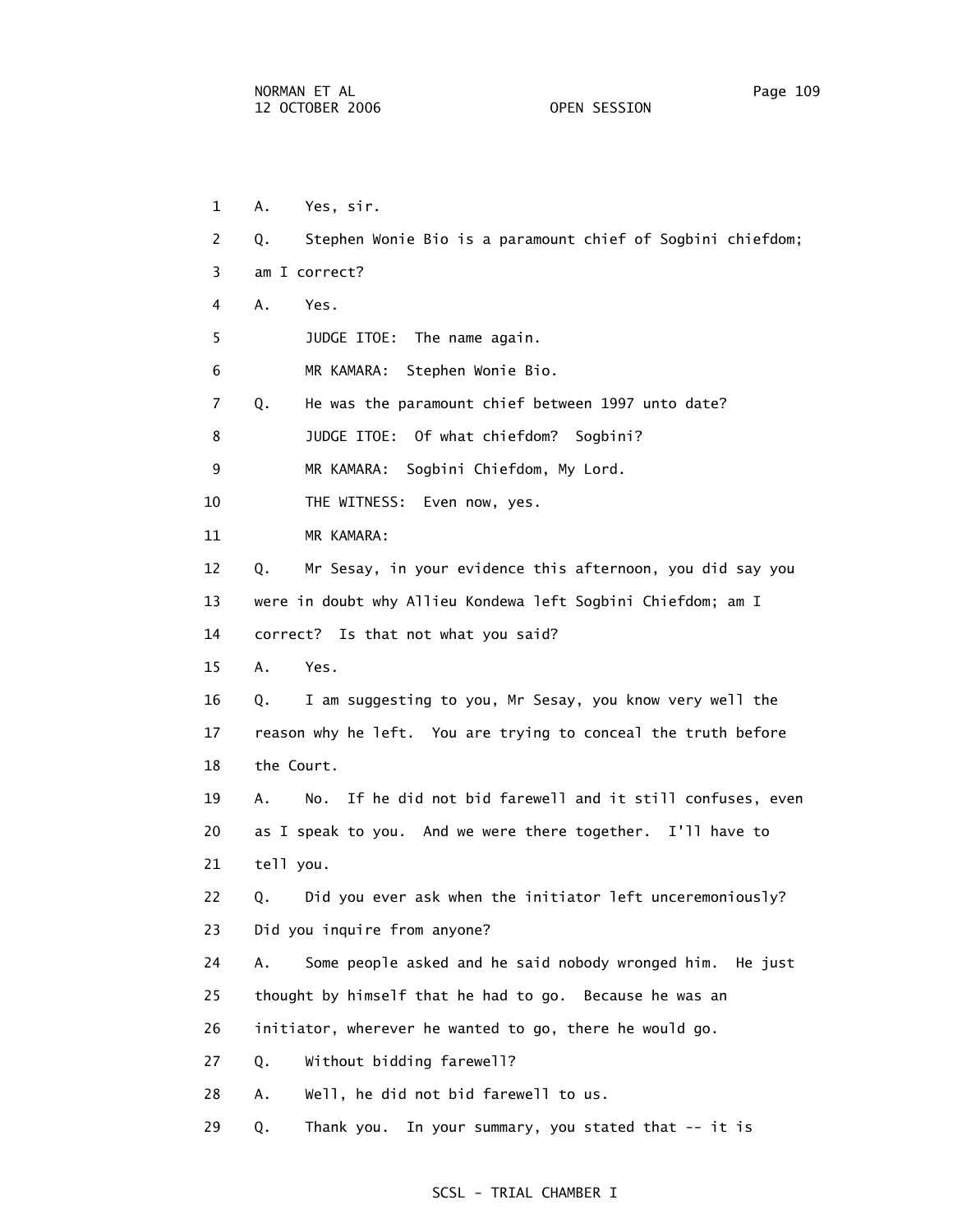1 stated that you went to Base Zero several times between the 2 period of 1996 to 1998; is that correct? Or it's usual for you 3 to travel between Base Zero and Sogbini Chiefdom. 4 A. Sometimes. At Tihun, I told you I used to go there, at all 5 times. 6 Q. Between May of 1996 to May of 1998, how often did you 7 travel to Base Zero? 8 A. I didn't go there frequently. I only went there twice, 9 because I am based at a junction. We didn't abandon the junction 10 for bad people. 11 Q. You went there only twice for the entire period; is that 12 what your answer is? 13 A. Yes. Because that is another chiefdom. We were in Sogbini 14 and they were in Yawbeko. 15 JUDGE ITOE: What, between 1996 and -- 16 MR KAMARA: And May 1998. He went there only twice. 17 Q. What was your purpose for those visits? Let's take the 18 first one: Why did you have to go to Talia, the first time you 19 went there, between 1996 and 1998? 20 A. When I went there, when they said that place was Base Zero, 21 I wanted to go there to know the place, to know how the crowd 22 was. I met a large crowd there and I returned. 23 Q. You met a large crowd. When you say large crowd, are you 24 referring to large crowd of Kamajors; is that what you're 25 referring to? 26 A. Kamajors and civilians, all of them were there, because 27 wherever Mr Kondewa would be, people would go there for 28 protection. 29 Q. Are you saying that Allieu Kondewa was more or less a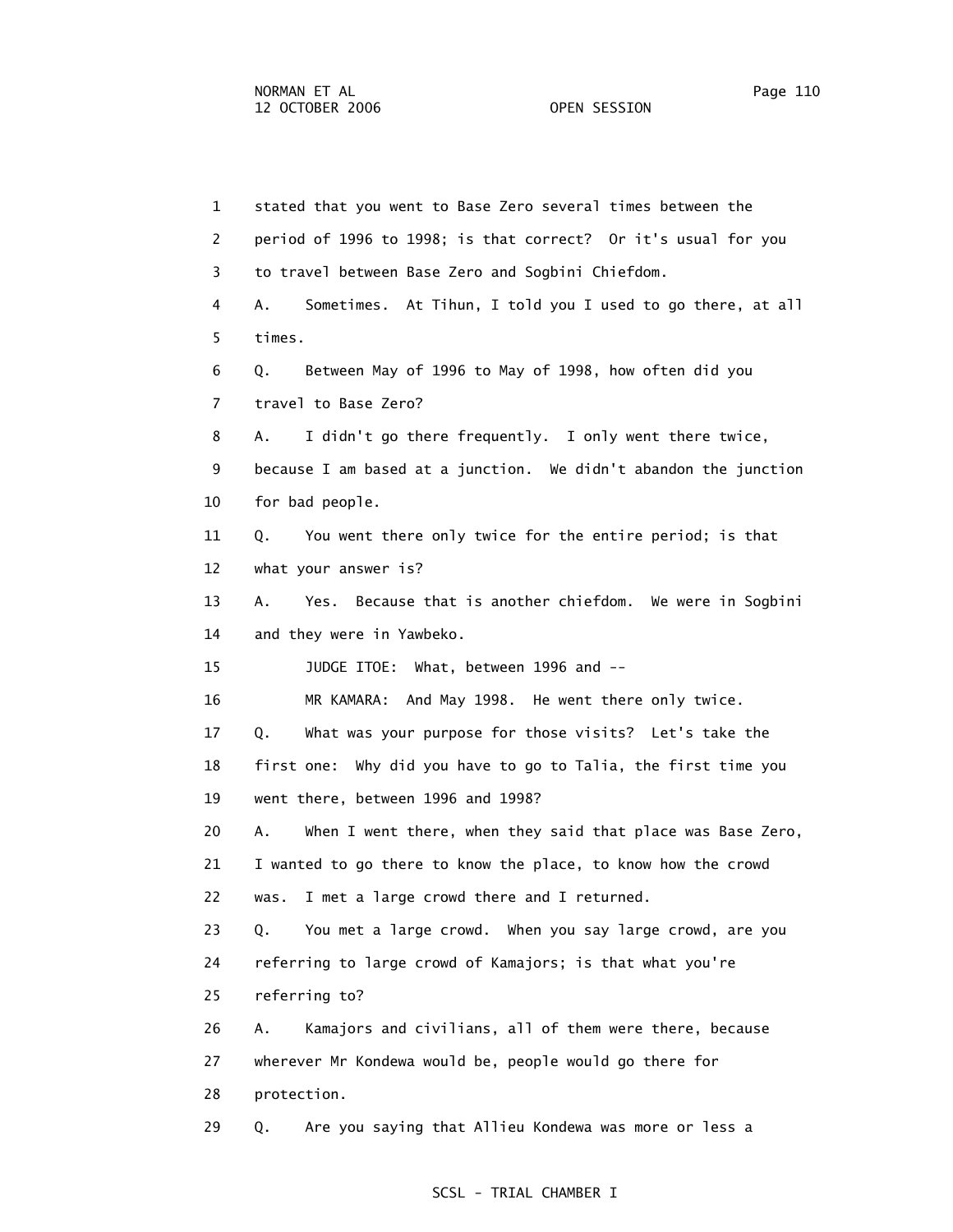1 symbol of protection? 2 A. He's a protector of people. He will talk to people. He 3 will encourage people. That's why people liked him. 4 Q. And that made him equally important, because of that power 5 of protection, you said; is that correct? 6 A. Well, to me, the way I saw it, that he was protecting 7 people, and he was -- he was defending people. Well, whosoever 8 advocate for someone is a good person, and he did that. 9 Q. And people looked up to him? 10 A. Yes. People were looking up to him to represent them, but 11 I can't -- I know I can't say much about that. But the way I saw 12 him, I only spoke for myself. But I knew that, wherever he was, 13 people would be happy because they would be -- they would be 14 happy, he will talk to people very well. 15 Q. And therefore he's a leader of his people; would you agree 16 to that? 17 A. Which people? 18 Q. Those people that converged there to kind of solicit his 19 support or protection. You said, always where he is, people 20 converge around him. Now, I'm specifically referring to that 21 group of people. They look up to him; correct, as a leader? 22 A. Yes. Yes, if we're talking about initiation, he was the 23 leader for all of them. 24 Q. Apart from initiations, you also mentioned that he would 25 settle disputes; he will encourage people; people would be happy 26 around him. Didn't you say that? 27 A. Yes. 28 Q. For those purposes, isn't he a leader of the people? 29 A. Oh, well. He is a leader for the person he has protected,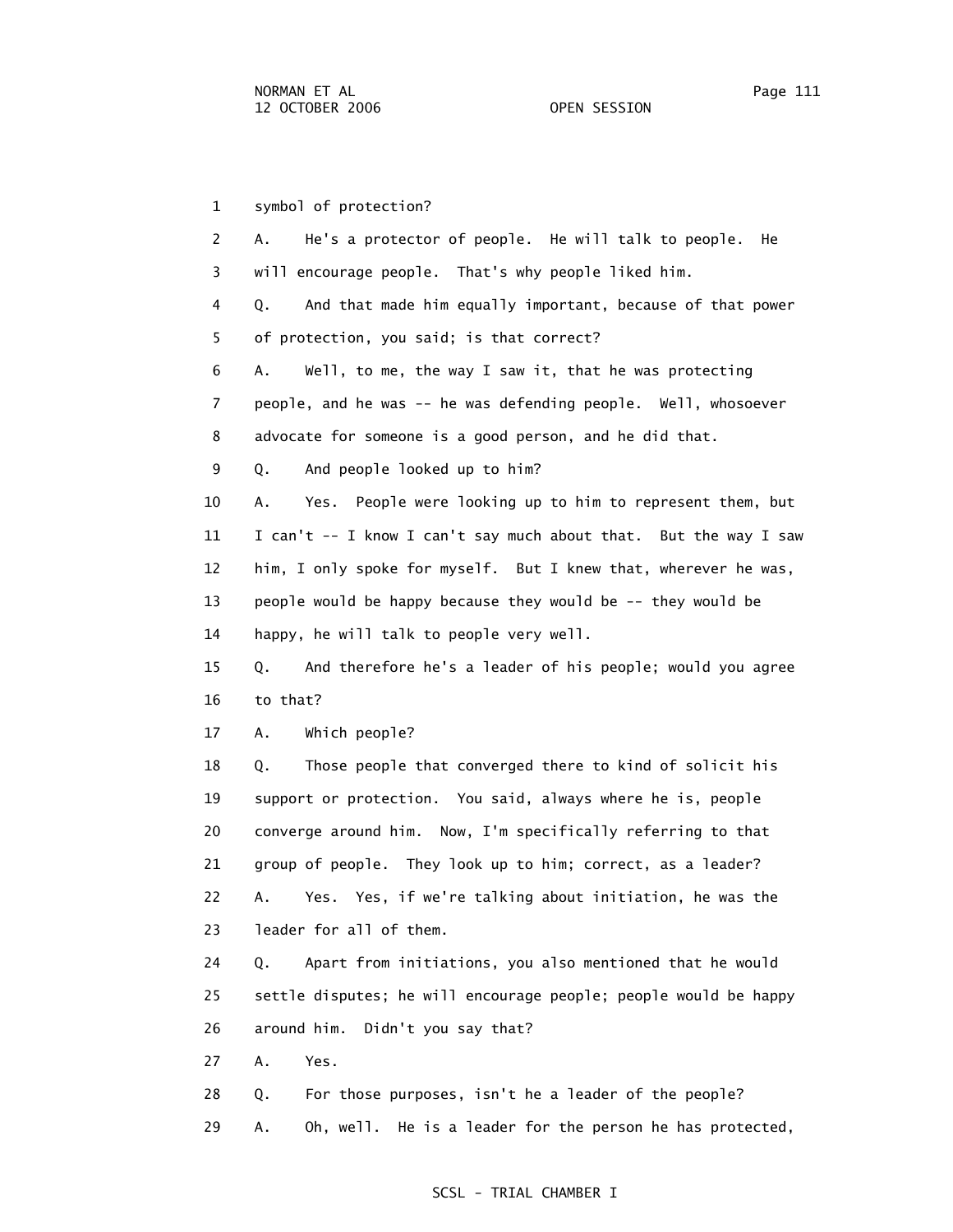1 not for everybody. 2 Q. Thank you. Now, you gave evidence that the Death Squad 3 were based at Sumbuya. Well, let me put it to you: Have you 4 ever heard the name Death Squad? 5 JUDGE BOUTET: What's the name again, sorry? 6 THE WITNESS: Yes. 7 MR KAMARA: Death Squad. 8 Q. You've heard about them? 9 A. Yes. 10 Q. And they were based at Sumbuya Junction? 11 A. Yes. 12 Q. The leader of that group was one Borbor Tucker. 13 A. Yes. 14 Q. These were people that were feared, the members of the 15 Death Squad. They were feared by the civilians. 16 A. Well, they were there to protect the civilians. I don't 17 think that they were afraid of them. I think they were -- I 18 think they were there to defend the civilians. I think the 19 civilians were only afraid of the juntas. 20 Q. At that checkpoint, that is at Sumbuya -- 21 THE INTERPRETER: Your Honours, would counsel repeat the 22 question. 23 MR KAMARA: 24 Q. At Sumbuya Junction where Death Squad was base, they will 25 stop all persons trying to go through that checkpoint; is that 26 correct? 27 A. I don't know about that, because I'm not settled there. 28 I'm settled at Bauya. 29 Q. You never went to Sumbuya Junction between 1997 to 1998?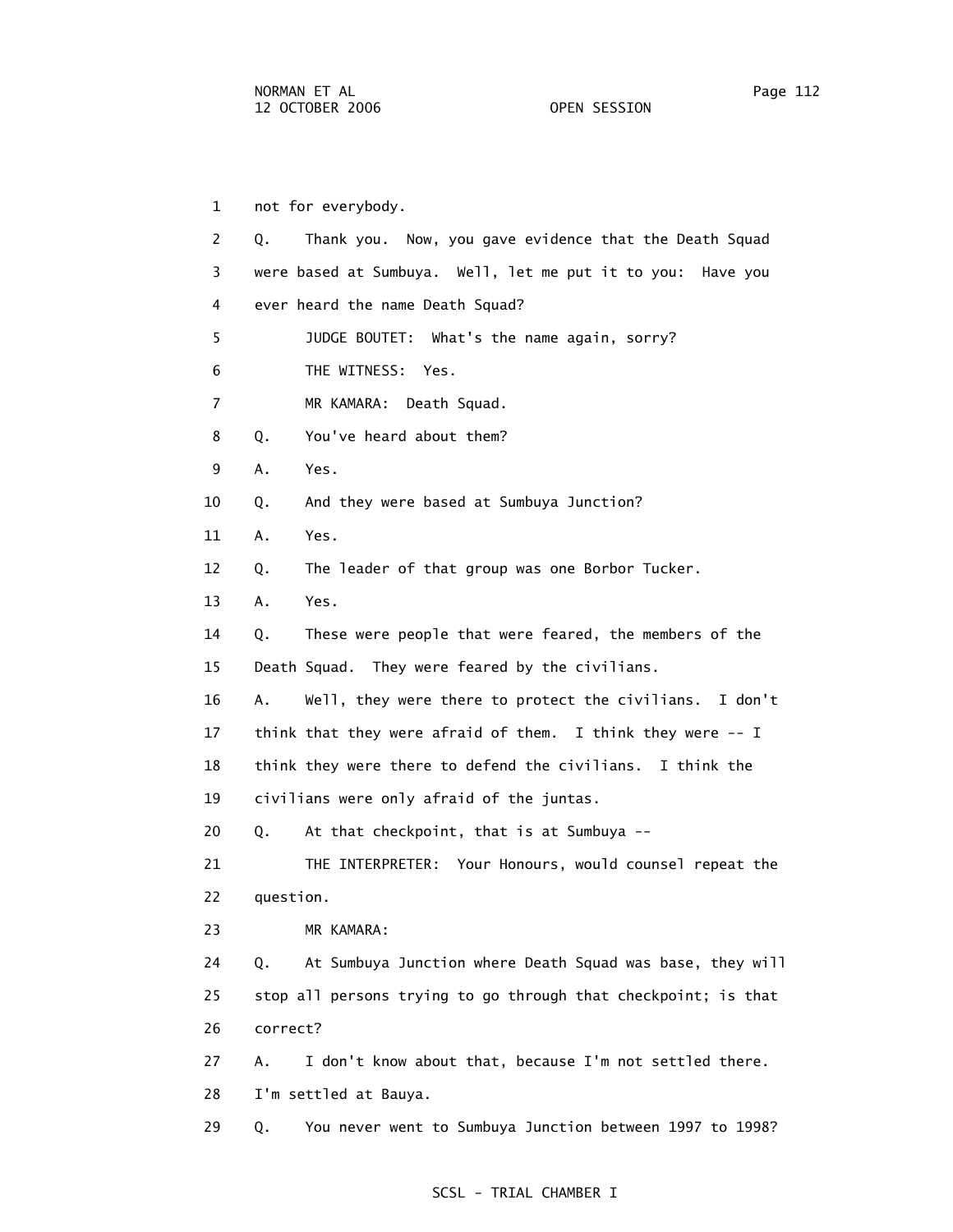1 A. No.

 2 Q. And members of the Death Squad never came to Bauya 3 Junction; is that true? 4 A. They will come from Talia, and they will pass through a 5 junction and go to Sumbuya. If you come from Sumbuya going to 6 Talia, you will have to pass to our place. And if you come from 7 Talia, going to Sumbuya, you will have to pass to our place. But 8 to say that they came and based at a place, no, I didn't see 9 that. 10 Q. When you said you went to Talia, you must have gone through 11 their junction; yes, from the explanation? 12 A. Oh, no. I said, I came from Bauya to Talia. When you said 13 Death Squad, they will come from Talia and they will pass through 14 Bauya go to Sumbuya. And when you are coming from Sumbuya as 15 well, they will have to pass through Bauya again to go to Talia. 16 Q. All right. When they are passing, they are heavily armed? 17 A. I did not see them with any guns. 18 Q. They will pass through with nothing in their hands, just 19 swinging their hands emptily; is that what you are suggesting? 20 A. They had sticks. 21 Q. No cutlasses? 22 A. No, I didn't see that with them. 23 Q. Now, do you know to whom this group was answerable to, the 24 Death Squad? 25 A. That Death Squad, they were young men who organised 26 themselves, just to defend our land. So the only leader they had 27 was Jegbeyama. I didn't hear anything that they were taking 28 orders from any other person. 29 Q. And they were defending the land with their sticks against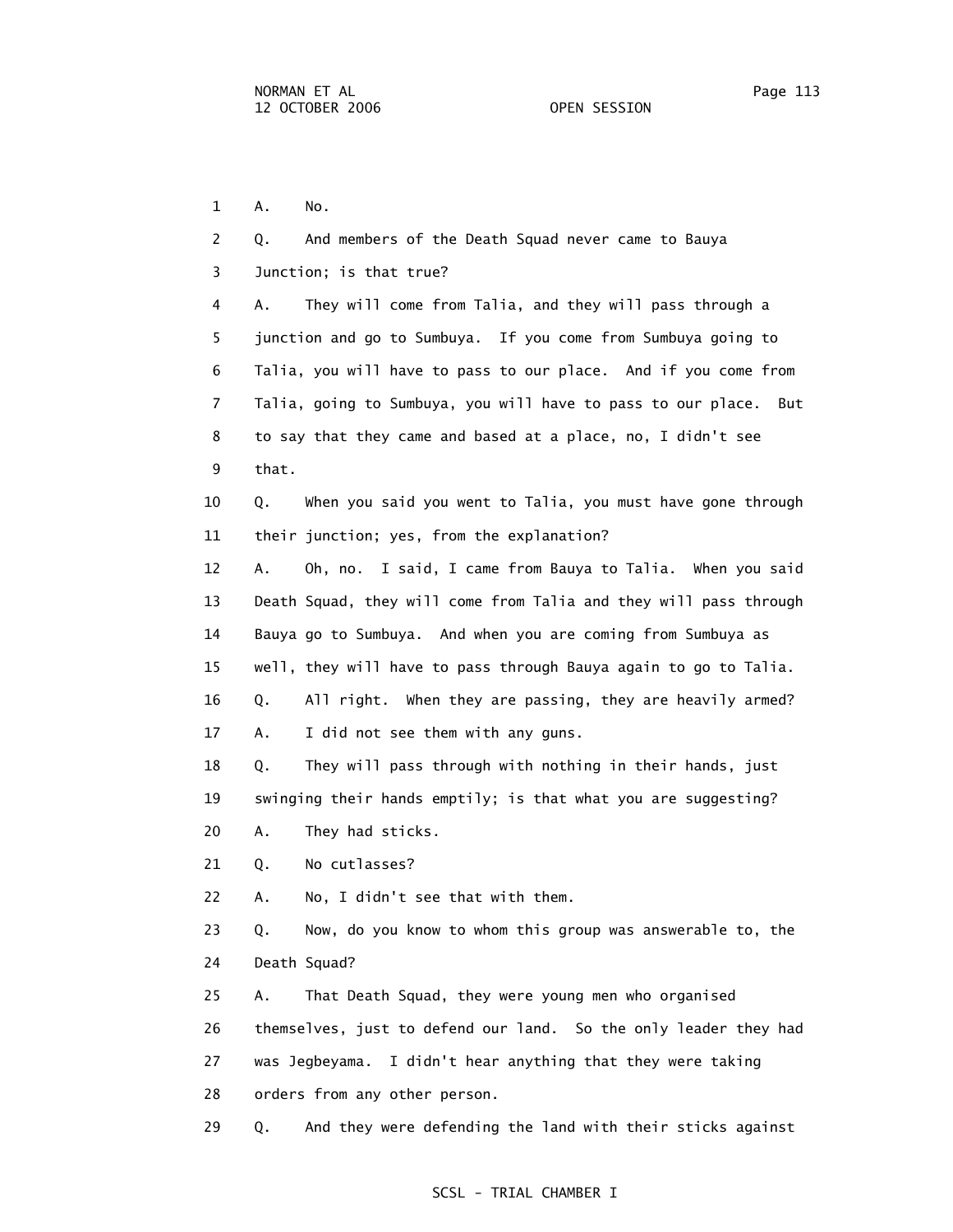1 the AFRC soldiers; is that what you're saying? 2 A. Yes. 3 Q. Thank you. Is it to your knowledge that there were a lot 4 of complaints against the Death Squad, particularly with looting 5 of civilian groups? 6 A. I don't know about that, because I was not there. I heard. 7 Jegbeyama would be the right person to answer that question. 8 Q. Is it to your knowledge -- do you know, did you hear about 9 complaints against the Death Squad; that is the question? 10 A. No. I said, I don't know about that. 11 Q. And you also do not know as to any other wrong they 12 committed? 13 A. Yes. 14 Q. And these people were merely 16 miles away from you; is 15 that correct? 16 A. Yes. 17 Q. Mr Sesay, I'm putting it to you that you are deliberately 18 concealing the truth from this Court; is that not so? 19 A. No, I'm saying the truth. What I saw is what I will say 20 here. If I didn't see it, I can't say I saw it happened, and I 21 took an oath here. 22 Q. Thank you. You saw nothing wrong done by the Death Squad; 23 is that correct? 24 A. Yes. 25 Q. You heard -- 26 A. -- I didn't see that. 27 Q. You heard nothing wrong done by the Death Squad or Kamajors 28 in general; is that correct?

## SCSL - TRIAL CHAMBER I

29 MR LANSANA: Your Honour, I'm constrained to object.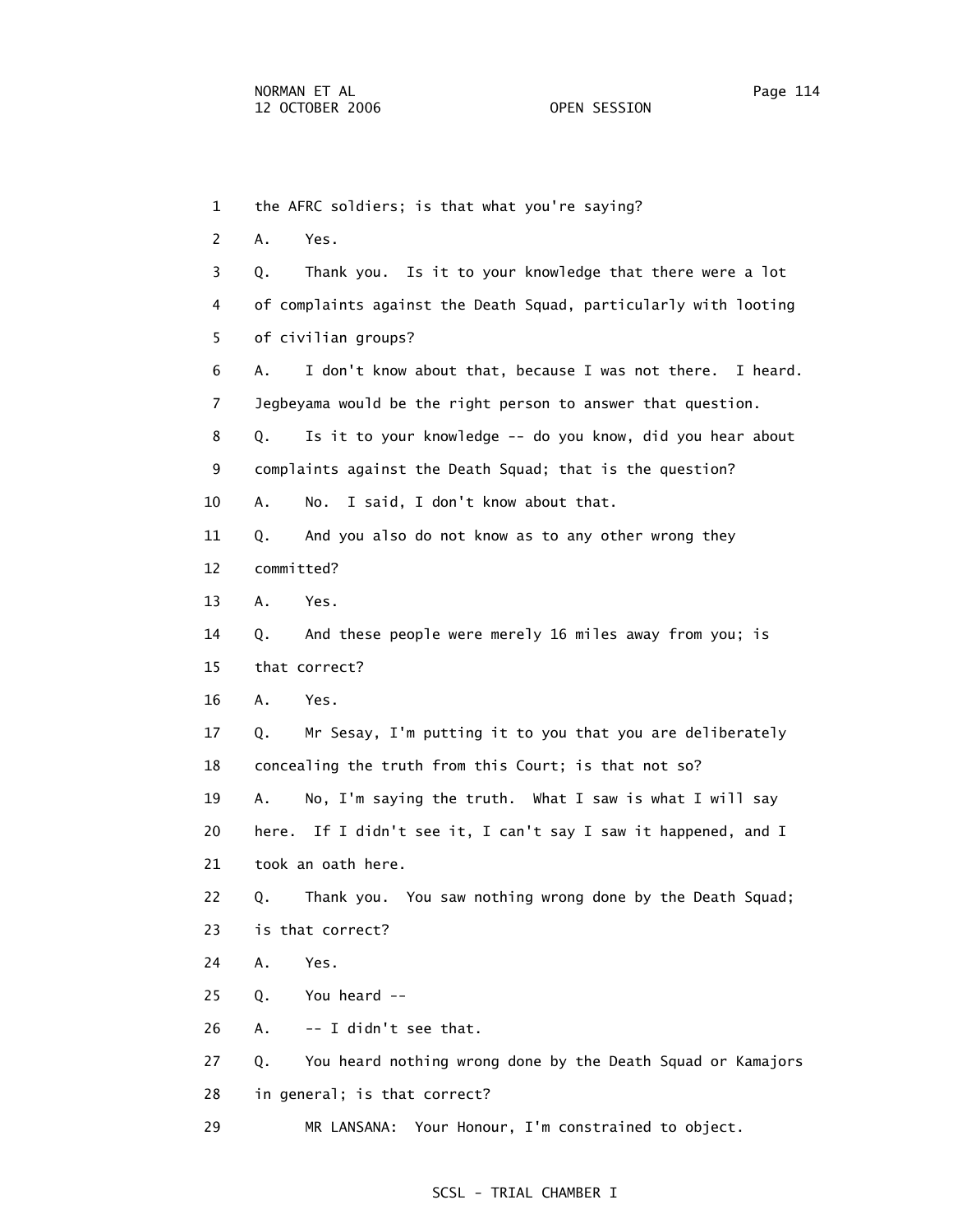1 PRESIDING JUDGE: On what grounds? 2 MR LANSANA: The question -- 3 PRESIDING JUDGE: What rule is he violating governing 4 cross-examination? 5 MR LANSANA: Your Honour, it's an unfair question. 6 PRESIDING JUDGE: That's all? 7 JUDGE ITOE: How is it unfair? 8 MR LANSANA: It's very ambiguous. 9 THE WITNESS: What I've said, I've repeated. I've repeated 10 it. 11 PRESIDING JUDGE: Witness, please. 12 THE WITNESS: Yes. 13 PRESIDING JUDGE: Counsel is speaking. I will hear one at 14 a time. Yes, go ahead. 15 MR LANSANA: Your Honour, it is a very unfair question. 16 PRESIDING JUDGE: Particulars of unfairness? 17 MR LANSANA: And it is very vague to the witness. 18 PRESIDING JUDGE: Particulars of unfairness. 19 MR LANSANA: I just [indiscernible]. The series of 20 questions preceding this last one to which I'm objecting were to 21 the effect that this witness is testifying to the fact that he 22 heard or saw nothing wrong -- 23 PRESIDING JUDGE: Let's take his earphones off. 24 MR LANSANA: Yes, I would prefer that. 25 PRESIDING JUDGE: Mr George, would you do that, please? 26 Yes, counsel, let us be as precise as you can. You attacked the 27 question on grounds of unfairness and vagueness. Particulars of 28 unfairness? One. 29 MR LANSANA: Particulars of unfairness, the first is the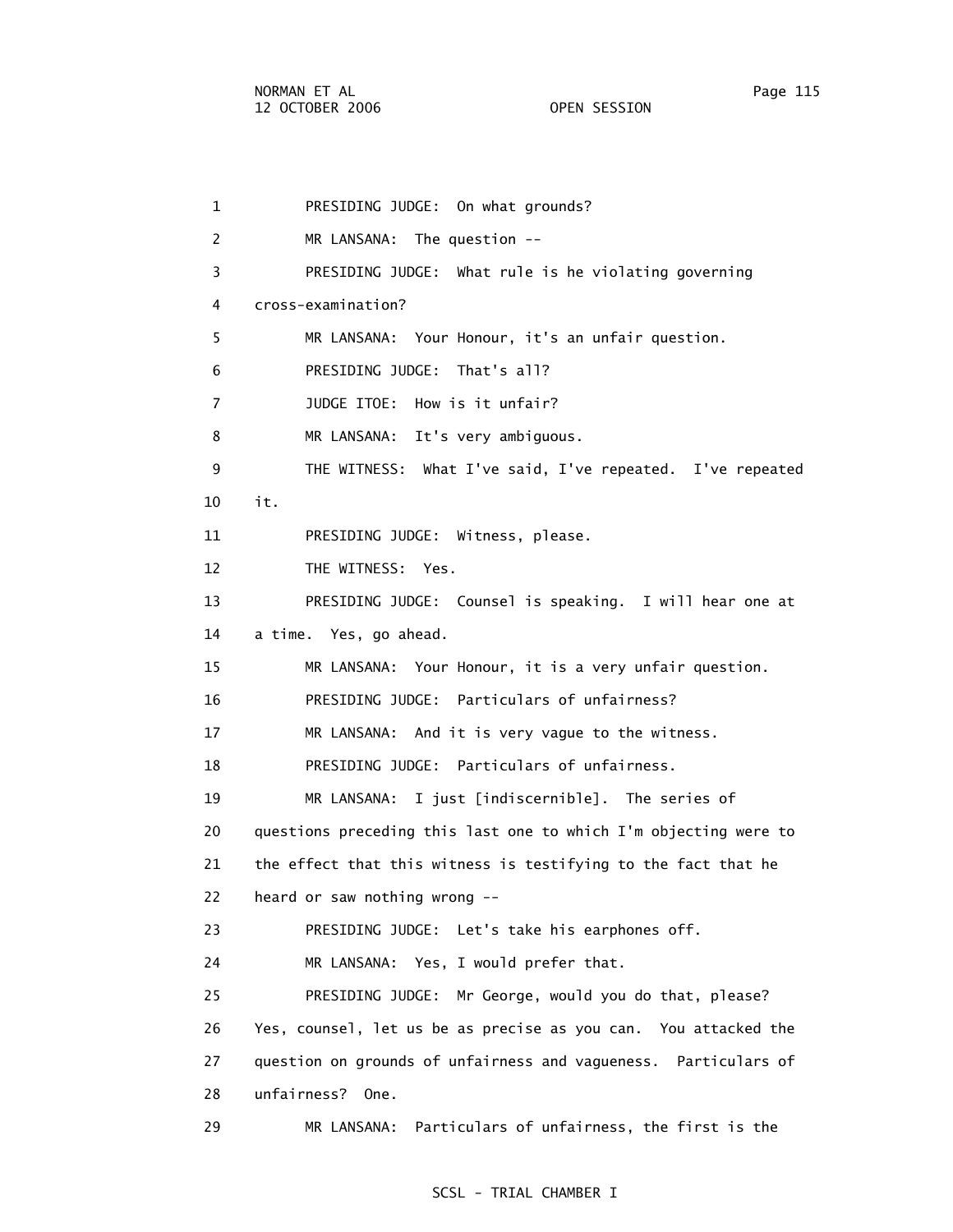1 last series of questions asked of this witness contained and 2 concerned the Death Squad. 3 PRESIDING JUDGE: Yes. 4 MR LANSANA: The last question was: You never saw or heard 5 any wrongs committed by the Death Squad and Kamajors? If the 6 witness answers, yes, does that relate to the Death Squad or to 7 the Kamajors? 8 PRESIDING JUDGE: Well, then the -- that's not -- 9 MR LANSANA: If he answers, no, does it refer to the Death 10 Squad or the Kamajors? 11 PRESIDING JUDGE: If that was the question -- 12 MR LANSANA: It's unfair to him. 13 PRESIDING JUDGE: -- then it's a double-barrelled question. 14 MR LANSANA: Precisely. 15 PRESIDING JUDGE: Counsel, let's deal with that aspect 16 first. Do you agree that the question is double-barrelled? 17 Because if it is double-barrelled, all you need to do is take 18 them singularly. 19 MR KAMARA: Yes, My Lord, if my learned friend has 20 difficulty with it. 21 PRESIDING JUDGE: Well, if it is double-barrelled, you can 22 be candid. If you put the conjunctive to him, then perhaps we 23 need to have the questions put separately. 24 MR KAMARA: I will do that. 25 PRESIDING JUDGE: Yes, quite. 26 MR KAMARA: I will do that. 27 PRESIDING JUDGE: And so you will not complain about the 28 vagueness, you will drop that? 29 MR LANSANA: I will drop that.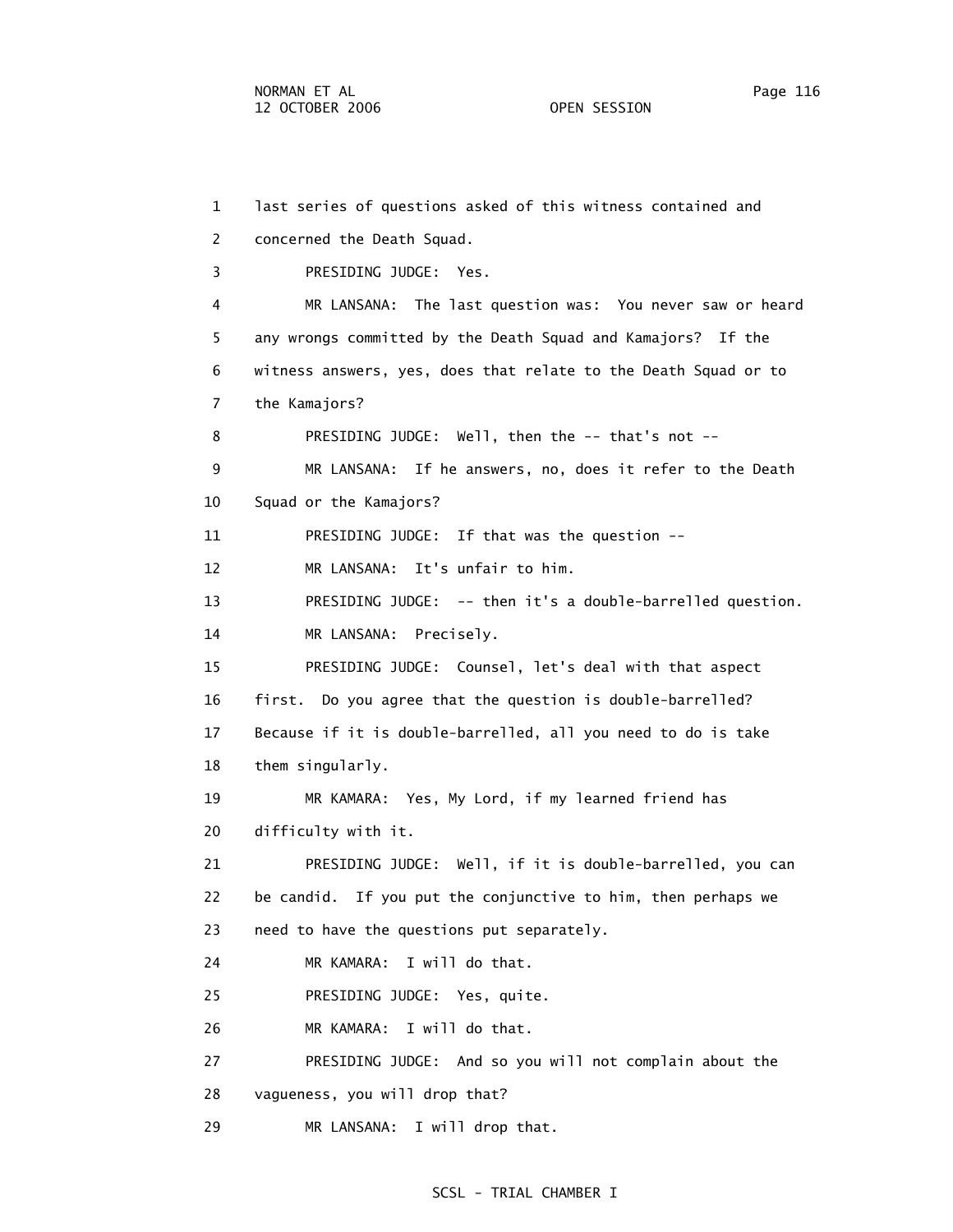| $\mathbf{1}$   | PRESIDING JUDGE: All right. Let's proceed it.                      |
|----------------|--------------------------------------------------------------------|
| 2              | MR KAMARA: Thank you, My Lord.                                     |
| 3              | Q.<br>Mr Witness --                                                |
| 4              | THE INTERPRETER: The witness does not have the earphones           |
| 5              | on, Your Honours.                                                  |
| 6              | PRESIDING JUDGE: Please replace his earphones.                     |
| $\overline{7}$ | JUDGE ITOE: He's helped himself.                                   |
| 8              | PRESIDING JUDGE: Yes. Counsel, we can get over that as             |
| 9              | quickly as we can.                                                 |
| 10             | MR KAMARA: Yes, My Lord.                                           |
| 11             | PRESIDING JUDGE: Two questions.<br>One.                            |
| 12             | MR KAMARA:                                                         |
| 13             | You knew nothing about acts committed against the civilians<br>Q.  |
| 14             | by the Death Squad? You knew nothing about acts committed by the   |
| 15             | Death Squad against civilians; is that not so?                     |
| 16             | A.<br>Yes.                                                         |
| 17             | Q.<br>And you equally know nothing about acts committed against    |
| 18             | civilians by Kamajors, generally?                                  |
| 19             | A.<br>Yes, I can't say, because they didn't do that to me.<br>They |
| 20             | didn't do anything to me.                                          |
| 21             | You are an ordinary carpenter going about your ordinary<br>Q.      |
| 22             | carpentry business; is that so?                                    |
| 23             | In fact, at that time, there was no work. Because<br>Α.            |
| 24             | everybody was outside. We were just sitting there.                 |
| 25             | Whilst the other Kamajors went to the front, you stayed at<br>Q.   |
| 26             | home; is that what you're saying?                                  |
| 27             | Those who will go to the war front?<br>Α.                          |
| 28             | Q.<br>Yes.                                                         |
| 29             | Yes, when they go to the war front, I would stay at home,<br>Α.    |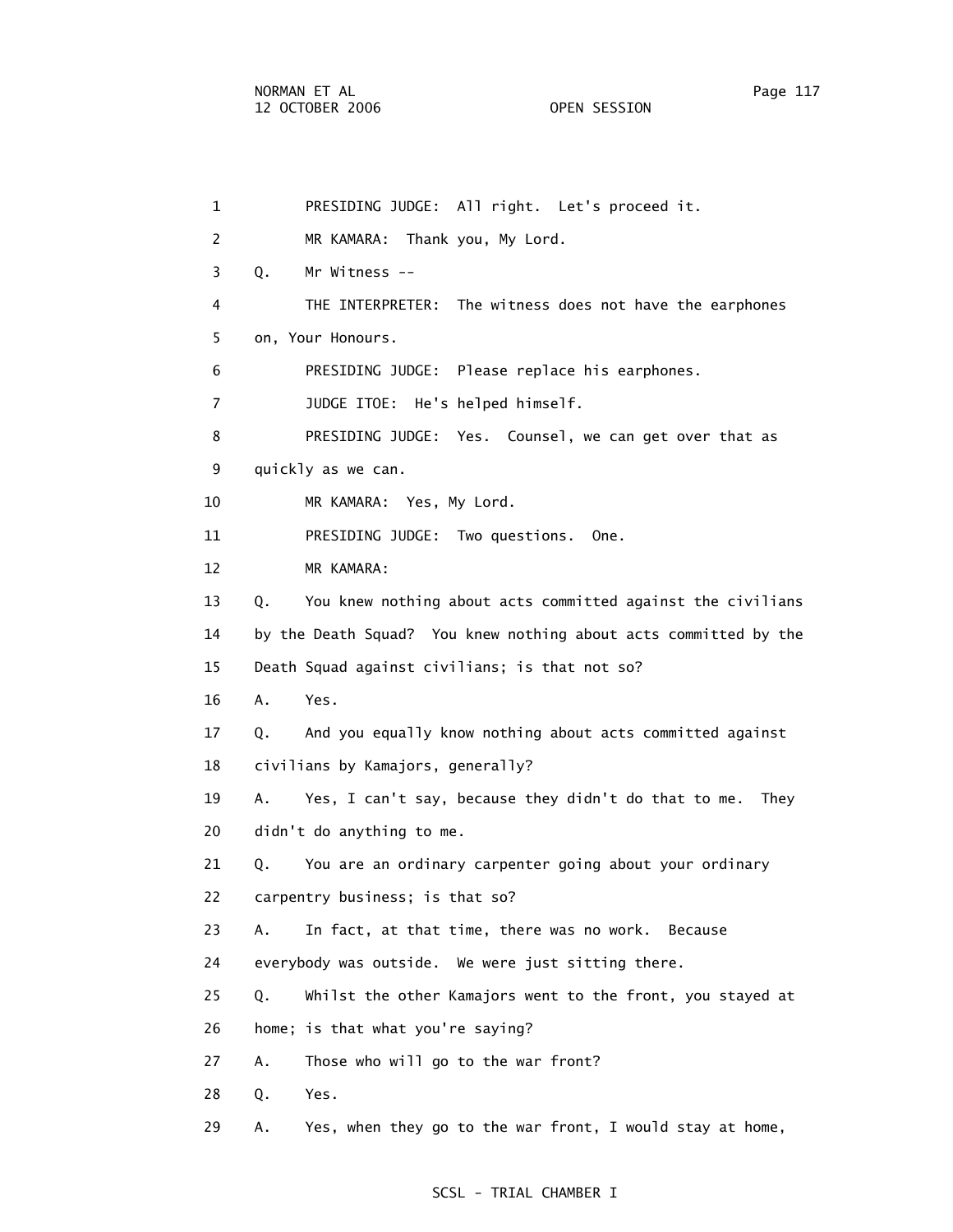6 re-examination?

8 re-examination.

12 Lords.

1 yes.

 2 Q. So you know nothing that happened at the war front? 3 A. I don't know anything. 4 MR KAMARA: Thank you. No further questions, My Lord. 5 PRESIDING JUDGE: Thank you, counsel. Mr Lansana, any 7 MR LANSANA: Your Honour, I have no questions in 9 PRESIDING JUDGE: Thank you. Mr Margai, how many witnesses 10 will you have for tomorrow's hearing? 11 MR MARGAI: I have four witnesses, but not for tomorrow, My 13 PRESIDING JUDGE: Why not? Let me release this witness. 14 MR MARGAI: Very well. 15 PRESIDING JUDGE: Mr Witness. Mr Witness.

16 THE WITNESS: Sir.

17 PRESIDING JUDGE: Thank you for your testimony.

18 THE WITNESS: Okay.

19 PRESIDING JUDGE: You're released.

20 THE WITNESS: Okay.

21 [The witness withdrew]

22 PRESIDING JUDGE: Yes, Mr Margai.

23 MR MARGAI: Yes, My Lords --

 24 PRESIDING JUDGE: The inquiry from the Bench was how many 25 more witnesses do you have for tomorrow's hearing?

26 MR MARGAI: Four more witnesses, not for tomorrow, My

27 Lords.

28 PRESIDING JUDGE: Why?

29 MR MARGAI: My Lords, I'm conscious of the need for an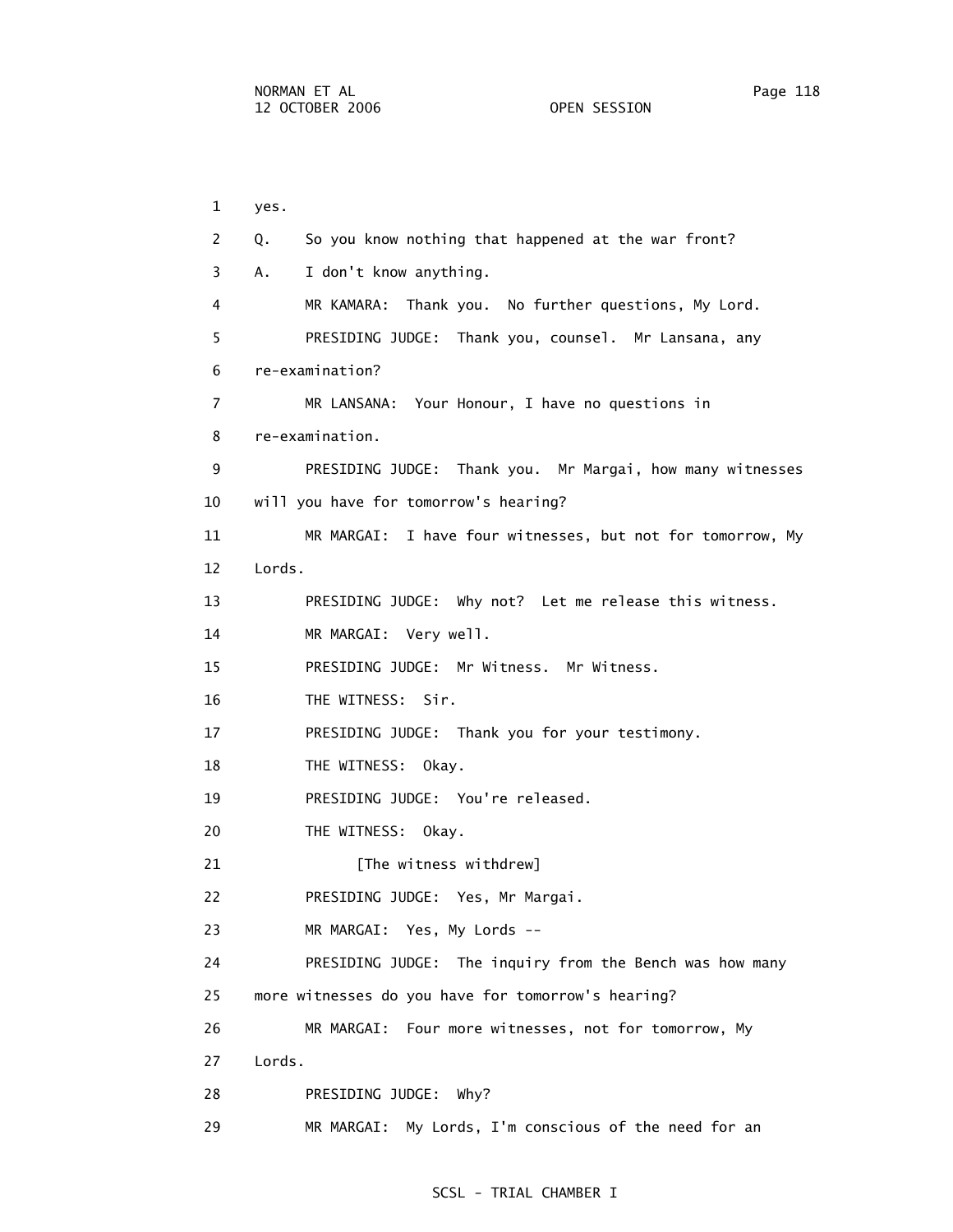1 expeditious, but fair and impartial trial. I'm also cognisant of 2 the need for us, as defence counsel, to present a firm 3 conscientious but robust case on behalf of our client, which we 4 are doing at the moment, and we continue to do. 5 My Lords, I'm also informed that this session lasts up to 6 about 7 December. I stand to be corrected on that. Putting all 7 of those together, My Lords, I believe we have made tremendous 8 stride in taking, hitherto, seven witnesses, with four witnesses 9 remaining. My Lord, quite candidly -- 10 JUDGE ITOE: We would have done more, Mr Margai, if we 11 didn't accede to your request. Do you concede to that? I mean, 12 if we didn't  $--$  13 MR MARGAI: Yes, I do concede to that, but as to save time, 14 My Lords -- 15 JUDGE ITOE: Our strides would have been more gigantic, you 16 know, than they are. 17 MR MARGAI: I appreciate that. At the same time, My Lords, 18 I'm sure Your Lordships will also appreciate the reciprocal 19 effort by us in reducing the witness list from 20 to 12, as we 20 said we would, and even further reducing it to 11. 21 PRESIDING JUDGE: Well, having heard that exposition, 22 clearly, perhaps we need to -- if you have a short application -- 23 MR MARGAI: Yes, what I have to say, My Lords. 24 PRESIDING JUDGE: You better get to that. 25 MR MARGAI: Honestly, I felt that -- 26 PRESIDING JUDGE: And the reason I'm, 27 MR MARGAI: -- the seven witnesses would last up to about 28 Friday. And, because of that, we concentrated on interviewing 29 just the seven.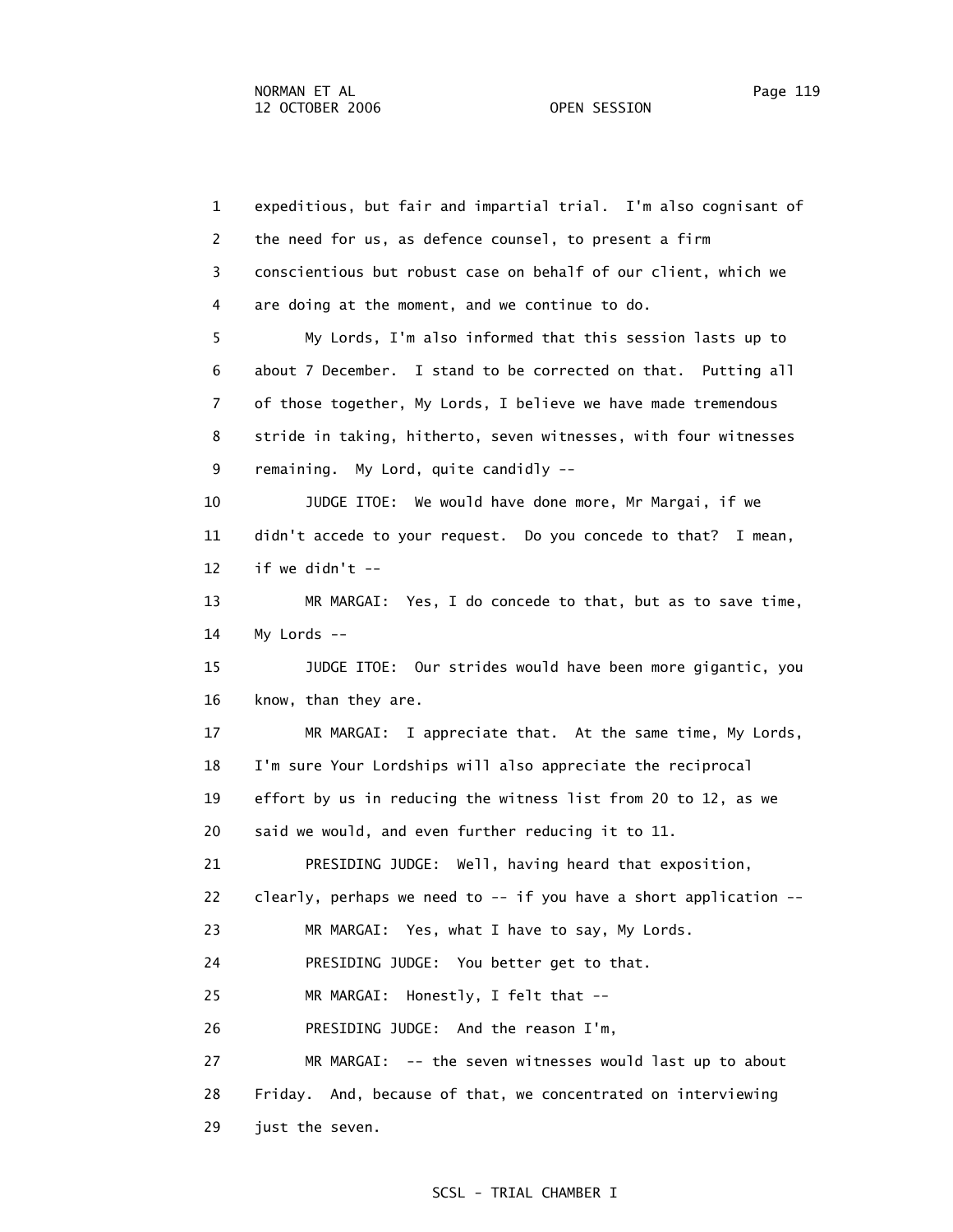1 PRESIDING JUDGE: Right. 2 MR MARGAI: I have not even contacted the remaining four. 3 I don't even know them by sight. 4 PRESIDING JUDGE: All right. Given the state of affairs as 5 you narrated, and given that we usually bring the proceedings to 6 a close at 5.30, if you have a short application, just make it 7 short, and then let's consider it and give a ruling. 8 MR MARGAI: I'm respectfully applying for the remaining 9 four witnesses, whose testimony, in the totality, time-wise, will 10 not be outside of four hours, to be taken on the next adjourned 11 date, as I believe -- again, I stand to be corrected -- that 12 Monday is reserved for the RUF, which means I could start on 13 Tuesday and conclude on Tuesday. 14 PRESIDING JUDGE: Right. Okay. Counsel for the first 15 accused, was your reaction to that application? Make it short; 16 we almost are out of time. 17 MR SESAY: My Lord, I'm not opposed to the application. I 18 was just wondering whether, given the fact that my learned 19 colleague has just informed the Court that they have not even had 20 time to talk to the witnesses, the remaining four witnesses -- 21 PRESIDING JUDGE: Your position is either you object or you 22 don't. 23 MR SESAY: I'm not objecting. 24 PRESIDING JUDGE: Thank you. Learned counsel? 25 MR BOCKARIE: We have no objection, Your Honour. 26 PRESIDING JUDGE: Mr Prosecutor, what's your response? 27 MR KAMARA: My Lord, we are ready for them any time; no 28 objection. 29 PRESIDING JUDGE: I can see that. Your batteries are fully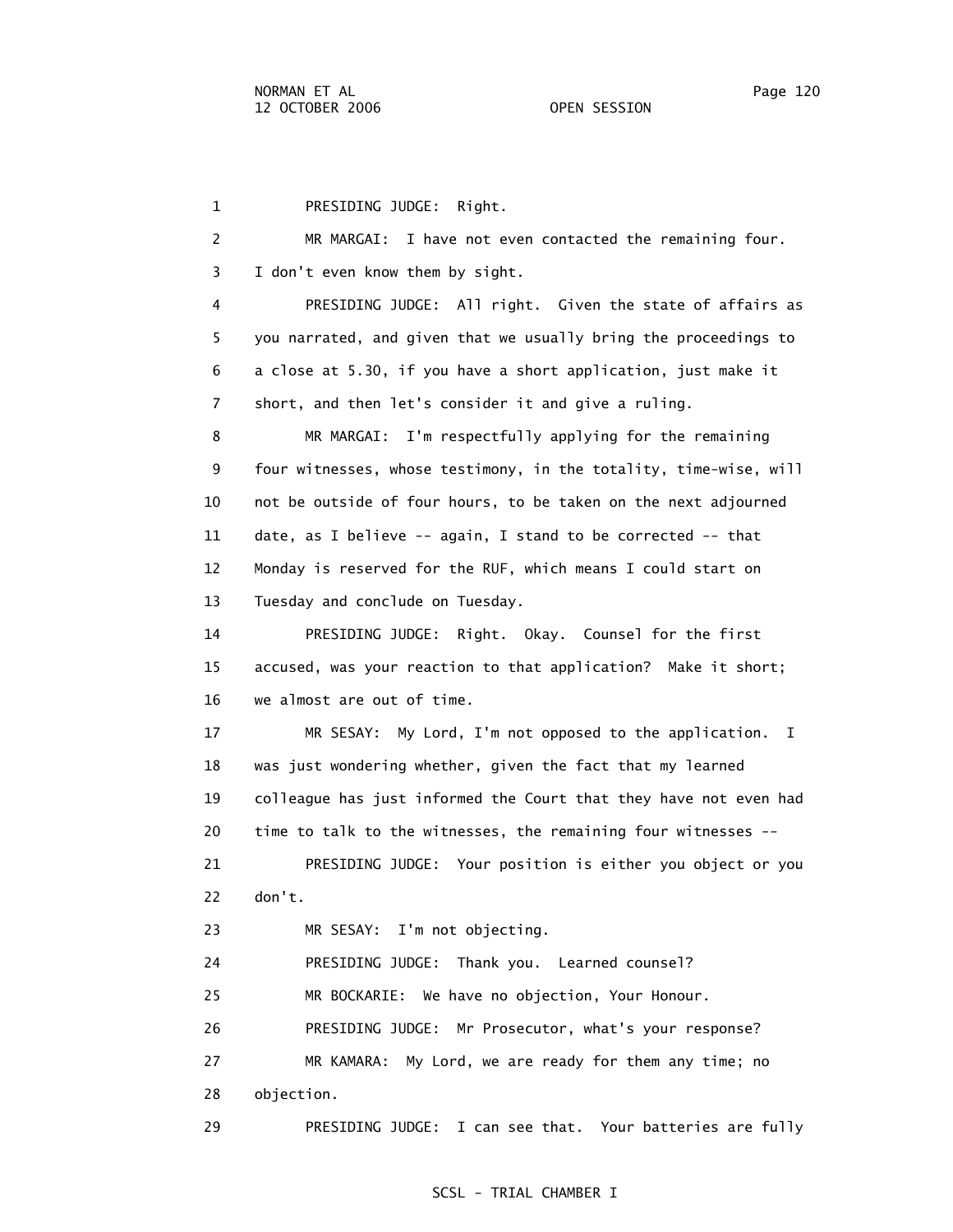1 recharged. By the unanimous ruling of the Bench, this trial is 2 adjourned to Tuesday, 17th October 2006, at 2.30 p.m., prompt. 3 MR MARGAI: I'm grateful, My Lords. 4 [Whereupon the hearing adjourned at 5.32 p.m., to be 5 reconvened on Tuesday, the 17th day of October 2006, 6 at 2.30 p.m.]

- 
- 
- 
- 
- 

**8**